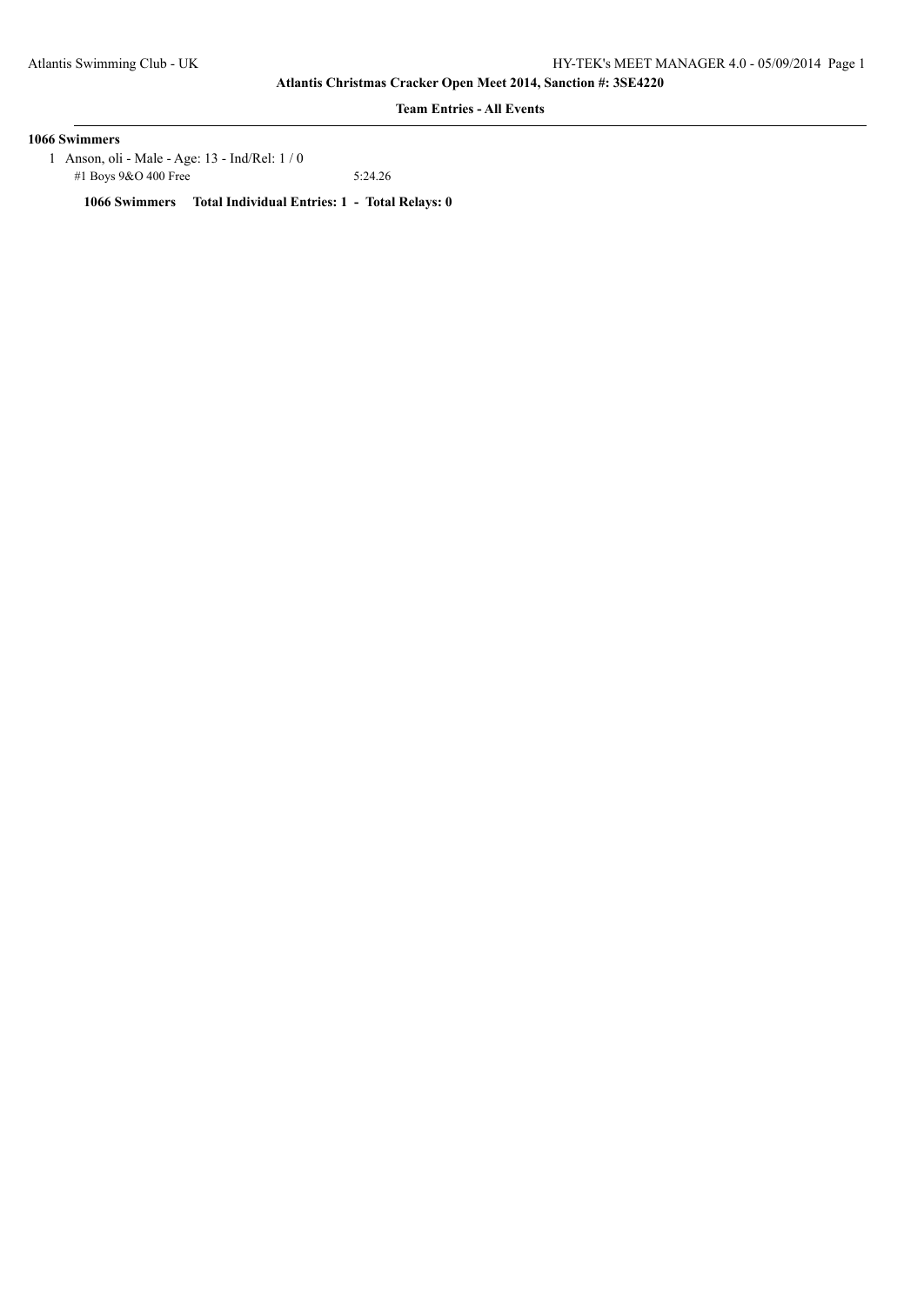| <b>Atlantis S.C.</b>                                    |                  |                           |         |
|---------------------------------------------------------|------------------|---------------------------|---------|
| 1 Arezki, Tessene - Female - Age: 9 - Ind/Rel: 7 / 0    |                  |                           |         |
| #4 Girls 9&O 200 Back                                   | 3:45.98          | #7 Girls 9&O 50 Back      | 53.46   |
| #13 Girls 9&O 50 Fly                                    | 44.91            | #19 Girls 9&O 200 Breast  | 4:12.43 |
| #26 Girls 9&O 50 Breast                                 | 57.47            | #28 Girls 9&O 100 IM      | 1:46.93 |
| #32 Girls 9&O 50 Free                                   | 41.69            |                           |         |
| 2 Baker, Charlotte - Female - Age: 13 - Ind/Rel: 8/0    |                  |                           |         |
| #7 Girls 9&O 50 Back                                    | 34.12            | #9 Girls 10&O 100 Free    | 1:04.10 |
| #11 Girls 9&O 200 Free                                  | 2:24.40          | #15 Girls 10&O 100 Breast | 1:34.84 |
| #19 Girls 9&O 200 Breast                                | 3:20.00          | #22 Girls 10&O 100 Back   | 1:12.71 |
| #26 Girls 9&O 50 Breast                                 | 43.23            | #32 Girls 9&O 50 Free     | 30.59   |
| 3 Baker, Chloe - Female - Age: 16 - Ind/Rel: 9 / 0      |                  |                           |         |
| #4 Girls 9&O 200 Back                                   | 2:33.52          | #7 Girls 9&O 50 Back      | 35.50   |
| #9 Girls 10&O 100 Free                                  | 1:03.30          | #11 Girls 9&O 200 Free    | 2:20.57 |
| #13 Girls 9&O 50 Fly                                    | 36.24            | #15 Girls 10&O 100 Breast | 1:25.88 |
| #24 Girls 9&O 200 IM                                    | 2:40.82          | #26 Girls 9&O 50 Breast   | 41.43   |
| #32 Girls 9&O 50 Free                                   | 29.36            |                           |         |
| 4 Boyes, Matthew - Male - Age: 14 - Ind/Rel: 13 / 0     |                  |                           |         |
| #1 Boys 9&O 400 Free                                    | 5:33.95          | #3 Boys 9&O 200 Breast    | 3:04.03 |
| #8 Boys 9&O 200 IM                                      | 2:44.31          | #10 Boys 9&O 50 Breast    | 40.97   |
| #12 Boys 9&O 100 IM                                     | 1:17.67          | #14 Boys 10&O 100 Fly     | 1:25.74 |
| #16 Boys 9&O 50 Free                                    | 29.80            | #18 Boys 9&O 400 IM       | 5:44.87 |
| #23 Boys 9&O 50 Back                                    | 35.67            | #25 Boys 10&O 100 Free    | 1:07.76 |
| #27 Boys 9&O 200 Free                                   | 2:24.20          | #29 Boys 9&O 50 Fly       | 35.72   |
| #31 Boys 10&O 100 Breast                                | 1:28.56          |                           |         |
| 5 Brigden, Oliver - Male - Age: 12 - Ind/Rel: 1 / 0     |                  |                           |         |
| #27 Boys 9&O 200 Free                                   | 3:00.87          |                           |         |
| 6 Brigden, Billy - Male - Age: $10$ - Ind/Rel: $1/0$    |                  |                           |         |
| #3 Boys 9&O 200 Breast                                  | 4:29.27          |                           |         |
| 7 Britton, Beth - Female - Age: 15 - Ind/Rel: 5 / 0     |                  |                           |         |
| #13 Girls 9&O 50 Fly                                    | 31.71            | #15 Girls 10&O 100 Breast | 1:24.04 |
| #26 Girls 9&O 50 Breast                                 | 38.70            | #28 Girls 9&O 100 IM      | 1:10.58 |
| #30 Girls 10&O 100 Fly                                  | 1:12.21          |                           |         |
| 8 Brydon, Joseph - Male - Age: 12 - Ind/Rel: 4 / 0      |                  |                           |         |
| #23 Boys 9&O 50 Back                                    | 41.40            | #25 Boys 10&O 100 Free    | 1:21.32 |
| #27 Boys 9&O 200 Free                                   | 3:02.83          | #31 Boys 10&O 100 Breast  | 1:46.44 |
|                                                         |                  |                           |         |
| 9 Bunn, Libby - Female - Age: 10 - Ind/Rel: 5 / 0       |                  |                           |         |
| #9 Girls 10&O 100 Free                                  | 1:37.40          | #15 Girls 10&O 100 Breast | 2:02.47 |
| #19 Girls 9&O 200 Breast<br>#32 Girls 9&O 50 Free       | 4:24.50<br>43.70 | #26 Girls 9&O 50 Breast   | 56.86   |
|                                                         |                  |                           |         |
| 10 Carey, Madeline - Female - Age: 13 - Ind/Rel: 10 / 0 |                  |                           |         |
| #2 Girls 9&O 400 IM                                     | 5:43.83          | #7 Girls 9&O 50 Back      | 34.63   |
| #9 Girls 10&O 100 Free                                  | 1:06.06          | #13 Girls 9&O 50 Fly      | 33.23   |
| #15 Girls 10&O 100 Breast                               | 1:33.30          | #17 Girls 9&O 400 Free    | 4:55.84 |
| #22 Girls 10&O 100 Back                                 | 1:13.14          | #26 Girls 9&O 50 Breast   | 43.05   |
| #30 Girls 10&O 100 Fly                                  | 1:14.11          | #32 Girls 9&O 50 Free     | 30.90   |
| 11 Carey, William - Male - Age: $11$ - Ind/Rel: $11/0$  |                  |                           |         |
| #3 Boys 9&O 200 Breast                                  | 3:29.81          | #6 Boys 10&O 100 Back     | 1:26.44 |
| #8 Boys 9&O 200 IM                                      | 3:14.19          | #10 Boys 9&O 50 Breast    | 43.94   |
| #12 Boys 9&O 100 IM                                     | 1:27.28          | #16 Boys 9&O 50 Free      | 34.35   |
| #20 Boys 9&O 200 Back                                   | 3:03.86          | #23 Boys 9&O 50 Back      | 37.50   |
| #25 Boys 10&O 100 Free                                  | 1:18.74          | #27 Boys 9&O 200 Free     | 2:45.42 |
| #29 Boys 9&O 50 Fly                                     | 41.40            |                           |         |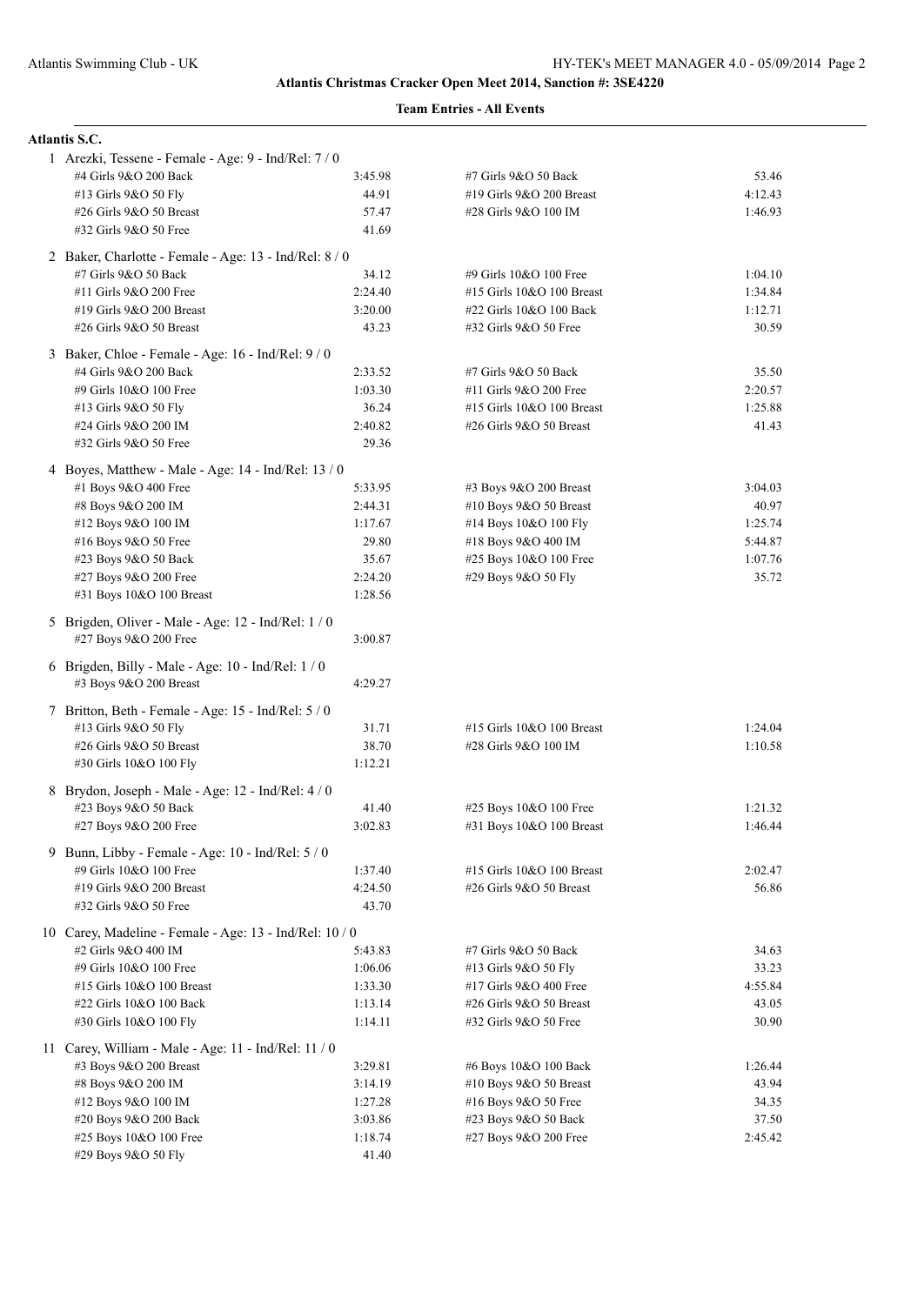| <b>Atlantis S.C.</b>                                                              |                |                          |         |
|-----------------------------------------------------------------------------------|----------------|--------------------------|---------|
| 12 Carter, Joe - Male - Age: 14 - Ind/Rel: 8 / 0                                  |                |                          |         |
| #1 Boys 9&O 400 Free                                                              | 4:40.46        | #8 Boys 9&O 200 IM       | 2:28.52 |
| #10 Boys 9&O 50 Breast                                                            | 37.40          | #14 Boys 10&O 100 Fly    | 1:07.53 |
| #16 Boys 9&O 50 Free                                                              | 27.40          | #21 Boys 9&O 200 Fly     | 2:34.83 |
| #25 Boys 10&O 100 Free                                                            | 59.30          | #27 Boys 9&O 200 Free    | 2:09.72 |
| 13 Charter, George - Male - Age: 16 - Ind/Rel: 7/0                                |                |                          |         |
| #1 Boys 9&O 400 Free                                                              | 4:29.40        | #12 Boys 9&O 100 IM      | 1:08.11 |
| #14 Boys 10&O 100 Fly                                                             | 1:10.58        | #18 Boys 9&O 400 IM      | 5:11.35 |
| #20 Boys 9&O 200 Back                                                             | 2:28.59        | #21 Boys 9&O 200 Fly     | 2:45.28 |
| #25 Boys 10&O 100 Free                                                            | 57.90          |                          |         |
|                                                                                   |                |                          |         |
| 14 Cherriman, Lilly - Female - Age: 14 - Ind/Rel: 8 / 0<br>#9 Girls 10&O 100 Free | 1:16.21        | #11 Girls 9&O 200 Free   | 2:43.15 |
| #17 Girls 9&O 400 Free                                                            | 5:58.10        | #22 Girls 10&O 100 Back  | 1:24.55 |
| #24 Girls 9&O 200 IM                                                              | 3:04.05        | #26 Girls 9&O 50 Breast  | 38.13   |
| #28 Girls 9&O 100 IM                                                              | 1:22.02        | #32 Girls 9&O 50 Free    | 33.93   |
|                                                                                   |                |                          |         |
| 15 Clarke, Eve - Female - Age: 13 - Ind/Rel: 8 / 0                                |                |                          |         |
| #11 Girls 9&O 200 Free                                                            | 2:33.03        | #13 Girls 9&O 50 Fly     | 34.00   |
| #15 Girls 10&O 100 Breast                                                         | 1:25.96        | #19 Girls 9&O 200 Breast | 2:58.68 |
| #24 Girls 9&O 200 IM                                                              | 2:49.84        | #26 Girls 9&O 50 Breast  | 40.03   |
| #28 Girls 9&O 100 IM                                                              | 1:20.34        | #30 Girls 10&O 100 Fly   | 1:19.30 |
| 16 Clarke, Sam - Male - Age: 11 - Ind/Rel: 7 / 0                                  |                |                          |         |
| #1 Boys $9&O$ 400 Free                                                            | 6:40.00        | #3 Boys 9&O 200 Breast   | 3:42.83 |
| #10 Boys 9&O 50 Breast                                                            | 48.78          | #12 Boys 9&O 100 IM      | 1:33.96 |
| #14 Boys 10&O 100 Fly                                                             | 1:45.75        | #27 Boys 9&O 200 Free    | 3:04.99 |
| #31 Boys 10&O 100 Breast                                                          | 1:45.78        |                          |         |
| 17 Cooper, Nicholas - Male - Age: 12 - Ind/Rel: 10 / 0                            |                |                          |         |
| #8 Boys 9&O 200 IM                                                                | 2:54.89        | #10 Boys $9&O 50$ Breast | 43.81   |
| #12 Boys 9&O 100 IM                                                               | 1:21.44        | #14 Boys 10&O 100 Fly    | 1:29.67 |
| #16 Boys $9&O 50$ Free                                                            | 34.10          | #18 Boys 9&O 400 IM      | 6:25.00 |
| #23 Boys 9&O 50 Back                                                              | 39.39          | #25 Boys 10&O 100 Free   | 1:10.76 |
| #27 Boys 9&O 200 Free                                                             | 2:34.30        | #29 Boys 9&O 50 Fly      | 37.21   |
|                                                                                   |                |                          |         |
| 18 Craen, Mia - Female - Age: 12 - Ind/Rel: 11 / 0                                |                |                          |         |
| #4 Girls 9&O 200 Back                                                             | 3:22.40        | #7 Girls 9&O 50 Back     | 42.55   |
| #9 Girls 10&O 100 Free                                                            | 1:23.95        | #13 Girls 9&O 50 Fly     | 41.44   |
| #15 Girls 10&O 100 Breast                                                         | 1:46.95        | #19 Girls 9&O 200 Breast | 3:50.00 |
| #22 Girls 10&O 100 Back                                                           | 1:33.15        | #24 Girls 9&O 200 IM     | 3:27.00 |
| #26 Girls 9&O 50 Breast                                                           | 49.45<br>37.95 | #28 Girls 9&O 100 IM     | 1:36.60 |
| #32 Girls 9&O 50 Free                                                             |                |                          |         |
| 19 Cumber, Gemma - Female - Age: 14 - Ind/Rel: 11 / 0                             |                |                          |         |
| #4 Girls 9&O 200 Back                                                             | 2:39.13        | #7 Girls 9&O 50 Back     | 36.28   |
| #9 Girls 10&O 100 Free                                                            | 1:05.42        | #11 Girls 9&O 200 Free   | 2:19.79 |
| #15 Girls 10&O 100 Breast                                                         | 1:30.53        | #17 Girls 9&O 400 Free   | 4:56.79 |
| #19 Girls 9&O 200 Breast                                                          | 3:09.03        | #22 Girls 10&O 100 Back  | 1:17.35 |
| #24 Girls 9&O 200 IM                                                              | 2:45.99        | #28 Girls 9&O 100 IM     | 1:16.86 |
| #32 Girls 9&O 50 Free                                                             | 30.40          |                          |         |
| 20 Davis, Jacob - Male - Age: 10 - Ind/Rel: 7 / 0                                 |                |                          |         |
| #8 Boys 9&O 200 IM                                                                | 3:24.17        | #12 Boys 9&O 100 IM      | 1:34.89 |
| #16 Boys 9&O 50 Free                                                              | 37.87          | #23 Boys 9&O 50 Back     | 46.50   |
| #25 Boys 10&O 100 Free                                                            | 1:23.00        | #29 Boys 9&O 50 Fly      | 49.45   |
| #31 Boys 10&O 100 Breast                                                          | 1:46.27        |                          |         |
| 21 Davis, Lily - Female - Age: 15 - Ind/Rel: 6 / 0                                |                |                          |         |
| #7 Girls 9&O 50 Back                                                              | 34.63          | #9 Girls 10&O 100 Free   | 1:03.26 |
| #13 Girls 9&O 50 Fly                                                              | 34.01          | #17 Girls 9&O 400 Free   | 4:52.80 |
| #28 Girls 9&O 100 IM                                                              | 1:10.93        | #32 Girls 9&O 50 Free    | 29.70   |
|                                                                                   |                |                          |         |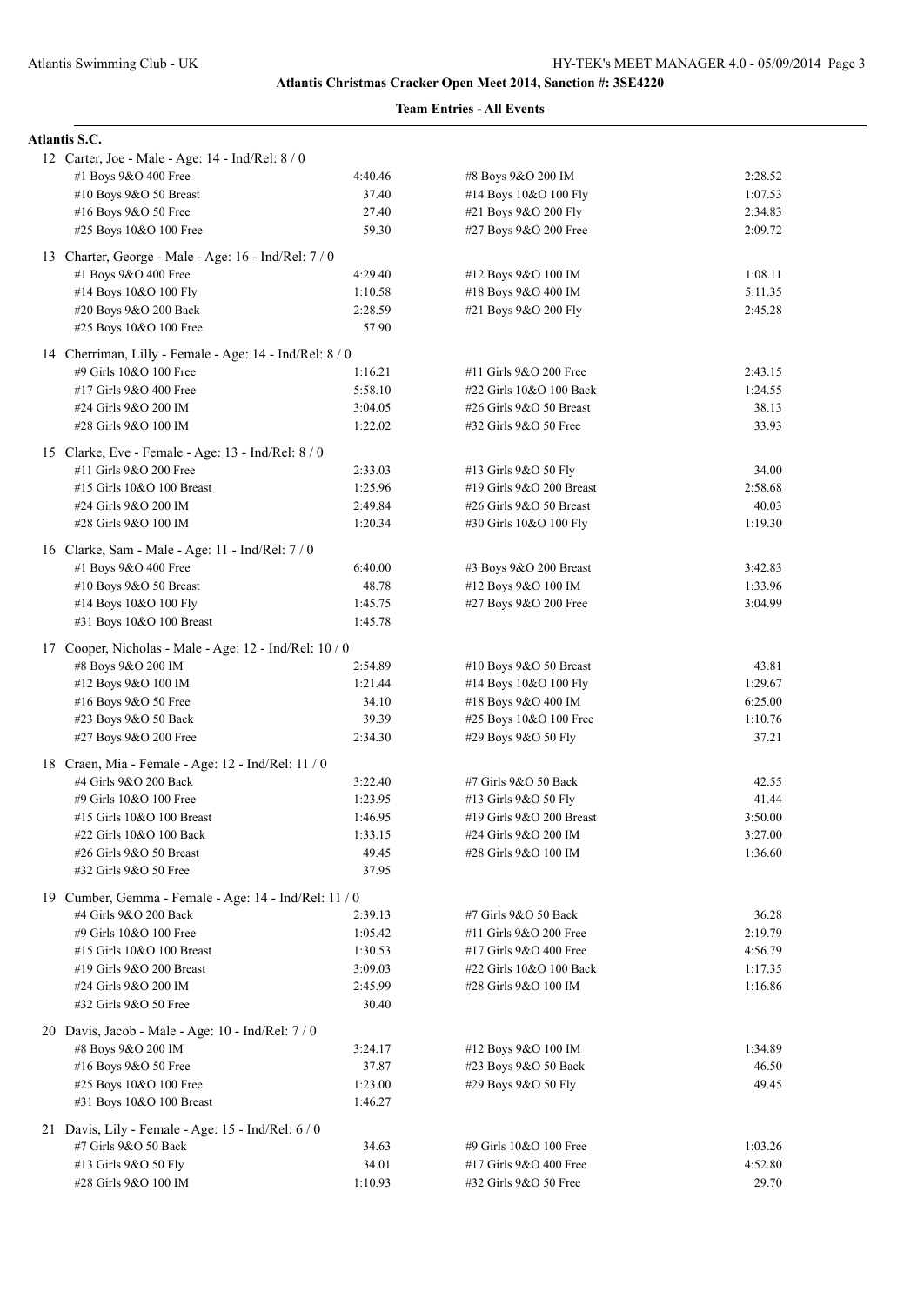| <b>Atlantis S.C.</b>                                                             |          |                           |         |  |
|----------------------------------------------------------------------------------|----------|---------------------------|---------|--|
| 22 Davis, Millie - Female - Age: 9 - Ind/Rel: 6 / 0                              |          |                           |         |  |
| #7 Girls 9&O 50 Back                                                             | 50.31    | #13 Girls 9&O 50 Fly      | 52.02   |  |
| #24 Girls 9&O 200 IM                                                             | 4:07.25  | #26 Girls 9&O 50 Breast   | 56.00   |  |
| #28 Girls 9&O 100 IM                                                             | 1:52.12  | #32 Girls 9&O 50 Free     | 44.01   |  |
| 23 Dillon, Max - Male - Age: 17 - Ind/Rel: 4 / 0                                 |          |                           |         |  |
| #1 Boys 9&O 400 Free                                                             | 4:55.89  | #23 Boys 9&O 50 Back      | 33.98   |  |
| #25 Boys 10&O 100 Free                                                           | 59.01    | #27 Boys 9&O 200 Free     | 2:12.10 |  |
| 24 Elliott, Natasha - Female - Age: 11 - Ind/Rel: 6 / 0                          |          |                           |         |  |
| #7 Girls 9&O 50 Back                                                             | 44.92    | #9 Girls 10&O 100 Free    | 1:23.03 |  |
| #13 Girls 9&O 50 Fly                                                             | 42.55    | #15 Girls 10&O 100 Breast | 1:46.34 |  |
| #26 Girls 9&O 50 Breast                                                          | 48.99    | #32 Girls 9&O 50 Free     | 37.82   |  |
| 25 Eltham, Amelia - Female - Age: 11 - Ind/Rel: 7 / 0                            |          |                           |         |  |
| #4 Girls 9&O 200 Back                                                            | 3:20.77  | #9 Girls 10&O 100 Free    | 1:22.06 |  |
| #11 Girls 9&O 200 Free                                                           | 2:53.00  | #22 Girls 10&O 100 Back   | 1:35.70 |  |
| #24 Girls 9&O 200 IM                                                             | 3:23.72  | #28 Girls 9&O 100 IM      | 1:37.70 |  |
| #32 Girls 9&O 50 Free                                                            | 37.82    |                           |         |  |
| 26 Eltham, Gaby - Female - Age: 14 - Ind/Rel: 8 / 0                              |          |                           |         |  |
| #7 Girls 9&O 50 Back                                                             | 36.79    | #9 Girls 10&O 100 Free    | 1:05.76 |  |
| #11 Girls 9&O 200 Free                                                           | 2:23.12  | #13 Girls 9&O 50 Fly      | 32.40   |  |
| #24 Girls 9&O 200 IM                                                             | 2:38.12  | #28 Girls 9&O 100 IM      | 1:13.81 |  |
| #30 Girls 10&O 100 Fly                                                           | 1:15.09  | #32 Girls 9&O 50 Free     | 30.40   |  |
| 27 Elvin, Anya - Female - Age: 14 - Ind/Rel: 8 / 0                               |          |                           |         |  |
| #7 Girls 9&O 50 Back                                                             | 36.77    | #9 Girls 10&O 100 Free    | 1:08.75 |  |
| #13 Girls 9&O 50 Fly                                                             | 34.66    | #19 Girls 9&O 200 Breast  | 2:53.86 |  |
| #22 Girls 10&O 100 Back                                                          | 1:23.25  | #24 Girls 9&O 200 IM      | 2:42.01 |  |
| #28 Girls 9&O 100 IM                                                             | 1:16.54  | #32 Girls 9&O 50 Free     | 31.95   |  |
| 28 Etheridge, Oliver - Male - Age: 11 - Ind/Rel: 4 / 0                           |          |                           |         |  |
| #1 Boys 9&O 400 Free                                                             | 6:54.00  | #3 Boys 9&O 200 Breast    | 3:40.64 |  |
| #18 Boys 9&O 400 IM                                                              | 7:21.41  | #20 Boys 9&O 200 Back     | 3:22.12 |  |
|                                                                                  |          |                           |         |  |
| 29 Farr, Harry - Male - Age: 10 - Ind/Rel: 2 / 0<br>#8 Boys 9&O 200 IM           | 3:46.13  | #10 Boys 9&O 50 Breast    | 58.00   |  |
|                                                                                  |          |                           |         |  |
| 30 Filson, Holly - Female - Age: 11 - Ind/Rel: 1 / 0<br>#19 Girls 9&O 200 Breast | 3:54.49  |                           |         |  |
|                                                                                  |          |                           |         |  |
| 31 Fletcher, Ruby - Female - Age: 10 - Ind/Rel: 5 / 0                            |          |                           |         |  |
| #7 Girls 9&O 50 Back                                                             | 50.08    | #9 Girls 10&O 100 Free    | 1:37.40 |  |
| #11 Girls 9&O 200 Free                                                           | 3:21.25  | #13 Girls 9&O 50 Fly      | 49.45   |  |
| #15 Girls 10&O 100 Breast                                                        | 2:06.50  |                           |         |  |
| 32 Fulcher, Freya - Female - Age: 13 - Ind/Rel: 10 / 0                           |          |                           |         |  |
| #7 Girls 9&O 50 Back                                                             | 34.65    | #9 Girls 10&O 100 Free    | 1:07.36 |  |
| #11 Girls 9&O 200 Free                                                           | 2:24.47  | #13 Girls 9&O 50 Fly      | 33.30   |  |
| #22 Girls 10&O 100 Back                                                          | 1:14.30  | #24 Girls 9&O 200 IM      | 2:44.77 |  |
| #26 Girls 9&O 50 Breast                                                          | 44.34    | #28 Girls 9&O 100 IM      | 1:17.87 |  |
| #30 Girls 10&O 100 Fly                                                           | 1:15.38  | #32 Girls 9&O 50 Free     | 31.15   |  |
| 33 Fulcher, Matthew - Male - Age: 19 - Ind/Rel: 6 / 0                            |          |                           |         |  |
| #14 Boys 10&O 100 Fly                                                            | X1:01.40 | #16 Boys 9&O 50 Free      | X25.86  |  |
| #21 Boys 9&O 200 Fly                                                             | X2:20.85 | #25 Boys 10&O 100 Free    | X55.66  |  |
| #27 Boys 9&O 200 Free                                                            | X2:02.23 | #29 Boys 9&O 50 Fly       | X28.17  |  |
| 34 Gant, Ryan - Male - Age: 11 - Ind/Rel: 8 / 0                                  |          |                           |         |  |
| #3 Boys 9&O 200 Breast                                                           | 4:02.59  | #10 Boys $9&O 50$ Breast  | 48.29   |  |
| #16 Boys 9&O 50 Free                                                             | 36.80    | #23 Boys 9&O 50 Back      | 42.55   |  |
| #25 Boys 10&O 100 Free                                                           | 1:28.55  | #27 Boys 9&O 200 Free     | 3:15.50 |  |
| #29 Boys 9&O 50 Fly                                                              | 41.40    | #31 Boys 10&O 100 Breast  | 1:45.60 |  |
| 35 Gausden, Luke - Male - Age: 10 - Ind/Rel: 2 / 0                               |          |                           |         |  |
| #10 Boys 9&O 50 Breast                                                           | 58.65    | #16 Boys 9&O 50 Free      | 44.85   |  |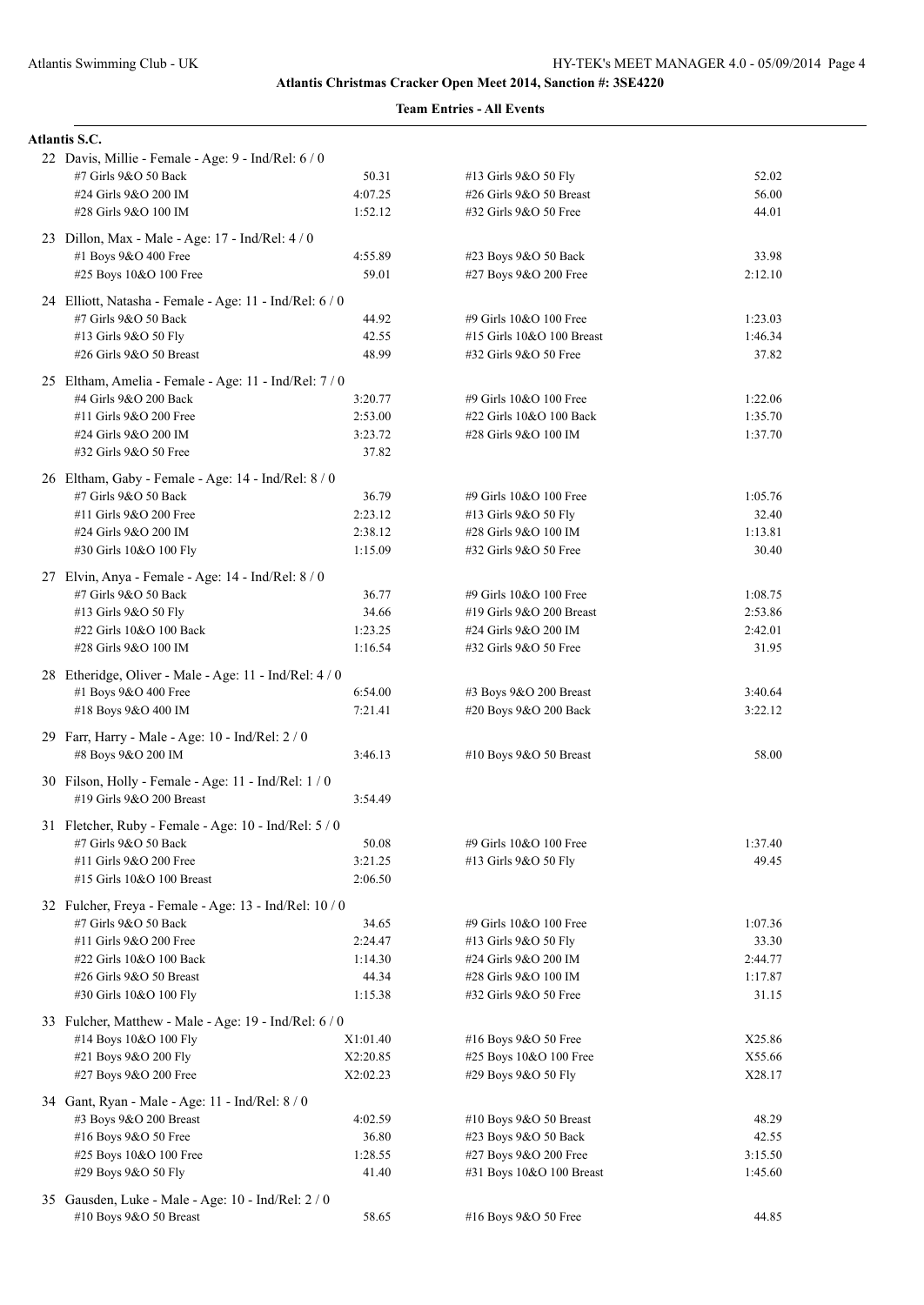| <b>Atlantis S.C.</b>                                       |         |                           |         |
|------------------------------------------------------------|---------|---------------------------|---------|
| 36 Glassford, Jessica - Female - Age: 11 - Ind/Rel: 10 / 0 |         |                           |         |
| #4 Girls 9&O 200 Back                                      | 3:27.95 | #7 Girls 9&O 50 Back      | 44.22   |
| #9 Girls 10&O 100 Free                                     | 1:27.09 | #11 Girls 9&O 200 Free    | 3:05.84 |
| #15 Girls 10&O 100 Breast                                  | 1:48.70 | #19 Girls 9&O 200 Breast  | 3:50.49 |
| #22 Girls 10&O 100 Back                                    | 1:38.29 | #26 Girls 9&O 50 Breast   | 49.30   |
| #28 Girls 9&O 100 IM                                       | 1:37.22 | #32 Girls 9&O 50 Free     | 36.16   |
| 37 Golding, Natasha - Female - Age: 16 - Ind/Rel: 8 / 0    |         |                           |         |
| #7 Girls 9&O 50 Back                                       | 37.60   | #9 Girls 10&O 100 Free    | 1:11.07 |
| #11 Girls 9&O 200 Free                                     | 2:26.44 | #15 Girls 10&O 100 Breast | 1:22.50 |
| #19 Girls 9&O 200 Breast                                   | 2:57.73 | #24 Girls 9&O 200 IM      | 2:45.37 |
| #26 Girls 9&O 50 Breast                                    | 38.60   | #28 Girls 9&O 100 IM      | 1:22.71 |
| 38 Harrison, Emma - Female - Age: 11 - Ind/Rel: 8 / 0      |         |                           |         |
| #9 Girls 10&O 100 Free                                     | 1:24.27 | #11 Girls 9&O 200 Free    | 2:54.42 |
| #15 Girls 10&O 100 Breast                                  | 1:38.36 | #19 Girls 9&O 200 Breast  | 3:29.25 |
| #24 Girls 9&O 200 IM                                       | 3:11.41 | #26 Girls 9&O 50 Breast   | 45.44   |
| #30 Girls 10&O 100 Fly                                     | 1:35.00 | #32 Girls 9&O 50 Free     | 36.68   |
| 39 Hartley, James - Male - Age: 14 - Ind/Rel: 10 / 0       |         |                           |         |
| #1 Boys 9&O 400 Free                                       | 4:44.81 | #6 Boys 10&O 100 Back     | 1:08.97 |
| #10 Boys 9&O 50 Breast                                     | 35.16   | #14 Boys 10&O 100 Fly     | 1:13.66 |
| #16 Boys 9&O 50 Free                                       | 28.79   | #21 Boys 9&O 200 Fly      | 2:42.35 |
| #23 Boys 9&O 50 Back                                       | 33.09   | #25 Boys 10&O 100 Free    | 1:01.65 |
| #27 Boys 9&O 200 Free                                      | 2:16.31 | #29 Boys 9&O 50 Fly       | 32.60   |
| 40 Haskell, George - Male - Age: 11 - Ind/Rel: 9 / 0       |         |                           |         |
| #3 Boys 9&O 200 Breast                                     | 3:40.07 | #6 Boys 10&O 100 Back     | 1:31.80 |
| #8 Boys 9&O 200 IM                                         | 3:25.13 | #12 Boys 9&O 100 IM       | 1:38.79 |
| #14 Boys 10&O 100 Fly                                      | 1:44.72 | #18 Boys 9&O 400 IM       | 7:30.00 |
| #20 Boys 9&O 200 Back                                      | 3:15.71 | #23 Boys 9&O 50 Back      | 41.44   |
| #25 Boys 10&O 100 Free                                     | 1:27.43 |                           |         |
| 41 Hawkins, Mia - Female - Age: 11 - Ind/Rel: 11 / 0       |         |                           |         |
| #4 Girls 9&O 200 Back                                      | 3:23.19 | #7 Girls 9&O 50 Back      | 44.75   |
| #9 Girls 10&O 100 Free                                     | 1:28.00 | #11 Girls 9&O 200 Free    | 3:09.75 |
| #15 Girls 10&O 100 Breast                                  | 1:54.41 | #19 Girls 9&O 200 Breast  | 3:55.75 |
| #22 Girls 10&O 100 Back                                    | 1:37.24 | #24 Girls 9&O 200 IM      | 3:35.39 |
| #26 Girls 9&O 50 Breast                                    | 50.60   | #28 Girls 9&O 100 IM      | 1:37.77 |
| #32 Girls 9&O 50 Free                                      | 36.63   |                           |         |
| 42 Hawkins, Sam - Male - Age: 13 - Ind/Rel: 11 / 0         |         |                           |         |
| #1 Boys 9&O 400 Free                                       | 5:01.21 | #3 Boys 9&O 200 Breast    | 3:14.39 |
| #6 Boys 10&O 100 Back                                      | 1:14.21 | #8 Boys 9&O 200 IM        | 2:41.25 |
| #10 Boys 9&O 50 Breast                                     | 40.60   | #12 Boys 9&O 100 IM       | 1:25.09 |
| #16 Boys 9&O 50 Free                                       | 30.55   | #20 Boys 9&O 200 Back     | 2:36.03 |
| #23 Boys 9&O 50 Back                                       | 36.00   | #25 Boys 10&O 100 Free    | 1:08.41 |
| #27 Boys 9&O 200 Free                                      | 2:21.50 |                           |         |
| 43 Hayes, Isabella - Female - Age: 10 - Ind/Rel: 10 / 0    |         |                           |         |
| #2 Girls 9&O 400 IM                                        | 6:41.78 | #5 Girls 9&O 200 Fly      | 4:01.17 |
| #9 Girls 10&O 100 Free                                     | 1:20.26 | #11 Girls 9&O 200 Free    | 2:53.53 |
| #13 Girls 9&O 50 Fly                                       | 40.46   | #22 Girls 10&O 100 Back   | 1:30.01 |
| #24 Girls 9&O 200 IM                                       | 3:12.53 | #26 Girls 9&O 50 Breast   | 48.09   |
| #28 Girls 9&O 100 IM                                       | 1:30.40 | #32 Girls 9&O 50 Free     | 35.95   |
| 44 Hayter, Lucy - Female - Age: 11 - Ind/Rel: 5 / 0        |         |                           |         |
| #7 Girls 9&O 50 Back                                       | 44.96   | #9 Girls 10&O 100 Free    | 1:28.55 |
| #13 Girls 9&O 50 Fly                                       | 42.55   | #28 Girls 9&O 100 IM      | 1:40.00 |
| #32 Girls 9&O 50 Free                                      | 39.10   |                           |         |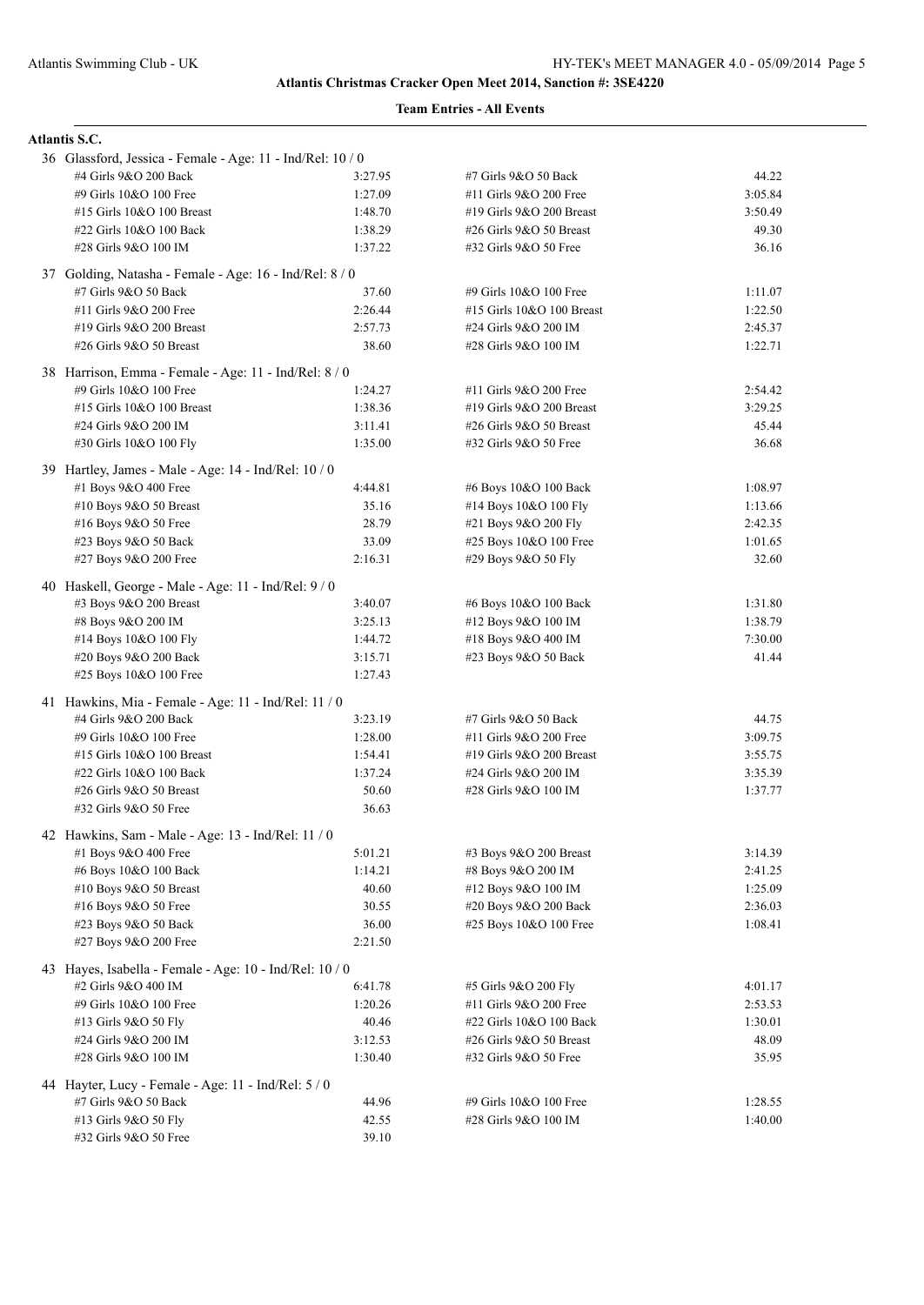|     | <b>Atlantis S.C.</b>                                                          |         |                           |         |
|-----|-------------------------------------------------------------------------------|---------|---------------------------|---------|
|     | 45 Holden-Graham, Cameron - Male - Age: 12 - Ind/Rel: 7 / 0                   |         |                           |         |
|     | #1 Boys 9&O 400 Free                                                          | 5:32.72 | #3 Boys 9&O 200 Breast    | 3:17.27 |
|     | #18 Boys 9&O 400 IM                                                           | 6:30.00 | #23 Boys 9&O 50 Back      | 38.48   |
|     | #25 Boys 10&O 100 Free                                                        | 1:14.68 | #27 Boys 9&O 200 Free     | 2:37.79 |
|     | #31 Boys 10&O 100 Breast                                                      | 1:34.15 |                           |         |
|     | 46 Hooker, Isobel - Female - Age: 12 - Ind/Rel: 9 / 0                         |         |                           |         |
|     | #4 Girls 9&O 200 Back                                                         | 2:57.41 | #7 Girls 9&O 50 Back      | 38.97   |
|     | #9 Girls 10&O 100 Free                                                        | 1:13.46 | #11 Girls 9&O 200 Free    | 2:43.50 |
|     | #17 Girls 9&O 400 Free                                                        | 5:37.77 | #22 Girls 10&O 100 Back   | 1:26.04 |
|     | #24 Girls 9&O 200 IM                                                          | 3:06.39 | #28 Girls 9&O 100 IM      | 1:25.85 |
|     | #32 Girls 9&O 50 Free                                                         | 32.66   |                           |         |
|     | 47 Hooker, Yasmin - Female - Age: 16 - Ind/Rel: 7 / 0                         |         |                           |         |
|     | #13 Girls 9&O 50 Fly                                                          | 33.00   | #15 Girls 10&O 100 Breast | 1:23.13 |
|     | #24 Girls 9&O 200 IM                                                          | 2:33.78 | #26 Girls 9&O 50 Breast   | 37.86   |
|     | #28 Girls 9&O 100 IM                                                          | 1:10.82 | #30 Girls 10&O 100 Fly    | 1:13.86 |
|     | #32 Girls 9&O 50 Free                                                         | 28.39   |                           |         |
|     | 48 Hundleby, Edward - Male - Age: 15 - Ind/Rel: 6 / 0                         |         |                           |         |
|     | #1 Boys 9&O 400 Free                                                          | 4:29.10 | #14 Boys 10&O 100 Fly     | 1:06.44 |
|     | #16 Boys 9&O 50 Free                                                          | 27.67   | #25 Boys 10&O 100 Free    | 57.96   |
|     | #27 Boys 9&O 200 Free                                                         | 2:07.36 | #29 Boys 9&O 50 Fly       | 31.24   |
| 49. | Jones, Daniel - Male - Age: 13 - Ind/Rel: 6 / 0                               |         |                           |         |
|     | #1 Boys 9&O 400 Free                                                          | 5:06.05 | #6 Boys 10&O 100 Back     | 1:16.47 |
|     | #8 Boys 9&O 200 IM                                                            | 2:38.49 | #12 Boys 9&O 100 IM       | 1:13.10 |
|     | #14 Boys 10&O 100 Fly                                                         | 1:19.54 | #16 Boys 9&O 50 Free      | 29.55   |
|     |                                                                               |         |                           |         |
|     | 50 Lawton, Amelia - Female - Age: 10 - Ind/Rel: 2 / 0<br>#7 Girls 9&O 50 Back | 51.56   | #26 Girls 9&O 50 Breast   | 53.91   |
|     | 51 Lee, Lucy - Female - Age: 16 - Ind/Rel: 11 / 0                             |         |                           |         |
|     | #7 Girls 9&O 50 Back                                                          | 37.31   | #9 Girls 10&O 100 Free    | 1:06.80 |
|     | #11 Girls 9&O 200 Free                                                        | 2:18.74 | #13 Girls 9&O 50 Fly      | 32.10   |
|     | #15 Girls 10&O 100 Breast                                                     | 1:28.00 | #22 Girls 10&O 100 Back   | 1:17.82 |
|     | #24 Girls 9&O 200 IM                                                          | 2:38.24 | #26 Girls 9&O 50 Breast   | 39.80   |
|     | #28 Girls 9&O 100 IM                                                          | 1:15.22 | #30 Girls 10&O 100 Fly    | 1:12.49 |
|     | #32 Girls 9&O 50 Free                                                         | 30.10   |                           |         |
|     | 52 Lee, Sophie - Female - Age: 15 - Ind/Rel: 8 / 0                            |         |                           |         |
|     | #7 Girls 9&O 50 Back                                                          | 35.74   | #9 Girls 10&O 100 Free    | 1:10.28 |
|     | #11 Girls 9&O 200 Free                                                        | 2:29.88 | #22 Girls 10&O 100 Back   | 1:17.70 |
|     | #24 Girls 9&O 200 IM                                                          | 2:47.26 | #26 Girls 9&O 50 Breast   | 40.70   |
|     | #28 Girls 9&O 100 IM                                                          | 1:19.49 | #32 Girls 9&O 50 Free     | 32.36   |
|     | 53 Lewis, Saxon - Male - Age: 11 - Ind/Rel: 1/0                               |         |                           |         |
|     | #16 Boys 9&O 50 Free                                                          | 36.80   |                           |         |
|     | 54 Mace, Jessica - Female - Age: 10 - Ind/Rel: 8 / 0                          |         |                           |         |
|     | #7 Girls 9&O 50 Back                                                          | 42.77   | #9 Girls 10&O 100 Free    | 1:20.00 |
|     | #11 Girls 9&O 200 Free                                                        | 3:08.40 | #13 Girls 9&O 50 Fly      | 42.90   |
|     | #22 Girls 10&O 100 Back                                                       | 1:30.00 | #26 Girls 9&O 50 Breast   | 52.48   |
|     | #28 Girls 9&O 100 IM                                                          | 1:35.65 | #32 Girls 9&O 50 Free     | 37.56   |
|     | 55 Marshall, Senan - Male - Age: 11 - Ind/Rel: 4 / 0                          |         |                           |         |
|     | #12 Boys 9&O 100 IM                                                           | 1:42.35 | #16 Boys 9&O 50 Free      | 36.80   |
|     | #29 Boys 9&O 50 Fly                                                           | 41.40   | #31 Boys 10&O 100 Breast  | 2:00.75 |
|     | 56 Maunder, Poppy - Female - Age: 15 - Ind/Rel: 6/0                           |         |                           |         |
|     | #4 Girls 9&O 200 Back                                                         | 2:44.55 | #7 Girls 9&O 50 Back      | 37.50   |
|     | #9 Girls 10&O 100 Free                                                        | 1:11.50 | #11 Girls 9&O 200 Free    | 2:31.57 |
|     | #17 Girls 9&O 400 Free                                                        | 5:26.79 | #22 Girls 10&O 100 Back   | 1:18.22 |
|     |                                                                               |         |                           |         |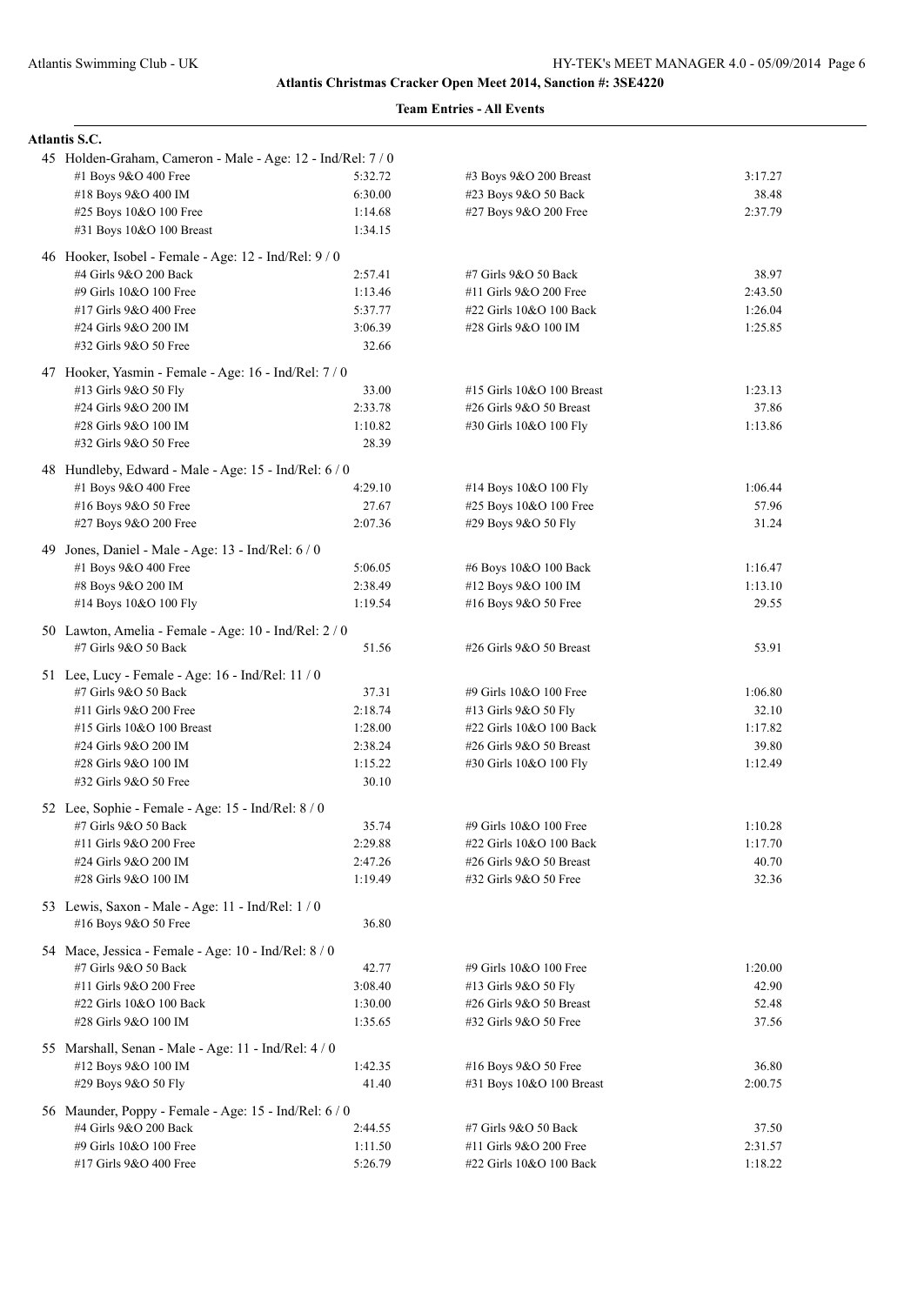| <b>Atlantis S.C.</b>                                        |         |                            |         |
|-------------------------------------------------------------|---------|----------------------------|---------|
| 57 McMartin, Fiona - Female - Age: 14 - Ind/Rel: 8 / 0      |         |                            |         |
| #11 Girls 9&O 200 Free                                      | 2:47.76 | #13 Girls 9&O 50 Fly       | 38.18   |
| #15 Girls 10&O 100 Breast                                   | 1:33.81 | #19 Girls $9&O$ 200 Breast | 3:21.10 |
| #24 Girls 9&O 200 IM                                        | 3:05.96 | #26 Girls 9&O 50 Breast    | 40.89   |
| #28 Girls 9&O 100 IM                                        | 1:25.76 | #32 Girls 9&O 50 Free      | 34.37   |
| 58 Milne-Skillman, Hamish - Male - Age: 14 - Ind/Rel: 6 / 0 |         |                            |         |
| #6 Boys 10&O 100 Back                                       | 1:10.99 | #8 Boys 9&O 200 IM         | 2:38.62 |
| #10 Boys 9&O 50 Breast                                      | 36.47   | #14 Boys 10&O 100 Fly      | 1:10.68 |
|                                                             | 32.13   |                            | 58.70   |
| #23 Boys 9&O 50 Back                                        |         | #25 Boys 10&O 100 Free     |         |
| 59 Mockett, Anya - Female - Age: 15 - Ind/Rel: 6 / 0        |         |                            |         |
| #9 Girls 10&O 100 Free                                      | 1:09.92 | #13 Girls 9&O 50 Fly       | 37.15   |
| #19 Girls 9&O 200 Breast                                    | 3:32.39 | #26 Girls 9&O 50 Breast    | 42.14   |
| #28 Girls 9&O 100 IM                                        | 1:22.21 | #32 Girls 9&O 50 Free      | 30.64   |
| 60 Morris, Emma - Female - Age: 11 - Ind/Rel: 11 / 0        |         |                            |         |
| #7 Girls 9&O 50 Back                                        | 42.01   | #9 Girls 10&O 100 Free     | 1:18.05 |
| #13 Girls 9&O 50 Fly                                        | 38.40   | #15 Girls 10&O 100 Breast  | 1:37.42 |
| #19 Girls 9&O 200 Breast                                    | 3:24.61 | #22 Girls 10&O 100 Back    | 1:32.00 |
| #24 Girls 9&O 200 IM                                        | 3:06.29 | #26 Girls 9&O 50 Breast    | 42.81   |
| #28 Girls 9&O 100 IM                                        | 1:28.64 | #30 Girls 10&O 100 Fly     | 1:24.48 |
| #32 Girls 9&O 50 Free                                       | 35.20   |                            |         |
|                                                             |         |                            |         |
| 61 Murphy, Cavan - Male - Age: 16 - Ind/Rel: 5 / 0          |         |                            |         |
| #6 Boys 10&O 100 Back                                       | 1:10.00 | #8 Boys 9&O 200 IM         | 2:25.78 |
| #12 Boys 9&O 100 IM                                         | 1:05.31 | #23 Boys 9&O 50 Back       | 31.92   |
| #25 Boys 10&O 100 Free                                      | 57.20   |                            |         |
| 62 Murray, Bethany - Female - Age: 11 - Ind/Rel: 7/0        |         |                            |         |
| #5 Girls 9&O 200 Fly                                        | 4:01.50 | #7 Girls 9&O 50 Back       | 43.70   |
| #9 Girls 10&O 100 Free                                      | 1:28.55 | #11 Girls 9&O 200 Free     | 3:09.95 |
| #13 Girls 9&O 50 Fly                                        | 42.55   | #28 Girls 9&O 100 IM       | 1:41.20 |
| #30 Girls 10&O 100 Fly                                      | 1:43.50 |                            |         |
| 63 Pallister, Michael - Male - Age: 10 - Ind/Rel: 2 / 0     |         |                            |         |
| #18 Boys 9&O 400 IM                                         | 6:24.63 | #27 Boys 9&O 200 Free      | 2:43.70 |
|                                                             |         |                            |         |
| 64 Palmer, Sophie - Female - Age: 11 - Ind/Rel: 7 / 0       |         |                            |         |
| #7 Girls 9&O 50 Back                                        | 44.96   | #9 Girls 10&O 100 Free     | 1:28.55 |
| #11 Girls 9&O 200 Free                                      | 3:09.75 | #13 Girls 9&O 50 Fly       | 42.55   |
| #15 Girls 10&O 100 Breast                                   | 1:55.00 | #22 Girls 10&O 100 Back    | 1:38.90 |
| #26 Girls 9&O 50 Breast                                     | 50.60   |                            |         |
| 65 Pedel, Anna - Female - Age: 10 - Ind/Rel: 5 / 0          |         |                            |         |
| #7 Girls 9&O 50 Back                                        | 47.00   | #13 Girls 9&O 50 Fly       | 48.00   |
| #22 Girls 10&O 100 Back                                     | 1:45.00 | #26 Girls $9&O 50$ Breast  | 54.00   |
| #32 Girls 9&O 50 Free                                       | 42.47   |                            |         |
|                                                             |         |                            |         |
| 66 Pedel, Lauren - Female - Age: 14 - Ind/Rel: 6 / 0        |         |                            |         |
| #7 Girls 9&O 50 Back                                        | 32.92   | #9 Girls 10&O 100 Free     | 1:05.50 |
| #13 Girls 9&O 50 Fly                                        | 33.70   | #22 Girls 10&O 100 Back    | 1:11.90 |
| #28 Girls 9&O 100 IM                                        | 1:12.75 | #32 Girls 9&O 50 Free      | 30.69   |
| 67 Porter, Holly - Female - Age: 12 - Ind/Rel: 8 / 0        |         |                            |         |
| #4 Girls 9&O 200 Back                                       | 2:50.84 | #7 Girls 9&O 50 Back       | 37.89   |
| #13 Girls 9&O 50 Fly                                        | 39.30   | #22 Girls 10&O 100 Back    | 1:20.35 |
| #24 Girls 9&O 200 IM                                        | 3:05.62 | #28 Girls 9&O 100 IM       | 1:28.94 |
| #30 Girls 10&O 100 Fly                                      | 1:32.28 | #32 Girls 9&O 50 Free      | 35.21   |
| 68 Ranson, Amber - Female - Age: 9 - Ind/Rel: 7 / 0         |         |                            |         |
| #7 Girls 9&O 50 Back                                        | 44.70   | #11 Girls 9&O 200 Free     | 3:30.56 |
| #13 Girls 9&O 50 Fly                                        | 45.44   | #24 Girls 9&O 200 IM       | 3:46.00 |
| #26 Girls 9&O 50 Breast                                     | 56.44   | #28 Girls 9&O 100 IM       | 1:43.02 |
| #32 Girls 9&O 50 Free                                       | 40.57   |                            |         |
|                                                             |         |                            |         |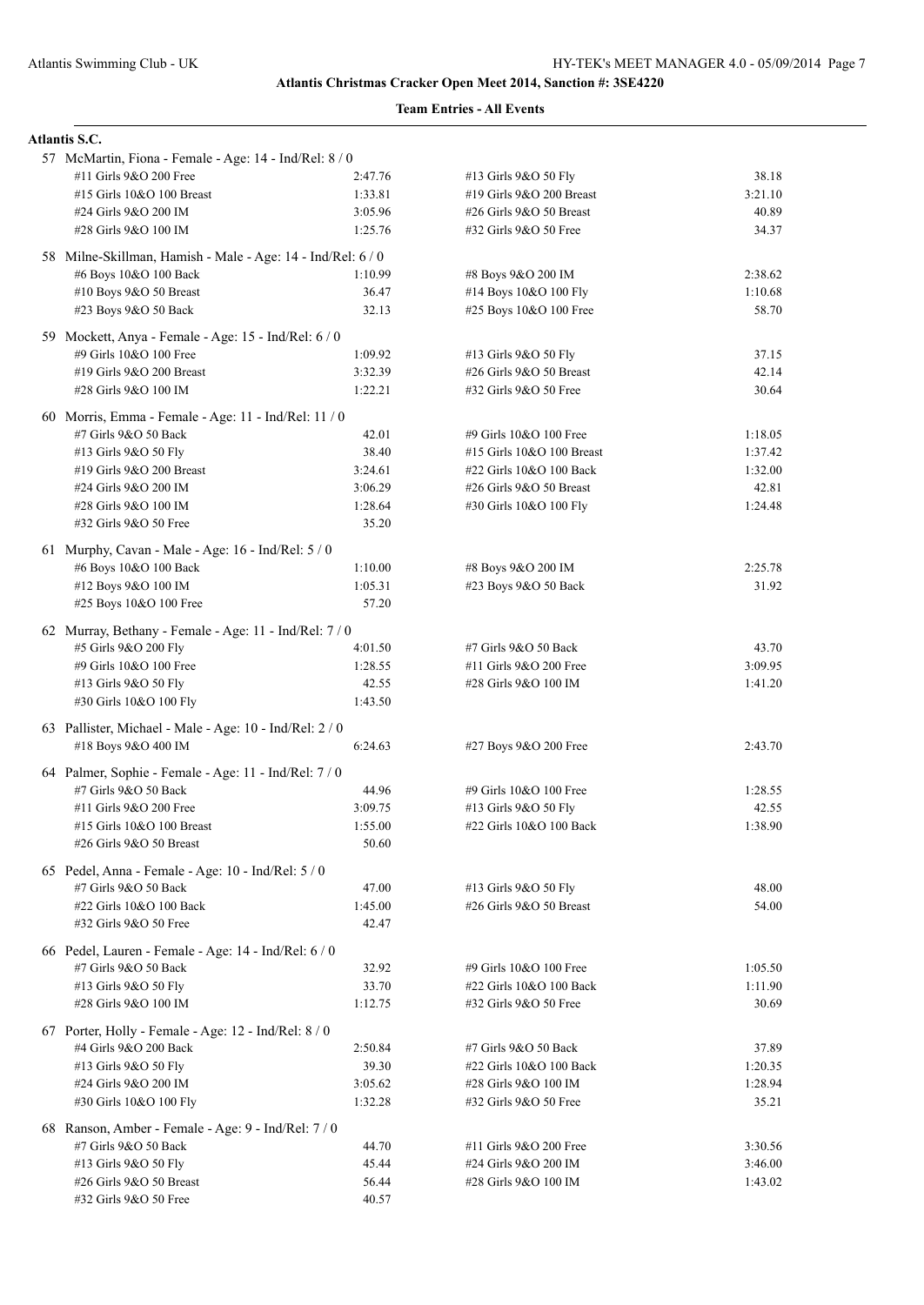| <b>Atlantis S.C.</b>                                      |                  |                                                       |                    |
|-----------------------------------------------------------|------------------|-------------------------------------------------------|--------------------|
| 69 Rimer, Imogen - Female - Age: 11 - Ind/Rel: 9 / 0      |                  |                                                       |                    |
| #7 Girls 9&O 50 Back                                      | 44.96            | #9 Girls 10&O 100 Free                                | 1:28.55            |
| #13 Girls 9&O 50 Fly                                      | 42.55            | #15 Girls 10&O 100 Breast                             | 1:55.00            |
| #22 Girls 10&O 100 Back                                   | 1:38.90          | #24 Girls 9&O 200 IM                                  | 3:38.50            |
| #26 Girls 9&O 50 Breast                                   | 50.60            | #28 Girls 9&O 100 IM                                  | 1:41.20            |
| #32 Girls 9&O 50 Free                                     | 39.10            |                                                       |                    |
| 70 Rimer, Megan - Female - Age: 13 - Ind/Rel: 6 / 0       |                  |                                                       |                    |
| #7 Girls 9&O 50 Back                                      | 41.40            | #9 Girls 10&O 100 Free                                | 1:20.50            |
| #13 Girls 9&O 50 Fly                                      | 40.25            | #15 Girls 10&O 100 Breast                             | 1:43.50            |
| #22 Girls 10&O 100 Back                                   | 1:29.70          | #26 Girls 9&O 50 Breast                               | 48.30              |
| 71 Round, Olivia - Female - Age: 10 - Ind/Rel: 6 / 0      |                  |                                                       |                    |
| #7 Girls 9&O 50 Back                                      | 41.46            | #9 Girls 10&O 100 Free                                | 1:18.00            |
| #13 Girls 9&O 50 Fly                                      | 46.52            | #22 Girls 10&O 100 Back                               | 1:30.00            |
| #26 Girls $9&O 50$ Breast                                 | 51.99            | #28 Girls 9&O 100 IM                                  | 1:41.32            |
| 72 Sandhu, Hirkiranjit - Female - Age: 9 - Ind/Rel: 4 / 0 |                  |                                                       |                    |
| #4 Girls 9&O 200 Back                                     | 3:48.48          | #7 Girls 9&O 50 Back                                  | 48.28              |
| #24 Girls 9&O 200 IM                                      | 3:58.58          | #26 Girls 9&O 50 Breast                               | 1:01.04            |
| 73 Sayers, Anna - Female - Age: 9 - Ind/Rel: 3 / 0        |                  |                                                       |                    |
| #11 Girls 9&O 200 Free                                    | 3:45.69          | #26 Girls 9&O 50 Breast                               | 1:03.15            |
| #32 Girls 9&O 50 Free                                     | 47.15            |                                                       |                    |
| 74 Seaward, Isabella - Female - Age: 13 - Ind/Rel: 4/0    |                  |                                                       |                    |
| #7 Girls 9&O 50 Back                                      | 40.07            | #9 Girls 10&O 100 Free                                | 1:14.93            |
| #28 Girls 9&O 100 IM                                      | 1:24.96          | #32 Girls 9&O 50 Free                                 | 33.45              |
| 75 Sewell, Chloe - Female - Age: 11 - Ind/Rel: 6 / 0      |                  |                                                       |                    |
| #7 Girls 9&O 50 Back                                      | 43.70            | #9 Girls 10&O 100 Free                                | 1:28.55            |
| #22 Girls 10&O 100 Back                                   | 1:38.90          | #26 Girls 9&O 50 Breast                               | 50.60              |
| #28 Girls 9&O 100 IM                                      | 1:41.20          | #32 Girls 9&O 50 Free                                 | 39.10              |
| 76 Smith, Elena - Female - Age: 11 - Ind/Rel: 16 / 0      |                  |                                                       |                    |
| #2 Girls 9&O 400 IM                                       | 6:21.62          | #4 Girls 9&O 200 Back                                 | 3:00.46            |
| #5 Girls 9&O 200 Fly                                      | 3:32.31          | #7 Girls 9&O 50 Back                                  | 40.42              |
| #9 Girls 10&O 100 Free                                    | 1:17.71<br>40.34 | #11 Girls 9&O 200 Free                                | 2:41.18            |
| #13 Girls 9&O 50 Fly<br>#17 Girls 9&O 400 Free            | 5:51.19          | #15 Girls 10&O 100 Breast<br>#19 Girls 9&O 200 Breast | 1:46.47<br>3:21.69 |
| #22 Girls 10&O 100 Back                                   | 1:36.07          | #24 Girls 9&O 200 IM                                  | 3:00.67            |
| #26 Girls 9&O 50 Breast                                   | 45.61            | #28 Girls 9&O 100 IM                                  | 1:26.90            |
| #30 Girls 10&O 100 Fly                                    | 1:42.65          | #32 Girls 9&O 50 Free                                 | 35.24              |
| 77 Sparling, Aiden - Male - Age: 15 - Ind/Rel: 11 / 0     |                  |                                                       |                    |
| #3 Boys 9&O 200 Breast                                    | 3:01.51          | #6 Boys 10&O 100 Back                                 | 1:08.36            |
| #10 Boys 9&O 50 Breast                                    | 37.80            | #14 Boys 10&O 100 Fly                                 | 1:10.20            |
| #16 Boys 9&O 50 Free                                      | 28.20            | #20 Boys 9&O 200 Back                                 | 2:28.70            |
| #21 Boys 9&O 200 Fly                                      | 2:47.20          | #23 Boys 9&O 50 Back                                  | 32.40              |
| #25 Boys 10&O 100 Free                                    | 1:02.40          | #27 Boys 9&O 200 Free                                 | 2:17.08            |
| #29 Boys 9&O 50 Fly                                       | 30.40            |                                                       |                    |
| 78 Storey, Isabelle - Female - Age: 14 - Ind/Rel: 8 / 0   |                  |                                                       |                    |
| #4 Girls 9&O 200 Back                                     | 2:45.59          | #5 Girls 9&O 200 Fly                                  | 2:58.17            |
| #9 Girls 10&O 100 Free                                    | 1:05.07          | #11 Girls 9&O 200 Free                                | 2:20.34            |
| #13 Girls 9&O 50 Fly                                      | 34.23            | #22 Girls 10&O 100 Back                               | 1:17.93            |
| #30 Girls 10&O 100 Fly                                    | 1:20.44          | #32 Girls 9&O 50 Free                                 | 30.07              |
| 79 Street, Jessica - Female - Age: 13 - Ind/Rel: 7/0      |                  |                                                       |                    |
| #7 Girls 9&O 50 Back                                      | 41.05            | #9 Girls 10&O 100 Free                                | 1:19.62            |
| #13 Girls 9&O 50 Fly                                      | 40.25            | #17 Girls 9&O 400 Free                                | 6:08.00            |
| #24 Girls 9&O 200 IM                                      | 3:14.12          | #26 Girls 9&O 50 Breast                               | 48.30              |
| #32 Girls 9&O 50 Free                                     | 36.06            |                                                       |                    |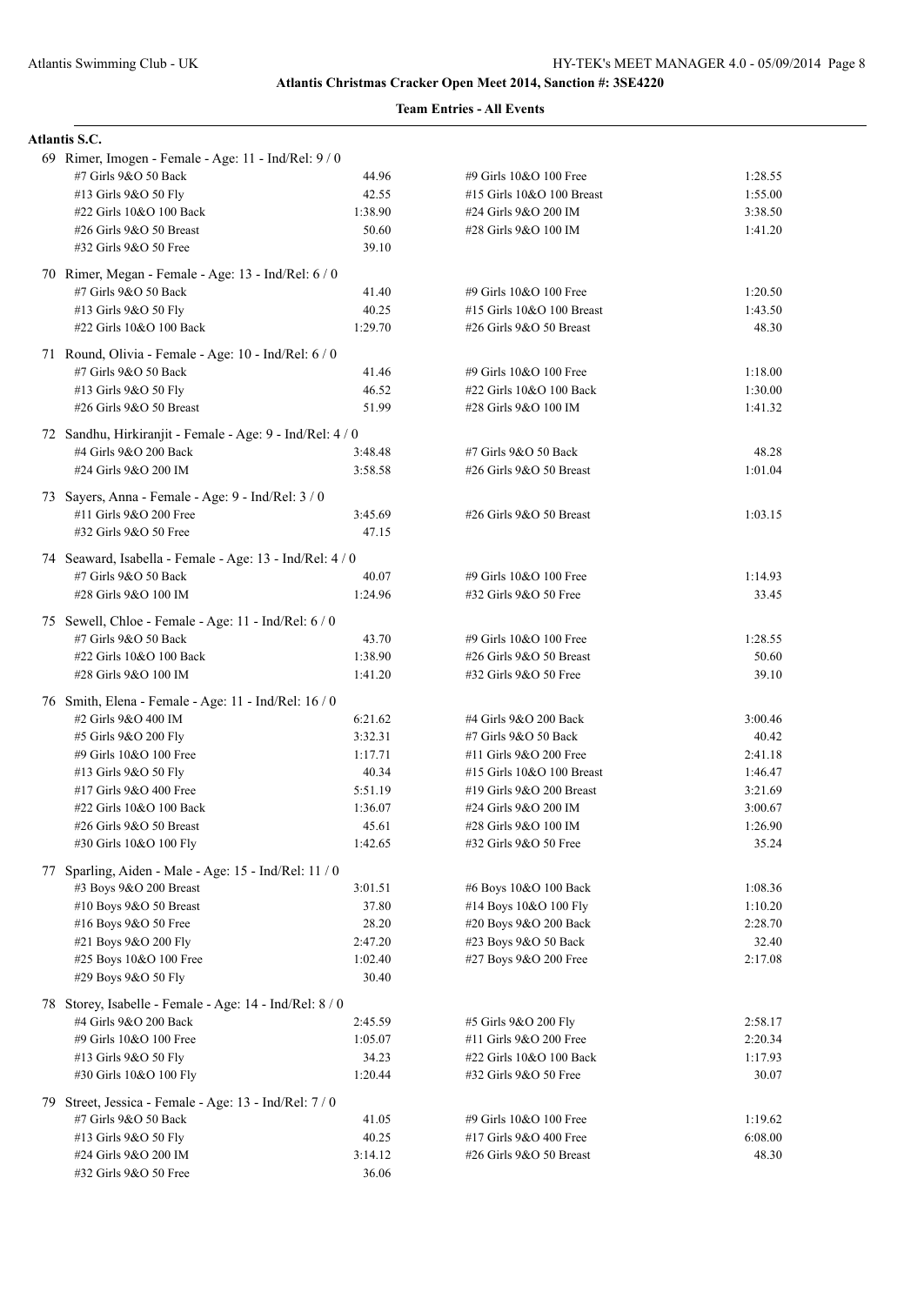| <b>Atlantis S.C.</b>                                                           |                |                            |         |
|--------------------------------------------------------------------------------|----------------|----------------------------|---------|
| 80 Street, Owen - Male - Age: 10 - Ind/Rel: 5 / 0                              |                |                            |         |
| #10 Boys 9&O 50 Breast                                                         | 57.98          | #16 Boys 9&O 50 Free       | 41.48   |
| #20 Boys 9&O 200 Back                                                          | 3:35.15        | #23 Boys 9&O 50 Back       | 46.84   |
| #29 Boys 9&O 50 Fly                                                            | 49.45          |                            |         |
| 81 Stride, Rose - Female - Age: 14 - Ind/Rel: 8 / 0                            |                |                            |         |
| #9 Girls 10&O 100 Free                                                         | 1:03.71        | #11 Girls 9&O 200 Free     | 2:16.56 |
| #13 Girls 9&O 50 Fly                                                           | 33.60          | #15 Girls 10&O 100 Breast  | 1:21.38 |
| #19 Girls 9&O 200 Breast                                                       | 2:54.40        | #24 Girls 9&O 200 IM       | 2:35.68 |
| #30 Girls 10&O 100 Fly                                                         | 1:11.71        | #32 Girls 9&O 50 Free      | 30.20   |
|                                                                                |                |                            |         |
| 82 Templar, Anna - Female - Age: 11 - Ind/Rel: 11 / 0<br>#4 Girls 9&O 200 Back | 3:07.85        | #7 Girls 9&O 50 Back       | 41.97   |
| #9 Girls 10&O 100 Free                                                         | 1:23.60        | #13 Girls 9&O 50 Fly       | 42.55   |
| #15 Girls 10&O 100 Breast                                                      | 1:47.48        | #19 Girls 9&O 200 Breast   | 3:39.14 |
| #22 Girls 10&O 100 Back                                                        | 1:29.67        | #24 Girls 9&O 200 IM       | 3:20.73 |
| #26 Girls 9&O 50 Breast                                                        | 48.30          | #28 Girls 9&O 100 IM       | 1:34.39 |
| #32 Girls 9&O 50 Free                                                          | 38.06          |                            |         |
|                                                                                |                |                            |         |
| 83 Tikvicki-Lee, Mia - Female - Age: 11 - Ind/Rel: 5 / 0                       |                |                            |         |
| #7 Girls 9&O 50 Back                                                           | 43.70          | #9 Girls 10&O 100 Free     | 1:28.55 |
| #26 Girls 9&O 50 Breast                                                        | 50.60<br>39.10 | #28 Girls 9&O 100 IM       | 1:41.20 |
| #32 Girls 9&O 50 Free                                                          |                |                            |         |
| 84 Tranter, Michael - Male - Age: 13 - Ind/Rel: 3 / 0                          |                |                            |         |
| #3 Boys 9&O 200 Breast                                                         | 3:34.53        | #8 Boys 9&O 200 IM         | 3:12.07 |
| #25 Boys 10&O 100 Free                                                         | 1:18.20        |                            |         |
| 85 Tyler, Rebecca - Female - Age: 10 - Ind/Rel: 5 / 0                          |                |                            |         |
| #5 Girls 9&O 200 Fly                                                           | 4:18.75        | #7 Girls 9&O 50 Back       | 51.75   |
| #9 Girls 10&O 100 Free                                                         | 1:35.00        | #11 Girls 9&O 200 Free     | 3:21.25 |
| #13 Girls 9&O 50 Fly                                                           | 49.45          |                            |         |
| 86 Van der Hut, Toby - Male - Age: 12 - Ind/Rel: 12 / 0                        |                |                            |         |
| #1 Boys 9&O 400 Free                                                           | 5:11.70        | $#3$ Boys $9&O$ 200 Breast | 3:20.56 |
| #6 Boys 10&O 100 Back                                                          | 1:19.89        | #8 Boys 9&O 200 IM         | 2:53.85 |
| #10 Boys 9&O 50 Breast                                                         | 44.34          | #12 Boys 9&O 100 IM        | 1:29.71 |
| #16 Boys 9&O 50 Free                                                           | 32.30          | #18 Boys 9&O 400 IM        | 6:25.12 |
| #20 Boys 9&O 200 Back                                                          | 2:47.10        | #23 Boys 9&O 50 Back       | 38.87   |
| #25 Boys 10&O 100 Free                                                         | 1:11.25        | #27 Boys 9&O 200 Free      | 2:32.70 |
| 87 von Schoenberg, Emma - Female - Age: 12 - Ind/Rel: 4 / 0                    |                |                            |         |
| #22 Girls 10&O 100 Back                                                        | 1:33.15        | #26 Girls 9&O 50 Breast    | 47.18   |
| #28 Girls 9&O 100 IM                                                           | 1:35.38        | #30 Girls 10&O 100 Fly     | NT      |
|                                                                                |                |                            |         |
| 88 Wenzel, Emily - Female - Age: 16 - Ind/Rel: 4 / 0                           |                |                            |         |
| #7 Girls 9&O 50 Back                                                           | 37.19          | #9 Girls 10&O 100 Free     | 1:12.72 |
| #11 Girls 9&O 200 Free                                                         | 2:43.02        | #22 Girls 10&O 100 Back    | 1:22.31 |
| 89 Whapshott, Jay - Male - Age: 11 - Ind/Rel: 6 / 0                            |                |                            |         |
| #1 Boys 9&O 400 Free                                                           | 6:54.00        | #12 Boys 9&O 100 IM        | 1:42.35 |
| #16 Boys 9&O 50 Free                                                           | 36.80          | #23 Boys 9&O 50 Back       | 42.55   |
| #25 Boys 10&O 100 Free                                                         | 1:28.55        | #27 Boys 9&O 200 Free      | 3:15.50 |
| 90 Whyman, Bluebell - Female - Age: 16 - Ind/Rel: 11 / 0                       |                |                            |         |
| #4 Girls 9&O 200 Back                                                          | 2:38.06        | #7 Girls 9&O 50 Back       | 34.35   |
| #9 Girls 10&O 100 Free                                                         | 1:04.84        | #11 Girls 9&O 200 Free     | 2:19.48 |
| #15 Girls 10&O 100 Breast                                                      | 1:26.56        | #17 Girls 9&O 400 Free     | 4:56.42 |
| #19 Girls 9&O 200 Breast                                                       | 3:05.12        | #22 Girls 10&O 100 Back    | 1:13.83 |
| #26 Girls 9&O 50 Breast                                                        | 41.35          | #28 Girls 9&O 100 IM       | 1:18.57 |
| #32 Girls 9&O 50 Free                                                          | 30.38          |                            |         |
|                                                                                |                |                            |         |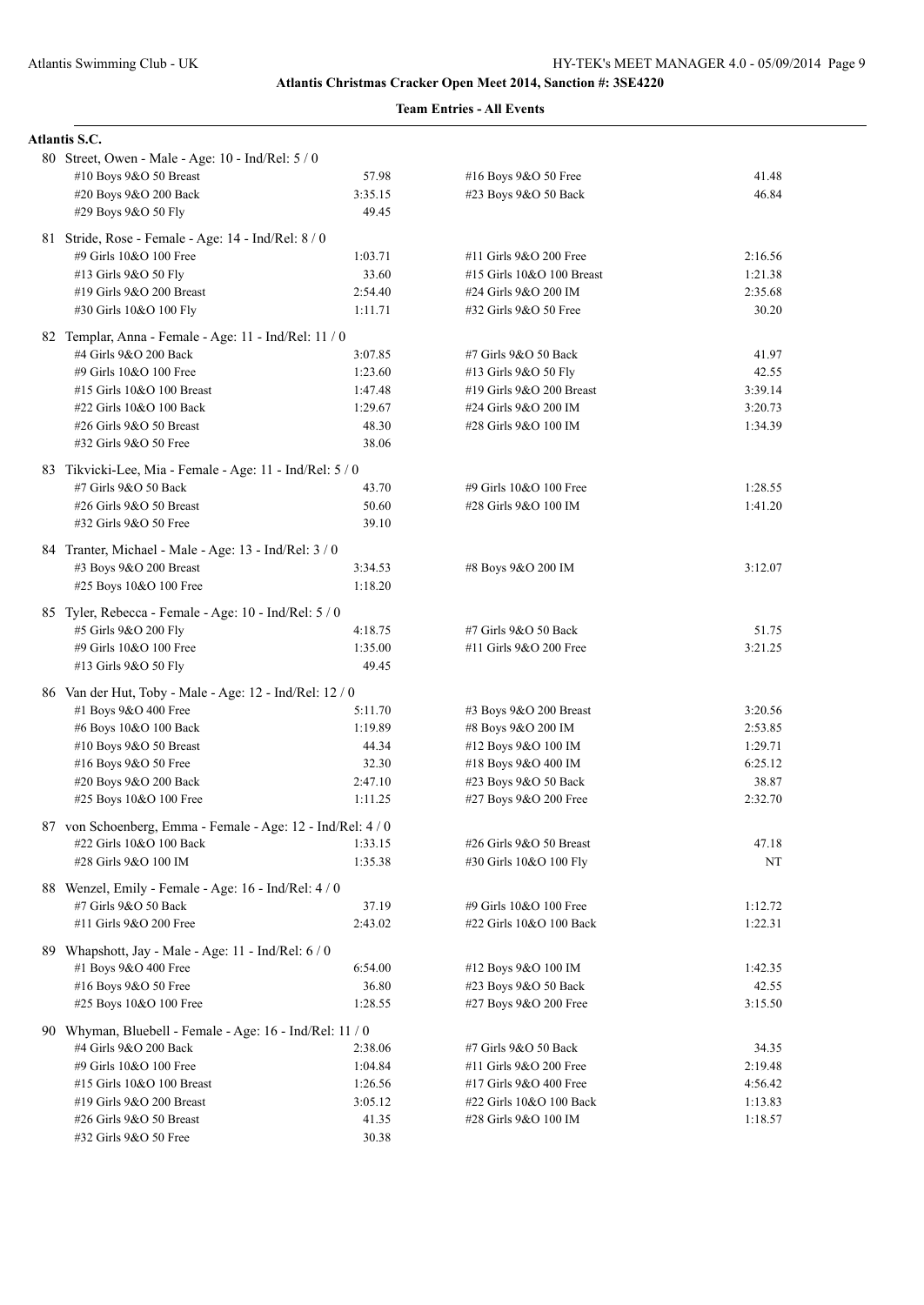## **Team Entries - All Events**

| <b>Atlantis S.C.</b>                                      |         |                           |         |
|-----------------------------------------------------------|---------|---------------------------|---------|
| 91 Whyman, Ethel - Female - Age: 11 - Ind/Rel: 12 / 0     |         |                           |         |
| #5 Girls 9&O 200 Fly                                      | 3:24.73 | #7 Girls 9&O 50 Back      | 36.27   |
| #9 Girls 10&O 100 Free                                    | 1:12.95 | #11 Girls 9&O 200 Free    | 2:31.63 |
| #13 Girls 9&O 50 Fly                                      | 40.40   | #15 Girls 10&O 100 Breast | 1:36.41 |
| #17 Girls 9&O 400 Free                                    | 5:36.66 | #19 Girls 9&O 200 Breast  | 3:19.39 |
| #26 Girls 9&O 50 Breast                                   | 44.73   | #28 Girls 9&O 100 IM      | 1:23.71 |
| #30 Girls 10&O 100 Fly                                    | 1:41.73 | #32 Girls 9&O 50 Free     | 33.65   |
| 92 Wilson, Kate - Female - Age: 13 - Ind/Rel: 5 / 0       |         |                           |         |
| #7 Girls 9&O 50 Back                                      | 37.70   | #9 Girls 10&O 100 Free    | 1:13.17 |
| #11 Girls 9&O 200 Free                                    | 2:36.12 | #13 Girls 9&O 50 Fly      | 38.50   |
| #15 Girls 10&O 100 Breast                                 | 1:32.64 |                           |         |
| 93 Wright, Amelia - Female - Age: 11 - Ind/Rel: 13 / 0    |         |                           |         |
| #2 Girls 9&O 400 IM                                       | 6:12.76 | #4 Girls 9&O 200 Back     | 2:54.90 |
| #5 Girls 9&O 200 Fly                                      | 3:24.92 | #7 Girls 9&O 50 Back      | 39.75   |
| #9 Girls 10&O 100 Free                                    | 1:12.78 | #11 Girls 9&O 200 Free    | 2:32.56 |
| #13 Girls 9&O 50 Fly                                      | 40.14   | #17 Girls 9&O 400 Free    | 5:27.00 |
| #22 Girls 10&O 100 Back                                   | 1:24.42 | #24 Girls 9&O 200 IM      | 2:56.72 |
| #28 Girls 9&O 100 IM                                      | 1:23.68 | #30 Girls 10&O 100 Fly    | 1:43.21 |
| #32 Girls 9&O 50 Free                                     | 34.71   |                           |         |
| 94 Wright, Cameron - Male - Age: 9 - Ind/Rel: 5 / 0       |         |                           |         |
| #3 Boys 9&O 200 Breast                                    | 4:40.72 | #10 Boys 9&O 50 Breast    | 58.94   |
| #16 Boys 9&O 50 Free                                      | 48.30   | #23 Boys 9&O 50 Back      | 55.20   |
| #27 Boys 9&O 200 Free                                     | 3:50.00 |                           |         |
| 95 Wright, Madeleine - Female - Age: 14 - Ind/Rel: 10 / 0 |         |                           |         |
| #7 Girls 9&O 50 Back                                      | 40.25   | #9 Girls 10&O 100 Free    | 1:11.60 |
| #11 Girls 9&O 200 Free                                    | 2:40.38 | #13 Girls 9&O 50 Fly      | 39.10   |
| #15 Girls 10&O 100 Breast                                 | 1:36.86 | #17 Girls 9&O 400 Free    | 5:56.25 |
| #22 Girls 10&O 100 Back                                   | 1:28.25 | #26 Girls 9&O 50 Breast   | 44.02   |
| #28 Girls 9&O 100 IM                                      | 1:26.36 | #32 Girls 9&O 50 Free     | 32.46   |

**Atlantis S.C. Total Individual Entries: 668 - Total Relays: 0**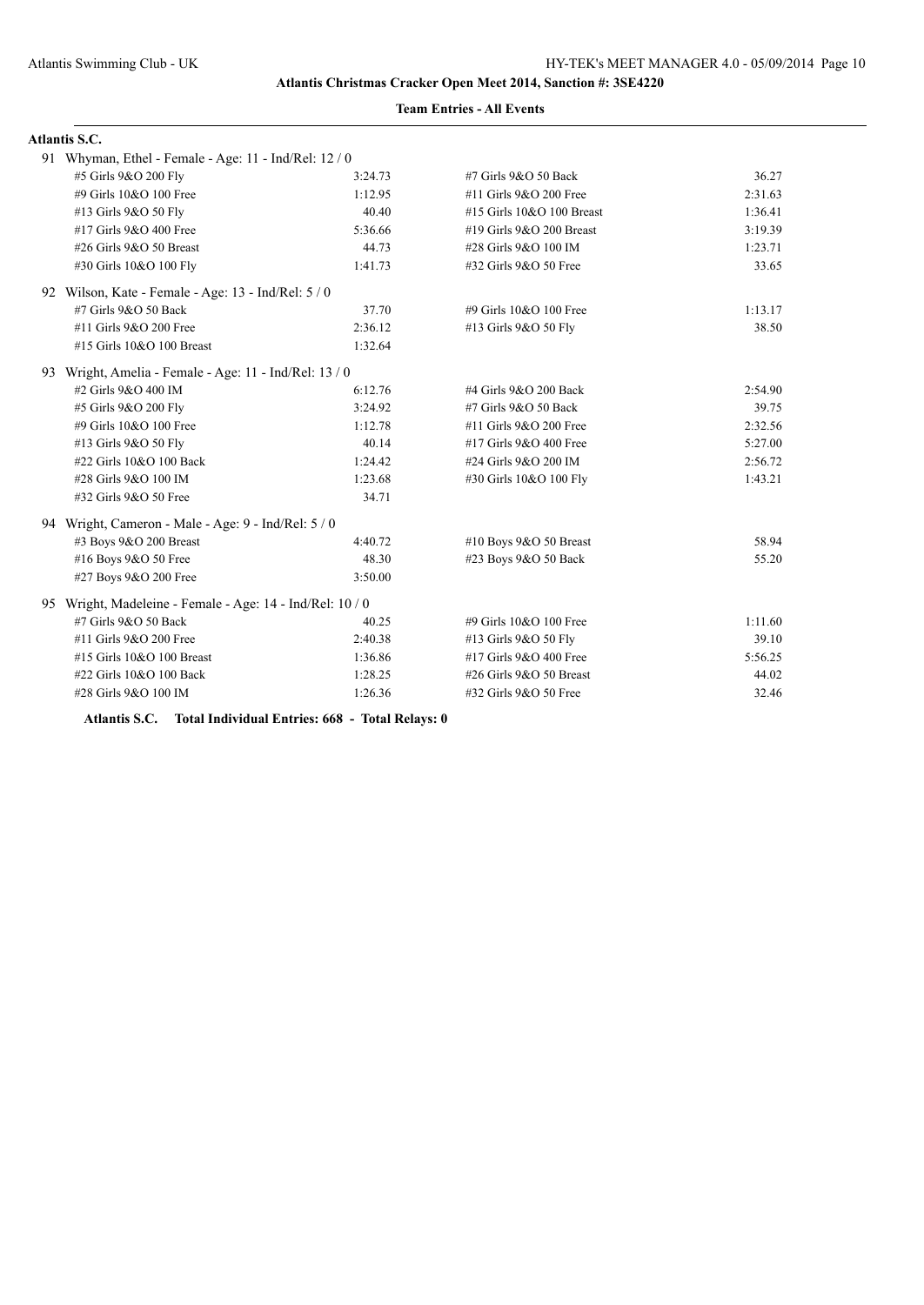| <b>Barnes SC</b> |                                                          |                  |                                                      |                    |
|------------------|----------------------------------------------------------|------------------|------------------------------------------------------|--------------------|
|                  | 1 Barnes, Megan - Female - Age: 11 - Ind/Rel: 6 / 0      |                  |                                                      |                    |
|                  | #9 Girls 10&O 100 Free                                   | 1:20.21          | #11 Girls 9&O 200 Free                               | 2:56.95            |
|                  | #13 Girls 9&O 50 Fly                                     | 40.65            | #22 Girls 10&O 100 Back                              | 1:34.23            |
|                  | #24 Girls 9&O 200 IM                                     | 3:29.60          | #32 Girls 9&O 50 Free                                | 36.52              |
|                  | 2 Coutts, Anna - Female - Age: 13 - Ind/Rel: 9/0         |                  |                                                      |                    |
|                  | #4 Girls 9&O 200 Back                                    | 2:41.90          | #7 Girls 9&O 50 Back                                 | 38.27              |
|                  | #9 Girls 10&O 100 Free                                   | 1:11.72          | #11 Girls 9&O 200 Free                               | 2:26.97            |
|                  | #15 Girls 10&O 100 Breast                                | 1:33.34          | #17 Girls 9&O 400 Free                               | 5:21.84            |
|                  | #19 Girls 9&O 200 Breast                                 | 3:09.34          | #22 Girls 10&O 100 Back                              | 1:20.39            |
|                  | #24 Girls 9&O 200 IM                                     | 2:56.47          |                                                      |                    |
|                  | 3 Crump, Ellie - Female - Age: 12 - Ind/Rel: 2 / 0       |                  |                                                      |                    |
|                  | #7 Girls 9&O 50 Back                                     | 39.30            | #9 Girls 10&O 100 Free                               | 1:16.28            |
|                  |                                                          |                  |                                                      |                    |
|                  | 4 Fakih, Gaby - Male - Age: 11 - Ind/Rel: 4 / 0          |                  |                                                      |                    |
|                  | #3 Boys 9&O 200 Breast                                   | 3:47.80          | #12 Boys 9&O 100 IM                                  | 1:41.94            |
|                  | #27 Boys 9&O 200 Free                                    | 3:10.24          | #31 Boys 10&O 100 Breast                             | 1:52.99            |
|                  | 5 Frigo, Themis - Male - Age: 12 - Ind/Rel: 6 / 0        |                  |                                                      |                    |
|                  | #6 Boys 10&O 100 Back                                    | 1:19.74          | #8 Boys 9&O 200 IM                                   | 2:47.09            |
|                  | #12 Boys 9&O 100 IM                                      | 1:26.13          | #14 Boys 10&O 100 Fly                                | 1:34.16            |
|                  | #25 Boys 10&O 100 Free                                   | 1:06.44          | #31 Boys 10&O 100 Breast                             | 1:34.95            |
|                  | 6 Fryers, Toby - Male - Age: $12$ - Ind/Rel: $10/0$      |                  |                                                      |                    |
|                  | #8 Boys 9&O 200 IM                                       | 3:03.95          | #10 Boys 9&O 50 Breast                               | 39.27              |
|                  | #12 Boys 9&O 100 IM                                      | 1:25.17          | #16 Boys $9&O 50$ Free                               | 32.07              |
|                  | #18 Boys 9&O 400 IM                                      | 6:50.09          | #20 Boys 9&O 200 Back                                | 3:06.69            |
|                  | #23 Boys 9&O 50 Back                                     | 37.96            | #25 Boys 10&O 100 Free                               | 1:13.95            |
|                  | #27 Boys 9&O 200 Free                                    | 2:50.40          | #29 Boys 9&O 50 Fly                                  | 38.54              |
|                  |                                                          |                  |                                                      |                    |
|                  | 7 Gradillas, Ade - Female - Age: 10 - Ind/Rel: 9 / 0     |                  |                                                      |                    |
|                  | #4 Girls 9&O 200 Back                                    | 3:11.20<br>45.08 | #11 Girls 9&O 200 Free                               | 2:53.56            |
|                  | #13 Girls 9&O 50 Fly<br>#19 Girls 9&O 200 Breast         | 3:45.41          | #15 Girls 10&O 100 Breast<br>#22 Girls 10&O 100 Back | 1:57.67<br>1:46.77 |
|                  | #26 Girls 9&O 50 Breast                                  | 48.33            | #28 Girls 9&O 100 IM                                 | 1:36.32            |
|                  | #32 Girls 9&O 50 Free                                    | 35.99            |                                                      |                    |
|                  |                                                          |                  |                                                      |                    |
|                  | 8 Greensmith, Ella - Female - Age: 11 - Ind/Rel: 4 / 0   |                  |                                                      |                    |
|                  | #22 Girls 10&O 100 Back                                  | 1:36.39          | #26 Girls 9&O 50 Breast                              | 47.67              |
|                  | #28 Girls 9&O 100 IM                                     | 1:38.81          | #32 Girls 9&O 50 Free                                | 38.48              |
|                  | Loughran, Lydia - Female - Age: 9 - Ind/Rel: 10 / 0      |                  |                                                      |                    |
|                  | #4 Girls 9&O 200 Back                                    | 3:25.43          | #5 Girls 9&O 200 Fly                                 | 4:07.24            |
|                  | #7 Girls 9&O 50 Back                                     | 48.42            | #11 Girls 9&O 200 Free                               | 3:04.26            |
|                  | #13 Girls 9&O 50 Fly                                     | 49.58            | #17 Girls 9&O 400 Free                               | 6:35.16            |
|                  | #24 Girls 9&O 200 IM                                     | 3:35.48          | #26 Girls 9&O 50 Breast                              | 53.08              |
|                  | #28 Girls 9&O 100 IM                                     | 1:41.97          | #32 Girls 9&O 50 Free                                | 39.61              |
|                  | 10 McPhillips, Molly - Female - Age: 11 - Ind/Rel: 7 / 0 |                  |                                                      |                    |
|                  | #4 Girls 9&O 200 Back                                    | 3:33.32          | #7 Girls 9&O 50 Back                                 | 44.31              |
|                  | #15 Girls 10&O 100 Breast                                | 1:43.70          | #19 Girls 9&O 200 Breast                             | 3:39.74            |
|                  | #22 Girls 10&O 100 Back                                  | 1:36.65          | #26 Girls 9&O 50 Breast                              | 45.86              |
|                  | #28 Girls 9&O 100 IM                                     | 1:33.33          |                                                      |                    |
|                  | 11 Nicholls, Olivia - Female - Age: 12 - Ind/Rel: 2 / 0  |                  |                                                      |                    |
|                  | #28 Girls 9&O 100 IM                                     | 1:33.98          | #32 Girls 9&O 50 Free                                | 36.08              |
|                  |                                                          |                  |                                                      |                    |
|                  | 12 Owens, Anna - Female - Age: 10 - Ind/Rel: 13 / 0      |                  |                                                      |                    |
|                  | #2 Girls 9&O 400 IM                                      | 7:02.48          | #4 Girls 9&O 200 Back                                | 3:27.67            |
|                  | #7 Girls 9&O 50 Back                                     | 47.27            | #9 Girls 10&O 100 Free                               | 1:33.77            |
|                  | #11 Girls 9&O 200 Free                                   | 2:56.18          | #13 Girls 9&O 50 Fly                                 | 47.37              |
|                  | #15 Girls 10&O 100 Breast                                | 1:49.45          | #17 Girls 9&O 400 Free                               | 6:16.55            |
|                  | #19 Girls 9&O 200 Breast                                 | 3:38.75          | #22 Girls 10&O 100 Back                              | 1:47.92            |
|                  | #24 Girls 9&O 200 IM                                     | 3:23.11          | #26 Girls 9&O 50 Breast                              | 49.01              |
|                  | #28 Girls 9&O 100 IM                                     | 1:37.32          |                                                      |                    |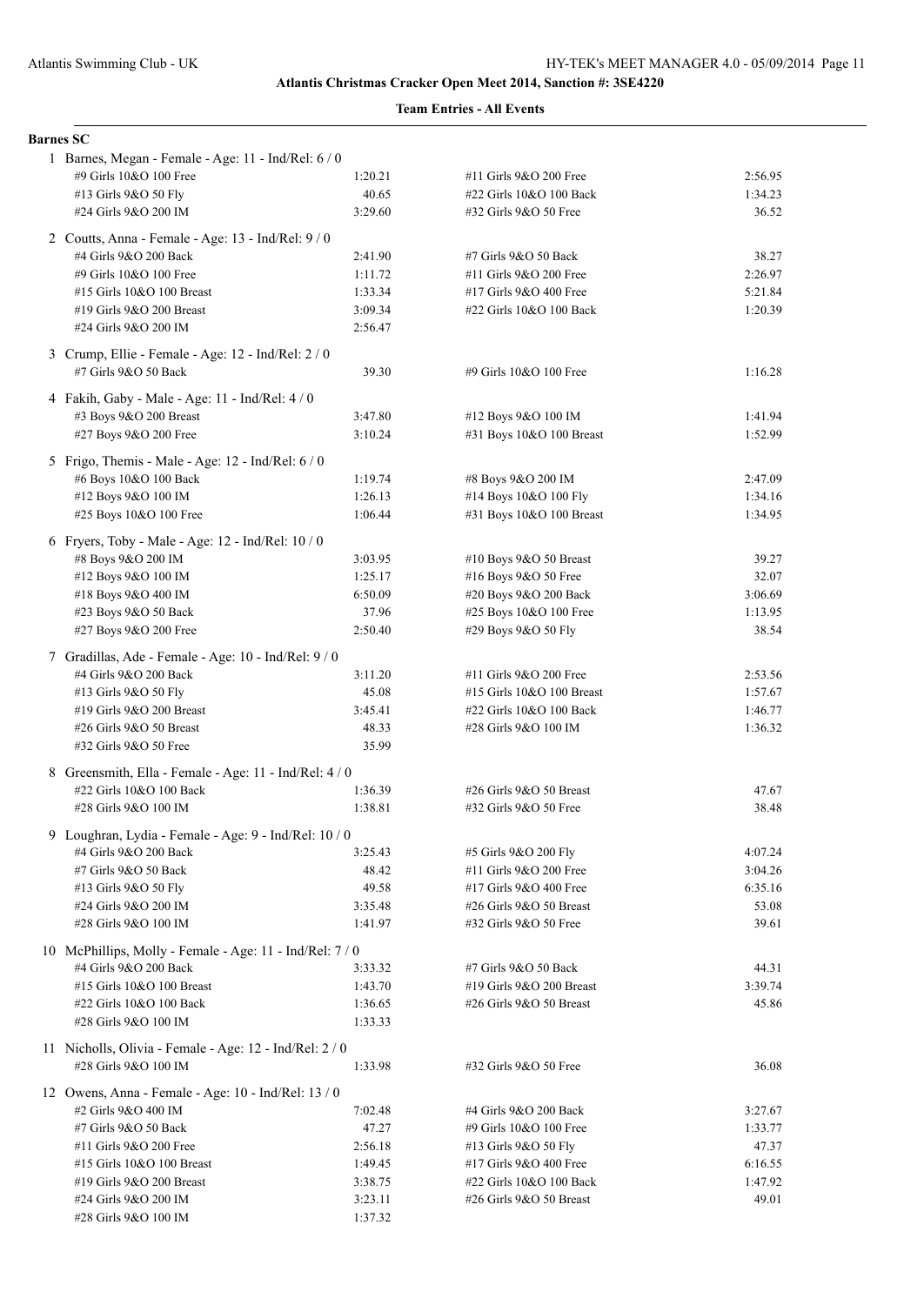## **Team Entries - All Events**

| <b>Barnes SC</b>                                                              |         |                            |         |  |
|-------------------------------------------------------------------------------|---------|----------------------------|---------|--|
|                                                                               |         |                            |         |  |
| 13 Owens, Benedict - Male - Age: 12 - Ind/Rel: 10 / 0<br>#1 Boys 9&O 400 Free | 5:33.62 | $#3$ Boys $9&O$ 200 Breast | 3:34.72 |  |
| #8 Boys 9&O 200 IM                                                            | 3:09.95 | #14 Boys 10&O 100 Fly      | 1:31.37 |  |
| #16 Boys 9&O 50 Free                                                          | 34.46   | #18 Boys 9&O 400 IM        | 6:26.53 |  |
| #20 Boys 9&O 200 Back                                                         | 3:14.23 | #21 Boys 9&O 200 Fly       | 3:21.34 |  |
| #25 Boys 10&O 100 Free                                                        | 1:16.80 | #27 Boys 9&O 200 Free      | 2:42.19 |  |
|                                                                               |         |                            |         |  |
| 14 Peak-Smylie, Arabella - Female - Age: 12 - Ind/Rel: 11 / 0                 |         |                            |         |  |
| #2 Girls 9&O 400 IM                                                           | 6:00.07 | #4 Girls 9&O 200 Back      | 2:43.71 |  |
| #7 Girls 9&O 50 Back                                                          | 36.96   | #9 Girls 10&O 100 Free     | 1:10.04 |  |
| #11 Girls 9&O 200 Free                                                        | 2:27.42 | #13 Girls 9&O 50 Fly       | 41.36   |  |
| #17 Girls 9&O 400 Free                                                        | 5:09.46 | #24 Girls 9&O 200 IM       | 2:51.80 |  |
| #28 Girls 9&O 100 IM                                                          | 1:23.76 | #30 Girls 10&O 100 Fly     | 1:27.57 |  |
| #32 Girls 9&O 50 Free                                                         | 32.92   |                            |         |  |
| 15 Roberts, Adam - Male - Age: 13 - Ind/Rel: 3 / 0                            |         |                            |         |  |
| #1 Boys 9&O 400 Free                                                          | 5:37.95 | #20 Boys 9&O 200 Back      | 2:52.18 |  |
| #23 Boys 9&O 50 Back                                                          | 35.65   |                            |         |  |
| 16 Sim, Isabella - Female - Age: 10 - Ind/Rel: 2/0                            |         |                            |         |  |
| #19 Girls 9&O 200 Breast                                                      | 4:01.54 | #26 Girls 9&O 50 Breast    | 52.44   |  |
|                                                                               |         |                            |         |  |
| 17 Smirnova, Liza - Female - Age: 11 - Ind/Rel: 2 / 0                         |         |                            |         |  |
| #26 Girls 9&O 50 Breast                                                       | 50.44   | #32 Girls 9&O 50 Free      | 37.36   |  |
| 18 Sweeney, Rebecca - Female - Age: 10 - Ind/Rel: 7 / 0                       |         |                            |         |  |
| #4 Girls 9&O 200 Back                                                         | 3:10.97 | #5 Girls 9&O 200 Fly       | 3:55.74 |  |
| #7 Girls 9&O 50 Back                                                          | 42.09   | #11 Girls 9&O 200 Free     | 2:45.65 |  |
| #13 Girls 9&O 50 Fly                                                          | 39.90   | #24 Girls 9&O 200 IM       | 3:12.63 |  |
| #28 Girls 9&O 100 IM                                                          | 1:27.80 |                            |         |  |
| 19 Thoday, Zoe - Female - Age: 14 - Ind/Rel: 11 / 0                           |         |                            |         |  |
| #4 Girls 9&O 200 Back                                                         | 2:54.44 | #7 Girls 9&O 50 Back       | 37.53   |  |
| #9 Girls 10&O 100 Free                                                        | 1:08.23 | #11 Girls 9&O 200 Free     | 2:37.91 |  |
| #13 Girls 9&O 50 Fly                                                          | 37.29   | #15 Girls 10&O 100 Breast  | 1:37.92 |  |
| #22 Girls 10&O 100 Back                                                       | 1:26.82 | #24 Girls 9&O 200 IM       | 2:55.54 |  |
| #26 Girls 9&O 50 Breast                                                       | 44.82   | #28 Girls 9&O 100 IM       | 1:26.76 |  |
| #32 Girls 9&O 50 Free                                                         | 31.39   |                            |         |  |
| 20 Walsh, Michael - Male - Age: 14 - Ind/Rel: 10 / 0                          |         |                            |         |  |
| #6 Boys 10&O 100 Back                                                         | 1:14.92 | #8 Boys 9&O 200 IM         | 2:53.87 |  |
| #10 Boys 9&O 50 Breast                                                        | 45.25   | #12 Boys 9&O 100 IM        | 1:23.06 |  |
| #16 Boys 9&O 50 Free                                                          | 29.52   | #20 Boys 9&O 200 Back      | 2:54.77 |  |
| #23 Boys 9&O 50 Back                                                          | 35.78   | #25 Boys 10&O 100 Free     | 1:05.34 |  |
| #27 Boys 9&O 200 Free                                                         | 2:38.88 | #29 Boys 9&O 50 Fly        | 32.82   |  |
| 21 Wetzel, Patrick - Male - Age: 11 - Ind/Rel: 2 / 0                          |         |                            |         |  |
| #12 Boys 9&O 100 IM                                                           | 1:38.78 | #16 Boys 9&O 50 Free       | 36.74   |  |
|                                                                               |         |                            |         |  |
| 22 Whelan, Anna - Female - Age: 12 - Ind/Rel: 4 / 0                           |         |                            |         |  |
| #22 Girls 10&O 100 Back                                                       | 1:25.85 | #26 Girls 9&O 50 Breast    | 47.66   |  |
| #28 Girls 9&O 100 IM                                                          | 1:32.98 | #32 Girls 9&O 50 Free      | 34.73   |  |

**Barnes SC Total Individual Entries: 144 - Total Relays: 0**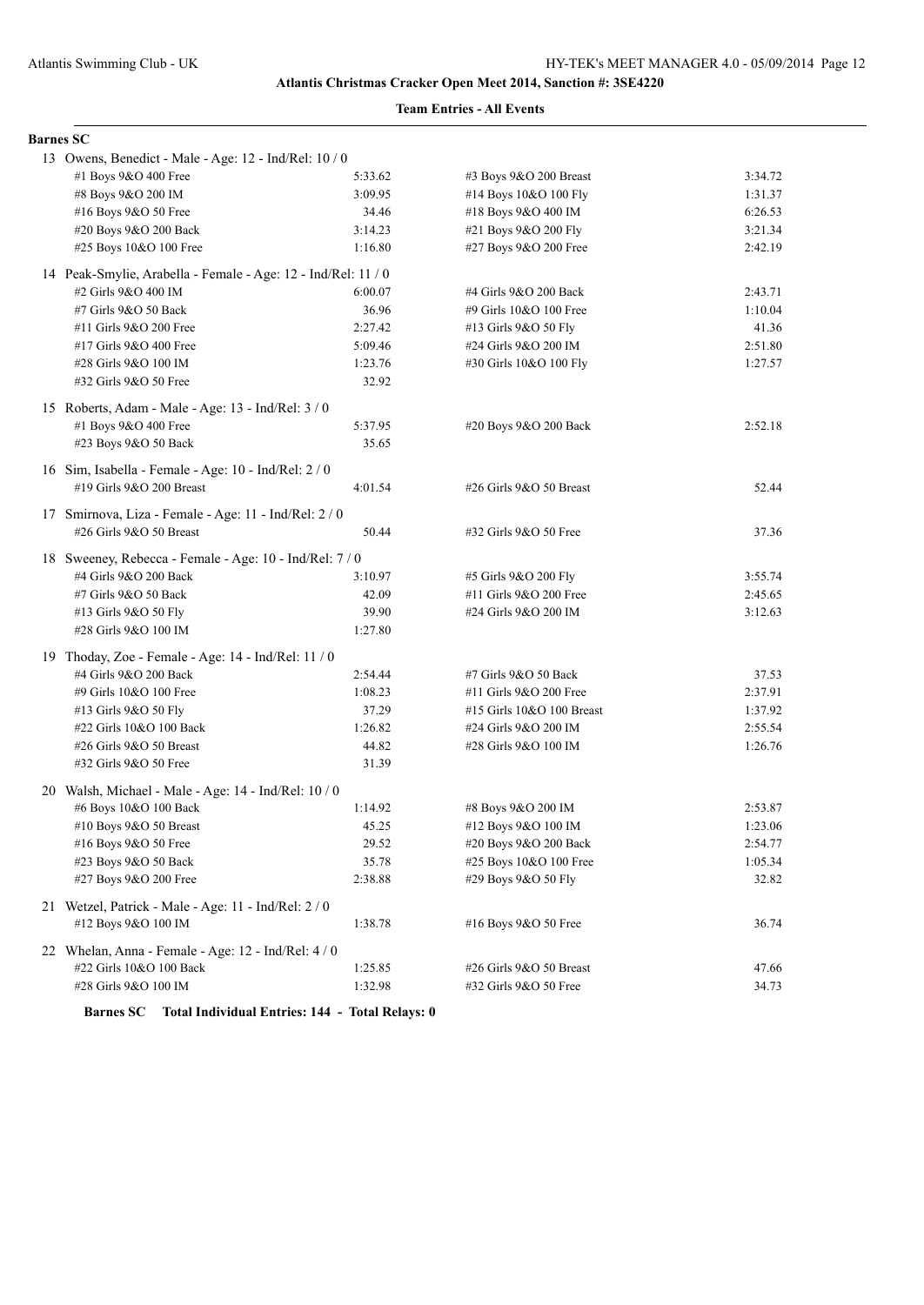| <b>Beacon Swimming Club</b>                                                  |         |                         |         |            |
|------------------------------------------------------------------------------|---------|-------------------------|---------|------------|
| 1 Ashby, Hannah - Female - Age: 13 - Ind/Rel: 5 / 0                          |         |                         |         |            |
| #5 Girls 9&O 200 Fly                                                         | 2:53.98 | #9 Girls 10&O 100 Free  | 1:03.92 |            |
| #11 Girls 9&O 200 Free                                                       | 2:25.80 | #13 Girls 9&O 50 Fly    | 33.31   |            |
| #15 Girls 10&O 100 Breast                                                    | 1:31.25 |                         |         |            |
| 2 Chrismas, Jo - Female - Age: 15 - Ind/Rel: 1/0                             |         |                         |         |            |
| #17 Girls 9&O 400 Free                                                       | 4:59.16 |                         |         |            |
| 3 Cooper, Lauren - Female - Age: 12 - Ind/Rel: 4 / 0                         |         |                         |         |            |
| #2 Girls 9&O 400 IM                                                          | 6:10.59 | #7 Girls 9&O 50 Back    | 39.01   |            |
| #19 Girls 9&O 200 Breast                                                     | 3:07.33 | #26 Girls 9&O 50 Breast | 38.64   | <b>SCR</b> |
| 4 Ingham, Harri - Male - Age: 14 - Ind/Rel: 3 / 0                            |         |                         |         |            |
| #3 Boys 9&O 200 Breast                                                       | 3:16.87 | #6 Boys 10&O 100 Back   | 1:26.01 |            |
| #10 Boys 9&O 50 Breast                                                       | 44.71   |                         |         |            |
|                                                                              |         |                         |         |            |
| 5 Ingham, Max - Male - Age: 14 - Ind/Rel: 3 / 0                              |         |                         |         |            |
| #3 Boys 9&O 200 Breast                                                       | 3:09.17 | #6 Boys 10&O 100 Back   | 1:22.27 |            |
| #10 Boys 9&O 50 Breast                                                       | 44.27   |                         |         |            |
| 6 Long, Louisa - Female - Age: 13 - Ind/Rel: 6 / 0                           |         |                         |         |            |
| #4 Girls 9&O 200 Back                                                        | 3:03.43 | #7 Girls 9&O 50 Back    | 36.75   |            |
| #9 Girls 10&O 100 Free                                                       | 1:08.77 | #22 Girls 10&O 100 Back | 1:19.15 |            |
| #28 Girls 9&O 100 IM                                                         | 1:19.06 | #32 Girls 9&O 50 Free   | 31.11   |            |
| 7 Loxton-Read, Mckinley - Male - Age: 11 - Ind/Rel: 3 / 0                    |         |                         |         |            |
| #3 Boys 9&O 200 Breast                                                       | 4:04.18 | #10 Boys 9&O 50 Breast  | 46.16   |            |
| #31 Boys 10&O 100 Breast                                                     | 1:56.10 |                         |         |            |
| 8 Loxton-Read, Robyn - Female - Age: 10 - Ind/Rel: 6 / 0                     |         |                         |         |            |
| #7 Girls 9&O 50 Back                                                         | 46.76   | #9 Girls 10&O 100 Free  | 1:37.00 |            |
| #19 Girls 9&O 200 Breast                                                     | 4:04.24 | #26 Girls 9&O 50 Breast | 52.29   |            |
| #28 Girls 9&O 100 IM                                                         | 1:43.63 | #32 Girls 9&O 50 Free   | 39.63   |            |
| 9 McCarthy, James - Male - Age: 14 - Ind/Rel: 1 / 0                          |         |                         |         |            |
| #1 Boys 9&O 400 Free                                                         | 5:07.24 |                         |         |            |
|                                                                              |         |                         |         |            |
| 10 McCarthy, Matt - Male - Age: 14 - Ind/Rel: 1 / 0                          |         |                         |         |            |
| #1 Boys 9&O 400 Free                                                         | 5:00.38 |                         |         |            |
| 11 Roberts, Carys - Female - Age: 15 - Ind/Rel: 2 / 0                        |         |                         |         |            |
| #28 Girls 9&O 100 IM                                                         | 1:35.23 | #32 Girls 9&O 50 Free   | 36.51   |            |
| 12 Roberts, Heini - Female - Age: 12 - Ind/Rel: 2 / 0                        |         |                         |         |            |
| #28 Girls 9&O 100 IM                                                         | 1:40.15 | #32 Girls 9&O 50 Free   | 39.50   |            |
|                                                                              |         |                         |         |            |
| 13 Roberts, Tegan - Female - Age: 9 - Ind/Rel: 2 / 0<br>#28 Girls 9&O 100 IM | 1:56.49 | #32 Girls 9&O 50 Free   | 42.11   |            |
|                                                                              |         |                         |         |            |
| 14 Rockliffe, Lucy - Female - Age: 15 - Ind/Rel: 5 / 0                       |         |                         |         |            |
| #19 Girls 9&O 200 Breast                                                     | 3:11.94 | #22 Girls 10&O 100 Back | 1:20.95 |            |
| #24 Girls 9&O 200 IM                                                         | 2:54.99 | #26 Girls 9&O 50 Breast | 41.37   |            |
| #28 Girls 9&O 100 IM                                                         | 1:20.98 |                         |         |            |
| 15 Skinner, Daisy - Female - Age: 15 - Ind/Rel: 2 / 0                        |         |                         |         |            |
| #7 Girls 9&O 50 Back                                                         | 35.58   | #9 Girls 10&O 100 Free  | 1:11.67 |            |
| 16 Taylor, Gabrielle - Female - Age: 16 - Ind/Rel: 6/0                       |         |                         |         |            |
| #7 Girls 9&O 50 Back                                                         | 33.92   | #9 Girls 10&O 100 Free  | 1:01.94 |            |
| #11 Girls 9&O 200 Free                                                       | 2:15.23 | #22 Girls 10&O 100 Back | 1:12.23 |            |
| #28 Girls 9&O 100 IM                                                         | 1:14.45 | #32 Girls 9&O 50 Free   | 29.06   |            |
|                                                                              |         |                         |         |            |
| 17 Welfare, Thomas - Male - Age: 12 - Ind/Rel: 4 / 0                         |         |                         |         |            |
| #10 Boys 9&O 50 Breast                                                       | 53.54   | #16 Boys 9&O 50 Free    | 39.78   |            |
| #23 Boys 9&O 50 Back                                                         | 48.04   | #29 Boys 9&O 50 Fly     | 44.37   |            |

**Beacon Swimming Club Total Individual Entries: 56 - Total Relays: 0**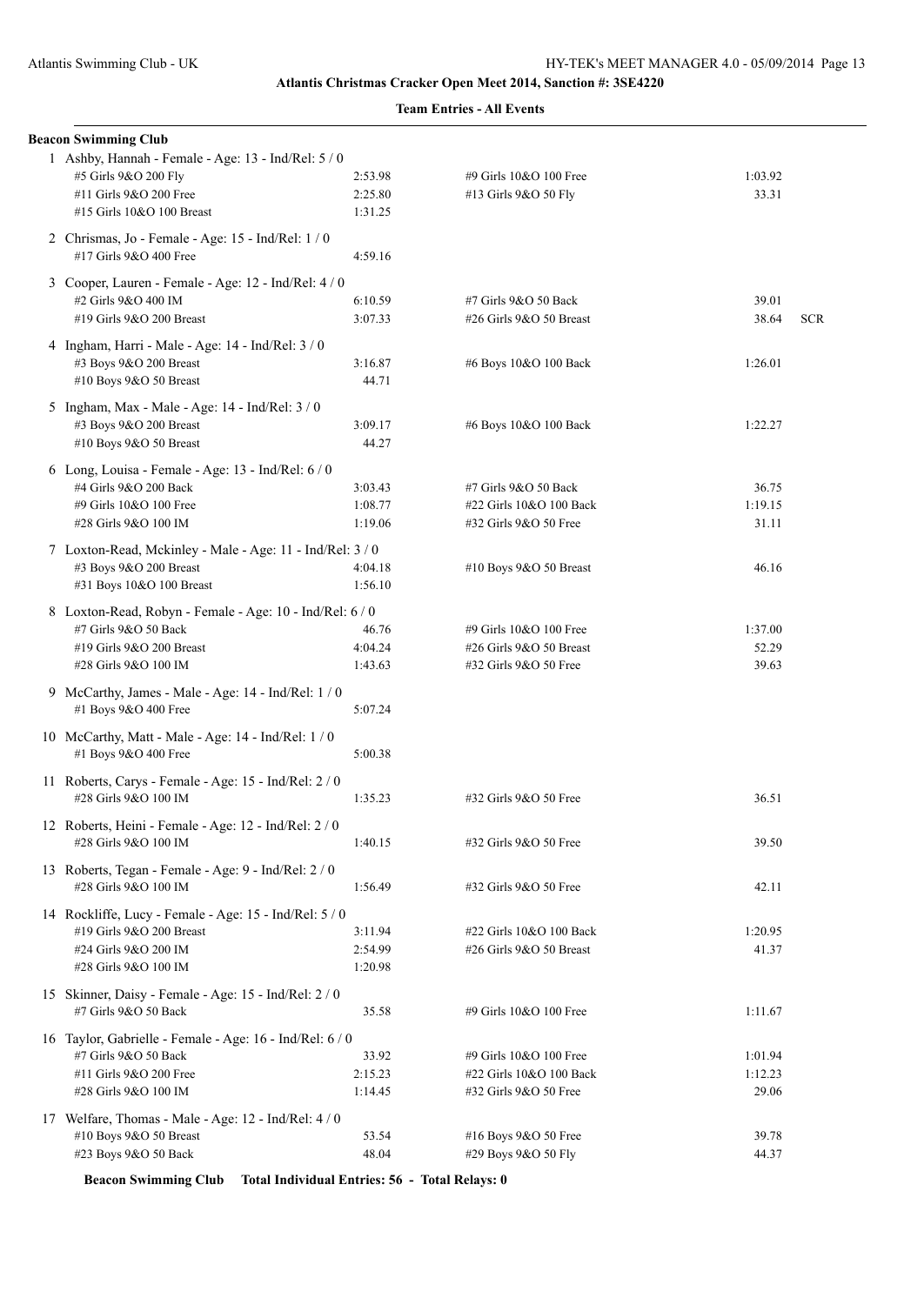#### **Team Entries - All Events**

| Beckenham Swimming Club                             |         |                           |         |
|-----------------------------------------------------|---------|---------------------------|---------|
| Celi, Martin - Male - Age: 11 - Ind/Rel: 14 / 0     |         |                           |         |
| #1 Boys $9&O$ 400 Free                              | 5:40.94 | $\#3$ Boys 9&O 200 Breast | 3:23.70 |
| #6 Boys 10&O 100 Back                               | 1:31.95 | #8 Boys 9&O 200 IM        | 3:09.52 |
| #10 Boys $9&O$ 50 Breast                            | 44.71   | #12 Boys 9&O 100 IM       | 1:27.02 |
| #16 Boys $9&O$ 50 Free                              | 33.60   | #18 Boys 9&O 400 IM       | 6:35.95 |
| #20 Boys 9&O 200 Back                               | 3:08.42 | #23 Boys 9&O 50 Back      | 41.56   |
| #25 Boys 10&O 100 Free                              | 1:18.06 | #27 Boys 9&O 200 Free     | 2:42.17 |
| #29 Boys 9&O 50 Fly                                 | 45.99   | #31 Boys 10&O 100 Breast  | 1:36.88 |
| 2 Goold, Drew - Female - Age: $13$ - Ind/Rel: $1/0$ |         |                           |         |
| #4 Girls 9&O 200 Back                               | 2:40.00 |                           |         |

**Beckenham Swimming Club Total Individual Entries: 15 - Total Relays: 0**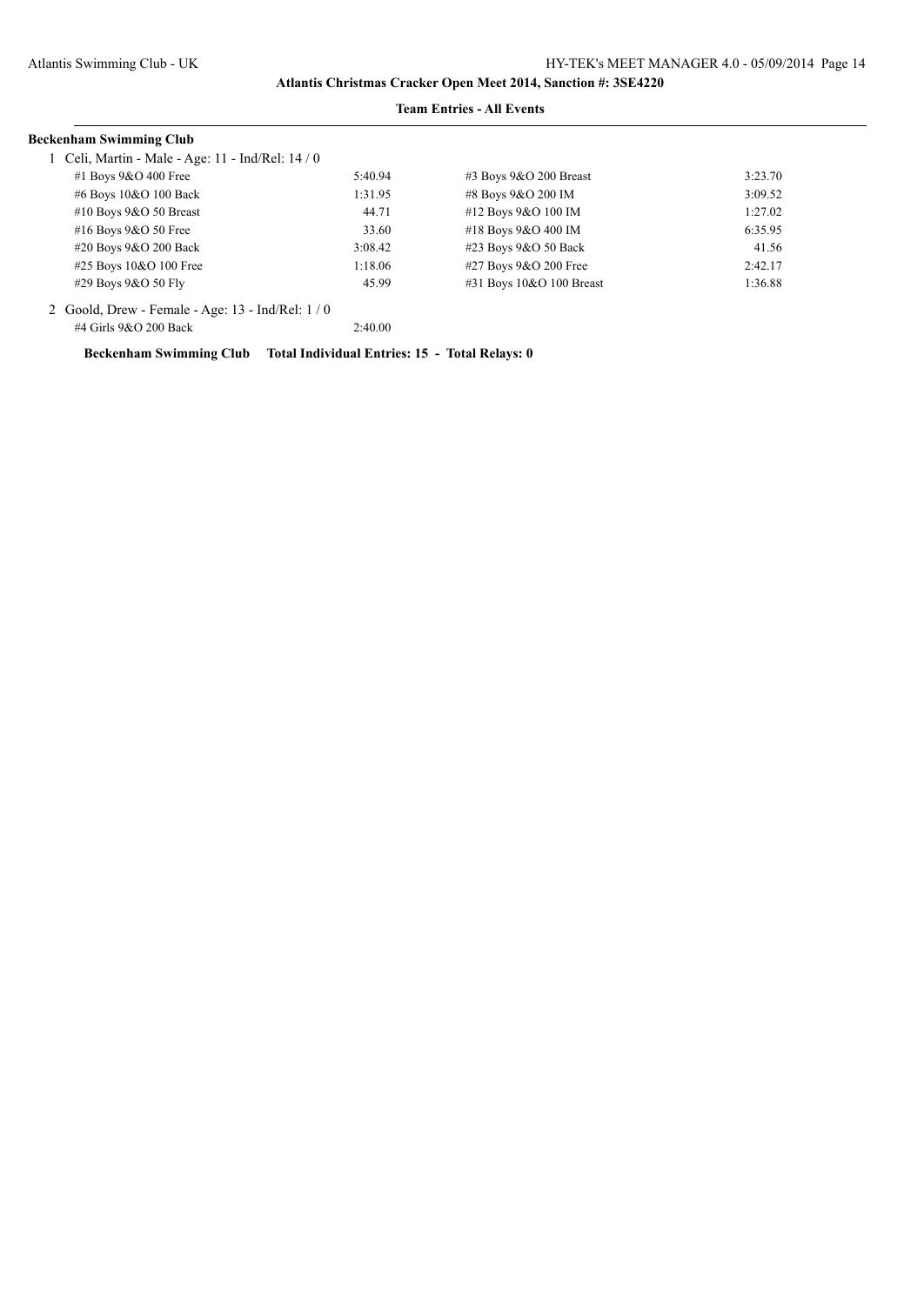#### **Team Entries - All Events**

## **Bishop's Stortford**

1 Matthews, Charlotte - Female - Age: 13 - Ind/Rel: 11 / 0

| #2 Girls 9&O 400 IM         | 5:47.03 | #7 Girls 9&O 50 Back       | 36.16   |
|-----------------------------|---------|----------------------------|---------|
| #9 Girls 10&O 100 Free      | 1:08.41 | $#13$ Girls $9&O$ 50 Fly   | 35.10   |
| $#15$ Girls 10&O 100 Breast | 1:23.73 | #19 Girls $9&O$ 200 Breast | 2:59.71 |
| $\#22$ Girls 10&O 100 Back  | 1:15.49 | #24 Girls 9&O 200 IM       | 2:44.85 |
| $\#26$ Girls 9&O 50 Breast  | 39.54   | #30 Girls 10&O 100 Fly     | 1:16.20 |
| $\#32$ Girls 9&O 50 Free    | 31.91   |                            |         |

**Bishop's Stortford Total Individual Entries: 11 - Total Relays: 0**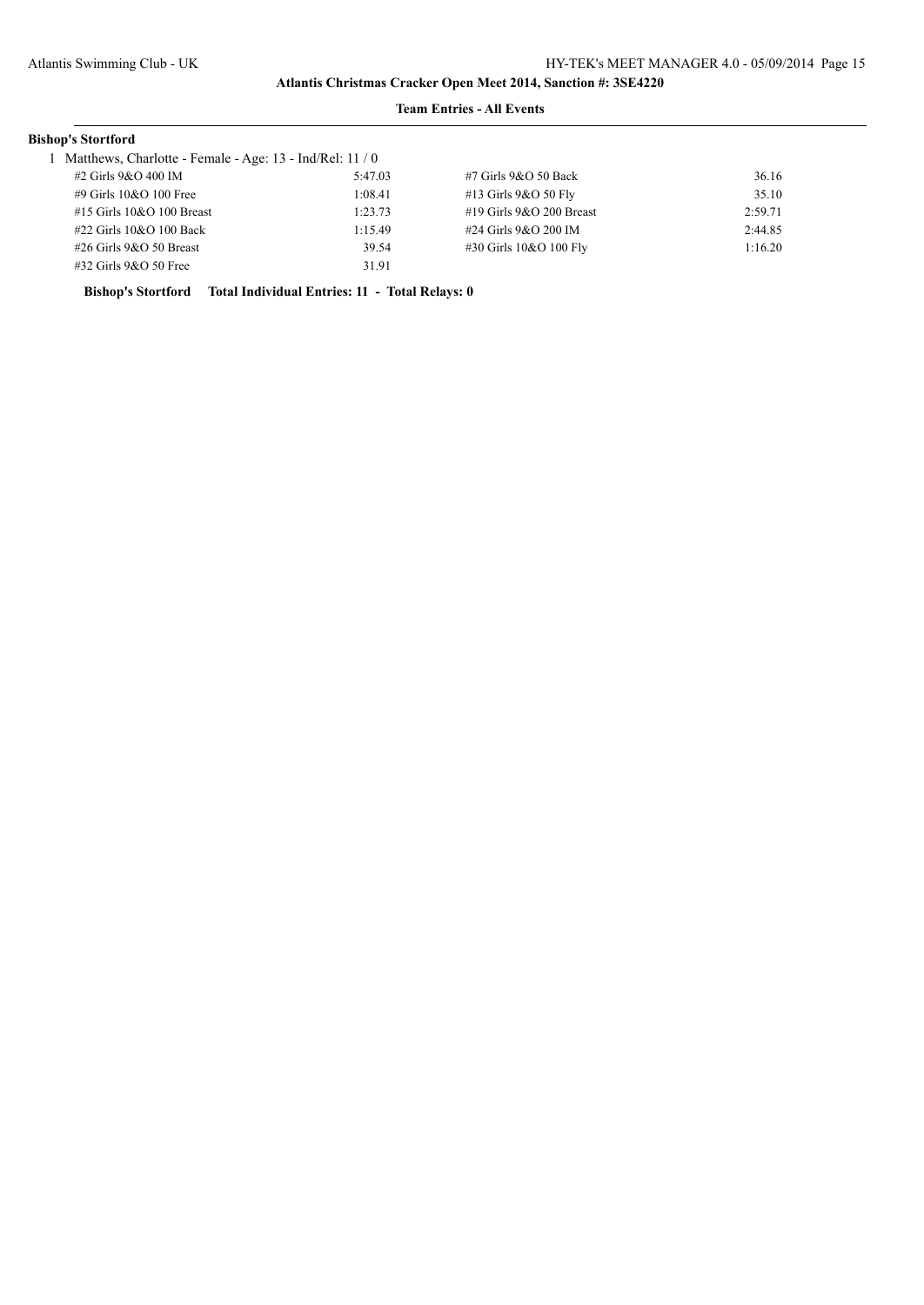| <b>Team Entries - All Events</b> |  |  |
|----------------------------------|--|--|
|----------------------------------|--|--|

| <b>Box Hill Swim Team</b>                               |         |            |                           |         |
|---------------------------------------------------------|---------|------------|---------------------------|---------|
| 1 Beater, Ella - Female - Age: 11 - Ind/Rel: 5 / 0      |         |            |                           |         |
| #7 Girls 9&O 50 Back                                    | 42.98   |            | #9 Girls 10&O 100 Free    | 1:18.39 |
| #11 Girls 9&O 200 Free                                  | 2:54.93 |            | #28 Girls 9&O 100 IM      | 1:35.13 |
| #32 Girls 9&O 50 Free                                   | 35.65   |            |                           |         |
| 2 Bull, Isabel - Female - Age: 10 - Ind/Rel: 3 / 0      |         |            |                           |         |
| #7 Girls 9&O 50 Back                                    | 49.49   |            | #9 Girls 10&O 100 Free    | 1:25.95 |
| #15 Girls 10&O 100 Breast                               | 1:59.33 |            |                           |         |
|                                                         |         |            |                           |         |
| 3 Challis, Tessa - Female - Age: 12 - Ind/Rel: 4 / 0    |         |            |                           |         |
| #7 Girls 9&O 50 Back                                    | 41.11   |            | #9 Girls 10&O 100 Free    | 1:17.91 |
| #11 Girls 9&O 200 Free                                  | 2:52.20 |            | #15 Girls 10&O 100 Breast | 1:44.41 |
| 4 Griffin, Katie - Female - Age: 10 - Ind/Rel: 5 / 0    |         |            |                           |         |
| #19 Girls 9&O 200 Breast                                | 4:14.04 |            | #24 Girls 9&O 200 IM      | 3:49.94 |
| #26 Girls 9&O 50 Breast                                 | 52.43   |            | #28 Girls 9&O 100 IM      | 1:45.54 |
| #32 Girls 9&O 50 Free                                   | 41.50   |            |                           |         |
| 5 Griffin, Zoe - Female - Age: 11 - Ind/Rel: 5 / 0      |         |            |                           |         |
| #19 Girls 9&O 200 Breast                                | 3:55.92 |            | #24 Girls 9&O 200 IM      | 3:29.94 |
| #26 Girls 9&O 50 Breast                                 | 48.40   |            | #28 Girls 9&O 100 IM      | 1:34.22 |
| #32 Girls 9&O 50 Free                                   | 38.72   |            |                           |         |
|                                                         |         |            |                           |         |
| 6 Hanington, James - Male - Age: 14 - Ind/Rel: 5 / 0    |         |            |                           |         |
| #23 Boys 9&O 50 Back                                    | 38.83   |            | #25 Boys 10&O 100 Free    | 1:13.01 |
| #27 Boys 9&O 200 Free<br>#31 Boys 10&O 100 Breast       | 2:36.75 |            | #29 Boys 9&O 50 Fly       | 36.36   |
|                                                         | 1:35.55 |            |                           |         |
| 7 Hanington, Rosina - Female - Age: 9 - Ind/Rel: 3 / 0  |         |            |                           |         |
| #26 Girls 9&O 50 Breast                                 | 56.85   |            | #28 Girls 9&O 100 IM      | 1:52.68 |
| #32 Girls 9&O 50 Free                                   | 46.46   |            |                           |         |
| 8 Hind, Julia - Female - Age: 12 - Ind/Rel: 4 / 0       |         |            |                           |         |
| #9 Girls 10&O 100 Free                                  | 1:17.03 |            | #11 Girls 9&O 200 Free    | 2:46.88 |
| #28 Girls 9&O 100 IM                                    | 1:29.52 |            | #30 Girls 10&O 100 Fly    | 1:33.58 |
| 9 McMillan, Roberta - Female - Age: 11 - Ind/Rel: 3 / 0 |         |            |                           |         |
| #28 Girls 9&O 100 IM                                    | 1:34.71 |            | #30 Girls 10&O 100 Fly    | 1:40.01 |
| #32 Girls 9&O 50 Free                                   | 38.17   |            |                           |         |
|                                                         |         |            |                           |         |
| 10 Owen, Luca-Jensen - Male - Age: 10 - Ind/Rel: 4/0    |         |            |                           |         |
| #6 Boys 10&O 100 Back                                   | 1:41.22 |            | #12 Boys 9&O 100 IM       | 1:45.45 |
| #25 Boys 10&O 100 Free                                  | 1:25.77 |            | #27 Boys 9&O 200 Free     | 3:05.57 |
| 11 Paton, Alexander - Male - Age: 9 - Ind/Rel: 2 / 0    |         |            |                           |         |
| #3 Boys 9&O 200 Breast                                  | 3:50.05 | <b>SCR</b> | #10 Boys 9&O 50 Breast    | 57.19   |
| 12 Perry, Olivia - Female - Age: 11 - Ind/Rel: 7 / 0    |         |            |                           |         |
| #11 Girls 9&O 200 Free                                  | 2:42.50 |            | #13 Girls 9&O 50 Fly      | 41.77   |
| #15 Girls 10&O 100 Breast                               | 1:40.77 |            | #17 Girls 9&O 400 Free    | 5:51.19 |
| #22 Girls 10&O 100 Back                                 | 1:30.86 |            | #24 Girls 9&O 200 IM      | 3:18.29 |
| #26 Girls 9&O 50 Breast                                 | 45.86   |            |                           |         |
|                                                         |         |            |                           |         |
| 13 Rankin, India - Female - Age: 11 - Ind/Rel: 4 / 0    |         |            |                           |         |
| #22 Girls 10&O 100 Back                                 | 1:34.43 |            | #26 Girls 9&O 50 Breast   | 49.11   |
| #28 Girls 9&O 100 IM                                    | 1:35.45 |            | #32 Girls 9&O 50 Free     | 37.75   |
| 14 Ring-Hrubesh, Fin - Male - Age: 16 - Ind/Rel: 8 / 0  |         |            |                           |         |
| #1 Boys 9&O 400 Free                                    | 4:41.94 |            | #6 Boys 10&O 100 Back     | 1:08.67 |
| #12 Boys 9&O 100 IM                                     | 1:07.55 |            | #16 Boys 9&O 50 Free      | 26.90   |
| #23 Boys 9&O 50 Back                                    | 32.30   |            | #25 Boys 10&O 100 Free    | 58.63   |
| #27 Boys 9&O 200 Free                                   | 2:09.77 |            | #29 Boys 9&O 50 Fly       | 30.40   |
| 15 Roberts, Isobel - Female - Age: 9 - Ind/Rel: 3 / 0   |         |            |                           |         |
| #26 Girls 9&O 50 Breast                                 | 59.96   |            | #28 Girls 9&O 100 IM      | 1:55.02 |
| #32 Girls 9&O 50 Free                                   | 41.23   |            |                           |         |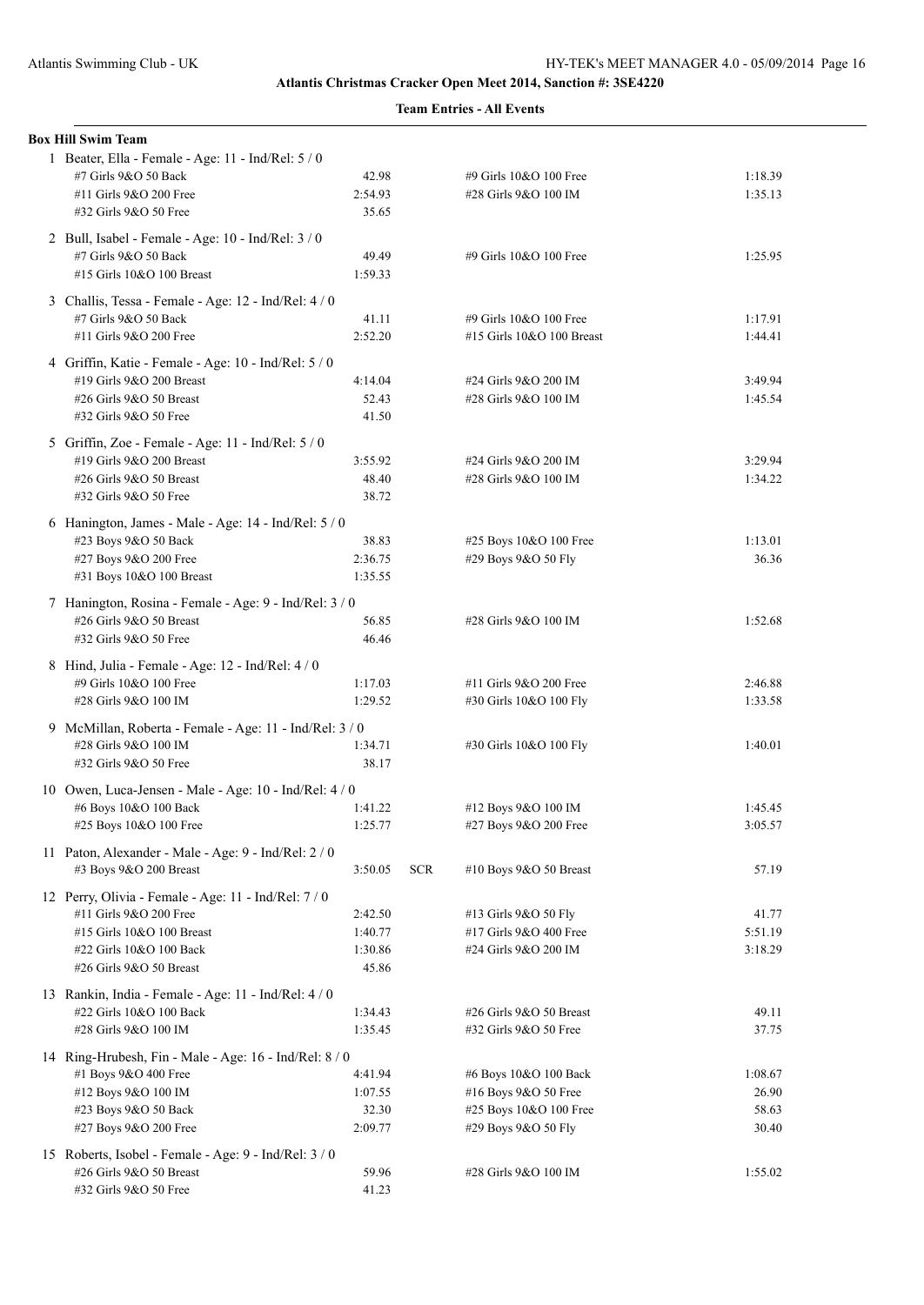#### **Team Entries - All Events**

| <b>Box Hill Swim Team</b>                            |         |                               |         |
|------------------------------------------------------|---------|-------------------------------|---------|
| 16 Salter, Cameron - Male - Age: 13 - Ind/Rel: 4 / 0 |         |                               |         |
| #23 Boys 9&O 50 Back                                 | 40.01   | $\#25$ Boys 10&O 100 Free     | 1:17.71 |
| #27 Boys 9&O 200 Free                                | 2:51.61 | #31 Boys 10&O 100 Breast      | 1:37.98 |
| 17 Salter, Ella - Female - Age: 11 - Ind/Rel: 5 / 0  |         |                               |         |
| $#11$ Girls $9&O$ 200 Free                           | 2:54.33 | $#15$ Girls $10&O$ 100 Breast | 1:41.73 |
| $#19$ Girls $9&O$ 200 Breast                         | 3:34.72 | $\#22$ Girls 10&O 100 Back    | 1:32.36 |
| $\#26$ Girls 9&O 50 Breast                           | 46.80   |                               |         |

**Box Hill Swim Team Total Individual Entries: 74 - Total Relays: 0**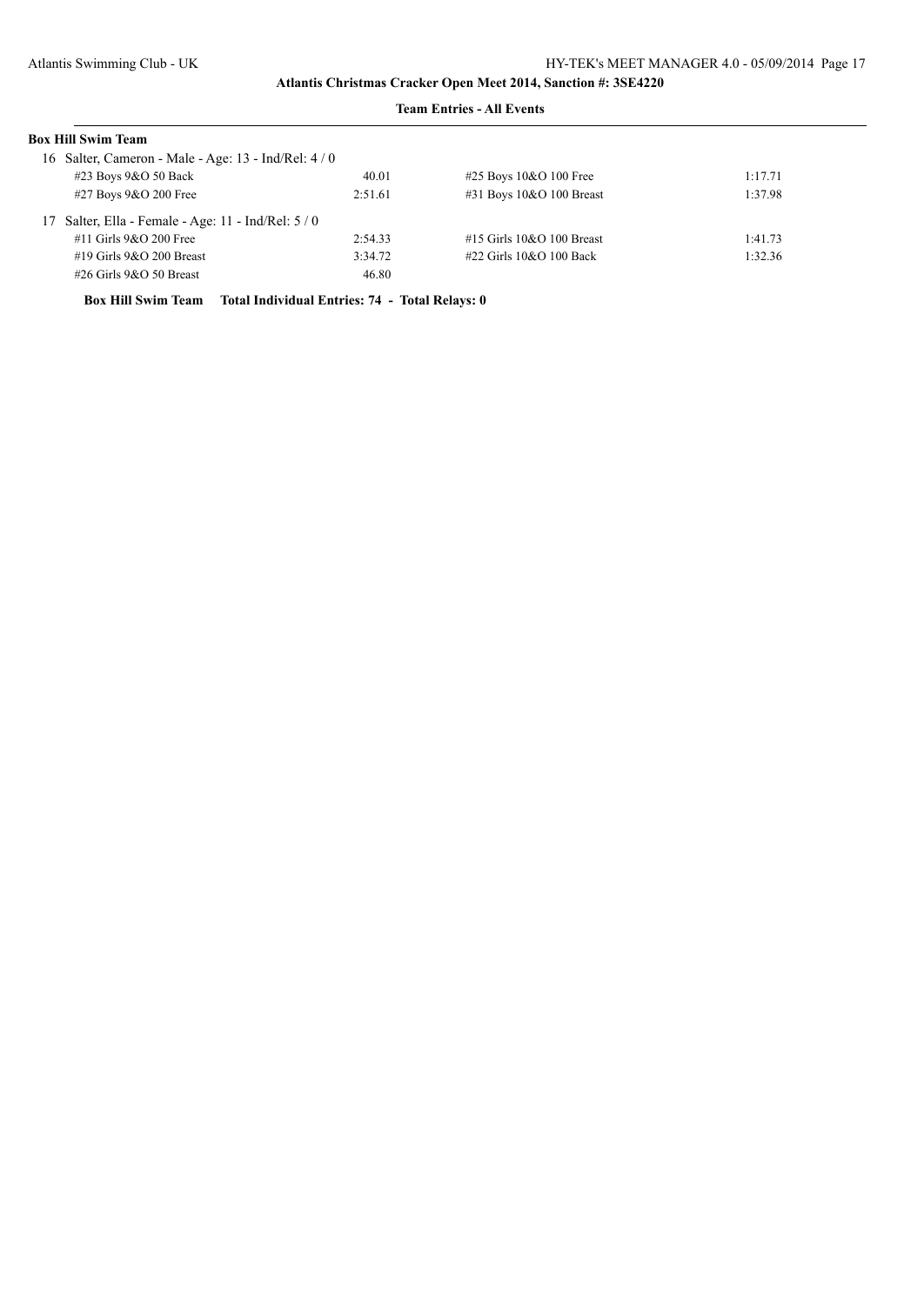## **Team Entries - All Events**

| <b>Bracknell &amp; Wokingham SC</b>             |         |                          |         |
|-------------------------------------------------|---------|--------------------------|---------|
| Smith, Naya - Female - Age: 10 - Ind/Rel: $7/0$ |         |                          |         |
| #4 Girls 9&O 200 Back                           | 3:47.00 | $#7$ Girls $9&O$ 50 Back | 45.64   |
| $#11$ Girls 9&O 200 Free                        | 3:19.64 | #24 Girls 9&O 200 IM     | 3:52.00 |
| $\#26$ Girls 9&O 50 Breast                      | 49.98   | #28 Girls 9&O 100 IM     | 1:37.86 |
| $\#32$ Girls 9&O 50 Free                        | 39.44   |                          |         |

**Bracknell & Wokingham SC Total Individual Entries: 7 - Total Relays: 0**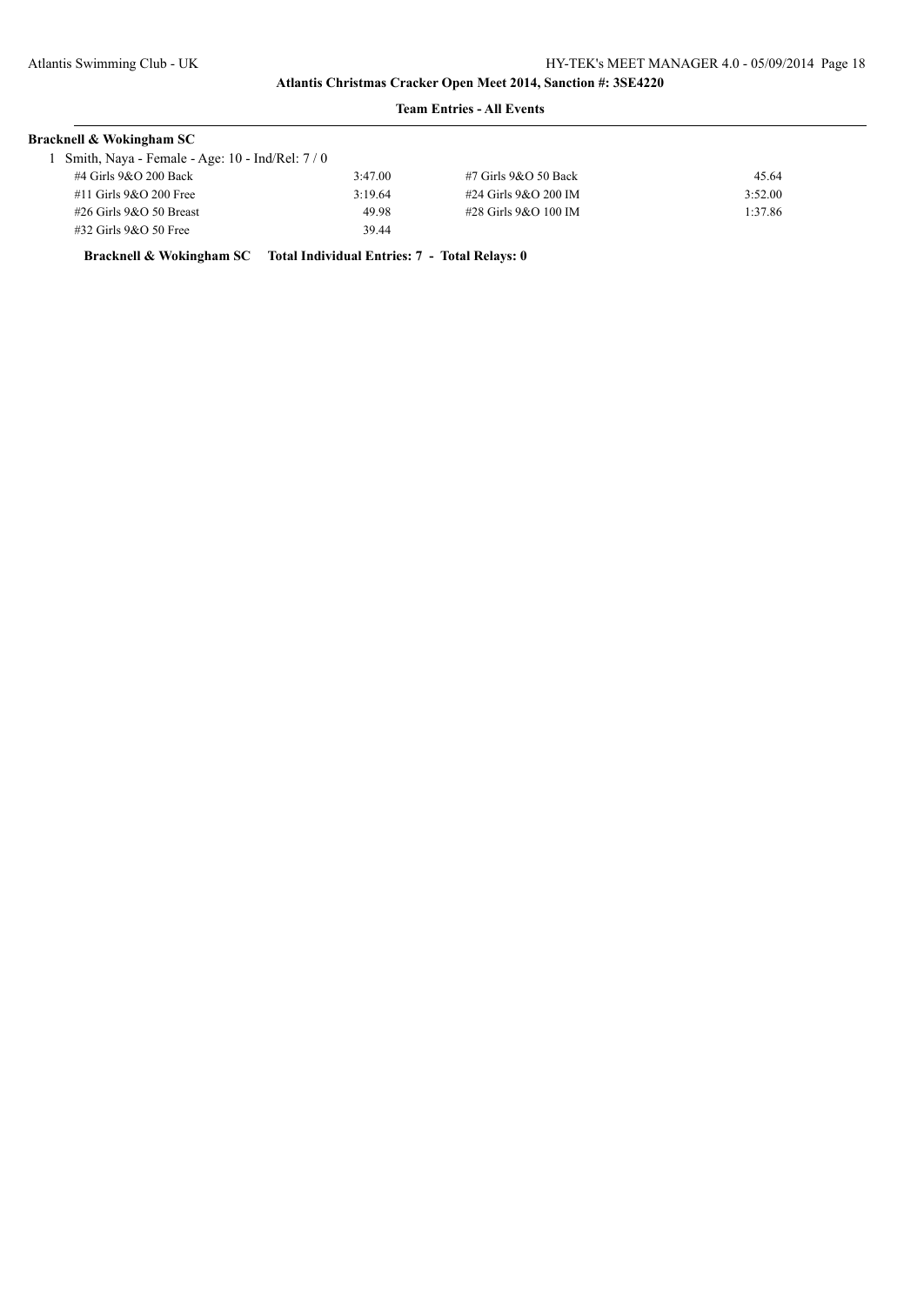|    | <b>Cranleigh Swimming Club</b>                                        |         |            |                           |         |            |
|----|-----------------------------------------------------------------------|---------|------------|---------------------------|---------|------------|
|    | 1 Arciero, Jasmin - Female - Age: 16 - Ind/Rel: 4 / 0                 |         |            |                           |         |            |
|    | #7 Girls 9&O 50 Back                                                  | 36.84   |            | #9 Girls 10&O 100 Free    | 1:08.70 |            |
|    | #22 Girls 10&O 100 Back                                               | 1:20.19 |            | #32 Girls 9&O 50 Free     | 31.58   |            |
|    | 2 Cook, Alex - Male - Age: 9 - Ind/Rel: 3 / 0                         |         |            |                           |         |            |
|    | #12 Boys 9&O 100 IM                                                   | 1:33.13 | <b>SCR</b> | #16 Boys 9&O 50 Free      | 35.22   | <b>SCR</b> |
|    | #20 Boys 9&O 200 Back                                                 | 3:04.23 | <b>SCR</b> |                           |         |            |
|    |                                                                       |         |            |                           |         |            |
|    | 3 Cook, Samuel - Male - Age: 12 - Ind/Rel: 3 / 0                      |         |            |                           |         |            |
|    | #12 Boys 9&O 100 IM                                                   | 1:31.97 |            | #16 Boys 9&O 50 Free      | 34.63   |            |
|    | #20 Boys 9&O 200 Back                                                 | 2:52.85 |            |                           |         |            |
|    | 4 Harland-Fairweather, Holly-Rose - Female - Age: 11 - Ind/Rel: 5 / 0 |         |            |                           |         |            |
|    | #15 Girls 10&O 100 Breast                                             | 1:39.50 |            | #19 Girls 9&O 200 Breast  | 3:44.86 |            |
|    | #26 Girls 9&O 50 Breast                                               | 45.57   |            | #28 Girls 9&O 100 IM      | 1:40.71 |            |
|    | #32 Girls 9&O 50 Free                                                 | 38.41   |            |                           |         |            |
|    | 5 Morley, Matthew - Male - Age: 12 - Ind/Rel: 1 / 0                   |         |            |                           |         |            |
|    | #1 Boys 9&O 400 Free                                                  | 5:20.99 |            |                           |         |            |
|    | 6 Pilling, Imogen - Female - Age: 10 - Ind/Rel: 9 / 0                 |         |            |                           |         |            |
|    | #11 Girls 9&O 200 Free                                                | 3:04.91 |            | #13 Girls 9&O 50 Fly      | 40.97   |            |
|    | #15 Girls 10&O 100 Breast                                             | 1:47.01 |            | #22 Girls 10&O 100 Back   | 1:37.68 |            |
|    | #24 Girls 9&O 200 IM                                                  | 3:24.05 |            | #26 Girls 9&O 50 Breast   | 47.71   |            |
|    |                                                                       |         |            |                           |         |            |
|    | #28 Girls 9&O 100 IM                                                  | 1:35.18 |            | #30 Girls 10&O 100 Fly    | 1:51.53 |            |
|    | #32 Girls 9&O 50 Free                                                 | 37.00   |            |                           |         |            |
|    | 7 Ridler, Katie - Female - Age: 10 - Ind/Rel: 5 / 0                   |         |            |                           |         |            |
|    | #7 Girls 9&O 50 Back                                                  | 45.28   |            | #9 Girls 10&O 100 Free    | 1:30.31 |            |
|    | #11 Girls 9&O 200 Free                                                | 3:17.10 |            | #22 Girls 10&O 100 Back   | 1:36.83 |            |
|    | #26 Girls 9&O 50 Breast                                               | 52.74   |            |                           |         |            |
|    | 8 Rixon, Olivia - Female - Age: 11 - Ind/Rel: 2 / 0                   |         |            |                           |         |            |
|    | #4 Girls 9&O 200 Back                                                 | 3:30.46 |            | #19 Girls 9&O 200 Breast  | 4:06.04 |            |
|    |                                                                       |         |            |                           |         |            |
| 9. | Small, Juliette - Female - Age: 10 - Ind/Rel: 7 / 0                   |         |            |                           |         |            |
|    | #7 Girls 9&O 50 Back                                                  | 44.63   |            | #9 Girls 10&O 100 Free    | 1:30.76 |            |
|    | #11 Girls 9&O 200 Free                                                | 3:14.45 |            | #15 Girls 10&O 100 Breast | 1:55.81 |            |
|    | #19 Girls 9&O 200 Breast                                              | 4:01.03 |            | #22 Girls 10&O 100 Back   | 1:37.43 |            |
|    | #26 Girls 9&O 50 Breast                                               | 50.88   |            |                           |         |            |
|    | 10 Stones, Jackson - Male - Age: 9 - Ind/Rel: 3 / 0                   |         |            |                           |         |            |
|    | #10 Boys 9&O 50 Breast                                                | 55.20   |            | #12 Boys 9&O 100 IM       | 1:44.84 |            |
|    | #16 Boys 9&O 50 Free                                                  | 40.32   |            |                           |         |            |
|    | 11 Stones, Oliver - Male - Age: 11 - Ind/Rel: 4 / 0                   |         |            |                           |         |            |
|    | #6 Boys 10&O 100 Back                                                 | 1:34.26 |            | #10 Boys 9&O 50 Breast    | 47.11   |            |
|    | #12 Boys 9&O 100 IM                                                   | 1:32.40 |            | #16 Boys 9&O 50 Free      | 36.58   |            |
|    |                                                                       |         |            |                           |         |            |
|    | 12 Westerman, Jack - Male - Age: 9 - Ind/Rel: 2 / 0                   |         |            |                           |         |            |
|    | #12 Boys 9&O 100 IM                                                   | 1:43.27 |            | #16 Boys 9&O 50 Free      | 38.95   |            |
|    | 13 Westerman, Samuel - Male - Age: 16 - Ind/Rel: 1/0                  |         |            |                           |         |            |
|    | #1 Boys 9&O 400 Free                                                  | 4:31.73 |            |                           |         |            |
|    | 14 Westerman, Thomas - Male - Age: 14 - Ind/Rel: 5 / 0                |         |            |                           |         |            |
|    | #8 Boys 9&O 200 IM                                                    | 2:32.24 |            | #10 Boys 9&O 50 Breast    | 39.83   |            |
|    | #12 Boys 9&O 100 IM                                                   | 1:17.34 |            | #14 Boys 10&O 100 Fly     | 1:15.15 |            |
|    | #16 Boys 9&O 50 Free                                                  | 27.28   |            |                           |         |            |
|    |                                                                       |         |            |                           |         |            |

**Cranleigh Swimming Club Total Individual Entries: 54 - Total Relays: 0**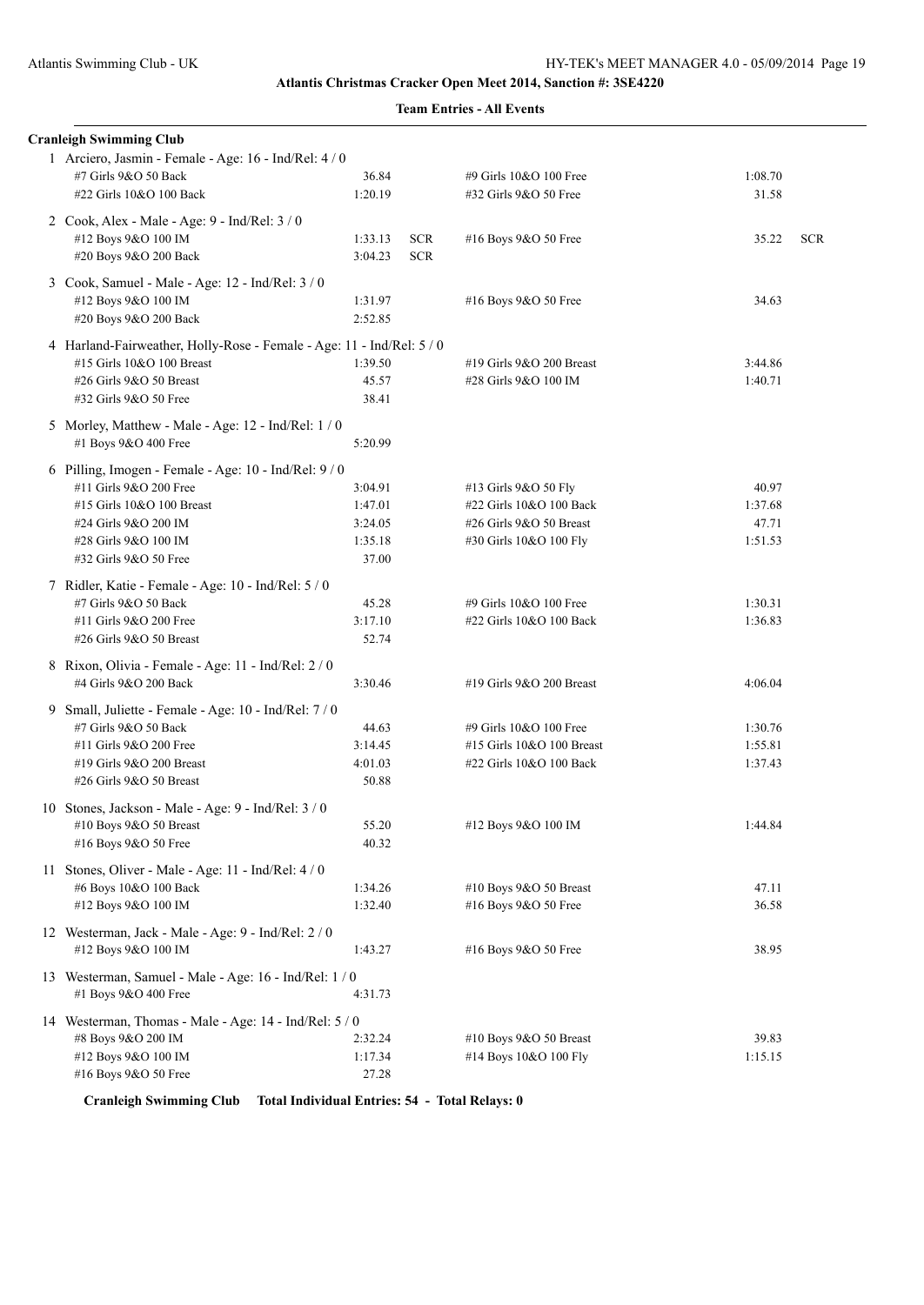|  | <b>Crawley Swimming Club</b>                            |                    |            |                          |                |            |
|--|---------------------------------------------------------|--------------------|------------|--------------------------|----------------|------------|
|  | 1 De-Klerk, Daryan - Male - Age: 11 - Ind/Rel: 7 / 0    |                    |            |                          |                |            |
|  | #6 Boys 10&O 100 Back                                   | 1:24.89            |            | #8 Boys 9&O 200 IM       | 3:31.20        |            |
|  | #12 Boys 9&O 100 IM                                     | 1:35.49            |            | #16 Boys 9&O 50 Free     | 33.37          |            |
|  | #20 Boys 9&O 200 Back                                   | 3:15.20            |            | #23 Boys 9&O 50 Back     | 39.65          |            |
|  | #25 Boys 10&O 100 Free                                  | 1:21.98            |            |                          |                |            |
|  | 2 De-Klerk, Jared - Male - Age: 9 - Ind/Rel: 4 / 0      |                    |            |                          |                |            |
|  | #10 Boys 9&O 50 Breast                                  | 1:00.39            |            | #12 Boys 9&O 100 IM      | 2:03.51        |            |
|  | #16 Boys 9&O 50 Free                                    | 43.85              |            | #23 Boys 9&O 50 Back     | 54.23          |            |
|  |                                                         |                    |            |                          |                |            |
|  | 3 Goding, Shannon - Female - Age: 10 - Ind/Rel: 7 / 0   |                    |            |                          |                |            |
|  | #7 Girls 9&O 50 Back                                    | 49.07              |            | #9 Girls 10&O 100 Free   | 1:37.38        |            |
|  | #15 Girls 10&O 100 Breast                               | 2:05.98            |            | #22 Girls 10&O 100 Back  | 1:47.65        |            |
|  | #26 Girls 9&O 50 Breast                                 | 58.42              |            | #28 Girls 9&O 100 IM     | 1:47.51        |            |
|  | #32 Girls 9&O 50 Free                                   | 43.69              |            |                          |                |            |
|  | 4 Hand, Jade - Female - Age: 14 - Ind/Rel: 6 / 0        |                    |            |                          |                |            |
|  | #15 Girls 10&O 100 Breast                               | 1:25.63            |            | #19 Girls 9&O 200 Breast | 3:02.85        |            |
|  | #26 Girls 9&O 50 Breast                                 | 38.92              |            | #28 Girls 9&O 100 IM     | 1:13.78        |            |
|  | #30 Girls 10&O 100 Fly                                  | 1:08.80            | <b>SCR</b> | #32 Girls 9&O 50 Free    | 30.69          |            |
|  | 5 Hine, Oliver - Male - Age: 11 - Ind/Rel: 9 / 0        |                    |            |                          |                |            |
|  | #3 Boys 9&O 200 Breast                                  | 3:53.12            |            | #6 Boys 10&O 100 Back    | 1:40.87        |            |
|  | #10 Boys 9&O 50 Breast                                  | 48.38              |            | #12 Boys 9&O 100 IM      | 1:38.47        |            |
|  | #16 Boys 9&O 50 Free                                    | 36.32              |            | #23 Boys 9&O 50 Back     | 41.32          |            |
|  | #25 Boys 10&O 100 Free                                  | 1:27.65            |            | #27 Boys 9&O 200 Free    | 3:14.20        |            |
|  | #31 Boys 10&O 100 Breast                                | 1:52.68            |            |                          |                |            |
|  |                                                         |                    |            |                          |                |            |
|  | 6 Jamieson, Ruby - Female - Age: 12 - Ind/Rel: 8 / 0    |                    |            |                          |                |            |
|  | #7 Girls 9&O 50 Back                                    | 39.49              |            | #9 Girls 10&O 100 Free   | 1:16.09        |            |
|  | #11 Girls 9&O 200 Free                                  | 2:44.91            |            | #13 Girls 9&O 50 Fly     | 41.13          |            |
|  | #22 Girls 10&O 100 Back                                 | 1:32.59<br>1:30.79 |            | #26 Girls 9&O 50 Breast  | 49.11<br>33.26 |            |
|  | #28 Girls 9&O 100 IM                                    |                    |            | #32 Girls 9&O 50 Free    |                |            |
|  | 7 Kilpatrick, Megan - Female - Age: 16 - Ind/Rel: 6 / 0 |                    |            |                          |                |            |
|  | #4 Girls 9&O 200 Back                                   | 2:33.36            |            | #7 Girls 9&O 50 Back     | 33.95          |            |
|  | #11 Girls 9&O 200 Free                                  | 2:19.89            |            | #17 Girls 9&O 400 Free   | 4:52.18        |            |
|  | #22 Girls 10&O 100 Back                                 | 1:12.55            |            | #32 Girls 9&O 50 Free    | 30.50          |            |
|  | 8 Leachman, Erin - Female - Age: 13 - Ind/Rel: 4 / 0    |                    |            |                          |                |            |
|  | #19 Girls 9&O 200 Breast                                | 3:36.84            |            | #24 Girls 9&O 200 IM     | 3:04.40        |            |
|  | #26 Girls 9&O 50 Breast                                 | 40.20              |            | #28 Girls 9&O 100 IM     | 1:20.20        |            |
|  | 9 Leachman, Miles - Male - Age: 10 - Ind/Rel: 9 / 0     |                    |            |                          |                |            |
|  | #3 Boys 9&O 200 Breast                                  | 3:24.30            | <b>SCR</b> | #6 Boys 10&O 100 Back    | 1:37.76        |            |
|  | #8 Boys 9&O 200 IM                                      | 3:17.06            |            | #10 Boys 9&O 50 Breast   | 44.67          | <b>SCR</b> |
|  | #12 Boys 9&O 100 IM                                     | 1:31.14            |            | #16 Boys 9&O 50 Free     | 36.61          |            |
|  | #23 Boys 9&O 50 Back                                    | 40.70              | <b>SCR</b> | #29 Boys 9&O 50 Fly      | 42.04          |            |
|  | #31 Boys 10&O 100 Breast                                | 1:38.50            | <b>SCR</b> |                          |                |            |
|  |                                                         |                    |            |                          |                |            |
|  | 10 Martin, Emilia - Female - Age: 10 - Ind/Rel: 7 / 0   |                    |            |                          |                |            |
|  | #4 Girls 9&O 200 Back                                   | 3:29.25            |            | #7 Girls 9&O 50 Back     | 45.60          |            |
|  | #11 Girls 9&O 200 Free                                  | 3:01.56            |            | #13 Girls 9&O 50 Fly     | 49.21          |            |
|  | #26 Girls 9&O 50 Breast                                 | 47.01              |            | #28 Girls 9&O 100 IM     | 1:46.80        |            |
|  | #32 Girls 9&O 50 Free                                   | 37.63              |            |                          |                |            |
|  | 11 Mickel, Brooke - Female - Age: 11 - Ind/Rel: 7/0     |                    |            |                          |                |            |
|  | #7 Girls 9&O 50 Back                                    | 43.87              |            | #9 Girls 10&O 100 Free   | 1:27.65        |            |
|  | #11 Girls 9&O 200 Free                                  | 3:08.21            |            | #13 Girls 9&O 50 Fly     | 41.98          |            |
|  | #15 Girls 10&O 100 Breast                               | 1:53.69            |            | #28 Girls 9&O 100 IM     | 1:40.37        |            |
|  | #32 Girls 9&O 50 Free                                   | 36.97              |            |                          |                |            |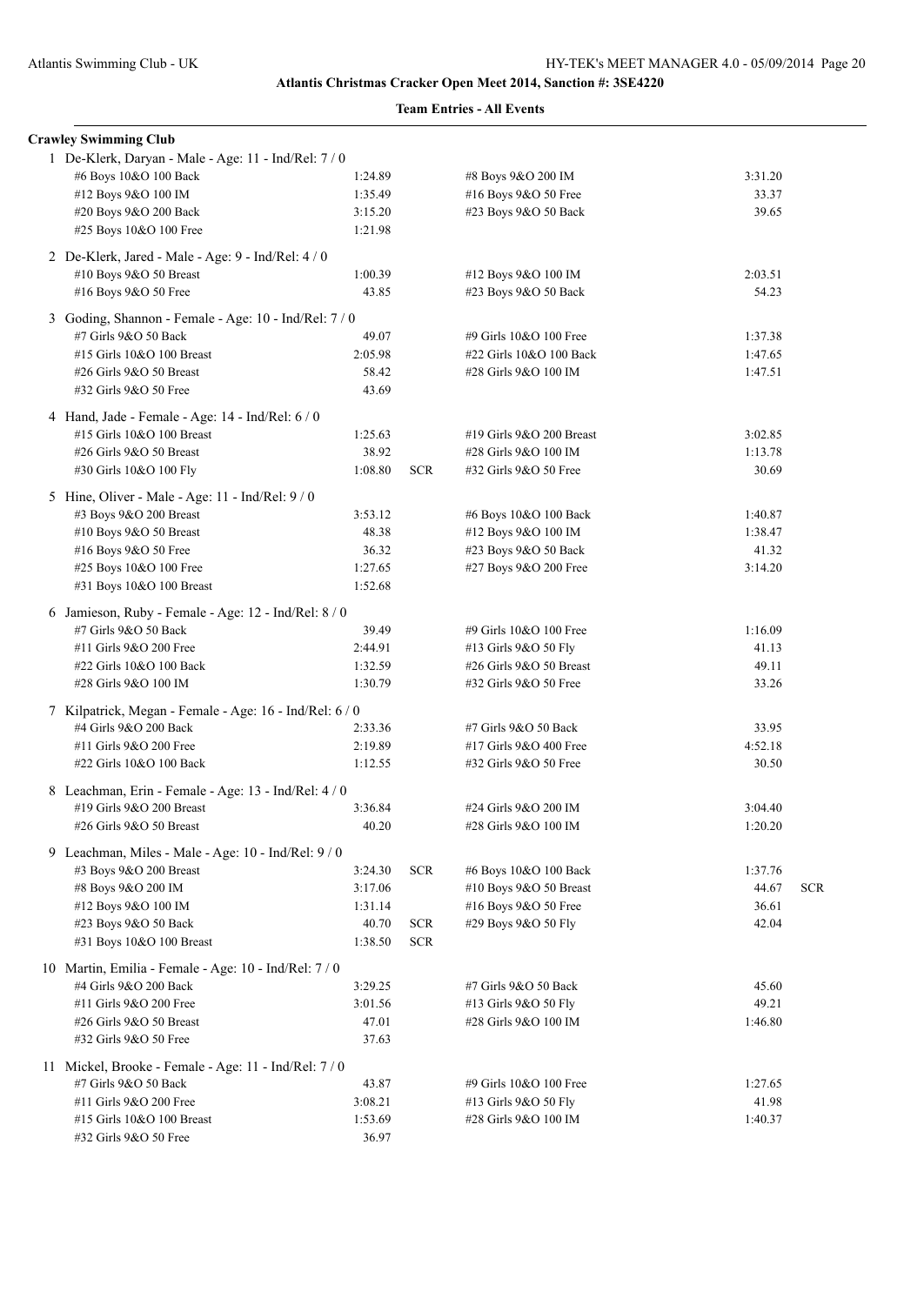| <b>Crawley Swimming Club</b>                             |         |            |                           |         |            |
|----------------------------------------------------------|---------|------------|---------------------------|---------|------------|
| 12 Murray, Samuel - Male - Age: 13 - Ind/Rel: 11 / 0     |         |            |                           |         |            |
| #6 Boys 10&O 100 Back                                    | 1:21.53 |            | #8 Boys 9&O 200 IM        | 2:53.61 |            |
| #10 Boys 9&O 50 Breast                                   | 46.61   |            | #12 Boys 9&O 100 IM       | 1:22.17 |            |
| #14 Boys 10&O 100 Fly                                    | 1:30.58 |            | #16 Boys 9&O 50 Free      | 30.08   |            |
| #23 Boys 9&O 50 Back                                     | 36.60   |            | #25 Boys 10&O 100 Free    | 1:09.92 |            |
| #27 Boys 9&O 200 Free                                    | 2:29.27 |            | #29 Boys 9&O 50 Fly       | 35.90   |            |
| #31 Boys 10&O 100 Breast                                 | 1:37.07 |            |                           |         |            |
| 13 Peel, Harrison - Male - Age: 13 - Ind/Rel: 7 / 0      |         |            |                           |         |            |
| #6 Boys 10&O 100 Back                                    | 1:22.29 |            | #8 Boys 9&O 200 IM        | 2:49.70 |            |
| #14 Boys 10&O 100 Fly                                    | 1:31.74 |            | #16 Boys 9&O 50 Free      | 29.72   |            |
| #25 Boys 10&O 100 Free                                   | 1:05.16 |            | #27 Boys 9&O 200 Free     | 2:21.63 |            |
| #29 Boys 9&O 50 Fly                                      | 36.83   |            |                           |         |            |
|                                                          |         |            |                           |         |            |
| 14 Peel, Owen - Male - Age: 10 - Ind/Rel: 8 / 0          |         |            |                           |         |            |
| #6 Boys 10&O 100 Back                                    | 1:37.78 |            | #8 Boys 9&O 200 IM        | 3:17.48 |            |
| #14 Boys 10&O 100 Fly                                    | 1:55.33 |            | #16 Boys 9&O 50 Free      | 32.66   | <b>SCR</b> |
| #23 Boys 9&O 50 Back                                     | 39.05   | <b>SCR</b> | #25 Boys 10&O 100 Free    | 1:13.10 | <b>SCR</b> |
| #27 Boys 9&O 200 Free                                    | 2:44.00 |            | #29 Boys 9&O 50 Fly       | 39.86   |            |
| 15 Phillips, Frankie - Female - Age: 12 - Ind/Rel: 8 / 0 |         |            |                           |         |            |
| #7 Girls 9&O 50 Back                                     | 41.87   |            | #9 Girls 10&O 100 Free    | 1:22.54 |            |
| #13 Girls 9&O 50 Fly                                     | 41.40   |            | #15 Girls 10&O 100 Breast | 1:45.87 |            |
| #22 Girls 10&O 100 Back                                  | 1:32.45 |            | #26 Girls 9&O 50 Breast   | 47.65   |            |
| #28 Girls 9&O 100 IM                                     | 1:36.01 |            | #32 Girls 9&O 50 Free     | 36.94   |            |
|                                                          |         |            |                           |         |            |
| 16 Phillips, Sadie - Female - Age: 9 - Ind/Rel: 4/0      |         |            |                           |         |            |
| #7 Girls 9&O 50 Back                                     | 1:04.62 |            | #13 Girls 9&O 50 Fly      | NT      |            |
| #26 Girls 9&O 50 Breast                                  | NT      |            | #32 Girls 9&O 50 Free     | 1:00.73 |            |
| 17 Powell, Jude - Male - Age: 10 - Ind/Rel: 9 / 0        |         |            |                           |         |            |
| #3 Boys 9&O 200 Breast                                   | 4:02.33 |            | #8 Boys 9&O 200 IM        | 3:31.16 |            |
| #10 Boys 9&O 50 Breast                                   | 50.96   |            | #14 Boys 10&O 100 Fly     | 1:50.37 |            |
| #16 Boys 9&O 50 Free                                     | 37.75   |            | #20 Boys 9&O 200 Back     | 3:38.62 |            |
| #23 Boys 9&O 50 Back                                     | 42.93   |            | #27 Boys 9&O 200 Free     | 2:59.52 |            |
| #29 Boys 9&O 50 Fly                                      | 46.66   |            |                           |         |            |
| 18 Sait, Tiegan - Female - Age: 10 - Ind/Rel: 4 / 0      |         |            |                           |         |            |
| #9 Girls 10&O 100 Free                                   | 1:36.87 |            | #13 Girls 9&O 50 Fly      | 49.32   |            |
| #28 Girls 9&O 100 IM                                     | 1:48.70 |            | #32 Girls 9&O 50 Free     | 35.02   |            |
|                                                          |         |            |                           |         |            |
| 19 Schofield, Martin - Male - Age: 15 - Ind/Rel: 8 / 0   |         |            |                           |         |            |
| #1 Boys 9&O 400 Free                                     | 4:36.40 |            | #6 Boys 10&O 100 Back     | 1:02.68 | <b>SCR</b> |
| #20 Boys 9&O 200 Back                                    | 2:30.76 |            | #23 Boys 9&O 50 Back      | 29.93   | <b>SCR</b> |
| #25 Boys 10&O 100 Free                                   | 56.34   | <b>SCR</b> | #27 Boys 9&O 200 Free     | 2:07.55 |            |
| #29 Boys 9&O 50 Fly                                      | 27.80   | <b>SCR</b> | #31 Boys 10&O 100 Breast  | 1:29.56 |            |
| 20 Scutt, Jamie - Male - Age: 11 - Ind/Rel: 6 / 0        |         |            |                           |         |            |
| #12 Boys 9&O 100 IM                                      | 1:30.57 |            | #14 Boys 10&O 100 Fly     | 1:44.23 |            |
| #16 Boys 9&O 50 Free                                     | 34.77   |            | #27 Boys 9&O 200 Free     | 2:48.96 |            |
| #29 Boys 9&O 50 Fly                                      | 41.01   |            | #31 Boys 10&O 100 Breast  | 1:40.57 |            |
| 21 Smart, Louise - Female - Age: 13 - Ind/Rel: 7/0       |         |            |                           |         |            |
| #7 Girls 9&O 50 Back                                     | 40.86   |            | #9 Girls 10&O 100 Free    | 1:16.04 |            |
| #15 Girls 10&O 100 Breast                                | 1:46.72 | <b>SCR</b> | #22 Girls 10&O 100 Back   | 1:26.37 |            |
| #24 Girls 9&O 200 IM                                     | 3:06.75 |            | #26 Girls 9&O 50 Breast   | 46.56   |            |
| #28 Girls 9&O 100 IM                                     | 1:22.22 |            |                           |         |            |
|                                                          |         |            |                           |         |            |
| 22 Turner, Lilly - Female - Age: 13 - Ind/Rel: 6 / 0     |         |            |                           |         |            |
| #9 Girls 10&O 100 Free                                   | 1:07.00 |            | #11 Girls 9&O 200 Free    | 2:23.80 |            |
| #17 Girls 9&O 400 Free                                   | 5:08.24 |            | #22 Girls 10&O 100 Back   | 1:24.00 |            |
| #24 Girls 9&O 200 IM                                     | 2:54.14 |            | #28 Girls 9&O 100 IM      | 1:20.60 |            |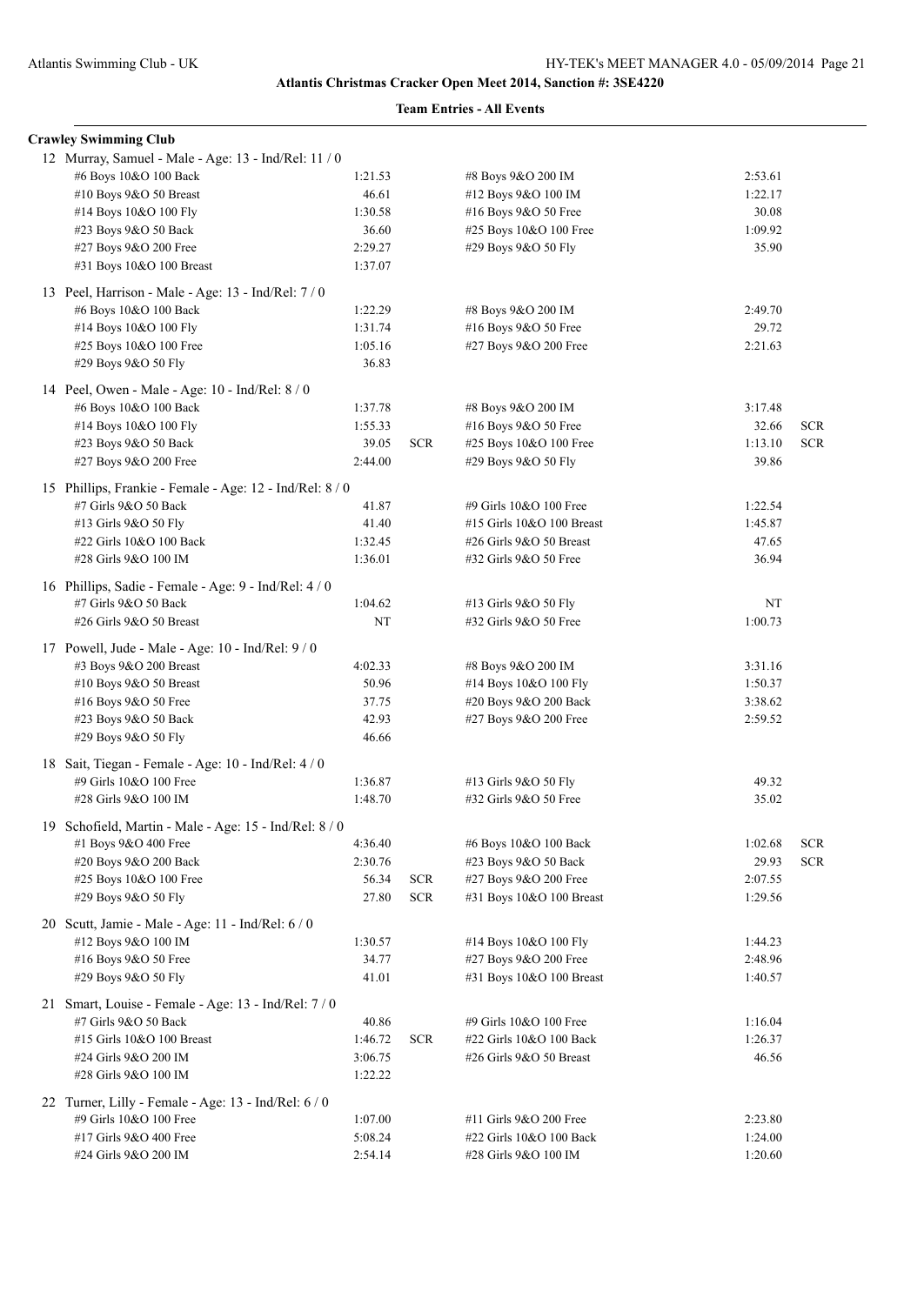## **Team Entries - All Events**

#### **Crawley Swimming Club**

23 Woollard, Joseph - Male - Age:  $14$  - Ind/Rel:  $10/0$ 

| $\omega$ would a, <i>J</i> oseph - Marc - Age. 14 - Ind/INT. 10 / 0 |                          |         |                            |         |
|---------------------------------------------------------------------|--------------------------|---------|----------------------------|---------|
|                                                                     | #1 Boys $9&O$ 400 Free   | 4:35.81 | #6 Boys 10&O 100 Back      | 1:11.21 |
|                                                                     | #8 Boys 9&O 200 IM       | 2:30.11 | #18 Boys 9&O 400 IM        | 5:23.54 |
|                                                                     | $\#20$ Boys 9&O 200 Back | 2:31.85 | #21 Boys 9&O 200 Fly       | 2:55.36 |
|                                                                     | $#23$ Boys $9&O 50$ Back | 32.26   | $#25$ Boys $10&O$ 100 Free | 1:00.04 |
|                                                                     | #27 Boys 9&O 200 Free    | 2:09.48 | $\#29$ Boys 9&O 50 Fly     | 31.34   |
|                                                                     |                          |         |                            |         |

**Crawley Swimming Club Total Individual Entries: 162 - Total Relays: 0**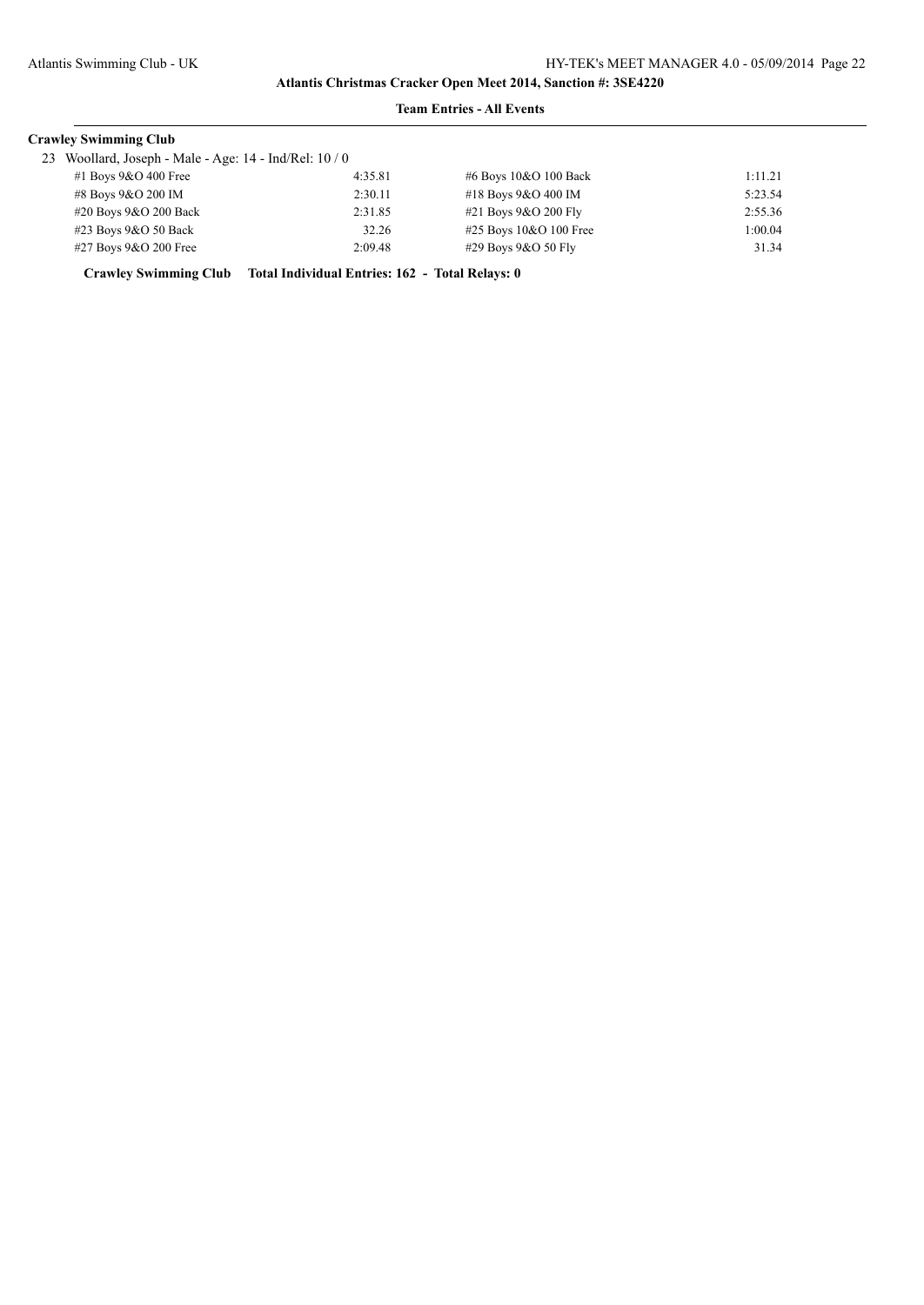## **Team Entries - All Events**

| <b>Croydon Amphibians</b>                        |          |                           |          |
|--------------------------------------------------|----------|---------------------------|----------|
| Wheeler, Tor - Male - Age: $18$ - Ind/Rel: $8/0$ |          |                           |          |
| #6 Boys 10&O 100 Back                            | X59.81   | #8 Boys 9&O 200 IM        | X2:17.93 |
| #12 Boys 9&O 100 IM                              | X1:03.78 | #14 Boys $10&O 100$ Fly   | X1:01.87 |
| #16 Boys $9&O$ 50 Free                           | X25.61   | #20 Boys 9&O 200 Back     | X2:11.32 |
| #23 Boys 9&O 50 Back                             | X28.29   | $\#25$ Boys 10&O 100 Free | X55.78   |

**Croydon Amphibians Total Individual Entries: 8 - Total Relays: 0**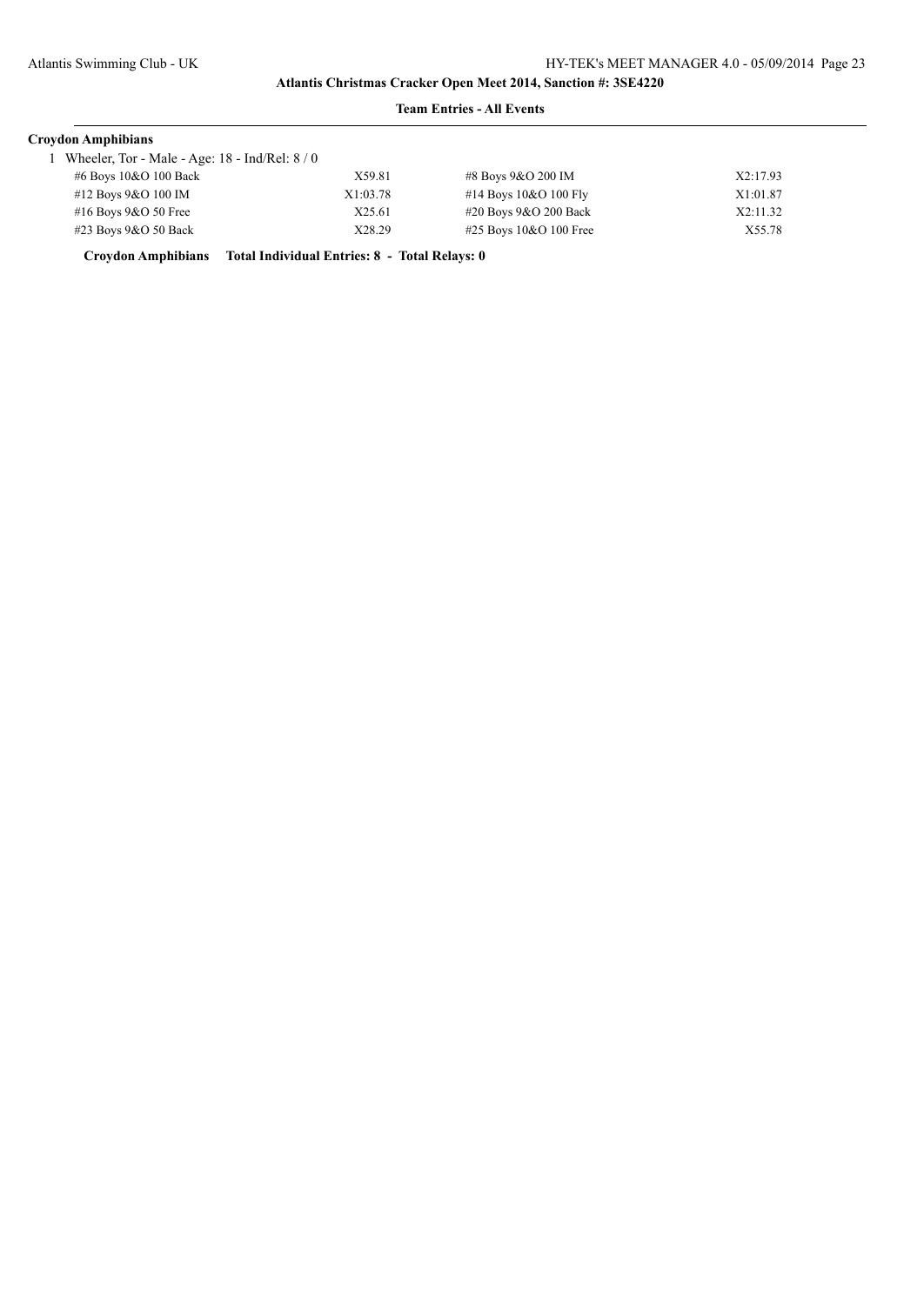| <b>Dorking Swimming Club</b>                                                |         |                           |         |
|-----------------------------------------------------------------------------|---------|---------------------------|---------|
| 1 Apps, Maisie - Female - Age: 11 - Ind/Rel: 6 / 0<br>#7 Girls 9&O 50 Back  | 43.10   | #11 Girls 9&O 200 Free    | 3:08.94 |
| #15 Girls 10&O 100 Breast                                                   | 1:54.28 | #19 Girls 9&O 200 Breast  | 3:58.45 |
| #28 Girls 9&O 100 IM                                                        | 1:38.75 | #32 Girls 9&O 50 Free     | 37.72   |
| 2 Biglands, Daisy - Female - Age: 12 - Ind/Rel: 9 / 0                       |         |                           |         |
| #7 Girls 9&O 50 Back                                                        | 37.92   | #9 Girls 10&O 100 Free    | 1:14.02 |
| #11 Girls 9&O 200 Free                                                      | 2:54.99 | #13 Girls 9&O 50 Fly      | 41.12   |
| #15 Girls 10&O 100 Breast                                                   | 1:41.59 | #22 Girls 10&O 100 Back   | 1:18.80 |
| #26 Girls 9&O 50 Breast                                                     | 49.05   | #28 Girls 9&O 100 IM      | 1:25.75 |
| #32 Girls 9&O 50 Free                                                       | 34.03   |                           |         |
| 3 Biglands, Mia - Female - Age: 9 - Ind/Rel: 6 / 0                          |         |                           |         |
| #7 Girls 9&O 50 Back                                                        | 51.87   | #11 Girls 9&O 200 Free    | 3:45.57 |
| #13 Girls 9&O 50 Fly                                                        | 52.25   | #26 Girls 9&O 50 Breast   | 58.55   |
| #28 Girls 9&O 100 IM                                                        | 1:48.40 | #32 Girls 9&O 50 Free     | 46.53   |
| 4 Bryant, Izzy - Female - Age: 11 - Ind/Rel: 11 / 0                         |         |                           |         |
| #2 Girls 9&O 400 IM                                                         | 6:35.61 | #7 Girls 9&O 50 Back      | 41.90   |
| #9 Girls 10&O 100 Free                                                      | 1:15.44 | #11 Girls 9&O 200 Free    | 2:42.13 |
| #13 Girls 9&O 50 Fly                                                        | 41.50   | #15 Girls 10&O 100 Breast | 1:43.94 |
| #17 Girls 9&O 400 Free                                                      | 5:39.90 | #19 Girls 9&O 200 Breast  | 3:29.01 |
| #22 Girls 10&O 100 Back                                                     | 1:27.12 | #26 Girls 9&O 50 Breast   | 48.21   |
| #28 Girls 9&O 100 IM                                                        | 1:28.92 |                           |         |
| 5 Bryant, Jacob - Male - Age: 9 - Ind/Rel: 10 / 0<br>#3 Boys 9&O 200 Breast | 4:20.94 | #8 Boys 9&O 200 IM        | 3:49.65 |
| #10 Boys 9&O 50 Breast                                                      | 53.87   | #12 Boys 9&O 100 IM       | 1:41.78 |
|                                                                             | 42.06   | #18 Boys 9&O 400 IM       | 8:38.45 |
| #16 Boys 9&O 50 Free                                                        | 3:22.74 |                           | 46.86   |
| #20 Boys 9&O 200 Back                                                       |         | #23 Boys 9&O 50 Back      | 50.22   |
| #27 Boys 9&O 200 Free                                                       | 3:09.12 | #29 Boys 9&O 50 Fly       |         |
| 6 Cobbold, Toby - Male - Age: 12 - Ind/Rel: 3 / 0                           |         |                           |         |
| #6 Boys 10&O 100 Back                                                       | 1:18.86 | #12 Boys 9&O 100 IM       | 1:24.90 |
| #16 Boys 9&O 50 Free                                                        | 32.75   |                           |         |
| 7 Crawford, Abigail - Female - Age: 10 - Ind/Rel: 4 / 0                     |         |                           |         |
| #7 Girls 9&O 50 Back                                                        | 42.87   | #9 Girls 10&O 100 Free    | 1:24.73 |
| #11 Girls 9&O 200 Free                                                      | 3:03.00 | #13 Girls 9&O 50 Fly      | 49.40   |
| 8 Crawford, Matthew - Male - Age: 11 - Ind/Rel: 9 / 0                       |         |                           |         |
| #1 Boys $9&O$ 400 Free                                                      | 5:56.41 | #6 Boys 10&O 100 Back     | 1:28.45 |
| #12 Boys 9&O 100 IM                                                         | 1:28.67 | #14 Boys 10&O 100 Fly     | 1:29.70 |
| #16 Boys 9&O 50 Free                                                        | 36.05   | #21 Boys 9&O 200 Fly      | 3:26.55 |
| #23 Boys 9&O 50 Back                                                        | 40.78   | #27 Boys 9&O 200 Free     | 2:51.50 |
| #29 Boys 9&O 50 Fly                                                         | 39.64   |                           |         |
| 9 Griffiths, Anna - Female - Age: 13 - Ind/Rel: 3 / 0                       |         |                           |         |
| #26 Girls 9&O 50 Breast                                                     | 43.44   | #28 Girls 9&O 100 IM      | 1:23.78 |
| #32 Girls 9&O 50 Free                                                       | 33.79   |                           |         |
| 10 Griffiths, Tessa - Female - Age: 11 - Ind/Rel: 3 / 0                     |         |                           |         |
| #26 Girls 9&O 50 Breast                                                     | 50.10   | #28 Girls 9&O 100 IM      | 1:34.56 |
| #32 Girls 9&O 50 Free                                                       | 38.29   |                           |         |
| 11 Harper, Heather - Female - Age: 13 - Ind/Rel: 5 / 0                      |         |                           |         |
| #13 Girls 9&O 50 Fly                                                        | 33.20   | #15 Girls 10&O 100 Breast | 1:34.75 |
| #28 Girls 9&O 100 IM                                                        | 1:17.71 | #30 Girls 10&O 100 Fly    | 1:23.62 |
| #32 Girls 9&O 50 Free                                                       | 31.25   |                           |         |
| 12 Harrington, Beth - Female - Age: 15 - Ind/Rel: 2 / 0                     |         |                           |         |
| #28 Girls 9&O 100 IM                                                        | 1:17.02 | #32 Girls 9&O 50 Free     | 30.59   |
| 13 Harrington, Louisa - Female - Age: 12 - Ind/Rel: 5 / 0                   |         |                           |         |
| #7 Girls 9&O 50 Back                                                        | 36.80   | #9 Girls 10&O 100 Free    | 1:10.22 |
| #28 Girls 9&O 100 IM                                                        | 1:19.06 | #30 Girls 10&O 100 Fly    | 1:19.11 |
| #32 Girls 9&O 50 Free                                                       | 32.74   |                           |         |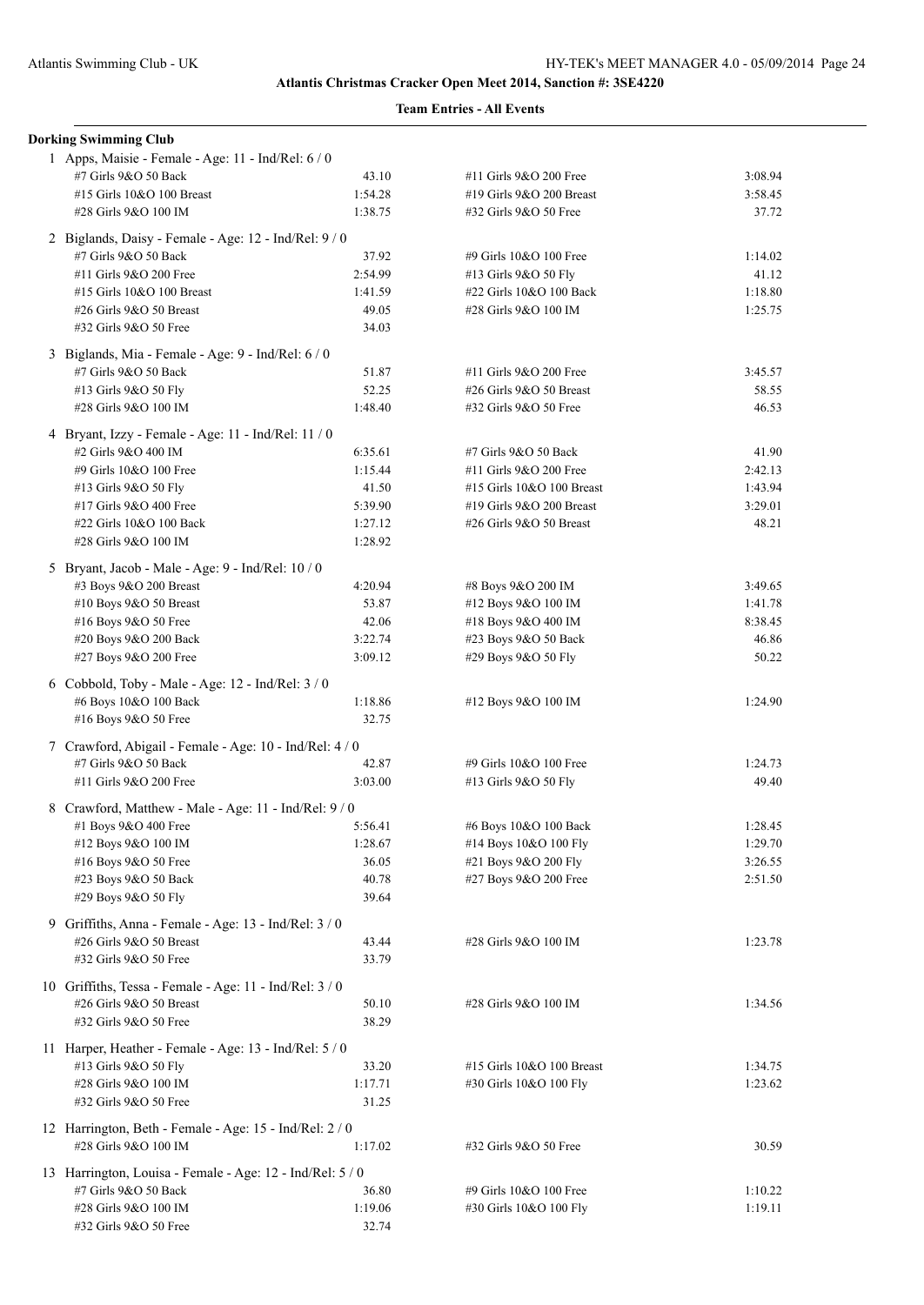| <b>Dorking Swimming Club</b>                           |         |                           |         |
|--------------------------------------------------------|---------|---------------------------|---------|
| 14 Hemsley, Bea - Female - Age: 9 - Ind/Rel: 4 / 0     |         |                           |         |
| #11 Girls 9&O 200 Free                                 | 3:39.28 | #13 Girls 9&O 50 Fly      | 52.70   |
| #28 Girls 9&O 100 IM                                   | 1:39.66 | #32 Girls 9&O 50 Free     | 38.57   |
| 15 Knowles, Elis - Male - Age: 9 - Ind/Rel: 4 / 0      |         |                           |         |
| #3 Boys 9&O 200 Breast                                 | 4:28.14 | #10 Boys 9&O 50 Breast    | 56.05   |
| #12 Boys 9&O 100 IM                                    | 1:48.43 | #16 Boys 9&O 50 Free      | 43.14   |
| 16 Knowles, Ioan - Male - Age: 9 - Ind/Rel: 4/0        |         |                           |         |
| #3 Boys 9&O 200 Breast                                 | 4:53.25 | #10 Boys 9&O 50 Breast    | 1:03.24 |
| #12 Boys 9&O 100 IM                                    | 2:06.34 | #16 Boys 9&O 50 Free      | 48.27   |
| 17 Knowles, Owen - Male - Age: 13 - Ind/Rel: 9/0       |         |                           |         |
| #6 Boys 10&O 100 Back                                  | 1:15.36 | #8 Boys 9&O 200 IM        | 2:37.52 |
| #12 Boys 9&O 100 IM                                    | 1:13.09 | #16 Boys 9&O 50 Free      | 30.30   |
| #18 Boys 9&O 400 IM                                    | 5:43.22 | #20 Boys 9&O 200 Back     | 2:38.08 |
| #23 Boys 9&O 50 Back                                   | 36.60   | #27 Boys 9&O 200 Free     | 2:23.43 |
| #29 Boys 9&O 50 Fly                                    | 34.64   |                           |         |
| 18 Knowles, Tomos - Male - Age: 11 - Ind/Rel: 9/0      |         |                           |         |
| #8 Boys 9&O 200 IM                                     | 2:57.79 | #10 Boys 9&O 50 Breast    | 44.59   |
| #12 Boys 9&O 100 IM                                    | 1:23.91 | #16 Boys 9&O 50 Free      | 33.20   |
| #18 Boys 9&O 400 IM                                    | 6:19.56 | #20 Boys 9&O 200 Back     | 2:50.80 |
| #23 Boys 9&O 50 Back                                   | 39.11   | #27 Boys 9&O 200 Free     | 2:34.01 |
| #31 Boys 10&O 100 Breast                               | 1:35.55 |                           |         |
| 19 McCleave, Nathan - Male - Age: 13 - Ind/Rel: 3 / 0  |         |                           |         |
| #20 Boys 9&O 200 Back                                  | 2:31.31 | #23 Boys 9&O 50 Back      | 33.21   |
| #25 Boys 10&O 100 Free                                 | 1:03.63 |                           |         |
| 20 Morgan, Dominic - Male - Age: 9 - Ind/Rel: 7 / 0    |         |                           |         |
| #10 Boys 9&O 50 Breast                                 | 1:08.44 | #12 Boys 9&O 100 IM       | 1:44.70 |
| #16 Boys 9&O 50 Free                                   | 39.92   | #20 Boys 9&O 200 Back     | 3:29.12 |
| #23 Boys 9&O 50 Back                                   | 45.95   | #27 Boys 9&O 200 Free     | 3:18.01 |
| #29 Boys 9&O 50 Fly                                    | 53.25   |                           |         |
| 21 Morgan, Eleanor - Female - Age: 11 - Ind/Rel: 8 / 0 |         |                           |         |
| #2 Girls 9&O 400 IM                                    | 7:10.10 | #7 Girls 9&O 50 Back      | 41.78   |
| #9 Girls 10&O 100 Free                                 | 1:22.22 | #11 Girls 9&O 200 Free    | 2:59.47 |
| #13 Girls 9&O 50 Fly                                   | 42.50   | #15 Girls 10&O 100 Breast | 1:50.72 |
| #28 Girls 9&O 100 IM                                   | 1:34.70 | #32 Girls 9&O 50 Free     | 36.20   |
| 22 Morgan, Huw - Male - Age: 13 - Ind/Rel: 14 / 0      |         |                           |         |
| #1 Boys 9&O 400 Free                                   | 5:02.30 | #6 Boys 10&O 100 Back     | 1:14.67 |
| #8 Boys 9&O 200 IM                                     | 2:44.04 | #10 Boys 9&O 50 Breast    | 42.50   |
| #12 Boys 9&O 100 IM                                    | 1:17.82 | #14 Boys 10&O 100 Fly     | 1:17.72 |
| #16 Boys 9&O 50 Free                                   | 28.80   | #18 Boys 9&O 400 IM       | 5:51.15 |
| #20 Boys 9&O 200 Back                                  | 2:39.04 | #23 Boys 9&O 50 Back      | 34.47   |
| #25 Boys 10&O 100 Free                                 | 1:02.15 | #27 Boys 9&O 200 Free     | 2:21.78 |
| #29 Boys 9&O 50 Fly                                    | 34.35   | #31 Boys 10&O 100 Breast  | 1:38.18 |
| 23 Sandle, Robert - Male - Age: 15 - Ind/Rel: 3 / 0    |         |                           |         |
| #10 Boys 9&O 50 Breast                                 | 37.12   | #12 Boys 9&O 100 IM       | 1:09.31 |
| #16 Boys 9&O 50 Free                                   | 27.49   |                           |         |
| 24 Sears, Ben - Male - Age: 14 - Ind/Rel: 5 / 0        |         |                           |         |
| #6 Boys 10&O 100 Back                                  | 1:12.19 | #12 Boys 9&O 100 IM       | 1:20.03 |
| #16 Boys 9&O 50 Free                                   | 31.40   | #20 Boys 9&O 200 Back     | 2:43.89 |
| #23 Boys 9&O 50 Back                                   | 34.75   |                           |         |
| 25 Strudwick, Jaz - Female - Age: 16 - Ind/Rel: 6 / 0  |         |                           |         |
| #7 Girls 9&O 50 Back                                   | 34.29   | #9 Girls 10&O 100 Free    | 1:06.65 |
| #13 Girls 9&O 50 Fly                                   | 35.54   | #15 Girls 10&O 100 Breast | 1:27.58 |
| #19 Girls 9&O 200 Breast                               | 3:17.25 | #26 Girls 9&O 50 Breast   | 39.55   |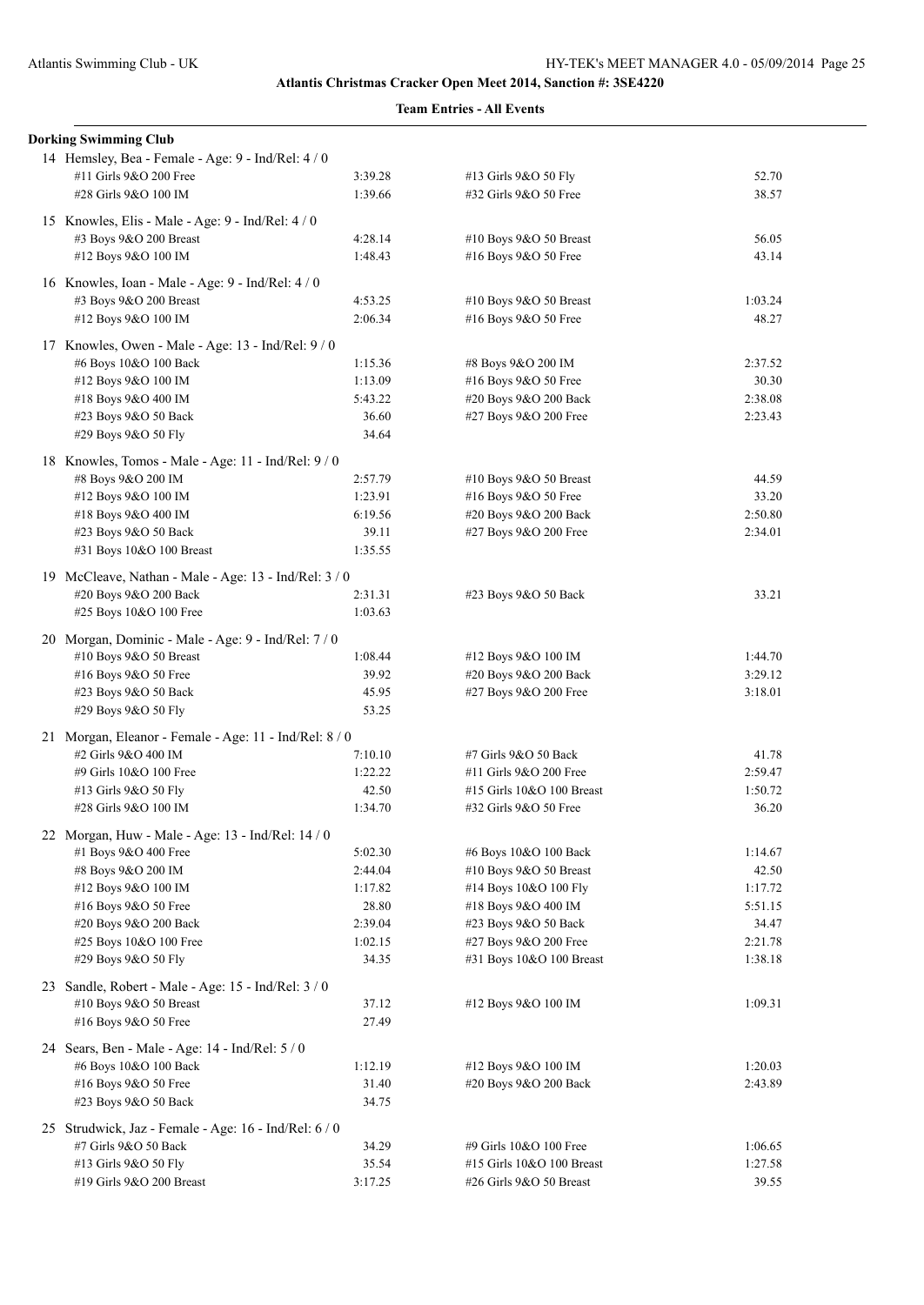|    | <b>Dorking Swimming Club</b>                       |                                                 |                          |         |
|----|----------------------------------------------------|-------------------------------------------------|--------------------------|---------|
| 26 | Webster, Freddie - Male - Age: 14 - Ind/Rel: 3 / 0 |                                                 |                          |         |
|    | #10 Boys $9&O$ 50 Breast                           | 40.17                                           | #12 Boys $9&O$ 100 IM    | 1:14.75 |
|    | #16 Boys $9&O$ 50 Free                             | 28.20                                           |                          |         |
|    | 27 Zokaei, Sara - Female - Age: 9 - Ind/Rel: 2/0   |                                                 |                          |         |
|    | $#11$ Girls 9&O 200 Free                           | 3:38.59                                         | $#13$ Girls $9&O$ 50 Fly | 53.02   |
|    | <b>Dorking Swimming Club</b>                       | Total Individual Entries: 157 - Total Relays: 0 |                          |         |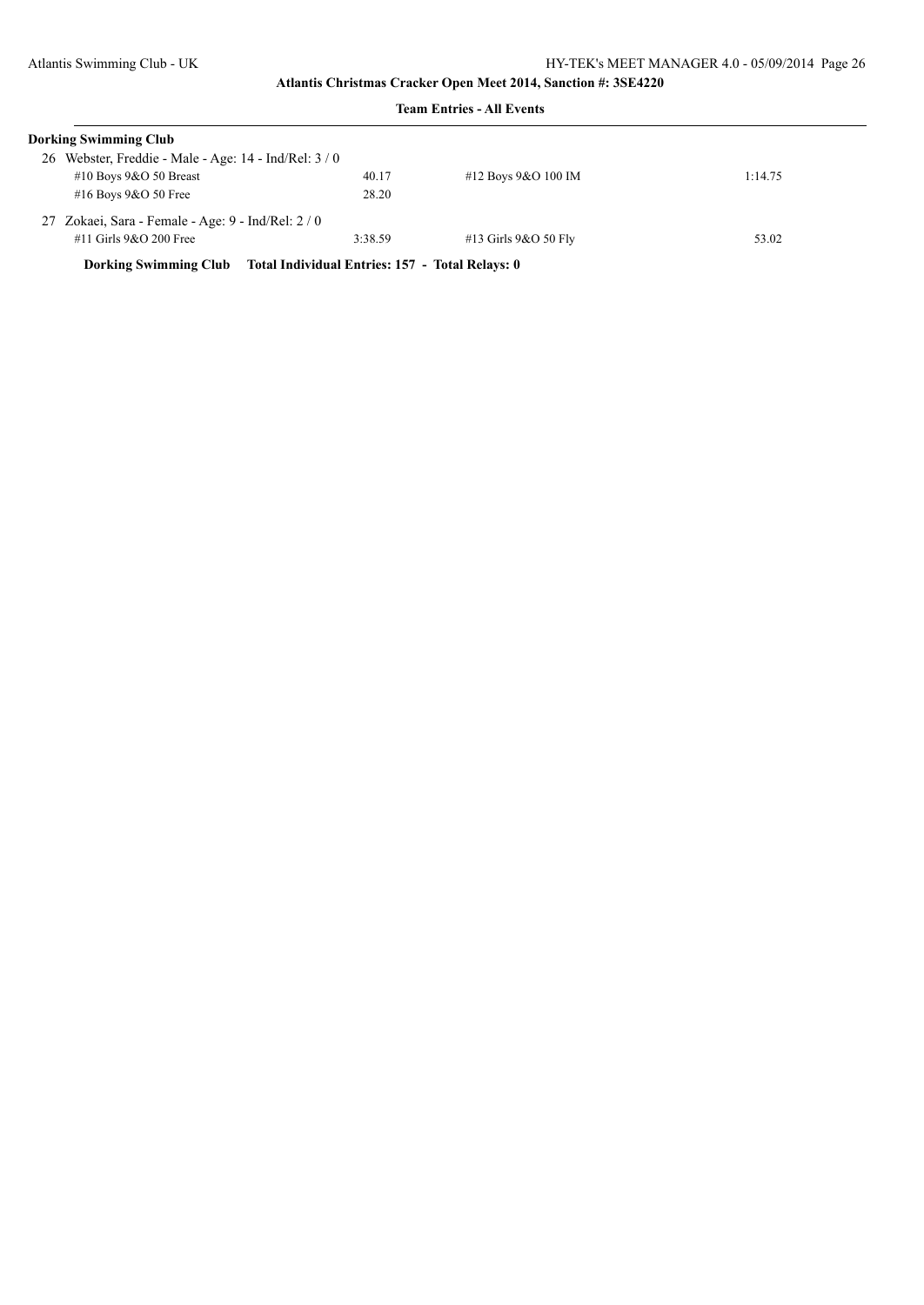| <b>East Grinstead SC</b>                                                                                                                                 |                                          |                                        |                                                                                                        |                                          |                                        |
|----------------------------------------------------------------------------------------------------------------------------------------------------------|------------------------------------------|----------------------------------------|--------------------------------------------------------------------------------------------------------|------------------------------------------|----------------------------------------|
| 1 Alexander, Charlotte - Female - Age: 12 - Ind/Rel: 2 / 0<br>#4 Girls 9&O 200 Back                                                                      | 2:40.15                                  |                                        | #9 Girls 10&O 100 Free                                                                                 | 1:08.34                                  |                                        |
| 2 Bailey, Benjamin - Male - Age: 11 - Ind/Rel: 3 / 0<br>#20 Boys 9&O 200 Back<br>#31 Boys 10&O 100 Breast                                                | 3:26.46<br>1:51.05                       |                                        | #27 Boys 9&O 200 Free                                                                                  | 2:59.56                                  |                                        |
| 3 Canby, Noah - Male - Age: 13 - Ind/Rel: 4 / 0<br>#1 Boys 9&O 400 Free<br>#25 Boys 10&O 100 Free                                                        | 5:07.16<br>1:08.17                       |                                        | #6 Boys 10&O 100 Back<br>#27 Boys 9&O 200 Free                                                         | 1:17.85<br>2:27.65                       |                                        |
| 4 Cornell, Katie - Female - Age: 11 - Ind/Rel: 3 / 0<br>#4 Girls 9&O 200 Back<br>#24 Girls 9&O 200 IM                                                    | 3:22.88<br>3:27.04                       |                                        | #19 Girls 9&O 200 Breast                                                                               | 3:51.12                                  |                                        |
| 5 Cowland, Josh - Male - Age: 15 - Ind/Rel: 6 / 0<br>#6 Boys 10&O 100 Back<br>#12 Boys 9&O 100 IM<br>#23 Boys 9&O 50 Back                                | 1:16.24<br>1:22.31<br>33.34              | <b>SCR</b><br><b>SCR</b><br><b>SCR</b> | #10 Boys 9&O 50 Breast<br>#20 Boys 9&O 200 Back<br>#25 Boys 10&O 100 Free                              | 38.91<br>2:40.07<br>1:07.62              | <b>SCR</b><br><b>SCR</b><br><b>SCR</b> |
| 6 Cowley, Amy - Female - Age: 12 - Ind/Rel: 8 / 0<br>#4 Girls 9&O 200 Back<br>#11 Girls 9&O 200 Free<br>#19 Girls 9&O 200 Breast<br>#24 Girls 9&O 200 IM | 2:50.05<br>2:29.50<br>3:11.13<br>2:50.97 |                                        | #9 Girls 10&O 100 Free<br>#15 Girls 10&O 100 Breast<br>#22 Girls 10&O 100 Back<br>#28 Girls 9&O 100 IM | 1:08.21<br>1:27.47<br>1:16.80<br>1:19.28 |                                        |
| 7 De Turris, Ted - Male - Age: 12 - Ind/Rel: 6 / 0<br>#10 Boys 9&O 50 Breast<br>#16 Boys 9&O 50 Free<br>#25 Boys 10&O 100 Free                           | 44.78<br>33.74<br>1:17.33                |                                        | #12 Boys 9&O 100 IM<br>#23 Boys 9&O 50 Back<br>#31 Boys 10&O 100 Breast                                | 1:26.01<br>39.82<br>1:39.51              |                                        |
| 8 Exall, Thomas - Male - Age: 12 - Ind/Rel: 3 / 0<br>#25 Boys 10&O 100 Free<br>#31 Boys 10&O 100 Breast                                                  | 1:22.31<br>1:52.10                       |                                        | #27 Boys 9&O 200 Free                                                                                  | 2:57.07                                  |                                        |
| 9 Foulds, Kirk - Male - Age: 13 - Ind/Rel: 4 / 0<br>#1 Boys 9&O 400 Free<br>#20 Boys 9&O 200 Back                                                        | 5:06.60<br>2:44.80                       |                                        | #6 Boys 10&O 100 Back<br>#27 Boys 9&O 200 Free                                                         | 1:16.20<br>2:24.40                       |                                        |
| 10 Foulds, Liam - Male - Age: 14 - Ind/Rel: 3 / 0<br>#3 Boys 9&O 200 Breast<br>#31 Boys 10&O 100 Breast                                                  | 2:55.80<br>1:21.30                       |                                        | #25 Boys 10&O 100 Free                                                                                 | 1:03.50                                  |                                        |
| 11 Foulds, Ryan - Male - Age: 17 - Ind/Rel: 3 / 0<br>#6 Boys 10&O 100 Back<br>#27 Boys 9&O 200 Free                                                      | 1:11.00<br>2:07.40                       |                                        | #16 Boys 9&O 50 Free                                                                                   | 27.00                                    |                                        |
| 12 Frost, Rebecca - Female - Age: 14 - Ind/Rel: 4 / 0<br>#2 Girls 9&O 400 IM<br>#15 Girls 10&O 100 Breast                                                | 5:33.02<br>1:24.28                       |                                        | #9 Girls 10&O 100 Free<br>#17 Girls 9&O 400 Free                                                       | 1:03.40<br>4:55.53                       |                                        |
| 13 Glassborow, Tricia - Female - Age: 11 - Ind/Rel: 3 / 0<br>#4 Girls 9&O 200 Back<br>#17 Girls 9&O 400 Free                                             | 3:20.56<br>6:31.58                       |                                        | #11 Girls 9&O 200 Free                                                                                 | 2:58.33                                  |                                        |
| 14 Hall, Abigail - Female - Age: 9 - Ind/Rel: 5 / 0<br>#19 Girls 9&O 200 Breast<br>#26 Girls 9&O 50 Breast<br>#32 Girls 9&O 50 Free                      | 4:12.09<br>58.17<br>44.54                |                                        | #24 Girls 9&O 200 IM<br>#28 Girls 9&O 100 IM                                                           | 4:05.18<br>1:45.92                       |                                        |
| 15 Harvey, Isabel - Female - Age: 9 - Ind/Rel: 3 / 0<br>#4 Girls 9&O 200 Back<br>#11 Girls 9&O 200 Free                                                  | 3:42.15<br>3:17.59                       |                                        | #7 Girls 9&O 50 Back                                                                                   | 48.09                                    |                                        |
| 16 Howson, Laura - Female - Age: 14 - Ind/Rel: 4 / 0<br>#7 Girls 9&O 50 Back<br>#22 Girls 10&O 100 Back                                                  | 36.08<br>1:16.03                         |                                        | #9 Girls 10&O 100 Free<br>#26 Girls 9&O 50 Breast                                                      | 1:07.18<br>39.46                         |                                        |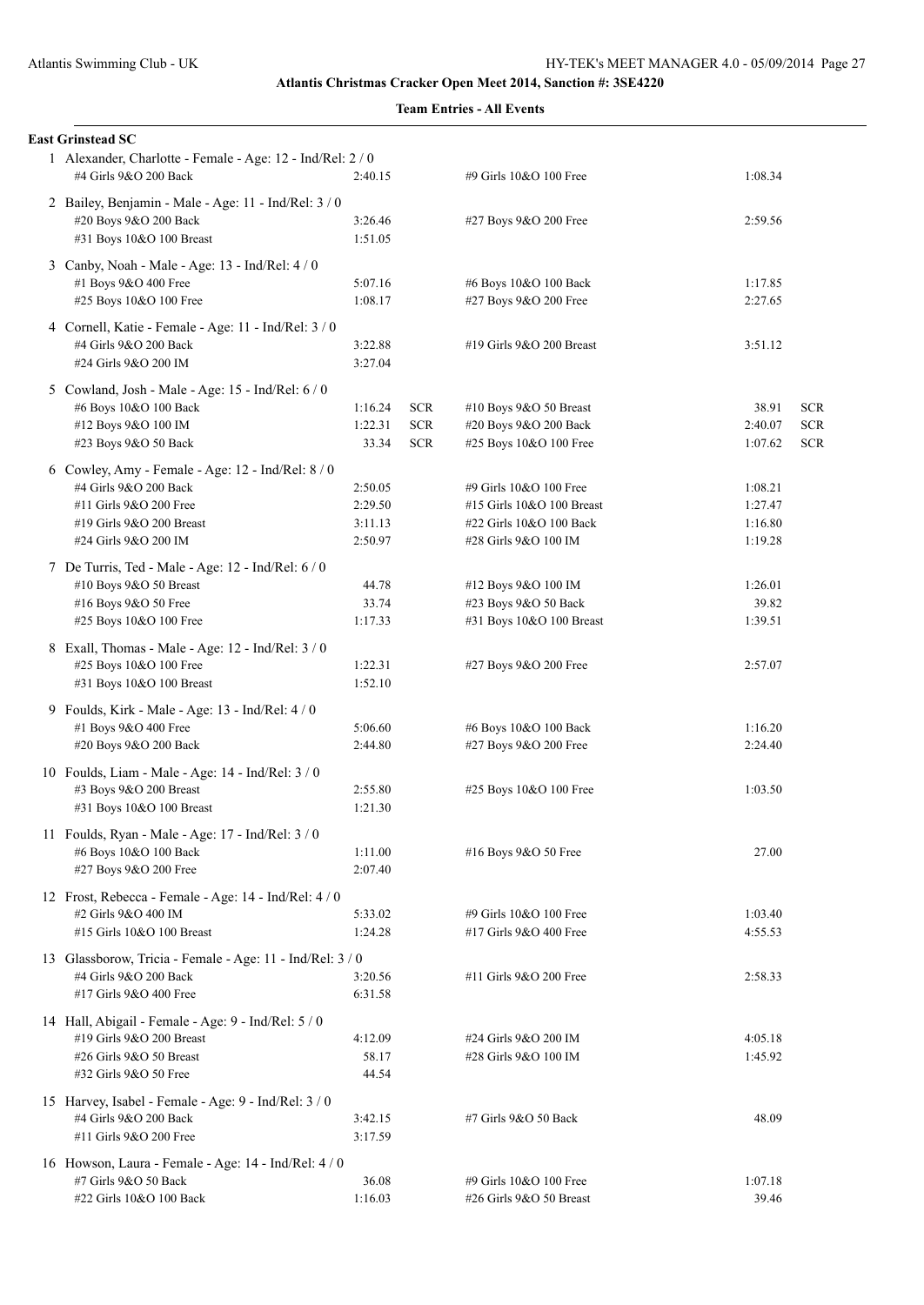| <b>East Grinstead SC</b>                                |         |                           |         |
|---------------------------------------------------------|---------|---------------------------|---------|
| 17 Kent, Elena - Female - Age: 15 - Ind/Rel: 9 / 0      |         |                           |         |
| #4 Girls 9&O 200 Back                                   | 2:37.78 | #11 Girls 9&O 200 Free    | 2:14.80 |
| #13 Girls 9&O 50 Fly                                    | 32.08   | #17 Girls 9&O 400 Free    | 4:48.15 |
| #22 Girls 10&O 100 Back                                 | 1:08.87 | #24 Girls 9&O 200 IM      | 2:35.15 |
| #28 Girls 9&O 100 IM                                    | 1:12.57 | #30 Girls 10&O 100 Fly    | 1:13.18 |
| #32 Girls 9&O 50 Free                                   | 28.50   |                           |         |
| 18 Lancaster, Joseph - Male - Age: 11 - Ind/Rel: 1 / 0  |         |                           |         |
| #3 Boys 9&O 200 Breast                                  | 3:53.70 |                           |         |
| 19 Maynard, Lara - Female - Age: 15 - Ind/Rel: 4 / 0    |         |                           |         |
| #7 Girls 9&O 50 Back                                    | 35.44   | #9 Girls 10&O 100 Free    | 1:07.38 |
| #11 Girls 9&O 200 Free                                  | 2:26.25 | #17 Girls 9&O 400 Free    | 5:10.92 |
| 20 Narraway, Keira - Female - Age: 10 - Ind/Rel: 9 / 0  |         |                           |         |
| #7 Girls 9&O 50 Back                                    | 41.80   | #9 Girls 10&O 100 Free    | 1:19.38 |
| #13 Girls 9&O 50 Fly                                    | 48.54   | #15 Girls 10&O 100 Breast | 1:43.15 |
| #17 Girls 9&O 400 Free                                  | 6:04.36 | #19 Girls 9&O 200 Breast  | 3:34.45 |
| #22 Girls 10&O 100 Back                                 | 1:29.31 | #26 Girls 9&O 50 Breast   | 47.58   |
| #32 Girls 9&O 50 Free                                   | 35.50   |                           |         |
| 21 Newman, Jake - Male - Age: 15 - Ind/Rel: 7/0         |         |                           |         |
| #6 Boys 10&O 100 Back                                   | 1:09.10 | #8 Boys 9&O 200 IM        | 2:32.33 |
| #12 Boys 9&O 100 IM                                     | 1:09.34 | #16 Boys 9&O 50 Free      | 27.10   |
| #23 Boys 9&O 50 Back                                    | 32.62   | #25 Boys 10&O 100 Free    | 58.16   |
| #27 Boys 9&O 200 Free                                   | 2:09.16 |                           |         |
| 22 Page, Dylan - Male - Age: 12 - Ind/Rel: 3 / 0        |         |                           |         |
| #12 Boys 9&O 100 IM                                     | 1:21.49 | #14 Boys 10&O 100 Fly     | 1:23.68 |
| #29 Boys 9&O 50 Fly                                     | 35.53   |                           |         |
| 23 Page, Rhys - Male - Age: $10$ - Ind/Rel: $2/0$       |         |                           |         |
| #12 Boys 9&O 100 IM                                     | 1:40.18 | #16 Boys 9&O 50 Free      | 39.75   |
| 24 Rebelo, Caleb - Male - Age: 13 - Ind/Rel: 6 / 0      |         |                           |         |
| #6 Boys 10&O 100 Back                                   | 1:16.60 | #10 Boys $9&O 50$ Breast  | 43.76   |
| #16 Boys 9&O 50 Free                                    | 33.81   | #23 Boys 9&O 50 Back      | 34.47   |
| #25 Boys 10&O 100 Free                                  | 1:17.10 | #29 Boys 9&O 50 Fly       | 36.40   |
| 25 Rebelo, Josh - Male - Age: 16 - Ind/Rel: 6 / 0       |         |                           |         |
| #6 Boys 10&O 100 Back                                   | 1:12.60 | #8 Boys 9&O 200 IM        | 2:41.70 |
| #16 Boys 9&O 50 Free                                    | 29.50   | #20 Boys 9&O 200 Back     | 2:47.20 |
| #23 Boys 9&O 50 Back                                    | 32.45   | #29 Boys 9&O 50 Fly       | 30.97   |
| 26 Reeves, Isobel - Female - Age: 9 - Ind/Rel: 9 / 0    |         |                           |         |
| #4 Girls 9&O 200 Back                                   | 3:36.23 | #7 Girls 9&O 50 Back      | 46.84   |
| #11 Girls 9&O 200 Free                                  | 3:21.33 | #13 Girls 9&O 50 Fly      | 50.49   |
| #19 Girls 9&O 200 Breast                                | 4:11.84 | #24 Girls 9&O 200 IM      | 3:43.77 |
| #26 Girls 9&O 50 Breast                                 | 55.40   | #28 Girls 9&O 100 IM      | 1:45.89 |
| #32 Girls 9&O 50 Free                                   | 40.85   |                           |         |
| 27 Ross, Barnaby - Male - Age: 13 - Ind/Rel: 3 / 0      |         |                           |         |
| #6 Boys 10&O 100 Back                                   | 1:31.76 | #8 Boys 9&O 200 IM        | 3:12.23 |
| #16 Boys 9&O 50 Free                                    | 32.30   |                           |         |
| 28 Sims, Izzy - Female - Age: 11 - Ind/Rel: 4 / 0       |         |                           |         |
| #7 Girls 9&O 50 Back                                    | 41.97   | #9 Girls 10&O 100 Free    | 1:27.72 |
| #22 Girls 10&O 100 Back                                 | 1:26.29 | #32 Girls 9&O 50 Free     | 36.50   |
| 29 Sims, Maddie - Female - Age: 10 - Ind/Rel: 5 / 0     |         |                           |         |
| #7 Girls 9&O 50 Back                                    | 42.84   | #11 Girls 9&O 200 Free    | 3:01.08 |
| #13 Girls 9&O 50 Fly                                    | 41.00   | #26 Girls 9&O 50 Breast   | 53.37   |
| #32 Girls 9&O 50 Free                                   | 35.37   |                           |         |
| 30 Summerton, Megan - Female - Age: 14 - Ind/Rel: 2 / 0 |         |                           |         |
| #19 Girls 9&O 200 Breast                                | 3:38.34 | #32 Girls 9&O 50 Free     | 34.62   |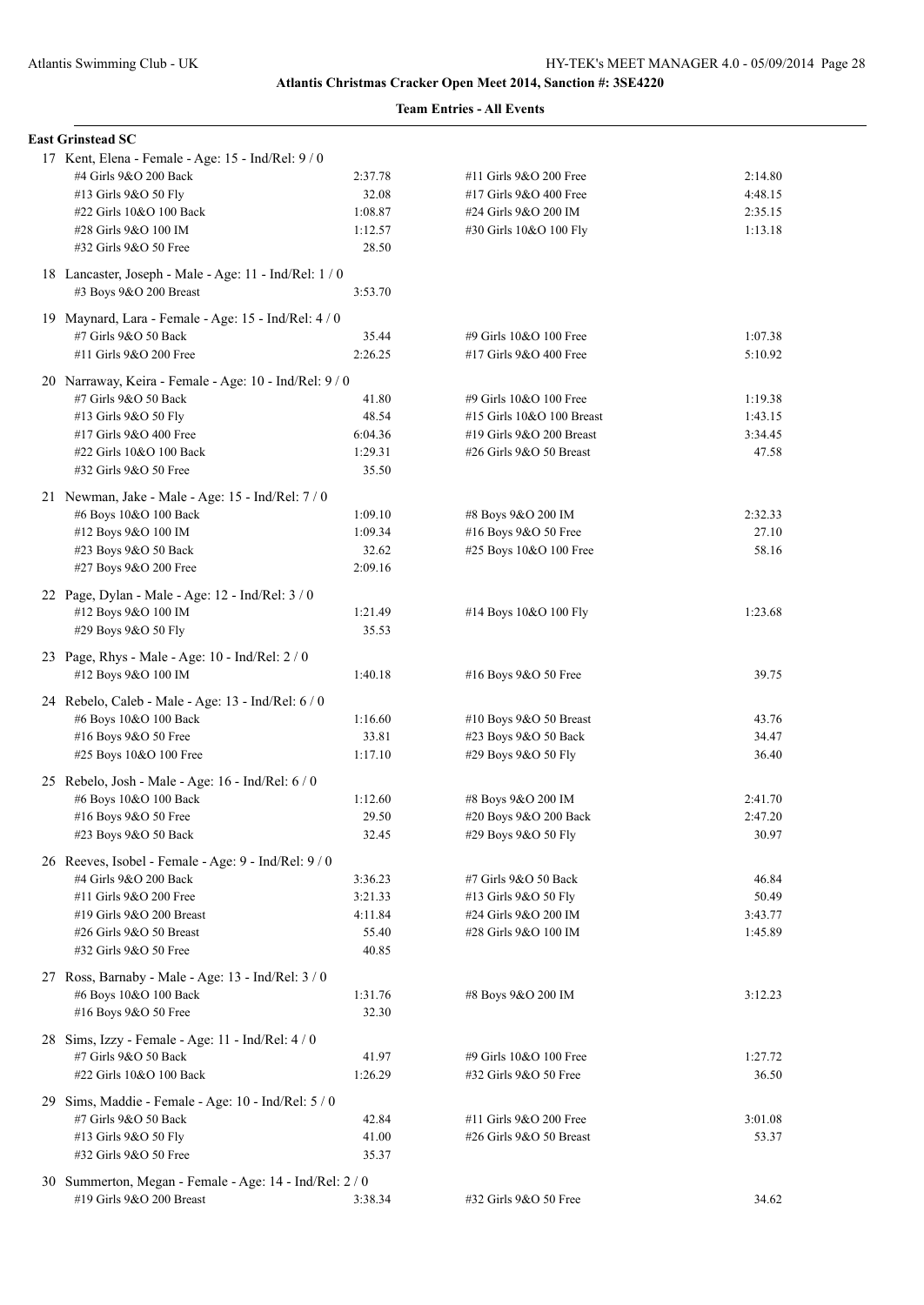| <b>East Grinstead SC</b>                                          |         |                        |         |
|-------------------------------------------------------------------|---------|------------------------|---------|
| 31 Taylor, Sophie - Female - Age: $11$ - Ind/Rel: $3/0$           |         |                        |         |
| $\#9$ Girls 10&O 100 Free                                         | 1:23.92 | #28 Girls 9&O 100 IM   | 1:38.59 |
| $\#32$ Girls 9&O 50 Free                                          | 37.57   |                        |         |
| 32 Tuma, Danielius - Male - Age: 10 - Ind/Rel: 2 / 0              |         |                        |         |
| #12 Boys $9&O$ 100 IM                                             | 1:49.96 | #16 Boys $9&O$ 50 Free | 40.83   |
| East Grinstead SC Total Individual Entries: 139 - Total Relays: 0 |         |                        |         |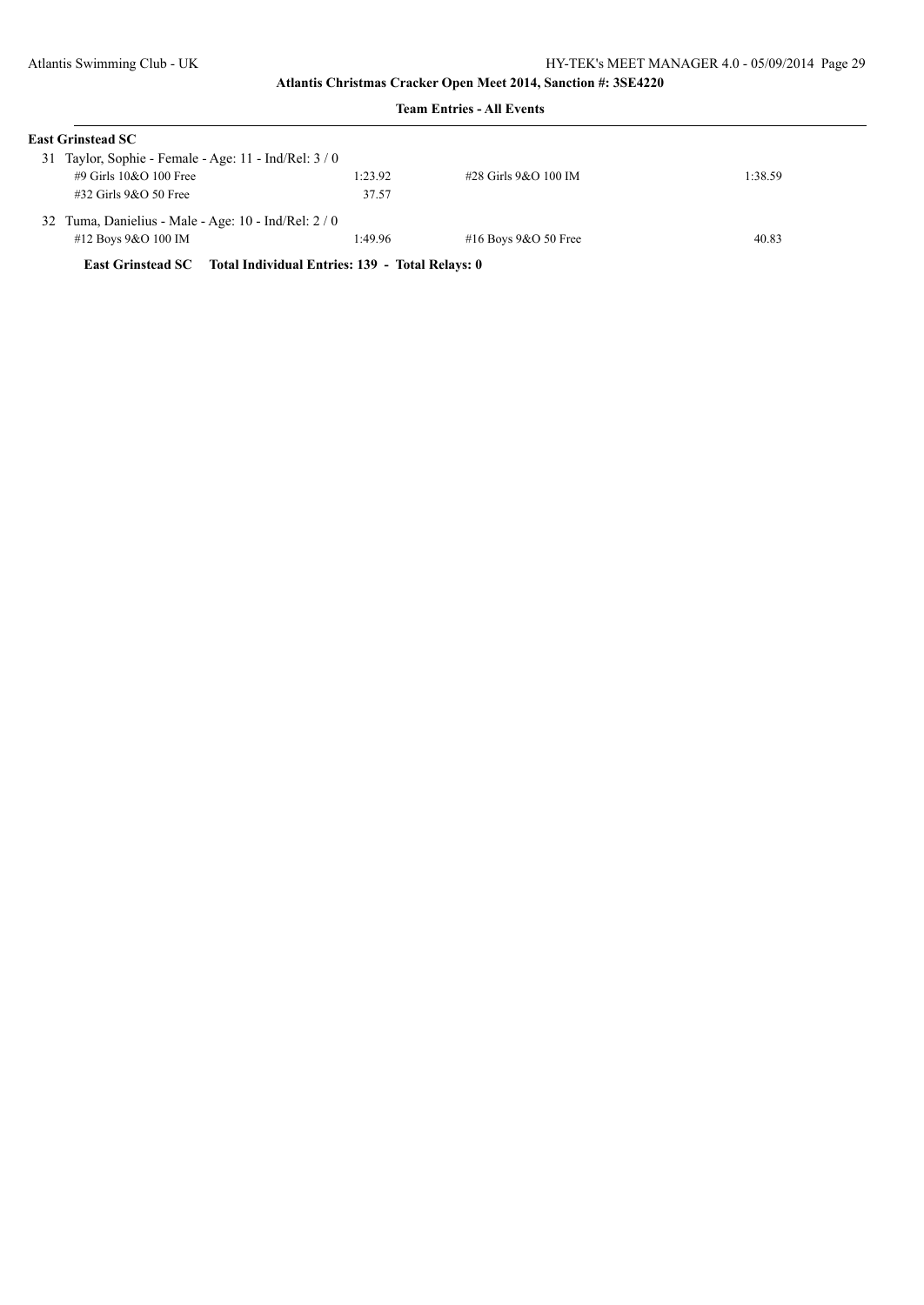## **Team Entries - All Events**

| <b>Eastbourne Swimming Club</b>                                                         |                  |                           |         |
|-----------------------------------------------------------------------------------------|------------------|---------------------------|---------|
| 1 Baldwin-Charles, Maddy - Female - Age: 10 - Ind/Rel: 2 / 0<br>#26 Girls 9&O 50 Breast | 52.64            | #32 Girls 9&O 50 Free     | 39.53   |
| 2 Bishop, Reece - Male - Age: 16 - Ind/Rel: 2 / 0                                       |                  |                           |         |
| #12 Boys 9&O 100 IM                                                                     | 1:08.00          | #14 Boys 10&O 100 Fly     | 1:10.31 |
| 3 Day, Kian - Male - Age: 12 - Ind/Rel: 4 / 0                                           |                  |                           |         |
| #10 Boys 9&O 50 Breast                                                                  | 43.74            | #12 Boys 9&O 100 IM       | 1:27.31 |
| #29 Boys 9&O 50 Fly                                                                     | 38.50            | #31 Boys 10&O 100 Breast  | 1:35.77 |
| 4 Farrington, Harriet - Female - Age: 14 - Ind/Rel: 5 / 0                               |                  |                           |         |
| #7 Girls 9&O 50 Back                                                                    | 34.39            | #9 Girls 10&O 100 Free    | 1:04.25 |
| #11 Girls 9&O 200 Free                                                                  | 2:18.65          | #13 Girls 9&O 50 Fly      | 33.40   |
| #15 Girls 10&O 100 Breast                                                               | 1:27.88          |                           |         |
| 5 Goldsmith, Lauren - Female - Age: 14 - Ind/Rel: 4 / 0                                 |                  |                           |         |
| #22 Girls 10&O 100 Back                                                                 | 1:14.41          | #24 Girls 9&O 200 IM      | 2:44.00 |
| #28 Girls 9&O 100 IM                                                                    | 1:18.21          | #30 Girls 10&O 100 Fly    | 1:21.88 |
|                                                                                         |                  |                           |         |
| 6 Grimmond, James - Male - Age: 14 - Ind/Rel: 5 / 0                                     | 1:09.78          |                           | 2:35.20 |
| #6 Boys 10&O 100 Back                                                                   |                  | #8 Boys 9&O 200 IM        |         |
| #23 Boys 9&O 50 Back<br>#27 Boys 9&O 200 Free                                           | 32.74<br>2:12.38 | #25 Boys 10&O 100 Free    | 1:00.74 |
|                                                                                         |                  |                           |         |
| 7 Levell, Jessie - Female - Age: 10 - Ind/Rel: 2 / 0                                    |                  |                           |         |
| #7 Girls 9&O 50 Back                                                                    | 47.96            | #13 Girls 9&O 50 Fly      | 48.42   |
| 8 Maccaskill, Anisa - Female - Age: 10 - Ind/Rel: 8 / 0                                 |                  |                           |         |
| #2 Girls 9&O 400 IM                                                                     | 7:21.87          | #9 Girls 10&O 100 Free    | 1:19.97 |
| #11 Girls 9&O 200 Free                                                                  | 2:50.88          | #13 Girls 9&O 50 Fly      | 42.47   |
| #17 Girls 9&O 400 Free                                                                  | 6:30.93          | #24 Girls 9&O 200 IM      | 3:23.58 |
| #28 Girls 9&O 100 IM                                                                    | 1:33.18          | #30 Girls 10&O 100 Fly    | 1:42.71 |
| 9 Mearns, Poppy - Female - Age: 11 - Ind/Rel: 2 / 0                                     |                  |                           |         |
| #28 Girls 9&O 100 IM                                                                    | 1:39.21          | #32 Girls 9&O 50 Free     | 35.16   |
| 10 Richards, Hannah - Female - Age: 9 - Ind/Rel: 2 / 0                                  |                  |                           |         |
| #4 Girls 9&O 200 Back                                                                   | 3:46.00          | #7 Girls 9&O 50 Back      | 53.25   |
|                                                                                         |                  |                           |         |
| 11 Richards, Rachel - Female - Age: 11 - Ind/Rel: 4 / 0<br>#4 Girls 9&O 200 Back        | 3:12.77          | #7 Girls 9&O 50 Back      | 41.56   |
| #9 Girls 10&O 100 Free                                                                  | 1:25.43          | #13 Girls 9&O 50 Fly      | 41.84   |
|                                                                                         |                  |                           |         |
| 12 Scarff, Rosalind - Female - Age: 14 - Ind/Rel: 3/0                                   |                  |                           |         |
| #17 Girls 9&O 400 Free                                                                  | 5:24.13          | #24 Girls 9&O 200 IM      | 2:50.53 |
| #26 Girls 9&O 50 Breast                                                                 | 47.05            |                           |         |
| 13 Smith, Alicia - Female - Age: 10 - Ind/Rel: 2 / 0                                    |                  |                           |         |
| #9 Girls 10&O 100 Free                                                                  | 1:30.00          | #15 Girls 10&O 100 Breast | 1:59.81 |
| 14 Tanna, Armani - Female - Age: 9 - Ind/Rel: 1 / 0                                     |                  |                           |         |
| #26 Girls 9&O 50 Breast                                                                 | 55.22            |                           |         |

**Eastbourne Swimming Club Total Individual Entries: 46 - Total Relays: 0**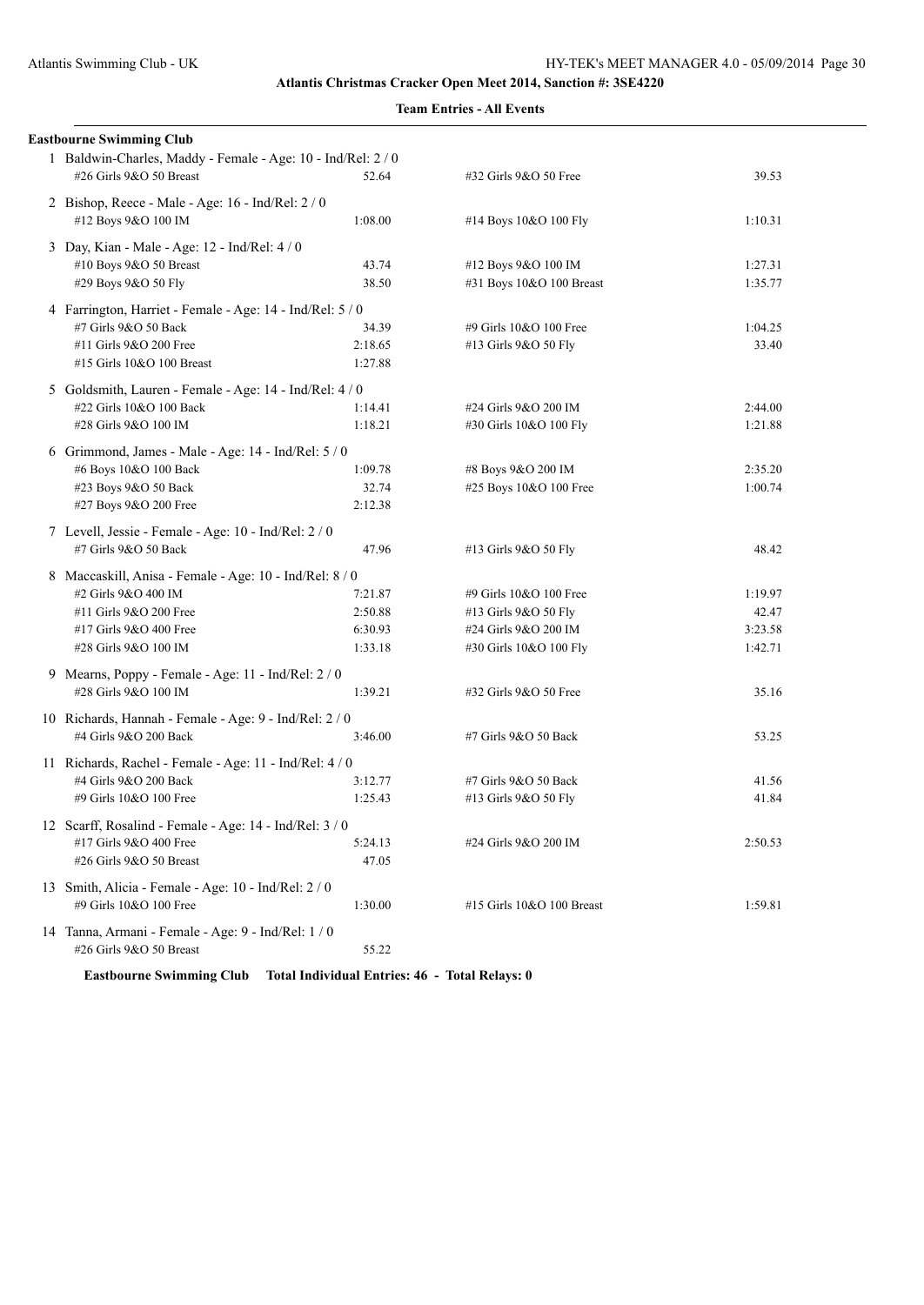| <b>Farnham Swimming Club</b>                                                |                    |                           |         |            |
|-----------------------------------------------------------------------------|--------------------|---------------------------|---------|------------|
| 1 Chalkley, Amelia - Female - Age: 14 - Ind/Rel: 4 / 0                      |                    |                           |         |            |
| #17 Girls 9&O 400 Free                                                      | 4:52.30            | #24 Girls 9&O 200 IM      | 2:33.95 |            |
| #30 Girls 10&O 100 Fly                                                      | 1:11.60            | #32 Girls 9&O 50 Free     | 31.03   |            |
| 2 Clover, Tamara - Female - Age: 11 - Ind/Rel: 5 / 0                        |                    |                           |         |            |
| #7 Girls 9&O 50 Back                                                        | 47.83              | #9 Girls 10&O 100 Free    | 1:26.03 |            |
| #11 Girls 9&O 200 Free                                                      | 2:58.97            | #13 Girls 9&O 50 Fly      | 48.86   |            |
| #15 Girls 10&O 100 Breast                                                   | 1:56.76            |                           |         |            |
|                                                                             |                    |                           |         |            |
| 3 Cobley, Tegan - Female - Age: 11 - Ind/Rel: 15 / 0<br>#2 Girls 9&O 400 IM | 6:50.16            | #4 Girls 9&O 200 Back     | 3:17.00 |            |
|                                                                             | 3:37.10            | #7 Girls 9&O 50 Back      | 41.46   |            |
| #5 Girls 9&O 200 Fly<br>#9 Girls 10&O 100 Free                              | 1:16.42            | #11 Girls 9&O 200 Free    | 2:45.04 |            |
| #13 Girls 9&O 50 Fly                                                        | 36.67              | #15 Girls 10&O 100 Breast | 1:40.99 |            |
| #17 Girls 9&O 400 Free                                                      | 5:56.10            | #19 Girls 9&O 200 Breast  | 3:34.19 |            |
| #22 Girls 10&O 100 Back                                                     | 1:32.40            | #24 Girls 9&O 200 IM      | 3:12.50 |            |
| #26 Girls 9&O 50 Breast                                                     | 45.57              | #28 Girls 9&O 100 IM      | 1:25.19 |            |
| #30 Girls 10&O 100 Fly                                                      | 1:37.30            |                           |         |            |
|                                                                             |                    |                           |         |            |
| 4 Craven, Sean - Male - Age: 14 - Ind/Rel: 6 / 0<br>#1 Boys 9&O 400 Free    | 5:12.62            | #3 Boys 9&O 200 Breast    | 3:15.37 |            |
|                                                                             |                    | #10 Boys $9&O$ 50 Breast  | 42.04   |            |
| #8 Boys 9&O 200 IM<br>#12 Boys 9&O 100 IM                                   | 2:59.25<br>1:22.02 | #16 Boys 9&O 50 Free      | 30.28   |            |
|                                                                             |                    |                           |         |            |
| 5 Humphrey, Kit - Male - Age: 13 - Ind/Rel: 5 / 0                           |                    |                           |         |            |
| #21 Boys 9&O 200 Fly                                                        | 3:25.17            | #23 Boys 9&O 50 Back      | 40.68   |            |
| #25 Boys 10&O 100 Free                                                      | 1:13.13            | #27 Boys 9&O 200 Free     | 2:40.37 |            |
| #29 Boys 9&O 50 Fly                                                         | 36.90              |                           |         |            |
| 6 Lee-Ross, Gemma - Female - Age: 16 - Ind/Rel: 3 / 0                       |                    |                           |         |            |
| #4 Girls 9&O 200 Back                                                       | 2:34.54            | #7 Girls 9&O 50 Back      | 34.69   |            |
| #22 Girls 10&O 100 Back                                                     | 1:13.10            |                           |         |            |
| 7 Mason, Abigail - Female - Age: 13 - Ind/Rel: 8 / 0                        |                    |                           |         |            |
| #7 Girls 9&O 50 Back                                                        | 37.96              | #9 Girls 10&O 100 Free    | 1:18.08 |            |
| #11 Girls 9&O 200 Free                                                      | 2:49.96            | #13 Girls 9&O 50 Fly      | 36.46   |            |
| #15 Girls 10&O 100 Breast                                                   | 1:33.25            | #19 Girls 9&O 200 Breast  | 3:19.32 |            |
| #24 Girls 9&O 200 IM                                                        | 3:06.50            | #26 Girls 9&O 50 Breast   | 41.26   |            |
| 8 Morgan, Adam - Male - Age: 15 - Ind/Rel: 3 / 0                            |                    |                           |         |            |
| #12 Boys 9&O 100 IM                                                         | 1:12.99            | #14 Boys 10&O 100 Fly     | 1:13.81 |            |
| #16 Boys 9&O 50 Free                                                        | 27.50              |                           |         |            |
|                                                                             |                    |                           |         |            |
| 9 Porter, Abigail - Female - Age: 13 - Ind/Rel: 9 / 0                       |                    |                           |         |            |
| #5 Girls 9&O 200 Fly                                                        | 3:00.31            | #9 Girls 10&O 100 Free    | 1:15.57 |            |
| #11 Girls 9&O 200 Free                                                      | 2:35.64            | #13 Girls 9&O 50 Fly      | 37.00   |            |
| #24 Girls 9&O 200 IM                                                        | 2:58.02            | #26 Girls 9&O 50 Breast   | 47.00   |            |
| #28 Girls 9&O 100 IM                                                        | 1:27.94            | #30 Girls 10&O 100 Fly    | 1:27.62 |            |
| #32 Girls 9&O 50 Free                                                       | 33.34              |                           |         |            |
| 10 Porter, Ross - Male - Age: 11 - Ind/Rel: 8 / 0                           |                    |                           |         |            |
| #8 Boys 9&O 200 IM                                                          | 3:15.43            | #10 Boys 9&O 50 Breast    | 48.98   |            |
| #12 Boys 9&O 100 IM                                                         | 1:35.78            | #14 Boys 10&O 100 Fly     | 1:34.18 |            |
| #21 Boys 9&O 200 Fly                                                        | 3:25.25            | #25 Boys 10&O 100 Free    | 1:25.82 |            |
| #27 Boys 9&O 200 Free                                                       | 2:51.74            | #29 Boys 9&O 50 Fly       | 40.44   |            |
| 11 Snelson, Tommy - Male - Age: $13$ - Ind/Rel: $2/0$                       |                    |                           |         |            |
| #27 Boys 9&O 200 Free                                                       | 2:43.03            | #31 Boys 10&O 100 Breast  | 1:39.03 |            |
| 12 Strode, Amy - Female - Age: 10 - Ind/Rel: 6/0                            |                    |                           |         |            |
| #5 Girls 9&O 200 Fly                                                        | 3:56.97            | #7 Girls 9&O 50 Back      | 40.12   | <b>SCR</b> |
| #9 Girls 10&O 100 Free                                                      | 1:34.50            | #11 Girls 9&O 200 Free    | 2:54.95 |            |
| #13 Girls 9&O 50 Fly                                                        | 39.84              | #15 Girls 10&O 100 Breast | 2:04.55 |            |
|                                                                             |                    |                           |         |            |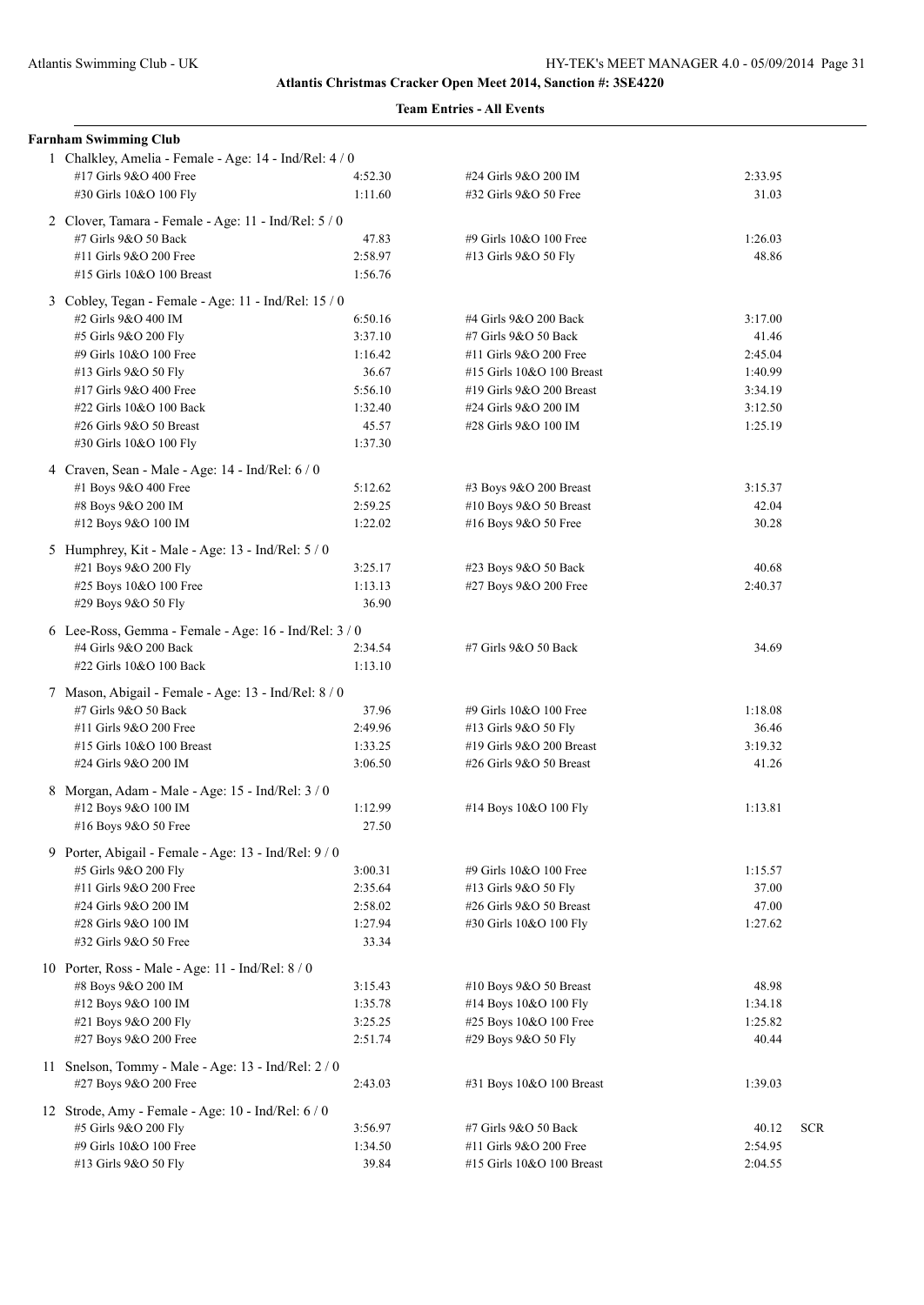|    | Farnham Swimming Club                                  |         |            |                               |         |
|----|--------------------------------------------------------|---------|------------|-------------------------------|---------|
| 13 | Tsopanakos, Anthi - Female - Age: 10 - Ind/Rel: 10 / 0 |         |            |                               |         |
|    | #2 Girls 9&O 400 IM                                    | 7:30.04 |            | #5 Girls 9&O 200 Fly          | 3:59.50 |
|    | $#7$ Girls $9&O$ 50 Back                               | 43.03   |            | #13 Girls 9&O 50 Fly          | 43.76   |
|    | $#15$ Girls $10&O$ 100 Breast                          | 1:48.69 |            | $\#19$ Girls $9&O$ 200 Breast | 3:42.68 |
|    | #24 Girls 9&O 200 IM                                   | 3:23.24 |            | $\#26$ Girls $9&O$ 50 Breast  | 49.51   |
|    | #28 Girls 9&O 100 IM                                   | 1:32.76 |            | #30 Girls 10&O 100 Fly        | 1:45.75 |
| 14 | Webster, Molly - Female - Age: 14 - Ind/Rel: 5 / 0     |         |            |                               |         |
|    | #2 Girls 9&O 400 IM                                    | 5:23.25 |            | #5 Girls 9&O 200 Fly          | 2:45.62 |
|    | $#7$ Girls $9&O$ 50 Back                               | 33.78   |            | #9 Girls $10&O$ 100 Free      | 1:03.58 |
|    | $#11$ Girls $9&O$ 200 Free                             | 2:15.60 |            |                               |         |
| 15 | Whyte, Stanley - Male - Age: $10$ - Ind/Rel: $3/0$     |         |            |                               |         |
|    | #12 Boys 9&O 100 IM                                    | 1:30.49 |            | #14 Boys $10&O 100$ Fly       | 1:40.01 |
|    | #16 Boys 9&O 50 Free                                   | 34.71   | <b>SCR</b> |                               |         |

**Farnham Swimming Club Total Individual Entries: 92 - Total Relays: 0**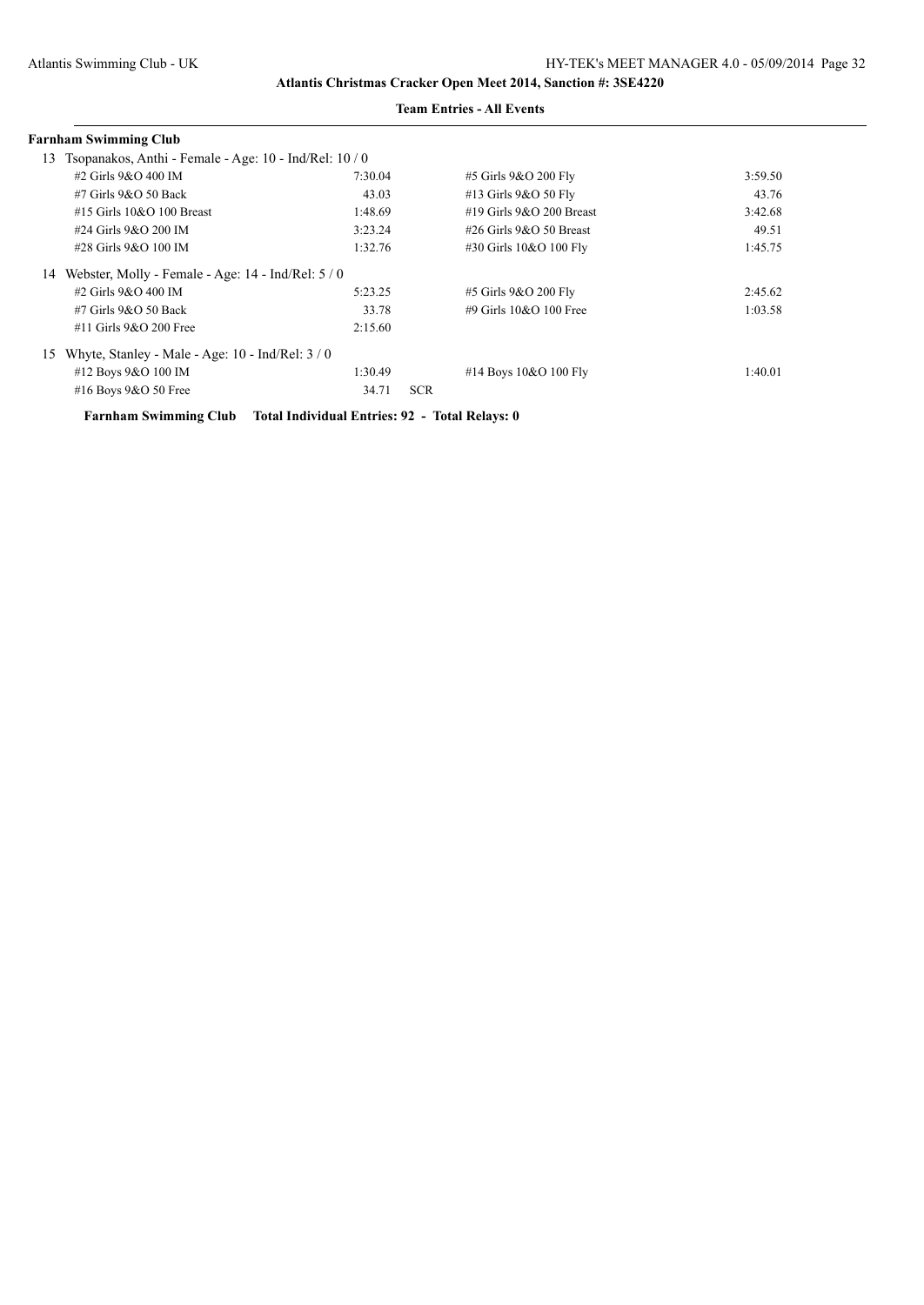## **Team Entries - All Events**

| <b>Feltham Swim Club</b>                          |         |                          |         |  |  |
|---------------------------------------------------|---------|--------------------------|---------|--|--|
| Capon, Lisa - Female - Age: $15$ - Ind/Rel: $5/0$ |         |                          |         |  |  |
| #4 Girls 9&O 200 Back                             | 3:08.00 | #5 Girls 9&O 200 Fly     | 3:17.00 |  |  |
| #7 Girls 9&O 50 Back                              | 39.00   | $#11$ Girls 9&O 200 Free | 2:47.00 |  |  |
| #17 Girls 9&O 400 Free                            | 5:50.02 |                          |         |  |  |

**Feltham Swim Club Total Individual Entries: 5 - Total Relays: 0**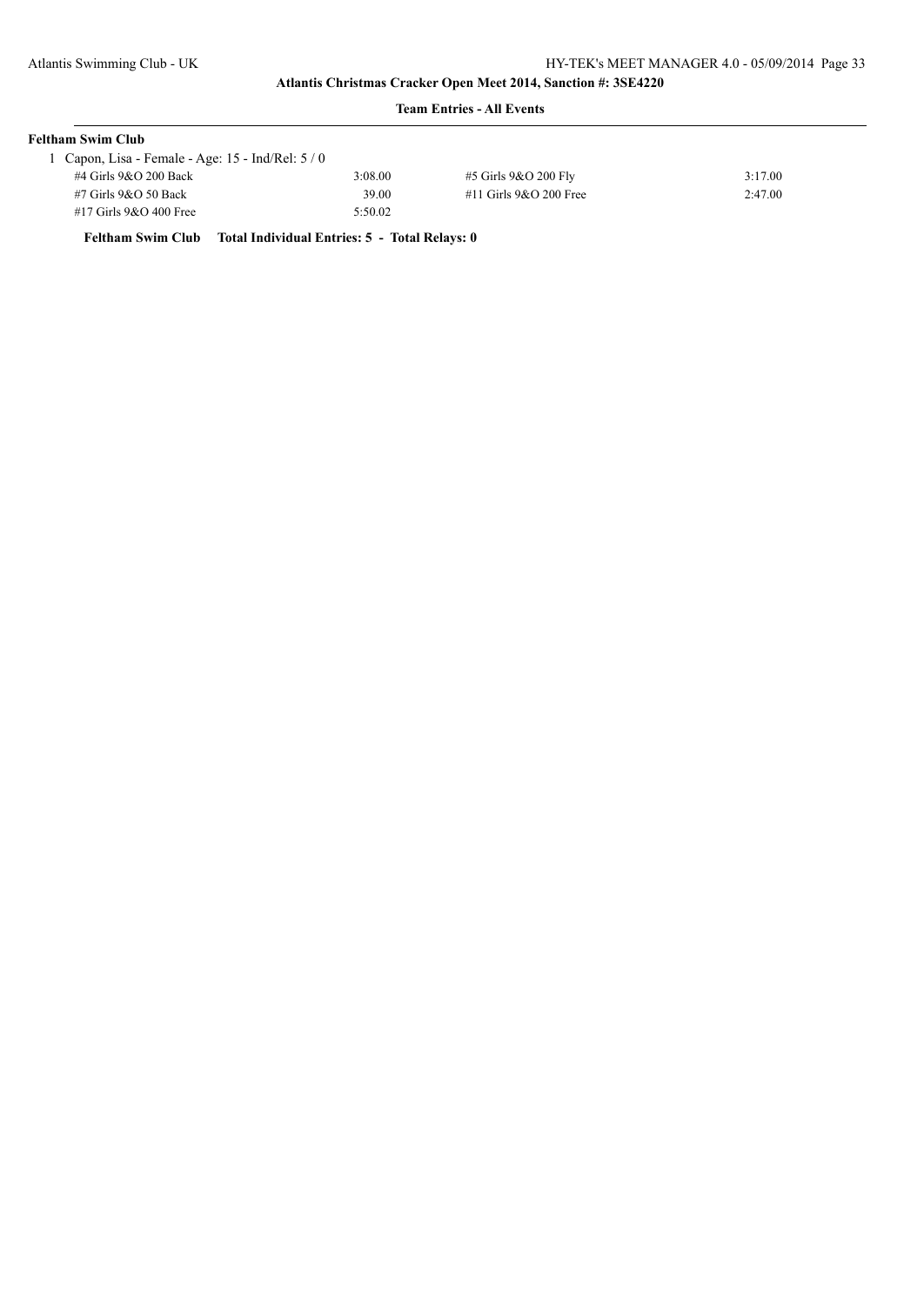### **Team Entries - All Events**

| <b>Guildford City SC</b>                               |         |                             |         |
|--------------------------------------------------------|---------|-----------------------------|---------|
| Martin, Maiximillian - Male - Age: 12 - Ind/Rel: 8 / 0 |         |                             |         |
| #6 Boys 10&O 100 Back                                  | 1:35.29 | #10 Boys $9&O 50$ Breast    | 45.86   |
| #12 Boys 9&O 100 IM                                    | 1:31.00 | #16 Boys 9&O 50 Free        | 33.97   |
| $\#23$ Boys 9&O 50 Back                                | 41.34   | $\#25$ Boys 10&O 100 Free   | 1:14.68 |
| $\#29$ Boys 9&O 50 Fly                                 | 38.79   | $\#31$ Boys 10&O 100 Breast | 1:38.42 |
|                                                        |         |                             |         |

**Guildford City SC Total Individual Entries: 8 - Total Relays: 0**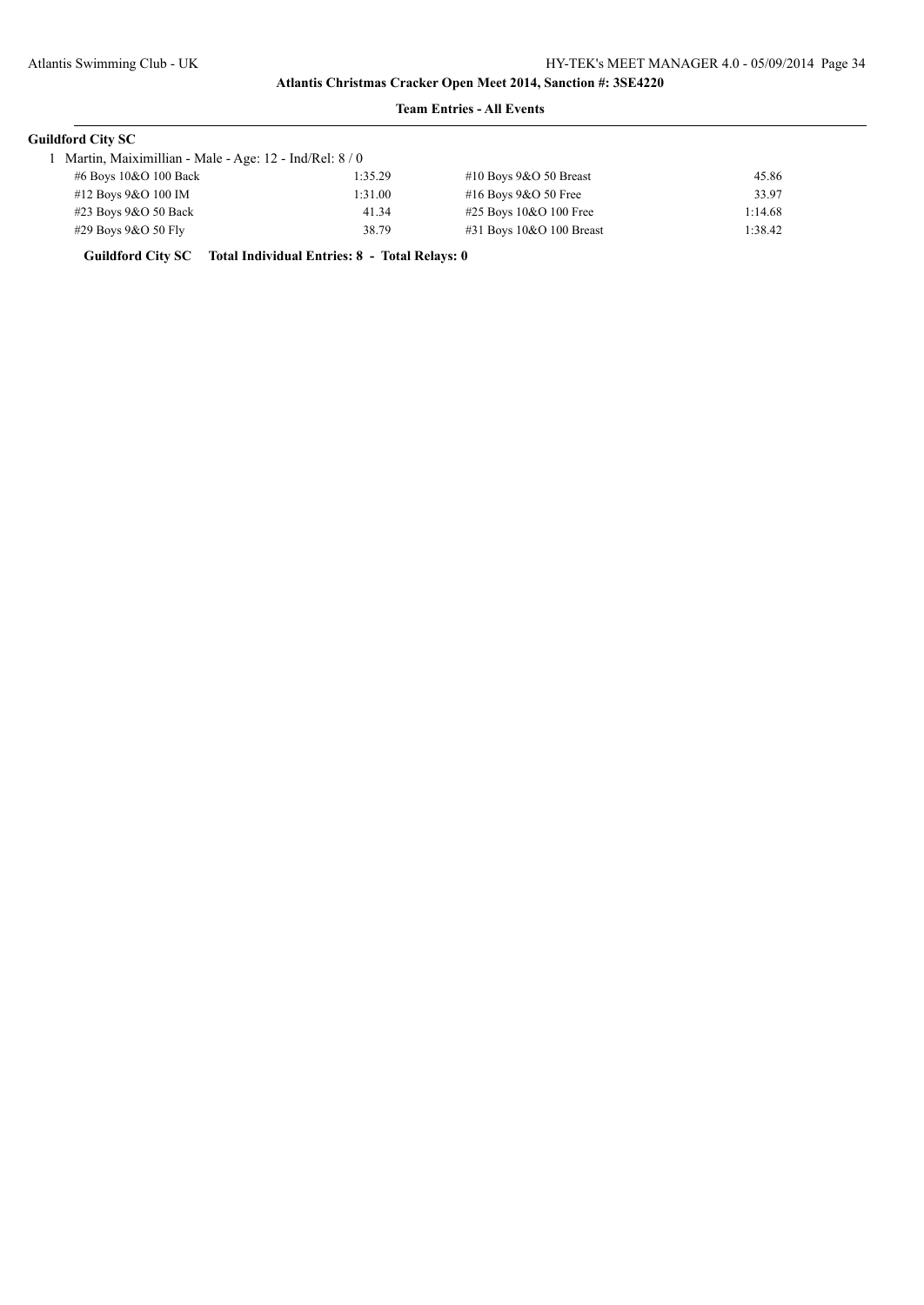| <b>Hart Swim Club</b>                                                        |         |                           |         |  |  |  |
|------------------------------------------------------------------------------|---------|---------------------------|---------|--|--|--|
| 1 Benson, Megan - Female - Age: 15 - Ind/Rel: 4 / 0                          |         |                           |         |  |  |  |
| #22 Girls 10&O 100 Back                                                      | 1:17.32 | #24 Girls 9&O 200 IM      | 2:51.30 |  |  |  |
| #30 Girls 10&O 100 Fly                                                       | 1:16.60 | #32 Girls 9&O 50 Free     | 30.90   |  |  |  |
| 2 Dolding, Daniel - Male - Age: 16 - Ind/Rel: 3 / 0                          |         |                           |         |  |  |  |
| #23 Boys 9&O 50 Back                                                         | 34.02   | #27 Boys 9&O 200 Free     | 2:23.71 |  |  |  |
| #29 Boys 9&O 50 Fly                                                          | 32.55   |                           |         |  |  |  |
| 3 Dolding, Joshua - Male - Age: 14 - Ind/Rel: 4 / 0                          |         |                           |         |  |  |  |
| #21 Boys 9&O 200 Fly                                                         | 2:45.50 | #25 Boys 10&O 100 Free    | 1:04.30 |  |  |  |
| #27 Boys 9&O 200 Free                                                        | 2:18.12 | #29 Boys 9&O 50 Fly       | 32.19   |  |  |  |
|                                                                              |         |                           |         |  |  |  |
| 4 Ellis, Caeden - Male - Age: 12 - Ind/Rel: 2 / 0                            |         |                           |         |  |  |  |
| #25 Boys 10&O 100 Free                                                       | 1:22.76 | #27 Boys 9&O 200 Free     | 2:54.82 |  |  |  |
| 5 Farmer, Maya - Female - Age: 10 - Ind/Rel: 10 / 0                          |         |                           |         |  |  |  |
| #4 Girls 9&O 200 Back                                                        | 3:31.65 | #7 Girls 9&O 50 Back      | 42.97   |  |  |  |
| #9 Girls 10&O 100 Free                                                       | 1:26.35 | #11 Girls 9&O 200 Free    | 3:09.00 |  |  |  |
| #13 Girls 9&O 50 Fly                                                         | 49.30   | #22 Girls 10&O 100 Back   | 1:39.50 |  |  |  |
| #24 Girls 9&O 200 IM                                                         | 3:34.96 | #26 Girls 9&O 50 Breast   | 54.16   |  |  |  |
| #28 Girls 9&O 100 IM                                                         | 1:38.59 | #32 Girls 9&O 50 Free     | 38.03   |  |  |  |
| 6 Farmiloe, Matthew - Male - Age: 14 - Ind/Rel: 9 / 0                        |         |                           |         |  |  |  |
| #6 Boys 10&O 100 Back                                                        | 1:22.18 | #8 Boys 9&O 200 IM        | 2:35.71 |  |  |  |
| #10 Boys 9&O 50 Breast                                                       | 38.90   | #12 Boys 9&O 100 IM       | 1:12.54 |  |  |  |
| #16 Boys 9&O 50 Free                                                         | 28.99   | #23 Boys 9&O 50 Back      | 33.55   |  |  |  |
| #25 Boys 10&O 100 Free                                                       | 1:05.32 | #27 Boys 9&O 200 Free     | 2:17.44 |  |  |  |
| #29 Boys 9&O 50 Fly                                                          | 33.25   |                           |         |  |  |  |
| 7 Faux, Benjamin - Male - Age: 13 - Ind/Rel: 8 / 0                           |         |                           |         |  |  |  |
| #6 Boys 10&O 100 Back                                                        | 1:20.94 | #8 Boys 9&O 200 IM        | 3:06.00 |  |  |  |
| #12 Boys 9&O 100 IM                                                          | 1:24.39 | #16 Boys 9&O 50 Free      | 32.70   |  |  |  |
| #23 Boys 9&O 50 Back                                                         | 36.41   | #25 Boys 10&O 100 Free    | 1:14.52 |  |  |  |
| #27 Boys 9&O 200 Free                                                        | 2:43.18 | #29 Boys 9&O 50 Fly       | 37.26   |  |  |  |
| 8 Jay, Dominique - Female - Age: 11 - Ind/Rel: 4 / 0                         |         |                           |         |  |  |  |
| #22 Girls 10&O 100 Back                                                      | 1:38.04 | #24 Girls 9&O 200 IM      | 3:30.22 |  |  |  |
| #28 Girls 9&O 100 IM                                                         | 1:32.14 | #32 Girls 9&O 50 Free     | 37.12   |  |  |  |
| 9 Law Chin Yung, Sam - Male - Age: 10 - Ind/Rel: 9 / 0                       |         |                           |         |  |  |  |
| #8 Boys 9&O 200 IM                                                           | 3:18.72 | #10 Boys 9&O 50 Breast    | 50.62   |  |  |  |
| #12 Boys 9&O 100 IM                                                          | 1:35.02 | #14 Boys 10&O 100 Fly     | 1:41.32 |  |  |  |
| #16 Boys 9&O 50 Free                                                         | 42.60   | #23 Boys 9&O 50 Back      | 44.98   |  |  |  |
| #25 Boys 10&O 100 Free                                                       | 1:36.16 | #27 Boys 9&O 200 Free     | 3:18.99 |  |  |  |
| #29 Boys 9&O 50 Fly                                                          | 43.72   |                           |         |  |  |  |
| 10 McGrath-Possuelo, Sophia - Female - Age: 12 - Ind/Rel: 8/0                |         |                           |         |  |  |  |
| #7 Girls 9&O 50 Back                                                         | 39.95   | #9 Girls 10&O 100 Free    | 1:21.62 |  |  |  |
| #13 Girls 9&O 50 Fly                                                         | 40.87   | #22 Girls 10&O 100 Back   | 1:32.10 |  |  |  |
| #24 Girls 9&O 200 IM                                                         | 3:15.58 | #26 Girls 9&O 50 Breast   | 47.20   |  |  |  |
| #28 Girls 9&O 100 IM                                                         | 1:28.88 | #32 Girls 9&O 50 Free     | 33.78   |  |  |  |
| 11 McVicar, Emily - Female - Age: 13 - Ind/Rel: 7/0                          |         |                           |         |  |  |  |
| #7 Girls 9&O 50 Back                                                         | 41.32   | #9 Girls 10&O 100 Free    | 1:14.41 |  |  |  |
| #11 Girls 9&O 200 Free                                                       | 2:48.32 | #15 Girls 10&O 100 Breast | 1:41.61 |  |  |  |
| #26 Girls 9&O 50 Breast                                                      | 45.50   | #28 Girls 9&O 100 IM      | 1:31.17 |  |  |  |
| #32 Girls 9&O 50 Free                                                        | 33.20   |                           |         |  |  |  |
| 12 Nye, Edward - Male - Age: 12 - Ind/Rel: 6 / 0                             |         |                           |         |  |  |  |
| #1 Boys 9&O 400 Free                                                         | 4:58.70 | #6 Boys 10&O 100 Back     | 1:16.90 |  |  |  |
| #8 Boys 9&O 200 IM                                                           | 2:56.10 | #12 Boys 9&O 100 IM       | 1:19.76 |  |  |  |
| #14 Boys 10&O 100 Fly                                                        | 1:35.25 | #16 Boys 9&O 50 Free      | 29.71   |  |  |  |
|                                                                              |         |                           |         |  |  |  |
| 13 Pearce, Nadia - Female - Age: 12 - Ind/Rel: 3 / 0<br>#7 Girls 9&O 50 Back | 42.50   | #9 Girls 10&O 100 Free    | 1:23.02 |  |  |  |
| #32 Girls 9&O 50 Free                                                        | 36.92   |                           |         |  |  |  |
|                                                                              |         |                           |         |  |  |  |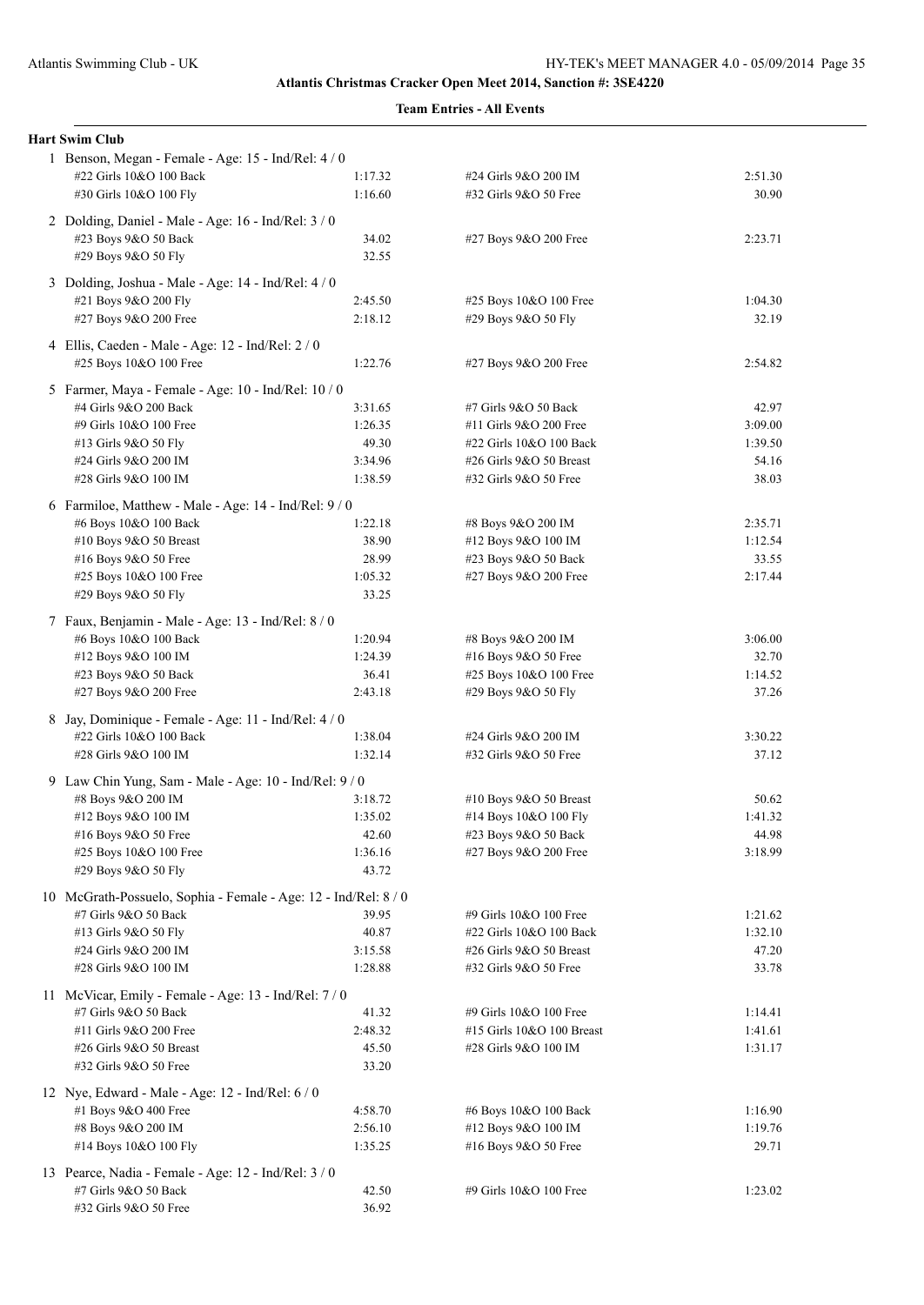|    | <b>Hart Swim Club</b>                                   |         |                           |         |
|----|---------------------------------------------------------|---------|---------------------------|---------|
|    | 14 Roberts, Stephanie - Female - Age: 14 - Ind/Rel: 4/0 |         |                           |         |
|    | #2 Girls 9&O 400 IM                                     | 5:30.10 | #24 Girls 9&O 200 IM      | 2:35.18 |
|    | #30 Girls 10&O 100 Fly                                  | 1:12.00 | #32 Girls 9&O 50 Free     | 29.93   |
| 15 | Scott, Erik - Male - Age: 10 - Ind/Rel: 6 / 0           |         |                           |         |
|    | #6 Boys 10&O 100 Back                                   | 1:44.37 | #12 Boys 9&O 100 IM       | 1:49.51 |
|    | #16 Boys 9&O 50 Free                                    | 38.77   | #23 Boys 9&O 50 Back      | 46.16   |
|    | #25 Boys 10&O 100 Free                                  | 1:34.90 | #27 Boys 9&O 200 Free     | 3:16.10 |
| 16 | Stanley, Andrew - Male - Age: 9 - Ind/Rel: 7 / 0        |         |                           |         |
|    | #10 Boys $9&O$ 50 Breast                                | 1:00.00 | #12 Boys 9&O 100 IM       | 2:05.89 |
|    | #16 Boys 9&O 50 Free                                    | 46.57   | #20 Boys 9&O 200 Back     | 4:09.73 |
|    | #23 Boys 9&O 50 Back                                    | 51.76   | #27 Boys 9&O 200 Free     | 3:44.35 |
|    | #29 Boys 9&O 50 Fly                                     | 53.98   |                           |         |
| 17 | Stanley, Katie - Female - Age: 11 - Ind/Rel: 9 / 0      |         |                           |         |
|    | #7 Girls 9&O 50 Back                                    | 42.67   | #9 Girls $10&O$ 100 Free  | 1:28.50 |
|    | #11 Girls 9&O 200 Free                                  | 2:54.85 | #15 Girls 10&O 100 Breast | 1:47.19 |
|    | #19 Girls 9&O 200 Breast                                | 3:54.60 | #22 Girls 10&O 100 Back   | 1:30.93 |
|    | #26 Girls 9&O 50 Breast                                 | 42.67   | #28 Girls 9&O 100 IM      | 1:32.32 |
|    | #32 Girls 9&O 50 Free                                   | 34.25   |                           |         |
| 18 | Young, Harry - Male - Age: 13 - Ind/Rel: 8 / 0          |         |                           |         |
|    | #8 Boys 9&O 200 IM                                      | 3:01.20 | #10 Boys $9&O 50$ Breast  | 45.70   |
|    | #12 Boys 9&O 100 IM                                     | 1:29.30 | #14 Boys 10&O 100 Fly     | 1:25.66 |
|    | #16 Boys 9&O 50 Free                                    | 32.63   | #25 Boys 10&O 100 Free    | 1:16.70 |
|    | #29 Boys 9&O 50 Fly                                     | 36.11   | #31 Boys 10&O 100 Breast  | 1:39.29 |

**Hart Swim Club Total Individual Entries: 111 - Total Relays: 0**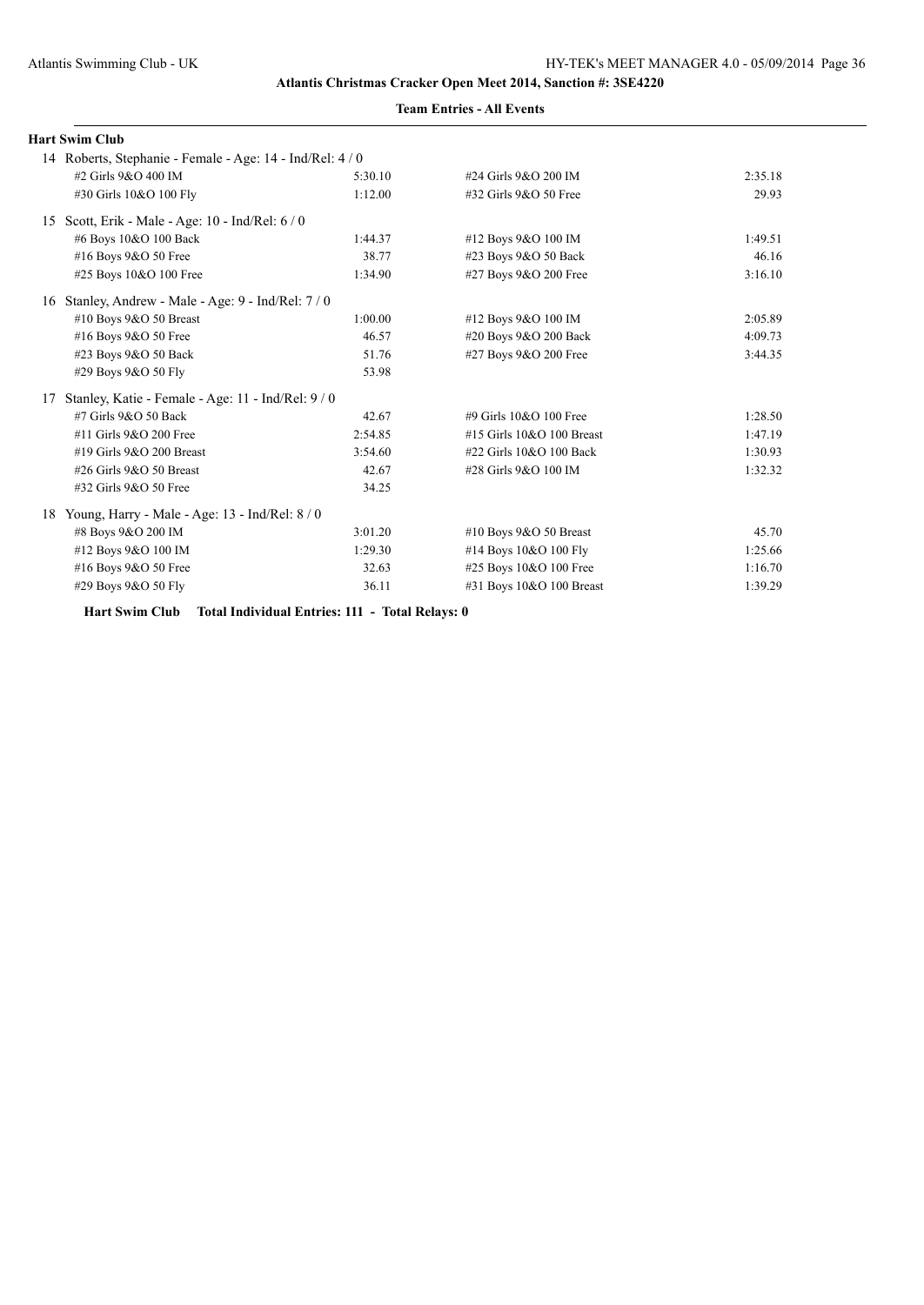| <b>Leatherhead Swimming Club</b>                                                 |                    |                                                 |                    |
|----------------------------------------------------------------------------------|--------------------|-------------------------------------------------|--------------------|
| 1 Bednall, Helena - Female - Age: 11 - Ind/Rel: 9 / 0<br>#4 Girls 9&O 200 Back   | 3:04.75            | #7 Girls 9&O 50 Back                            | 39.90              |
| #9 Girls 10&O 100 Free                                                           | 1:18.82            | #11 Girls 9&O 200 Free                          | 2:50.22            |
| #15 Girls 10&O 100 Breast                                                        | 1:52.78            | #22 Girls 10&O 100 Back                         | 1:26.45            |
| #24 Girls 9&O 200 IM                                                             | 3:16.26            | #28 Girls 9&O 100 IM                            | 1:32.96            |
| #32 Girls 9&O 50 Free                                                            | 35.61              |                                                 |                    |
| 2 Beech, Francesca - Female - Age: 10 - Ind/Rel: 5 / 0                           |                    |                                                 |                    |
| #19 Girls 9&O 200 Breast<br>#26 Girls 9&O 50 Breast                              | 3:51.64            | #24 Girls 9&O 200 IM                            | 3:33.57            |
| #32 Girls 9&O 50 Free                                                            | 50.20<br>41.34     | #28 Girls 9&O 100 IM                            | 1:44.35            |
| 3 Buckingham, Nadia - Female - Age: 16 - Ind/Rel: 3 / 0                          |                    |                                                 |                    |
| #9 Girls 10&O 100 Free                                                           | 1:13.70            | #11 Girls 9&O 200 Free                          | 2:39.40            |
| #17 Girls 9&O 400 Free                                                           | 5:36.16            |                                                 |                    |
| 4 Coackley, Katie - Female - Age: 9 - Ind/Rel: 3 / 0                             |                    |                                                 |                    |
| #26 Girls 9&O 50 Breast                                                          | 55.91              | #28 Girls 9&O 100 IM                            | 2:00.00            |
| #32 Girls 9&O 50 Free                                                            | 42.65              |                                                 |                    |
| 5 Cosmatos, Abigail - Female - Age: 10 - Ind/Rel: 6 / 0                          |                    |                                                 |                    |
| #7 Girls 9&O 50 Back                                                             | 42.39              | #9 Girls 10&O 100 Free                          | 1:21.05            |
| #13 Girls 9&O 50 Fly                                                             | 46.71              | #26 Girls 9&O 50 Breast                         | 52.67              |
| #28 Girls 9&O 100 IM                                                             | 1:31.13            | #32 Girls 9&O 50 Free                           | 35.50              |
| 6 Cosmatos, Jocelyn - Female - Age: 12 - Ind/Rel: 6 / 0                          |                    |                                                 |                    |
| #5 Girls 9&O 200 Fly                                                             | 3:32.90            | #9 Girls 10&O 100 Free                          | 1:06.07            |
| #11 Girls 9&O 200 Free                                                           | 2:28.90            | #13 Girls 9&O 50 Fly                            | 34.10              |
| #24 Girls 9&O 200 IM                                                             | 2:58.79            | #30 Girls 10&O 100 Fly                          | 1:23.48            |
| 7 Cottam, Holly - Female - Age: 11 - Ind/Rel: 11 / 0                             |                    |                                                 |                    |
| #4 Girls 9&O 200 Back<br>#7 Girls 9&O 50 Back                                    | 2:50.02<br>36.45   | #5 Girls 9&O 200 Fly<br>#9 Girls 10&O 100 Free  | 3:09.30<br>1:11.58 |
| #11 Girls 9&O 200 Free                                                           | 2:31.70            | #13 Girls 9&O 50 Fly                            | 35.94              |
| #17 Girls 9&O 400 Free                                                           | 5:28.31            | #22 Girls 10&O 100 Back                         | 1:21.30            |
| #26 Girls 9&O 50 Breast                                                          | 41.46              | #30 Girls 10&O 100 Fly                          | 1:25.17            |
| #32 Girls 9&O 50 Free                                                            | 32.93              |                                                 |                    |
| 8 Cottam, Rheanna - Female - Age: 15 - Ind/Rel: 8 / 0                            |                    |                                                 |                    |
| #2 Girls 9&O 400 IM                                                              | 5:38.00            | #5 Girls 9&O 200 Fly                            | 2:45.17            |
| #13 Girls 9&O 50 Fly                                                             | 31.53              | #17 Girls 9&O 400 Free                          | 4:49.60            |
| #24 Girls 9&O 200 IM                                                             | 2:38.94            | #26 Girls 9&O 50 Breast                         | 37.72              |
| #28 Girls 9&O 100 IM                                                             | 1:12.85            | #32 Girls 9&O 50 Free                           | 28.30              |
| 9 Davies, Bryony - Female - Age: 13 - Ind/Rel: 5 / 0                             |                    |                                                 |                    |
| #7 Girls 9&O 50 Back                                                             | 40.28              | #9 Girls 10&O 100 Free                          | 1:07.35            |
| #11 Girls 9&O 200 Free                                                           | 2:29.13            | #13 Girls 9&O 50 Fly                            | 37.50              |
| #17 Girls 9&O 400 Free                                                           | 5:32.06            |                                                 |                    |
| 10 Davies, Maddie - Female - Age: 12 - Ind/Rel: 6 / 0                            |                    |                                                 |                    |
| #7 Girls 9&O 50 Back                                                             | 38.67              | #9 Girls 10&O 100 Free                          | 1:11.25            |
| #11 Girls 9&O 200 Free<br>#17 Girls 9&O 400 Free                                 | 2:38.49<br>5:40.00 | #13 Girls 9&O 50 Fly<br>#22 Girls 10&O 100 Back | 39.02<br>1:24.00   |
|                                                                                  |                    |                                                 |                    |
| 11 Duetoft, Christian - Male - Age: 9 - Ind/Rel: 6 / 0<br>#10 Boys 9&O 50 Breast | 1:01.50            | #12 Boys 9&O 100 IM                             | 2:05.80            |
| #16 Boys 9&O 50 Free                                                             | 46.20              | #23 Boys 9&O 50 Back                            | 52.70              |
| #27 Boys 9&O 200 Free                                                            | 3:45.40            | #29 Boys 9&O 50 Fly                             | 53.30              |
| 12 Dunne, Jocelyn - Female - Age: 13 - Ind/Rel: 5 / 0                            |                    |                                                 |                    |
| #2 Girls 9&O 400 IM                                                              | 6:06.33            | #7 Girls 9&O 50 Back                            | 36.69              |
| #13 Girls 9&O 50 Fly                                                             | 34.16              | #17 Girls 9&O 400 Free                          | 5:40.18            |
| #24 Girls 9&O 200 IM                                                             | 2:50.81            |                                                 |                    |
| 13 Elkeles, Thomas - Male - Age: 11 - Ind/Rel: 4 / 0                             |                    |                                                 |                    |
| #8 Boys 9&O 200 IM                                                               | 3:35.40            | #12 Boys 9&O 100 IM                             | 1:41.50            |
| #14 Boys 10&O 100 Fly                                                            | 1:41.50            | #29 Boys 9&O 50 Fly                             | 41.30              |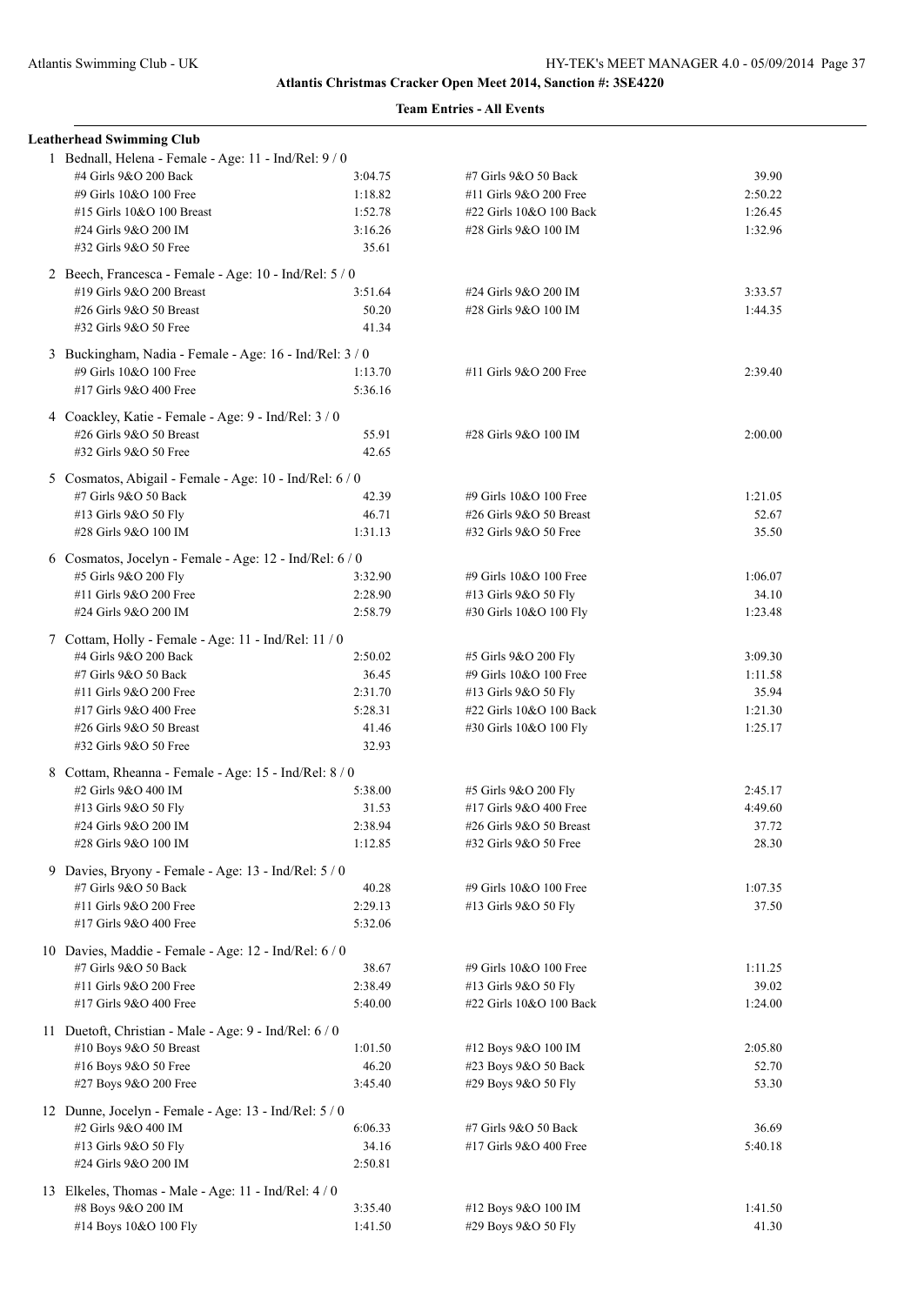|  | <b>Leatherhead Swimming Club</b>                                          |         |                           |         |
|--|---------------------------------------------------------------------------|---------|---------------------------|---------|
|  | 14 Everden, Felicity - Female - Age: 13 - Ind/Rel: 7 / 0                  |         |                           |         |
|  | #7 Girls 9&O 50 Back                                                      | 37.84   | #9 Girls 10&O 100 Free    | 1:09.81 |
|  | #11 Girls 9&O 200 Free                                                    | 2:31.65 | #13 Girls 9&O 50 Fly      | 35.30   |
|  | #17 Girls 9&O 400 Free                                                    | 5:25.00 | #30 Girls 10&O 100 Fly    | 1:22.16 |
|  | #32 Girls 9&O 50 Free                                                     | 32.31   |                           |         |
|  | 15 Everden, Toby - Male - Age: 15 - Ind/Rel: 8 / 0                        |         |                           |         |
|  | #6 Boys 10&O 100 Back                                                     | 1:07.41 | #10 Boys 9&O 50 Breast    | 36.00   |
|  | #12 Boys 9&O 100 IM                                                       | 1:11.18 | #16 Boys 9&O 50 Free      | 27.00   |
|  | #23 Boys 9&O 50 Back                                                      | 30.81   | #25 Boys 10&O 100 Free    | 59.56   |
|  | #27 Boys 9&O 200 Free                                                     | 2:12.17 | #29 Boys 9&O 50 Fly       | 31.60   |
|  |                                                                           |         |                           |         |
|  | 16 Foster, Max - Male - Age: 12 - Ind/Rel: 10 / 0                         |         |                           |         |
|  | #6 Boys 10&O 100 Back                                                     | 1:26.12 | #8 Boys 9&O 200 IM        | 3:01.79 |
|  | #10 Boys 9&O 50 Breast                                                    | 47.48   | #12 Boys 9&O 100 IM       | 1:25.65 |
|  | #16 Boys 9&O 50 Free                                                      | 32.77   | #21 Boys 9&O 200 Fly      | 3:29.86 |
|  | #23 Boys 9&O 50 Back                                                      | 38.49   | #25 Boys 10&O 100 Free    | 1:13.38 |
|  | #27 Boys 9&O 200 Free                                                     | 2:38.06 | #29 Boys 9&O 50 Fly       | 38.51   |
|  | 17 Harris, Kai - Male - Age: 12 - Ind/Rel: 5 / 0                          |         |                           |         |
|  | #6 Boys 10&O 100 Back                                                     | 1:27.93 | #8 Boys 9&O 200 IM        | 3:07.67 |
|  | #10 Boys 9&O 50 Breast                                                    | 45.11   | #14 Boys 10&O 100 Fly     | 1:28.69 |
|  | #16 Boys 9&O 50 Free                                                      | 34.42   |                           |         |
|  | 18 Ibbotson, Evie - Female - Age: 11 - Ind/Rel: 3 / 0                     |         |                           |         |
|  | #9 Girls 10&O 100 Free                                                    | 1:22.75 | #11 Girls 9&O 200 Free    | 3:03.00 |
|  | #13 Girls 9&O 50 Fly                                                      | 39.74   |                           |         |
|  |                                                                           |         |                           |         |
|  | 19 Irwin, Sarah - Female - Age: 13 - Ind/Rel: 7/0                         |         |                           |         |
|  | #17 Girls 9&O 400 Free                                                    | 5:49.94 | #19 Girls 9&O 200 Breast  | 3:26.75 |
|  | #22 Girls 10&O 100 Back                                                   | 1:27.68 | #24 Girls 9&O 200 IM      | 3:04.77 |
|  | #26 Girls 9&O 50 Breast                                                   | 45.20   | #28 Girls 9&O 100 IM      | 1:29.36 |
|  | #32 Girls 9&O 50 Free                                                     | 34.30   |                           |         |
|  | 20 Jarvis-Smith, Tilly - Female - Age: 10 - Ind/Rel: 6 / 0                |         |                           |         |
|  | #11 Girls 9&O 200 Free                                                    | 3:07.34 | #15 Girls 10&O 100 Breast | 1:47.32 |
|  | #19 Girls 9&O 200 Breast                                                  | 3:43.06 | #22 Girls 10&O 100 Back   | 1:37.84 |
|  | #24 Girls 9&O 200 IM                                                      | 3:27.80 | #26 Girls 9&O 50 Breast   | 49.20   |
|  | 21 King, Robert - Male - Age: 14 - Ind/Rel: 6 / 0                         |         |                           |         |
|  | #12 Boys 9&O 100 IM                                                       | 1:16.19 | #16 Boys 9&O 50 Free      | 28.44   |
|  | #23 Boys 9&O 50 Back                                                      | 35.11   | #25 Boys 10&O 100 Free    | 1:01.06 |
|  | #29 Boys 9&O 50 Fly                                                       | 33.33   | #31 Boys 10&O 100 Breast  | 1:30.18 |
|  |                                                                           |         |                           |         |
|  | 22 King, Simon - Male - Age: 13 - Ind/Rel: 3 / 0<br>#6 Boys 10&O 100 Back | 1:31.16 | #10 Boys 9&O 50 Breast    | 47.10   |
|  | #12 Boys 9&O 100 IM                                                       | 1:28.28 |                           |         |
|  |                                                                           |         |                           |         |
|  | 23 Lawrence, Zoe - Female - Age: 10 - Ind/Rel: 13 / 0                     |         |                           |         |
|  | #4 Girls 9&O 200 Back                                                     | 3:21.35 | #7 Girls 9&O 50 Back      | 43.50   |
|  | #9 Girls 10&O 100 Free                                                    | 1:21.88 | #11 Girls 9&O 200 Free    | 2:54.36 |
|  | #13 Girls 9&O 50 Fly                                                      | 41.82   | #15 Girls 10&O 100 Breast | 1:56.91 |
|  | #17 Girls 9&O 400 Free                                                    | 6:33.31 | #19 Girls 9&O 200 Breast  | 3:51.18 |
|  | #22 Girls 10&O 100 Back                                                   | 1:43.53 | #24 Girls 9&O 200 IM      | 3:20.43 |
|  | #26 Girls 9&O 50 Breast                                                   | 49.32   | #28 Girls 9&O 100 IM      | 1:30.50 |
|  | #32 Girls 9&O 50 Free                                                     | 35.46   |                           |         |
|  | 24 Lee, Jasmine - Female - Age: 10 - Ind/Rel: 5 / 0                       |         |                           |         |
|  | #7 Girls 9&O 50 Back                                                      | 46.33   | #13 Girls 9&O 50 Fly      | 47.00   |
|  | #26 Girls 9&O 50 Breast                                                   | 49.90   | #28 Girls 9&O 100 IM      | 1:43.61 |
|  | #32 Girls 9&O 50 Free                                                     | 40.96   |                           |         |
|  | 25 Lonie, Tilly - Female - Age: 15 - Ind/Rel: 2 / 0                       |         |                           |         |
|  | #7 Girls 9&O 50 Back                                                      | 34.29   | #11 Girls 9&O 200 Free    | 2:15.80 |
|  |                                                                           |         |                           |         |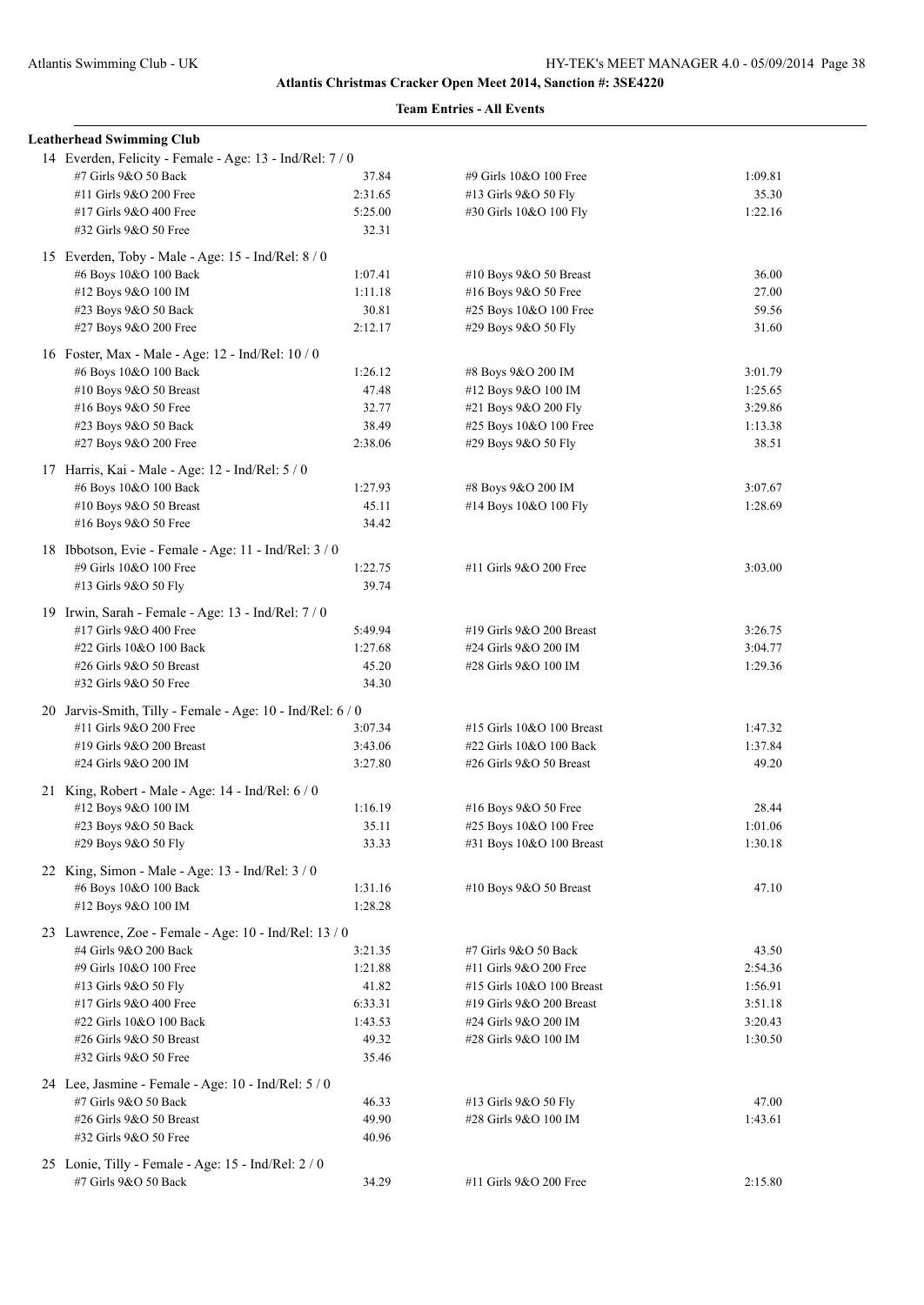|  | <b>Leatherhead Swimming Club</b>                                                |         |                           |         |
|--|---------------------------------------------------------------------------------|---------|---------------------------|---------|
|  | 26 Loth, Aurelia - Female - Age: 11 - Ind/Rel: 5 / 0                            |         |                           |         |
|  | #4 Girls 9&O 200 Back                                                           | 3:17.78 | #7 Girls 9&O 50 Back      | 41.00   |
|  | #9 Girls 10&O 100 Free                                                          | 1:20.11 | #11 Girls 9&O 200 Free    | 2:54.42 |
|  | #13 Girls 9&O 50 Fly                                                            | 40.20   |                           |         |
|  | 27 Mandry-Jones, Georgia - Female - Age: 13 - Ind/Rel: 5 / 0                    |         |                           |         |
|  | #7 Girls 9&O 50 Back                                                            | 40.51   | #9 Girls 10&O 100 Free    | 1:17.47 |
|  | #11 Girls 9&O 200 Free                                                          | 2:49.20 | #15 Girls 10&O 100 Breast | 1:42.27 |
|  | #28 Girls 9&O 100 IM                                                            | 1:26.88 |                           |         |
|  | 28 Mannering-Thorpe, Harriet - Female - Age: 13 - Ind/Rel: 4 / 0                |         |                           |         |
|  | #19 Girls 9&O 200 Breast                                                        | 3:27.88 | #22 Girls 10&O 100 Back   | 1:24.02 |
|  | #26 Girls 9&O 50 Breast                                                         | 46.50   | #28 Girls 9&O 100 IM      | 1:26.97 |
|  | 29 McKay, Cameron - Male - Age: 12 - Ind/Rel: 4 / 0                             |         |                           |         |
|  | #6 Boys 10&O 100 Back                                                           | 1:23.94 | #16 Boys 9&O 50 Free      | 34.03   |
|  | #25 Boys 10&O 100 Free                                                          | 1:16.89 | #31 Boys 10&O 100 Breast  | 1:40.11 |
|  | 30 Michael, Alexandra - Female - Age: 11 - Ind/Rel: 1/0                         |         |                           |         |
|  | #15 Girls 10&O 100 Breast                                                       | 1:54.93 |                           |         |
|  | 31 Morris, Robert - Male - Age: 10 - Ind/Rel: 6 / 0                             |         |                           |         |
|  | #6 Boys 10&O 100 Back                                                           | 1:38.34 | #8 Boys 9&O 200 IM        | 3:31.41 |
|  | #10 Boys 9&O 50 Breast                                                          | 55.59   | #23 Boys 9&O 50 Back      | 45.30   |
|  | #25 Boys 10&O 100 Free                                                          | 1:23.76 | #27 Boys 9&O 200 Free     | 2:58.42 |
|  |                                                                                 |         |                           |         |
|  | 32 Nowers, Lilly - Female - Age: 12 - Ind/Rel: 2/0<br>#15 Girls 10&O 100 Breast | 1:45.93 | #26 Girls 9&O 50 Breast   | 48.50   |
|  |                                                                                 |         |                           |         |
|  | 33 Palmer, Elsa - Female - Age: 13 - Ind/Rel: 3 / 0                             |         |                           |         |
|  | #4 Girls 9&O 200 Back                                                           | 2:48.03 | #7 Girls 9&O 50 Back      | 37.28   |
|  | #9 Girls 10&O 100 Free                                                          | 1:07.80 |                           |         |
|  | 34 Palmer, Joe - Male - Age: 11 - Ind/Rel: 5 / 0                                |         |                           |         |
|  | #20 Boys 9&O 200 Back                                                           | 2:57.50 | #23 Boys 9&O 50 Back      | 38.70   |
|  | #25 Boys 10&O 100 Free                                                          | 1:12.10 | #27 Boys 9&O 200 Free     | 2:36.02 |
|  | #31 Boys 10&O 100 Breast                                                        | 1:43.60 |                           |         |
|  | 35 Plumb, Elizabeth - Female - Age: 16 - Ind/Rel: 3 / 0                         |         |                           |         |
|  | #4 Girls 9&O 200 Back                                                           | 2:46.25 | #7 Girls 9&O 50 Back      | 34.40   |
|  | #9 Girls 10&O 100 Free                                                          | 1:06.91 |                           |         |
|  | 36 Potter, Jemima - Female - Age: 10 - Ind/Rel: 5 / 0                           |         |                           |         |
|  | #11 Girls 9&O 200 Free                                                          | 2:48.10 | #13 Girls 9&O 50 Fly      | 41.40   |
|  | #28 Girls 9&O 100 IM                                                            | 1:28.91 | #30 Girls 10&O 100 Fly    | 1:34.93 |
|  | #32 Girls 9&O 50 Free                                                           | 35.96   |                           |         |
|  | 37 Read, Helena - Female - Age: 11 - Ind/Rel: 6 / 0                             |         |                           |         |
|  | #4 Girls 9&O 200 Back                                                           | 3:28.93 | #7 Girls 9&O 50 Back      | 38.10   |
|  | #9 Girls 10&O 100 Free                                                          | 1:18.81 | #17 Girls 9&O 400 Free    | 5:49.40 |
|  | #22 Girls 10&O 100 Back                                                         | 1:28.85 | #26 Girls 9&O 50 Breast   | 47.10   |
|  | 38 Reed, Amelia - Female - Age: 16 - Ind/Rel: 6 / 0                             |         |                           |         |
|  | #7 Girls 9&O 50 Back                                                            | 33.73   | #9 Girls 10&O 100 Free    | 1:04.01 |
|  | #13 Girls 9&O 50 Fly                                                            | 33.47   | #22 Girls 10&O 100 Back   | 1:15.34 |
|  | #24 Girls 9&O 200 IM                                                            | 2:34.95 | #28 Girls 9&O 100 IM      | 1:13.37 |
|  | 39 Reed, Edward - Male - Age: 13 - Ind/Rel: 8 / 0                               |         |                           |         |
|  | #8 Boys 9&O 200 IM                                                              | 2:36.32 | #12 Boys 9&O 100 IM       | 1:14.81 |
|  | #18 Boys 9&O 400 IM                                                             | 5:33.00 | #20 Boys 9&O 200 Back     | 2:33.18 |
|  | #23 Boys 9&O 50 Back                                                            | 34.13   | #25 Boys 10&O 100 Free    | 1:02.43 |
|  | #27 Boys 9&O 200 Free                                                           | 2:15.13 | #29 Boys 9&O 50 Fly       | 34.87   |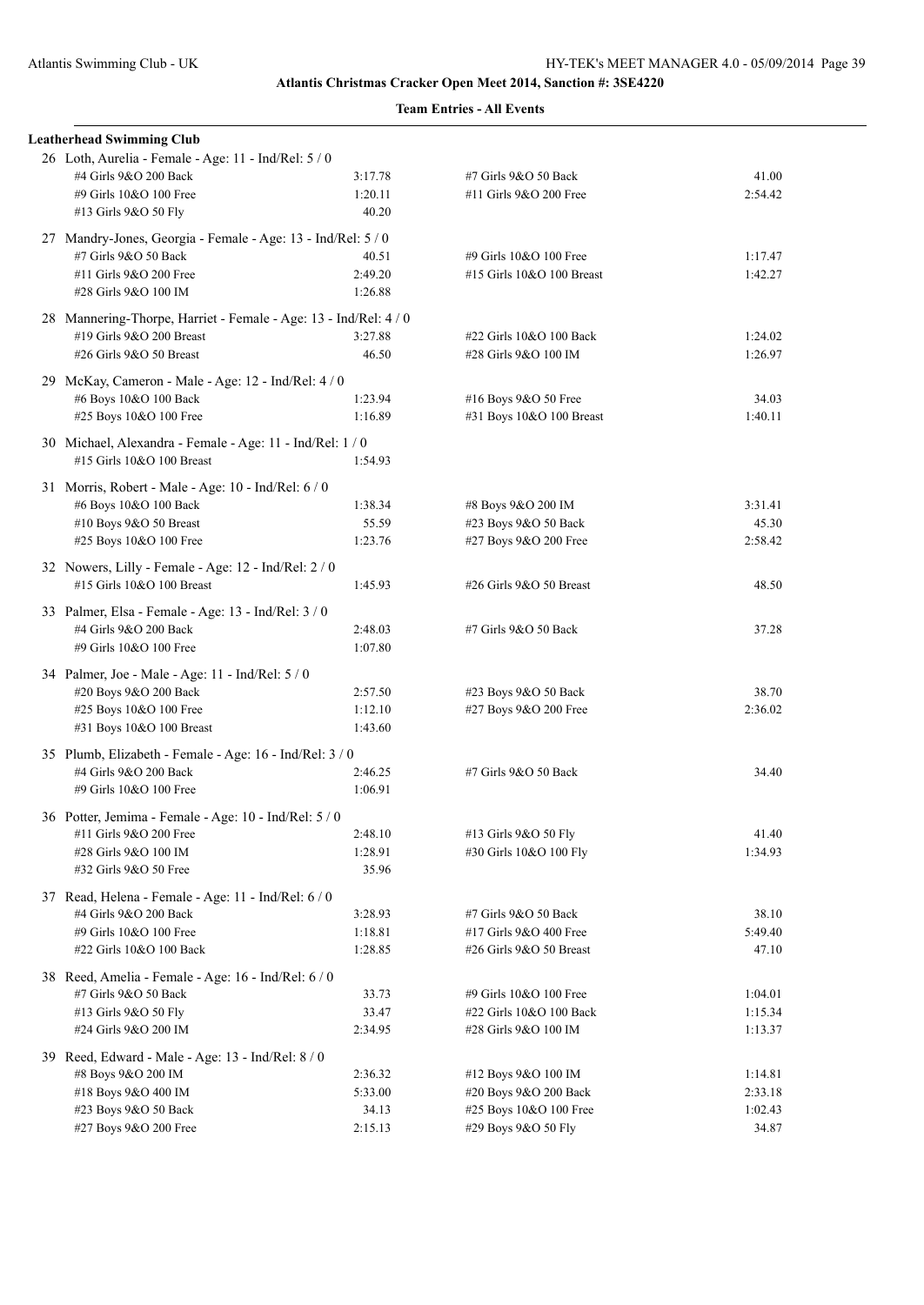| <b>Leatherhead Swimming Club</b>                                              |         |                           |         |
|-------------------------------------------------------------------------------|---------|---------------------------|---------|
| 40 Richards, Katie - Female - Age: 14 - Ind/Rel: 10 / 0                       |         |                           |         |
| #7 Girls 9&O 50 Back                                                          | 36.05   | #9 Girls 10&O 100 Free    | 1:06.51 |
| #11 Girls 9&O 200 Free                                                        | 2:30.21 | #13 Girls 9&O 50 Fly      | 35.84   |
| #15 Girls 10&O 100 Breast                                                     | 1:30.90 | #22 Girls 10&O 100 Back   | 1:19.99 |
| #24 Girls 9&O 200 IM                                                          | 2:57.25 | #26 Girls 9&O 50 Breast   | 41.41   |
| #28 Girls 9&O 100 IM                                                          | 1:18.53 | #32 Girls 9&O 50 Free     | 29.72   |
| 41 Shepherd, Tom - Male - Age: 13 - Ind/Rel: 3 / 0                            |         |                           |         |
| #12 Boys 9&O 100 IM                                                           | 1:17.10 | #14 Boys 10&O 100 Fly     | 1:26.05 |
| #16 Boys 9&O 50 Free                                                          | 28.30   |                           |         |
| 42 Simpson, Benjamin - Male - Age: 13 - Ind/Rel: 6 / 0                        |         |                           |         |
| #1 Boys 9&O 400 Free                                                          | 4:49.09 | #8 Boys 9&O 200 IM        | 2:38.86 |
| #16 Boys 9&O 50 Free                                                          | 28.53   | #20 Boys 9&O 200 Back     | 2:34.47 |
| #23 Boys 9&O 50 Back                                                          | 33.20   | #25 Boys 10&O 100 Free    | 1:03.42 |
| 43 Simpson, Toby - Male - Age: 10 - Ind/Rel: 2 / 0                            |         |                           |         |
| #10 Boys 9&O 50 Breast                                                        | 57.19   | #16 Boys 9&O 50 Free      | 44.67   |
| 44 Simpson, Zoe - Female - Age: 14 - Ind/Rel: 9/0                             |         |                           |         |
| #4 Girls 9&O 200 Back                                                         | 3:00.62 | #9 Girls 10&O 100 Free    | 1:15.77 |
| #11 Girls 9&O 200 Free                                                        | 2:39.59 | #15 Girls 10&O 100 Breast | 1:39.56 |
| #22 Girls 10&O 100 Back                                                       | 1:22.57 | #24 Girls 9&O 200 IM      | 3:02.13 |
| #26 Girls 9&O 50 Breast                                                       | 45.67   | #28 Girls 9&O 100 IM      | 1:25.70 |
| #32 Girls 9&O 50 Free                                                         | 35.30   |                           |         |
| 45 Stansfield, Anna - Female - Age: 11 - Ind/Rel: 6 / 0                       |         |                           |         |
| #13 Girls 9&O 50 Fly                                                          | 39.73   | #15 Girls 10&O 100 Breast | 1:42.14 |
| #24 Girls 9&O 200 IM                                                          | 3:08.18 | #26 Girls 9&O 50 Breast   | 47.75   |
| #28 Girls 9&O 100 IM                                                          | 1:27.12 | #32 Girls 9&O 50 Free     | 33.60   |
|                                                                               |         |                           |         |
| 46 Stansfield, Tom - Male - Age: 13 - Ind/Rel: 5 / 0<br>#6 Boys 10&O 100 Back | 1:14.17 | #8 Boys 9&O 200 IM        | 2:49.57 |
| #16 Boys 9&O 50 Free                                                          | 29.27   | #23 Boys 9&O 50 Back      | 35.00   |
| #25 Boys 10&O 100 Free                                                        | 1:06.20 |                           |         |
|                                                                               |         |                           |         |
| 47 Thompson, Sophie - Female - Age: 10 - Ind/Rel: 10 / 0                      |         |                           |         |
| #7 Girls 9&O 50 Back                                                          | 44.19   | #9 Girls 10&O 100 Free    | 1:28.50 |
| #11 Girls 9&O 200 Free                                                        | 3:05.54 | #13 Girls 9&O 50 Fly      | 43.16   |
| #22 Girls 10&O 100 Back                                                       | 1:42.60 | #24 Girls 9&O 200 IM      | 3:35.20 |
| #26 Girls 9&O 50 Breast                                                       | 56.54   | #28 Girls 9&O 100 IM      | 1:42.31 |
| #30 Girls 10&O 100 Fly                                                        | 1:45.40 | #32 Girls 9&O 50 Free     | 38.18   |
| 48 Tinkler, Evie - Female - Age: 10 - Ind/Rel: 5 / 0                          |         |                           |         |
| #7 Girls 9&O 50 Back                                                          | 44.46   | #9 Girls 10&O 100 Free    | 1:34.53 |
| #11 Girls 9&O 200 Free                                                        | 3:03.56 | #26 Girls 9&O 50 Breast   | 54.92   |
| #32 Girls 9&O 50 Free                                                         | 36.60   |                           |         |
| 49 Tinkler, Isabelle - Female - Age: 14 - Ind/Rel: 9 / 0                      |         |                           |         |
| #7 Girls 9&O 50 Back                                                          | 36.36   | #9 Girls 10&O 100 Free    | 1:02.68 |
| #11 Girls 9&O 200 Free                                                        | 2:20.28 | #13 Girls 9&O 50 Fly      | 35.72   |
| #15 Girls 10&O 100 Breast                                                     | 1:26.73 | #22 Girls 10&O 100 Back   | 1:15.43 |
| #24 Girls 9&O 200 IM                                                          | 2:43.21 | #26 Girls 9&O 50 Breast   | 38.10   |
| #28 Girls 9&O 100 IM                                                          | 1:15.82 |                           |         |
| 50 Tomlinson, Freya - Female - Age: 9 - Ind/Rel: 1 / 0                        |         |                           |         |
| #26 Girls 9&O 50 Breast                                                       | 1:01.22 |                           |         |
| 51 Townshend, Cailin - Female - Age: 10 - Ind/Rel: 8 / 0                      |         |                           |         |
| #7 Girls 9&O 50 Back                                                          | 48.10   | #9 Girls 10&O 100 Free    | 1:35.09 |
| #11 Girls 9&O 200 Free                                                        | 3:18.41 | #15 Girls 10&O 100 Breast | 1:58.12 |
| #24 Girls 9&O 200 IM                                                          | 3:32.77 | #26 Girls $9&O 50$ Breast | 50.88   |
| #28 Girls 9&O 100 IM                                                          | 1:41.77 | #32 Girls 9&O 50 Free     | 37.31   |
| 52 Williams, Emily - Female - Age: 13 - Ind/Rel: 3 / 0                        |         |                           |         |
| #15 Girls 10&O 100 Breast                                                     | 1:42.79 | #26 Girls 9&O 50 Breast   | 48.04   |
| #32 Girls 9&O 50 Free                                                         | 36.23   |                           |         |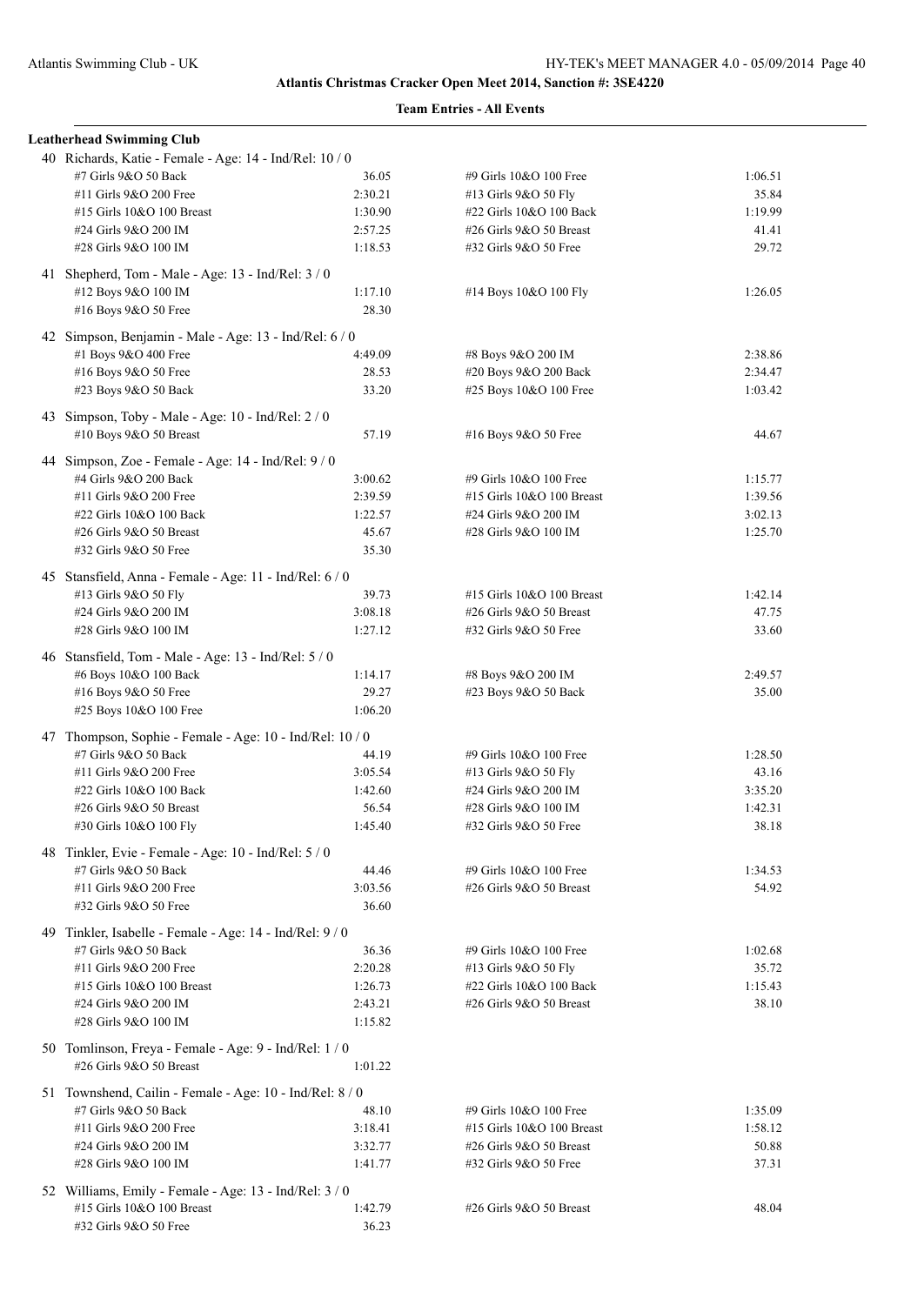| <b>Leatherhead Swimming Club</b>                         |         |                              |         |
|----------------------------------------------------------|---------|------------------------------|---------|
| Winson, James - Male - Age: $16$ - Ind/Rel: $10/0$<br>53 |         |                              |         |
| #6 Boys 10&O 100 Back                                    | 1:11.98 | #8 Boys 9&O 200 IM           | 2:25.52 |
| #10 Boys $9&O$ 50 Breast                                 | 37.06   | #12 Boys 9&O 100 IM          | 1:10.77 |
| #14 Boys 10&O 100 Fly                                    | 1:09.37 | #16 Boys 9&O 50 Free         | 27.00   |
| #18 Boys 9&O 400 IM                                      | 5:23.97 | #23 Boys 9&O 50 Back         | 33.42   |
| #25 Boys 10&O 100 Free                                   | 57.80   | #29 Boys 9&O 50 Fly          | 30.50   |
| 54 York, James - Male - Age: 13 - Ind/Rel: 2/0           |         |                              |         |
| $\#3$ Boys 9&O 200 Breast                                | 3:34.39 | #10 Boys $9&O 50$ Breast     | 46.08   |
| 55 Young, Grace - Female - Age: 15 - Ind/Rel: 5 / 0      |         |                              |         |
| $#17$ Girls 9&O 400 Free                                 | 5:05.17 | $\#22$ Girls $10&O$ 100 Back | 1:21.88 |
| $\#26$ Girls 9&O 50 Breast                               | 42.12   | #28 Girls 9&O 100 IM         | 1:17.84 |
| #32 Girls 9&O 50 Free                                    | 31.22   |                              |         |

#### **Team Entries - All Events**

**Leatherhead Swimming Club Total Individual Entries: 309 - Total Relays: 0**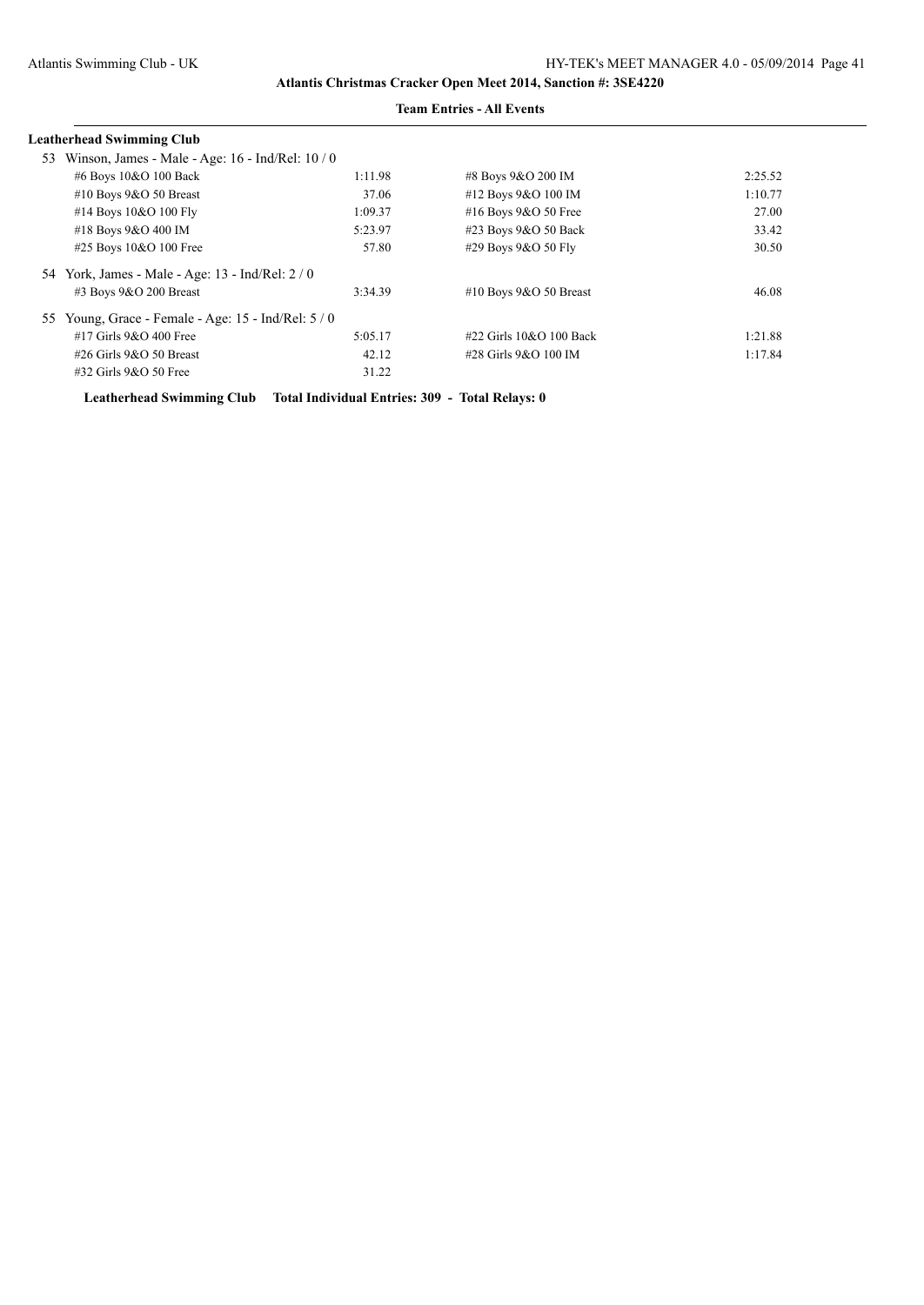|  | Redhill & Reigate SC                                    |         |            |                         |         |            |
|--|---------------------------------------------------------|---------|------------|-------------------------|---------|------------|
|  | 1 Belton, Michael - Male - Age: 17 - Ind/Rel: 7/0       |         |            |                         |         |            |
|  | #3 Boys 9&O 200 Breast                                  | 2:50.94 |            | #8 Boys 9&O 200 IM      | 2:33.74 |            |
|  | #10 Boys 9&O 50 Breast                                  | 33.31   | <b>SCR</b> | #12 Boys 9&O 100 IM     | 1:05.52 |            |
|  | #16 Boys 9&O 50 Free                                    | 27.39   |            | #29 Boys 9&O 50 Fly     | 32.04   |            |
|  | #31 Boys 10&O 100 Breast                                | 1:15.59 | <b>SCR</b> |                         |         |            |
|  | 2 Belton, Ryan - Male - Age: 14 - Ind/Rel: 7 / 0        |         |            |                         |         |            |
|  | #3 Boys 9&O 200 Breast                                  | 2:59.50 |            | #8 Boys 9&O 200 IM      | 2:47.14 |            |
|  | #10 Boys 9&O 50 Breast                                  | 37.37   |            | #12 Boys 9&O 100 IM     | 1:15.10 |            |
|  | #16 Boys 9&O 50 Free                                    | 32.07   |            | #29 Boys 9&O 50 Fly     | 38.66   |            |
|  | #31 Boys 10&O 100 Breast                                | 1:23.16 |            |                         |         |            |
|  |                                                         |         |            |                         |         |            |
|  | 3 Beynon, Abigail - Female - Age: 11 - Ind/Rel: 3 / 0   |         |            |                         |         |            |
|  | #28 Girls 9&O 100 IM                                    | 1:33.32 |            | #30 Girls 10&O 100 Fly  | 1:37.31 |            |
|  | #32 Girls 9&O 50 Free                                   | 38.86   |            |                         |         |            |
|  | 4 Beynon, Theo - Male - Age: 9 - Ind/Rel: 2/0           |         |            |                         |         |            |
|  | #27 Boys 9&O 200 Free                                   | 3:34.38 |            | #29 Boys 9&O 50 Fly     | 54.01   |            |
|  | 5 Boys-Guest, Holly - Female - Age: 10 - Ind/Rel: 4/0   |         |            |                         |         |            |
|  | #22 Girls 10&O 100 Back                                 | 1:40.04 |            | #26 Girls 9&O 50 Breast | 56.60   |            |
|  | #28 Girls 9&O 100 IM                                    | 1:45.00 |            | #32 Girls 9&O 50 Free   | 41.94   |            |
|  | 6 Broughton, Charlie - Male - Age: 14 - Ind/Rel: 15 / 0 |         |            |                         |         |            |
|  | #1 Boys 9&O 400 Free                                    | 4:48.08 |            | #3 Boys 9&O 200 Breast  | 2:43.50 | <b>SCR</b> |
|  | #6 Boys 10&O 100 Back                                   | 1:08.29 |            | #8 Boys 9&O 200 IM      | 2:26.04 | <b>SCR</b> |
|  | #10 Boys 9&O 50 Breast                                  | 34.81   | <b>SCR</b> | #12 Boys 9&O 100 IM     | 1:09.86 | <b>SCR</b> |
|  | #14 Boys 10&O 100 Fly                                   | 1:08.06 |            | #16 Boys 9&O 50 Free    | 28.87   |            |
|  | #18 Boys 9&O 400 IM                                     | 5:21.85 |            | #20 Boys 9&O 200 Back   | 2:24.15 | <b>SCR</b> |
|  | #23 Boys 9&O 50 Back                                    | 32.00   |            | #25 Boys 10&O 100 Free  | 1:01.41 |            |
|  | #27 Boys 9&O 200 Free                                   | 2:10.33 |            | #29 Boys 9&O 50 Fly     | 31.00   |            |
|  | #31 Boys 10&O 100 Breast                                | 1:14.90 | <b>SCR</b> |                         |         |            |
|  |                                                         |         |            |                         |         |            |
|  | 7 Broughton, William - Male - Age: 9 - Ind/Rel: 3 / 0   | 57.72   |            |                         | 45.89   |            |
|  | #10 Boys 9&O 50 Breast<br>#23 Boys 9&O 50 Back          | 54.70   |            | #16 Boys 9&O 50 Free    |         |            |
|  |                                                         |         |            |                         |         |            |
|  | 8 Burge, Ellie - Female - Age: 9 - Ind/Rel: 5 / 0       |         |            |                         |         |            |
|  | #7 Girls 9&O 50 Back                                    | 55.15   |            | #13 Girls 9&O 50 Fly    | 54.01   |            |
|  | #26 Girls 9&O 50 Breast                                 | 1:01.27 |            | #28 Girls 9&O 100 IM    | 2:00.53 |            |
|  | #32 Girls 9&O 50 Free                                   | 47.08   |            |                         |         |            |
|  | 9 Burge, James - Male - Age: 12 - Ind/Rel: 10 / 0       |         |            |                         |         |            |
|  | #1 Boys 9&O 400 Free                                    | 5:52.53 |            | #6 Boys 10&O 100 Back   | 1:28.50 |            |
|  | #8 Boys 9&O 200 IM                                      | 3:14.68 |            | #10 Boys 9&O 50 Breast  | 47.80   |            |
|  | #12 Boys 9&O 100 IM                                     | 1:30.74 |            | #16 Boys 9&O 50 Free    | 35.15   |            |
|  | #23 Boys 9&O 50 Back                                    | 41.25   |            | #25 Boys 10&O 100 Free  | 1:16.57 |            |
|  | #27 Boys 9&O 200 Free                                   | 2:43.56 |            | #29 Boys 9&O 50 Fly     | 40.14   |            |
|  | 10 Cawsey, Zoe - Female - Age: 15 - Ind/Rel: 9/0        |         |            |                         |         |            |
|  | #4 Girls 9&O 200 Back                                   | 2:37.03 |            | #7 Girls 9&O 50 Back    | 33.50   |            |
|  | #9 Girls 10&O 100 Free                                  | 1:03.34 |            | #11 Girls 9&O 200 Free  | 2:22.26 |            |
|  | #13 Girls 9&O 50 Fly                                    | 31.83   |            | #22 Girls 10&O 100 Back | 1:13.33 |            |
|  | #24 Girls 9&O 200 IM                                    | 2:42.44 |            | #26 Girls 9&O 50 Breast | 38.88   |            |
|  | #32 Girls 9&O 50 Free                                   | 29.48   |            |                         |         |            |
|  | 11 Cornelius, Calum - Male - Age: 16 - Ind/Rel: 4 / 0   |         |            |                         |         |            |
|  | #12 Boys 9&O 100 IM                                     | 1:07.19 |            | #14 Boys 10&O 100 Fly   | 1:02.88 | <b>SCR</b> |
|  | #25 Boys 10&O 100 Free                                  | 58.30   |            | #29 Boys 9&O 50 Fly     | 28.40   | <b>SCR</b> |
|  | 12 Cornelius, Jay - Male - Age: 10 - Ind/Rel: 7/0       |         |            |                         |         |            |
|  | #6 Boys 10&O 100 Back                                   | 1:28.81 | <b>SCR</b> | #10 Boys 9&O 50 Breast  | 50.13   |            |
|  | #12 Boys 9&O 100 IM                                     | 1:34.73 |            | #16 Boys 9&O 50 Free    | 34.54   | <b>SCR</b> |
|  | #23 Boys 9&O 50 Back                                    | 40.86   | <b>SCR</b> | #25 Boys 10&O 100 Free  | 1:22.56 |            |
|  | #29 Boys 9&O 50 Fly                                     | 44.99   |            |                         |         |            |
|  |                                                         |         |            |                         |         |            |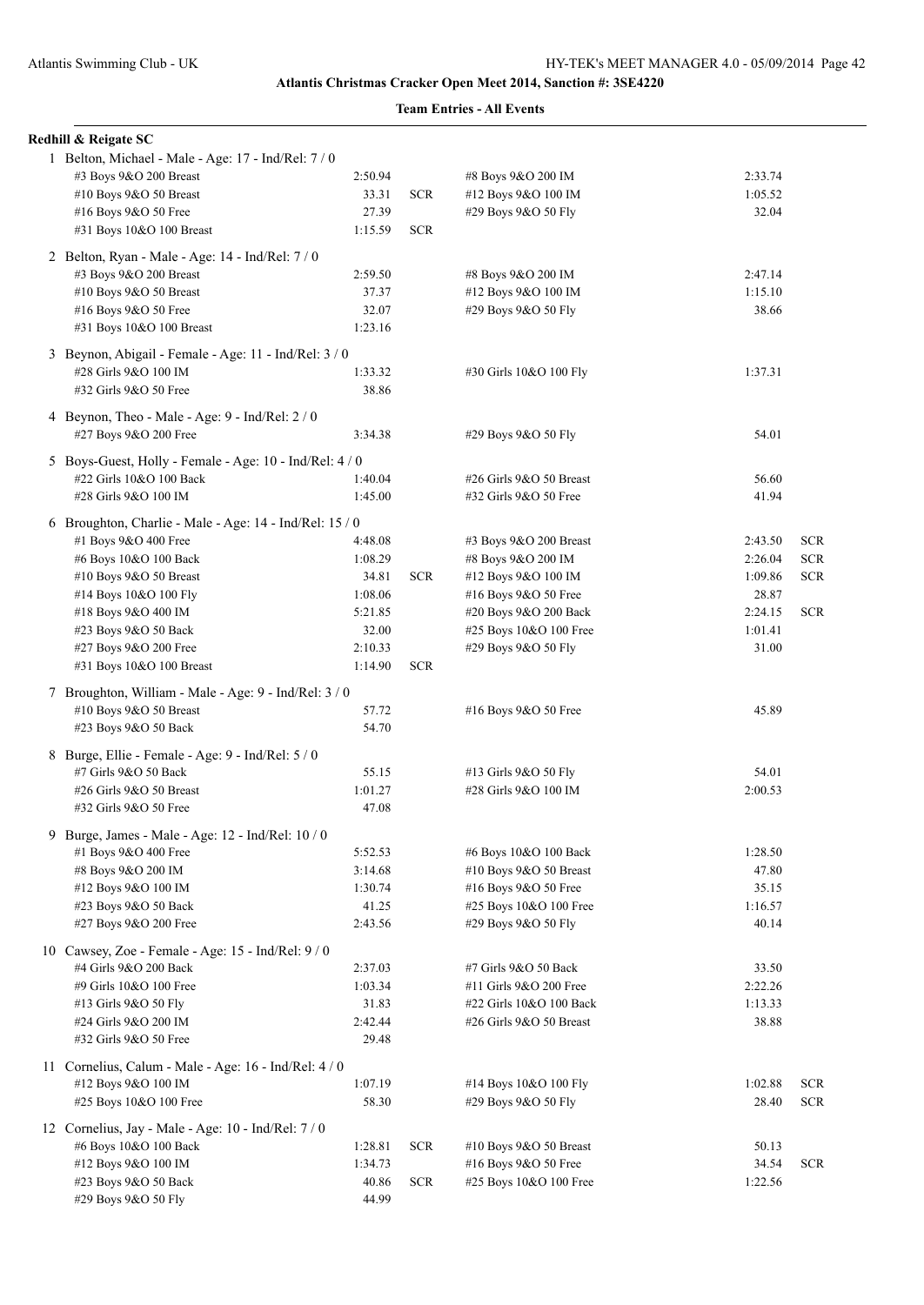| Redhill & Reigate SC                                     |                  |                          |                                             |                |                          |
|----------------------------------------------------------|------------------|--------------------------|---------------------------------------------|----------------|--------------------------|
| 13 Cornelius, Oliver - Male - Age: 9 - Ind/Rel: 4/0      |                  |                          |                                             |                |                          |
| #12 Boys 9&O 100 IM<br>#23 Boys 9&O 50 Back              | 1:37.31<br>42.78 | <b>SCR</b><br><b>SCR</b> | #16 Boys 9&O 50 Free<br>#29 Boys 9&O 50 Fly | 37.90<br>42.86 | <b>SCR</b><br><b>SCR</b> |
|                                                          |                  |                          |                                             |                |                          |
| 14 Cornelius, Ross - Male - Age: 15 - Ind/Rel: 6 / 0     |                  |                          |                                             |                |                          |
| #8 Boys 9&O 200 IM                                       | 2:39.38          |                          | #12 Boys 9&O 100 IM                         | 1:12.43        |                          |
| #16 Boys 9&O 50 Free                                     | 29.04            |                          | #23 Boys 9&O 50 Back                        | 33.50          |                          |
| #25 Boys 10&O 100 Free                                   | 1:04.44          |                          | #29 Boys 9&O 50 Fly                         | 31.70          |                          |
| 15 Dancer, Holly - Female - Age: 12 - Ind/Rel: 7/0       |                  |                          |                                             |                |                          |
| #5 Girls 9&O 200 Fly                                     | 3:28.08          |                          | #7 Girls 9&O 50 Back                        | 41.85          |                          |
| #13 Girls 9&O 50 Fly                                     | 37.92            |                          | #24 Girls 9&O 200 IM                        | 3:11.00        |                          |
| #26 Girls 9&O 50 Breast                                  | 49.20            |                          | #30 Girls 10&O 100 Fly                      | 1:34.02        |                          |
| #32 Girls 9&O 50 Free                                    | 35.53            |                          |                                             |                |                          |
| 16 Dancer, Patrick - Male - Age: 15 - Ind/Rel: 7 / 0     |                  |                          |                                             |                |                          |
| #8 Boys 9&O 200 IM                                       | 2:29.41          |                          | #10 Boys 9&O 50 Breast                      | 37.10          |                          |
| #14 Boys 10&O 100 Fly                                    | 1:05.55          | <b>SCR</b>               | #16 Boys 9&O 50 Free                        | 27.44          |                          |
| #21 Boys 9&O 200 Fly                                     | 2:25.60          | <b>SCR</b>               | #23 Boys 9&O 50 Back                        | 32.00          |                          |
| #29 Boys 9&O 50 Fly                                      | 28.57            | <b>SCR</b>               |                                             |                |                          |
| 17 Day, Jack - Male - Age: 13 - Ind/Rel: 9 / 0           |                  |                          |                                             |                |                          |
| #1 Boys 9&O 400 Free                                     | 5:12.64          |                          | #8 Boys 9&O 200 IM                          | 2:51.47        |                          |
| #12 Boys 9&O 100 IM                                      | 1:23.04          |                          | #14 Boys 10&O 100 Fly                       | 1:25.10        |                          |
| #16 Boys 9&O 50 Free                                     | 31.07            |                          | #18 Boys 9&O 400 IM                         | 6:39.91        |                          |
| #21 Boys 9&O 200 Fly                                     | 3:14.73          |                          | #25 Boys 10&O 100 Free                      | 1:09.84        |                          |
| #27 Boys 9&O 200 Free                                    | 2:26.35          |                          |                                             |                |                          |
| 18 Day, Lucie - Female - Age: 10 - Ind/Rel: 12 / 0       |                  |                          |                                             |                |                          |
| #4 Girls 9&O 200 Back                                    | 3:46.71          |                          | #7 Girls 9&O 50 Back                        | 52.16          |                          |
| #9 Girls 10&O 100 Free                                   | 1:35.13          |                          | #11 Girls 9&O 200 Free                      | 3:22.73        |                          |
| #15 Girls 10&O 100 Breast                                | 1:57.89          |                          | #17 Girls 9&O 400 Free                      | 7:56.81        |                          |
| #19 Girls 9&O 200 Breast                                 | 4:08.97          |                          | #22 Girls 10&O 100 Back                     | 1:52.83        |                          |
| #24 Girls 9&O 200 IM                                     | 4:06.37          |                          | #26 Girls 9&O 50 Breast                     | 55.93          |                          |
| #28 Girls 9&O 100 IM                                     | 1:55.50          |                          | #32 Girls 9&O 50 Free                       | 42.31          |                          |
| 19 Driver, Katie - Female - Age: 12 - Ind/Rel: 6 / 0     |                  |                          |                                             |                |                          |
| #7 Girls 9&O 50 Back                                     | 42.10            |                          | #9 Girls 10&O 100 Free                      | 1:23.47        |                          |
| #13 Girls 9&O 50 Fly                                     | 41.05            |                          | #26 Girls 9&O 50 Breast                     | 49.07          |                          |
| #28 Girls 9&O 100 IM                                     | 1:36.26          |                          | #32 Girls 9&O 50 Free                       | 37.08          |                          |
| 20 Durham, Abigail - Female - Age: 12 - Ind/Rel: 3 / 0   |                  |                          |                                             |                |                          |
| #26 Girls 9&O 50 Breast                                  | 42.91            |                          | #28 Girls 9&O 100 IM                        | 1:24.52        |                          |
| #32 Girls 9&O 50 Free                                    | 30.70            |                          |                                             |                |                          |
| 21 Durham, Charlotte - Female - Age: 14 - Ind/Rel: 3 / 0 |                  |                          |                                             |                |                          |
| #26 Girls 9&O 50 Breast                                  | 44.62            |                          | #28 Girls 9&O 100 IM                        | 1:25.12        |                          |
| #32 Girls 9&O 50 Free                                    | 33.86            |                          |                                             |                |                          |
| 22 Elliot, Benjamin - Male - Age: 12 - Ind/Rel: 4 / 0    |                  |                          |                                             |                |                          |
| #1 Boys 9&O 400 Free                                     | 6:00.50          |                          | #25 Boys 10&O 100 Free                      | 1:20.65        |                          |
| #27 Boys 9&O 200 Free                                    | 2:49.50          |                          | #31 Boys 10&O 100 Breast                    | 1:49.38        |                          |
|                                                          |                  |                          |                                             |                |                          |
| 23 Flatley, Aislinn - Female - Age: 16 - Ind/Rel: 6 / 0  |                  |                          |                                             |                |                          |
| #7 Girls 9&O 50 Back                                     | 35.17            |                          | #9 Girls 10&O 100 Free                      | 1:07.81        |                          |
| #13 Girls 9&O 50 Fly                                     | 32.99            |                          | #22 Girls 10&O 100 Back                     | 1:16.99        |                          |
| #30 Girls 10&O 100 Fly                                   | 1:17.62          |                          | #32 Girls 9&O 50 Free                       | 30.62          |                          |
| 24 Flatley, Caoimhe - Female - Age: 17 - Ind/Rel: 7/0    |                  |                          |                                             |                |                          |
| #7 Girls 9&O 50 Back                                     | 37.26            |                          | #9 Girls 10&O 100 Free                      | 1:03.38        |                          |
| #13 Girls 9&O 50 Fly                                     | 32.72            |                          | #15 Girls 10&O 100 Breast                   | 1:20.62        |                          |
| #26 Girls 9&O 50 Breast                                  | 37.80            |                          | #30 Girls 10&O 100 Fly                      | 1:13.87        |                          |
| #32 Girls 9&O 50 Free                                    | 29.63            |                          |                                             |                |                          |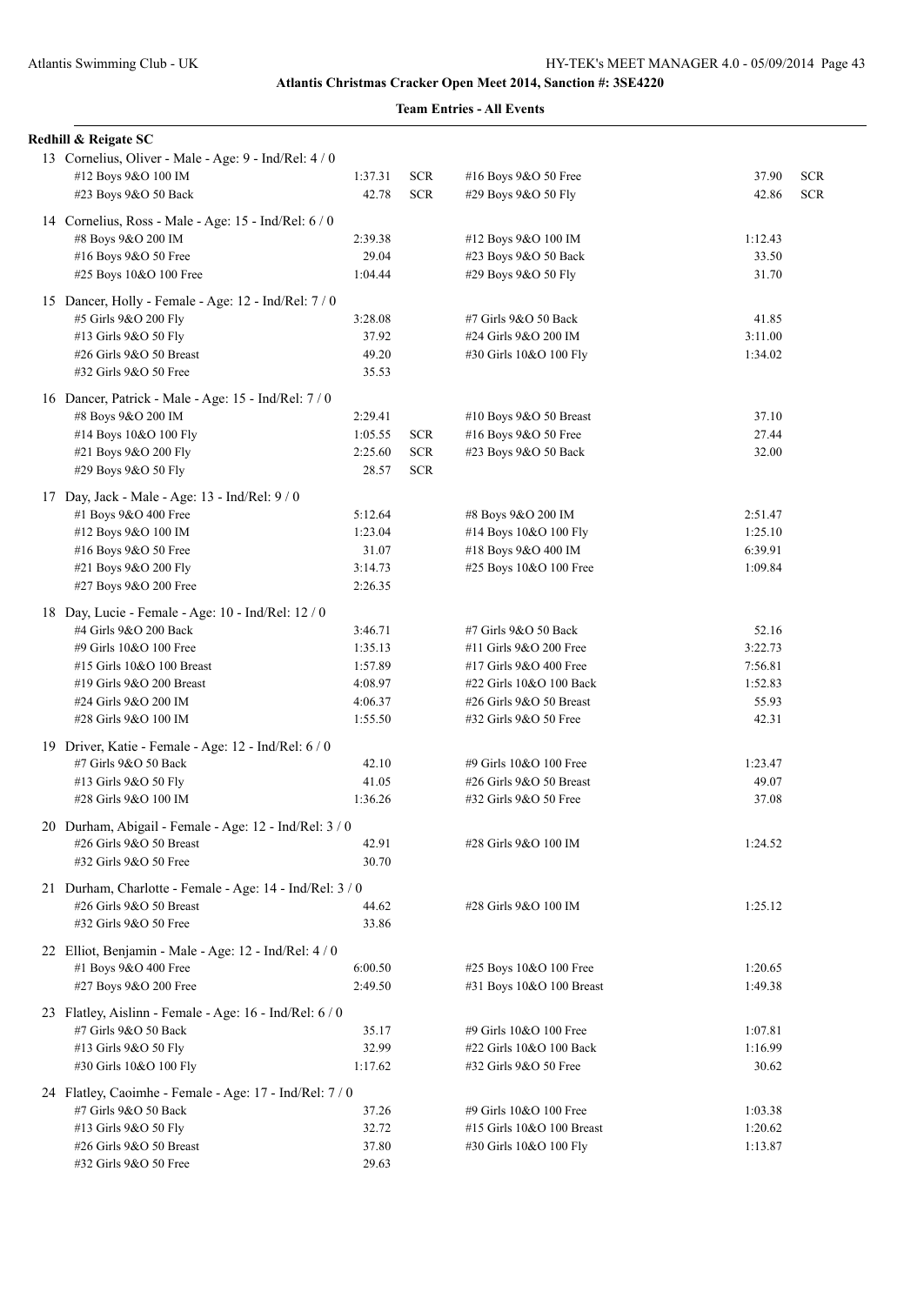| Redhill & Reigate SC                                                              |         |                           |         |            |
|-----------------------------------------------------------------------------------|---------|---------------------------|---------|------------|
| 25 Flatley, James - Male - Age: 10 - Ind/Rel: 8 / 0                               |         |                           |         |            |
| #6 Boys 10&O 100 Back                                                             | 1:47.43 | #10 Boys 9&O 50 Breast    | 56.42   |            |
| #12 Boys 9&O 100 IM                                                               | 1:42.77 | #16 Boys 9&O 50 Free      | 40.44   |            |
| #23 Boys 9&O 50 Back                                                              | 48.39   | #25 Boys 10&O 100 Free    | 1:29.42 |            |
| #29 Boys 9&O 50 Fly                                                               | 48.32   | #31 Boys 10&O 100 Breast  | 2:10.67 |            |
| 26 Florida-James, Isobel - Female - Age: 10 - Ind/Rel: 9 / 0                      |         |                           |         |            |
| #4 Girls 9&O 200 Back                                                             | 3:21.98 | #7 Girls 9&O 50 Back      | 44.62   |            |
| #9 Girls 10&O 100 Free                                                            | 1:28.65 | #15 Girls 10&O 100 Breast | 1:50.77 |            |
| #19 Girls 9&O 200 Breast                                                          | 3:55.28 | #22 Girls 10&O 100 Back   | 1:35.11 |            |
| #26 Girls 9&O 50 Breast                                                           | 52.30   | #28 Girls 9&O 100 IM      | 1:43.71 |            |
| #32 Girls 9&O 50 Free                                                             | 39.78   |                           |         |            |
| 27 Florida-James, Patrick - Male - Age: 13 - Ind/Rel: 8 / 0                       |         |                           |         |            |
| #6 Boys 10&O 100 Back                                                             | 1:16.21 | #10 Boys 9&O 50 Breast    | 42.54   |            |
| #16 Boys 9&O 50 Free                                                              | 31.42   | #20 Boys 9&O 200 Back     | 2:46.29 |            |
| #23 Boys 9&O 50 Back                                                              | 35.58   | #25 Boys 10&O 100 Free    | 1:08.32 |            |
| #29 Boys 9&O 50 Fly                                                               | 35.44   | #31 Boys 10&O 100 Breast  | 1:30.16 |            |
| 28 Fordyce, Alice - Female - Age: 9 - Ind/Rel: 2 / 0                              |         |                           |         |            |
| #26 Girls 9&O 50 Breast                                                           | 59.59   | #32 Girls 9&O 50 Free     | 49.69   |            |
| 29 Fordyce, Anna - Female - Age: 11 - Ind/Rel: 4 / 0                              |         |                           |         |            |
| #22 Girls 10&O 100 Back                                                           | 1:39.32 | #26 Girls 9&O 50 Breast   | 54.52   |            |
| #28 Girls 9&O 100 IM                                                              | 1:45.20 | #32 Girls 9&O 50 Free     | 40.79   |            |
| 30 Gabrielsen, Janith - Male - Age: 9 - Ind/Rel: 5 / 0                            |         |                           |         |            |
| #10 Boys 9&O 50 Breast                                                            | 1:02.00 | #16 Boys 9&O 50 Free      | 47.31   |            |
| #20 Boys 9&O 200 Back                                                             | 3:57.95 | #23 Boys 9&O 50 Back      | 53.40   |            |
| #27 Boys 9&O 200 Free                                                             | 3:48.80 |                           |         |            |
| 31 Gabrielsen, Lakith - Male - Age: 11 - Ind/Rel: 9 / 0                           |         |                           |         |            |
| #1 Boys 9&O 400 Free                                                              | 5:53.51 | #6 Boys 10&O 100 Back     | 1:23.70 | <b>SCR</b> |
| #8 Boys 9&O 200 IM                                                                | 3:14.47 | #12 Boys 9&O 100 IM       | 1:32.72 |            |
| #16 Boys 9&O 50 Free                                                              | 36.55   | #20 Boys 9&O 200 Back     | 2:54.86 |            |
| #23 Boys 9&O 50 Back                                                              | 39.59   | #25 Boys 10&O 100 Free    | 1:19.31 |            |
| #27 Boys 9&O 200 Free                                                             | 2:49.62 |                           |         |            |
|                                                                                   |         |                           |         |            |
| 32 Gardiner, Rachel - Female - Age: 9 - Ind/Rel: 2 / 0<br>#26 Girls 9&O 50 Breast | 1:02.75 | #32 Girls 9&O 50 Free     | 46.91   |            |
|                                                                                   |         |                           |         |            |
| 33 Gibbons, James - Male - Age: 16 - Ind/Rel: 3 / 0                               |         |                           |         |            |
| #12 Boys 9&O 100 IM                                                               | 1:18.66 | #14 Boys 10&O 100 Fly     | 1:18.05 |            |
| #16 Boys 9&O 50 Free                                                              | 30.31   |                           |         |            |
| 34 Gibbs, Ben - Male - Age: 13 - Ind/Rel: 10 / 0                                  |         |                           |         |            |
| #3 Boys 9&O 200 Breast                                                            | 3:06.67 | #8 Boys 9&O 200 IM        | 2:56.07 |            |
| #10 Boys 9&O 50 Breast                                                            | 41.20   | #14 Boys 10&O 100 Fly     | 1:23.50 |            |
| #16 Boys 9&O 50 Free                                                              | 32.50   | #21 Boys 9&O 200 Fly      | 3:20.46 |            |
| #25 Boys 10&O 100 Free                                                            | 1:12.91 | #27 Boys 9&O 200 Free     | 2:36.29 |            |
| #29 Boys 9&O 50 Fly                                                               | 37.73   | #31 Boys 10&O 100 Breast  | 1:27.56 |            |
| 35 Gibbs, Sam - Male - Age: 15 - Ind/Rel: 3 / 0                                   |         |                           |         |            |
| #3 Boys 9&O 200 Breast                                                            | 2:53.78 | #10 Boys $9&O 50$ Breast  | 36.20   |            |
| #31 Boys 10&O 100 Breast                                                          | 1:17.21 |                           |         |            |
| 36 Graham, Georgia - Female - Age: 16 - Ind/Rel: 9/0                              |         |                           |         |            |
| #7 Girls 9&O 50 Back                                                              | 34.62   | #9 Girls 10&O 100 Free    | 1:06.72 |            |
| #13 Girls 9&O 50 Fly                                                              | 33.59   | #15 Girls 10&O 100 Breast | 1:22.47 |            |
| #19 Girls 9&O 200 Breast                                                          | 3:02.32 | #24 Girls 9&O 200 IM      | 2:49.10 |            |
| #26 Girls 9&O 50 Breast                                                           | 37.57   | #28 Girls 9&O 100 IM      | 1:16.22 |            |
| #32 Girls 9&O 50 Free                                                             | 30.10   |                           |         |            |
| 37 Grainger, Luis - Male - Age: 9 - Ind/Rel: 6 / 0                                |         |                           |         |            |
| #10 Boys 9&O 50 Breast                                                            | 53.43   | #12 Boys 9&O 100 IM       | 1:39.08 | <b>SCR</b> |
| #16 Boys 9&O 50 Free                                                              | 38.84   | #20 Boys 9&O 200 Back     | 3:24.68 |            |
| #23 Boys 9&O 50 Back                                                              | 46.88   | #29 Boys 9&O 50 Fly       | 47.78   |            |
|                                                                                   |         |                           |         |            |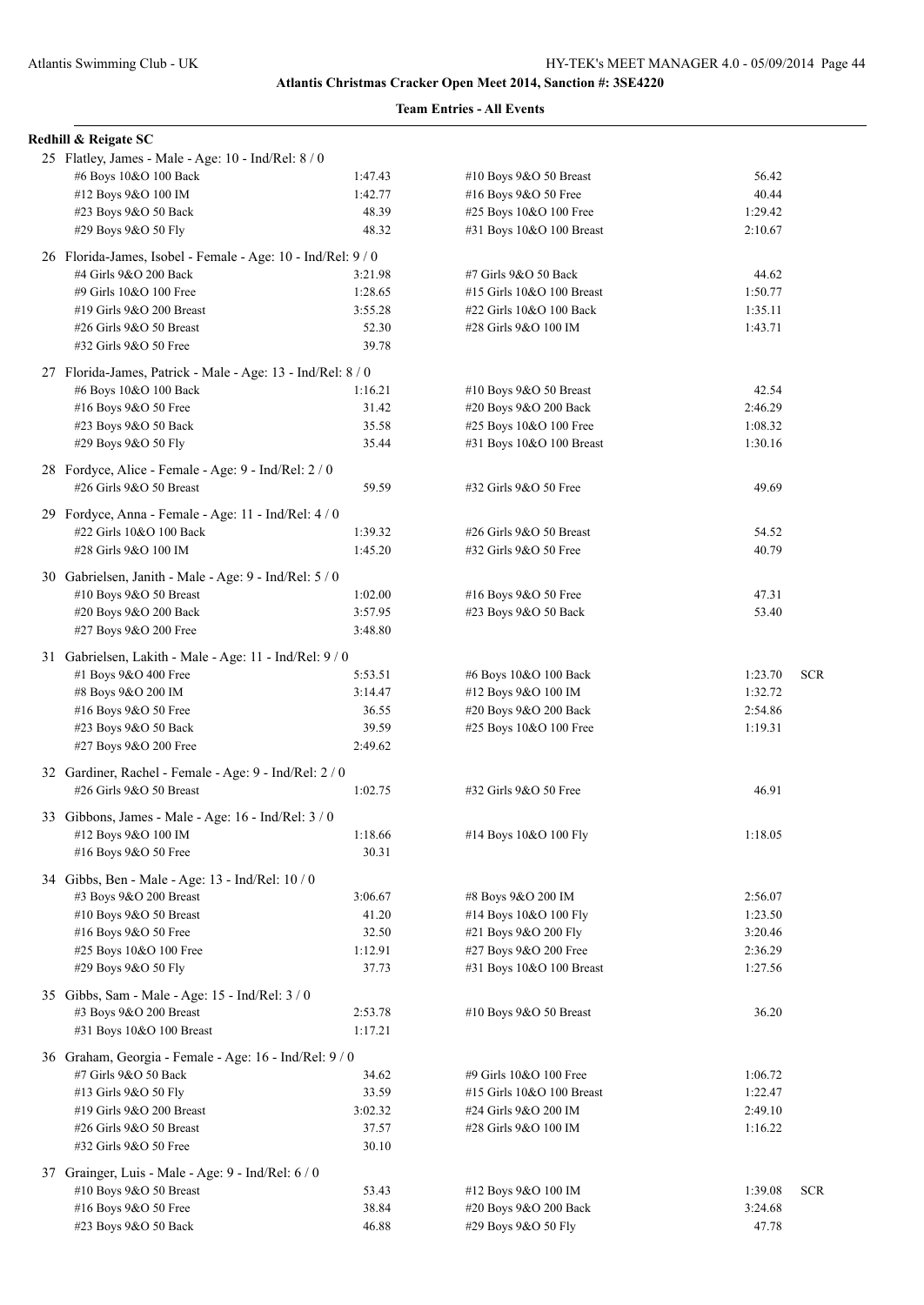| Redhill & Reigate SC                                    |         |            |                          |         |
|---------------------------------------------------------|---------|------------|--------------------------|---------|
| 38 Gunasekera, Oliver - Male - Age: 10 - Ind/Rel: 7 / 0 |         |            |                          |         |
| #3 Boys 9&O 200 Breast                                  | 3:41.00 |            | #8 Boys 9&O 200 IM       | 3:20.00 |
| #10 Boys 9&O 50 Breast                                  | 50.60   |            | #12 Boys 9&O 100 IM      | 1:35.00 |
| #16 Boys 9&O 50 Free                                    | 36.16   |            | #27 Boys 9&O 200 Free    | 2:54.00 |
| #31 Boys 10&O 100 Breast                                | 1:45.00 | <b>SCR</b> |                          |         |
|                                                         |         |            |                          |         |
| 39 Hansen, Annalise - Female - Age: 10 - Ind/Rel: 2 / 0 |         |            |                          |         |
| #26 Girls 9&O 50 Breast                                 | 51.31   |            | #32 Girls 9&O 50 Free    | 40.33   |
|                                                         |         |            |                          |         |
| 40 Howes, Chloe - Female - Age: 14 - Ind/Rel: 7 / 0     |         |            |                          |         |
| #4 Girls 9&O 200 Back                                   | 2:38.71 |            | #7 Girls 9&O 50 Back     | 35.12   |
| #9 Girls 10&O 100 Free                                  | 1:09.84 |            | #13 Girls 9&O 50 Fly     | 36.40   |
| #22 Girls 10&O 100 Back                                 | 1:13.87 |            | #30 Girls 10&O 100 Fly   | 1:25.72 |
| #32 Girls 9&O 50 Free                                   | 32.33   |            |                          |         |
| 41 Jackman, Charlie - Male - Age: 11 - Ind/Rel: 1 / 0   |         |            |                          |         |
| #29 Boys 9&O 50 Fly                                     | 37.68   |            |                          |         |
|                                                         |         |            |                          |         |
| 42 Jones, Callum - Male - Age: $15$ - Ind/Rel: $4/0$    |         |            |                          |         |
| #20 Boys 9&O 200 Back                                   | 2:50.87 |            | #23 Boys 9&O 50 Back     | 32.75   |
| #25 Boys 10&O 100 Free                                  | 1:11.31 |            | #27 Boys 9&O 200 Free    | 2:31.09 |
|                                                         |         |            |                          |         |
| 43 Jones, Sam - Male - Age: 17 - Ind/Rel: 6 / 0         |         |            |                          |         |
| #8 Boys 9&O 200 IM                                      | 2:24.32 |            | #12 Boys 9&O 100 IM      | 1:06.07 |
| #16 Boys 9&O 50 Free                                    | 25.96   |            | #23 Boys 9&O 50 Back     | 30.95   |
| #25 Boys 10&O 100 Free                                  | 56.51   |            | #29 Boys 9&O 50 Fly      | 29.86   |
| 44 Last, Joshua - Male - Age: 11 - Ind/Rel: 1 / 0       |         |            |                          |         |
| #16 Boys 9&O 50 Free                                    | 50.50   |            |                          |         |
|                                                         |         |            |                          |         |
| 45 Lawson, Amy - Female - Age: 12 - Ind/Rel: 3 / 0      |         |            |                          |         |
| #4 Girls 9&O 200 Back                                   | 3:22.40 |            | #7 Girls 9&O 50 Back     | 42.94   |
| #9 Girls 10&O 100 Free                                  | 1:20.25 |            |                          |         |
|                                                         |         |            |                          |         |
| 46 Lee, Maria - Female - Age: 16 - Ind/Rel: 5 / 0       |         |            |                          |         |
| #7 Girls 9&O 50 Back                                    | 35.90   |            | #9 Girls 10&O 100 Free   | 1:07.06 |
| #13 Girls 9&O 50 Fly                                    | 34.70   |            | #28 Girls 9&O 100 IM     | 1:20.30 |
| #32 Girls 9&O 50 Free                                   | 30.90   |            |                          |         |
| 47 Leed, Daniella - Female - Age: 17 - Ind/Rel: 6 / 0   |         |            |                          |         |
| #7 Girls 9&O 50 Back                                    | 35.00   |            | #9 Girls 10&O 100 Free   | 1:06.10 |
| #13 Girls 9&O 50 Fly                                    | 34.78   |            | #22 Girls 10&O 100 Back  | 1:15.00 |
| #28 Girls 9&O 100 IM                                    | 1:17.00 |            | #32 Girls 9&O 50 Free    | 30.20   |
|                                                         |         |            |                          |         |
| 48 Lumsden, Joshua - Male - Age: 12 - Ind/Rel: 6 / 0    |         |            |                          |         |
| #12 Boys 9&O 100 IM                                     | 1:28.34 |            | #14 Boys 10&O 100 Fly    | 1:30.23 |
| #16 Boys 9&O 50 Free                                    | 34.78   |            | #21 Boys 9&O 200 Fly     | 3:24.45 |
| #23 Boys 9&O 50 Back                                    | 37.43   |            | #25 Boys 10&O 100 Free   | 1:19.00 |
|                                                         |         |            |                          |         |
| 49 Marcroft, Toby - Male - Age: 10 - Ind/Rel: 4 / 0     |         |            |                          |         |
| #12 Boys 9&O 100 IM                                     | 1:50.43 |            | #16 Boys 9&O 50 Free     | 44.75   |
| #29 Boys 9&O 50 Fly                                     | 49.35   |            | #31 Boys 10&O 100 Breast | 2:00.18 |
| 50 Marsh, Eva - Female - Age: 9 - Ind/Rel: 4 / 0        |         |            |                          |         |
| #11 Girls 9&O 200 Free                                  | 3:19.32 |            | #13 Girls 9&O 50 Fly     | 45.19   |
| #28 Girls 9&O 100 IM                                    | 1:38.69 |            | #32 Girls 9&O 50 Free    | 39.76   |
|                                                         |         |            |                          |         |
| 51 Miles, Christopher - Male - Age: 9 - Ind/Rel: 2 / 0  |         |            |                          |         |
| #16 Boys 9&O 50 Free                                    | 47.92   |            | #23 Boys 9&O 50 Back     | 54.82   |
|                                                         |         |            |                          |         |
| 52 Miles, Jessica - Female - Age: 11 - Ind/Rel: 2/0     |         |            |                          |         |
| #15 Girls 10&O 100 Breast                               | 1:54.06 |            | #26 Girls 9&O 50 Breast  | 49.94   |
| 53 Newing, Hannah - Female - Age: 13 - Ind/Rel: 4 / 0   |         |            |                          |         |
| #4 Girls 9&O 200 Back                                   | 2:58.30 |            | #7 Girls 9&O 50 Back     | 38.96   |
| #9 Girls 10&O 100 Free                                  | 1:15.50 |            | #22 Girls 10&O 100 Back  | 1:23.80 |
|                                                         |         |            |                          |         |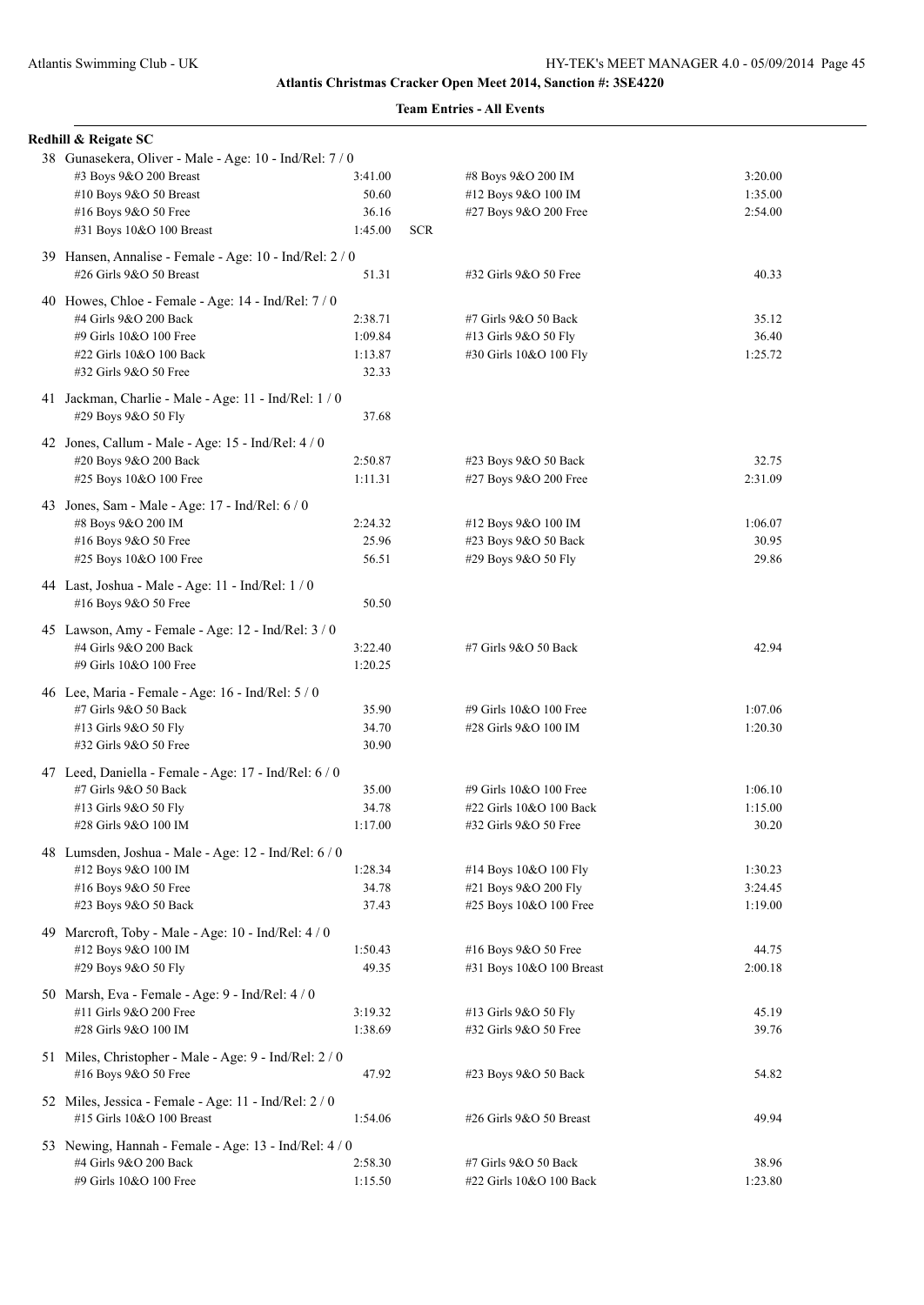## **Team Entries - All Events**

| Redhill & Reigate SC                                                                |                  |            |                          |         |            |
|-------------------------------------------------------------------------------------|------------------|------------|--------------------------|---------|------------|
| 54 Parsons, Maisy - Female - Age: 10 - Ind/Rel: 3 / 0<br>#15 Girls 10&O 100 Breast  | 1:57.28          |            | #26 Girls 9&O 50 Breast  | 50.67   |            |
| #32 Girls 9&O 50 Free                                                               | 41.69            |            |                          |         |            |
| 55 Pegley, Thomas - Male - Age: 12 - Ind/Rel: 3 / 0                                 |                  |            |                          |         |            |
| #10 Boys 9&O 50 Breast                                                              | 48.25            |            | #16 Boys 9&O 50 Free     | 35.06   |            |
| #31 Boys 10&O 100 Breast                                                            | 1:47.18          |            |                          |         |            |
| 56 Ryan, Niamh - Female - Age: 11 - Ind/Rel: 7 / 0                                  |                  |            |                          |         |            |
| #2 Girls 9&O 400 IM                                                                 | 6:14.45          |            | #9 Girls 10&O 100 Free   | 1:11.72 |            |
| #11 Girls 9&O 200 Free                                                              | 2:35.20          |            | #13 Girls 9&O 50 Fly     | 36.38   |            |
| #24 Girls 9&O 200 IM<br>#32 Girls 9&O 50 Free                                       | 2:54.92<br>32.74 |            | #30 Girls 10&O 100 Fly   | 1:23.75 | <b>SCR</b> |
| 57 Smith, Amie - Female - Age: 10 - Ind/Rel: 9 / 0                                  |                  |            |                          |         |            |
| #4 Girls 9&O 200 Back                                                               | 2:53.47          | <b>SCR</b> | #7 Girls 9&O 50 Back     | 40.25   | <b>SCR</b> |
| #9 Girls 10&O 100 Free                                                              | 1:18.38          |            | #11 Girls 9&O 200 Free   | 2:45.12 | <b>SCR</b> |
| #13 Girls 9&O 50 Fly                                                                | 42.42            |            | #22 Girls 10&O 100 Back  | 1:24.70 | <b>SCR</b> |
| #24 Girls 9&O 200 IM                                                                | 3:09.44          |            | #28 Girls 9&O 100 IM     | 1:32.91 |            |
| #32 Girls 9&O 50 Free                                                               | 35.13            |            |                          |         |            |
| 58 Smith, Ashleigh - Female - Age: 13 - Ind/Rel: 9/0                                |                  |            |                          |         |            |
| #4 Girls 9&O 200 Back                                                               | 2:35.55          |            | #7 Girls 9&O 50 Back     | 35.01   |            |
| #9 Girls 10&O 100 Free                                                              | 1:06.36          |            | #11 Girls 9&O 200 Free   | 2:22.26 |            |
| #13 Girls 9&O 50 Fly                                                                | 33.07            |            | #22 Girls 10&O 100 Back  | 1:14.50 |            |
| #24 Girls 9&O 200 IM                                                                | 2:43.42          |            | #30 Girls 10&O 100 Fly   | 1:12.53 | <b>SCR</b> |
| #32 Girls 9&O 50 Free                                                               | 30.80            |            |                          |         |            |
| 59 Solman, Elizabeth - Female - Age: 11 - Ind/Rel: 3 / 0                            |                  |            |                          |         |            |
| #7 Girls 9&O 50 Back                                                                | 42.70            |            | #9 Girls 10&O 100 Free   | 1:26.00 |            |
| #15 Girls 10&O 100 Breast                                                           | 1:54.00          |            |                          |         |            |
| 60 Sparrow, Phoebe - Female - Age: 12 - Ind/Rel: 2 / 0                              |                  |            |                          |         |            |
| #22 Girls 10&O 100 Back                                                             | 1:28.03          |            | #24 Girls 9&O 200 IM     | 3:13.03 |            |
| 61 Stevenson, Alice - Female - Age: 13 - Ind/Rel: 2 / 0                             |                  |            |                          |         |            |
| #19 Girls 9&O 200 Breast                                                            | 3:21.00          |            | #26 Girls 9&O 50 Breast  | 43.16   |            |
| 62 Tyson, Ellie - Female - Age: 15 - Ind/Rel: 2 / 0                                 |                  |            |                          |         |            |
| #7 Girls 9&O 50 Back                                                                | 39.10            |            | #9 Girls 10&O 100 Free   | 1:17.00 |            |
| 63 Vickars, Jasmine - Female - Age: 11 - Ind/Rel: 4 / 0<br>#19 Girls 9&O 200 Breast | 3:00.19          | <b>SCR</b> | #22 Girls 10&O 100 Back  | 1:36.19 |            |
| #26 Girls 9&O 50 Breast                                                             | 49.06            |            | #32 Girls 9&O 50 Free    | 39.10   |            |
|                                                                                     |                  |            |                          |         |            |
| 64 Vickars, Oliver - Male - Age: 10 - Ind/Rel: 4 / 0<br>#23 Boys 9&O 50 Back        | 49.16            |            | #25 Boys 10&O 100 Free   | 1:33.00 |            |
| #29 Boys 9&O 50 Fly                                                                 | 49.50            |            | #31 Boys 10&O 100 Breast | 2:04.95 |            |
|                                                                                     |                  |            |                          |         |            |
| 65 Vickers, Daniel - Male - Age: 12 - Ind/Rel: 4 / 0                                |                  |            |                          |         |            |
| #20 Boys 9&O 200 Back                                                               | 2:59.40          |            | #23 Boys 9&O 50 Back     | 41.40   |            |
| #25 Boys 10&O 100 Free                                                              | 1:20.07          |            | #31 Boys 10&O 100 Breast | 1:52.10 |            |
|                                                                                     |                  |            |                          |         |            |

**Redhill & Reigate SC Total Individual Entries: 344 - Total Relays: 0**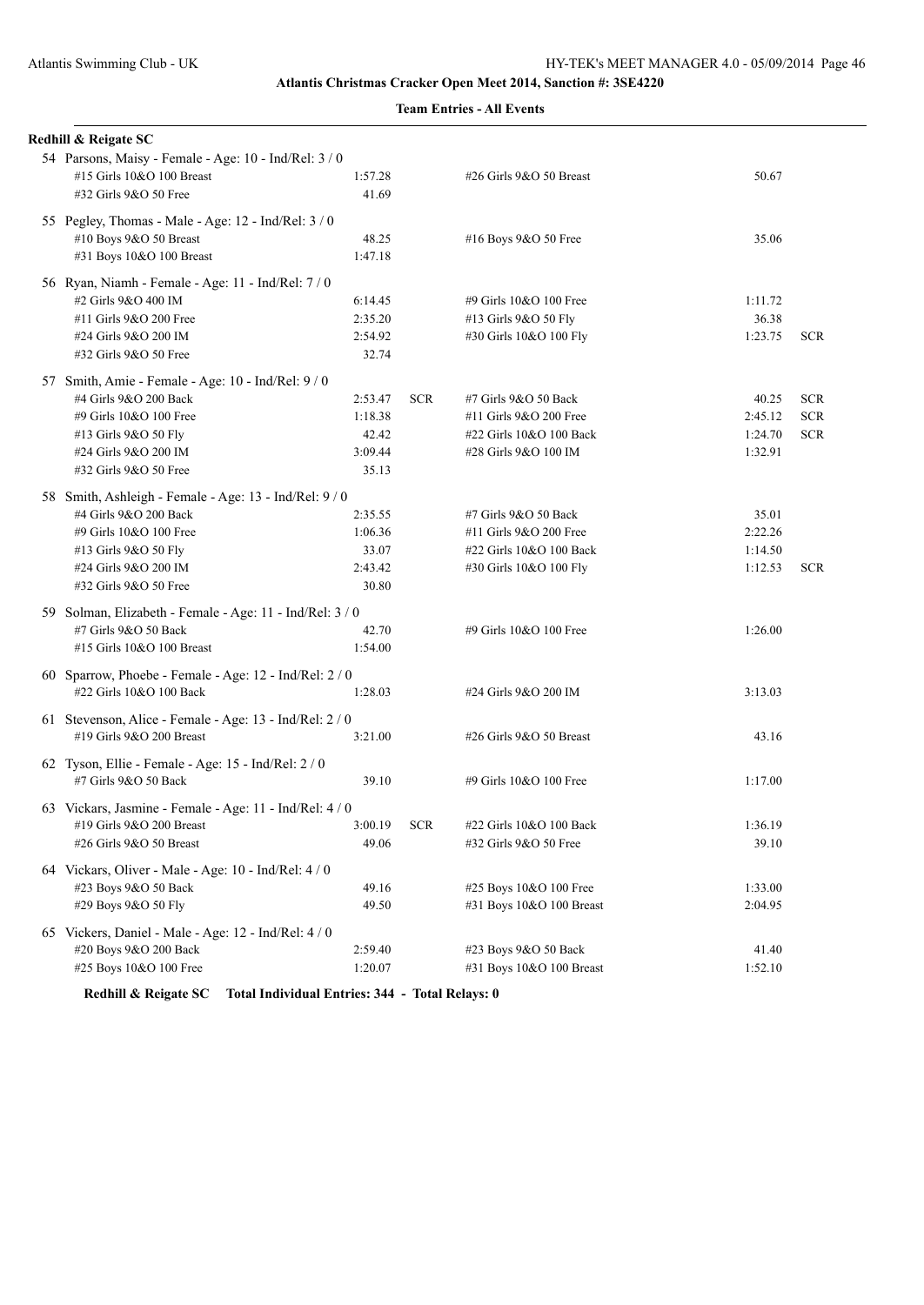## **Team Entries - All Events**

| rtw Monson                |                                                      |         |                       |         |  |  |  |
|---------------------------|------------------------------------------------------|---------|-----------------------|---------|--|--|--|
|                           | Chadwick, Jonathan - Male - Age: 17 - Ind/Rel: 3 / 0 |         |                       |         |  |  |  |
| $\#25$ Boys 10&O 100 Free |                                                      | 1:07.02 | #27 Boys 9&O 200 Free | 2:29.30 |  |  |  |
| #29 Boys $9&O 50$ Fly     |                                                      | 33.50   |                       |         |  |  |  |
|                           |                                                      |         |                       |         |  |  |  |

**rtw Monson Total Individual Entries: 3 - Total Relays: 0**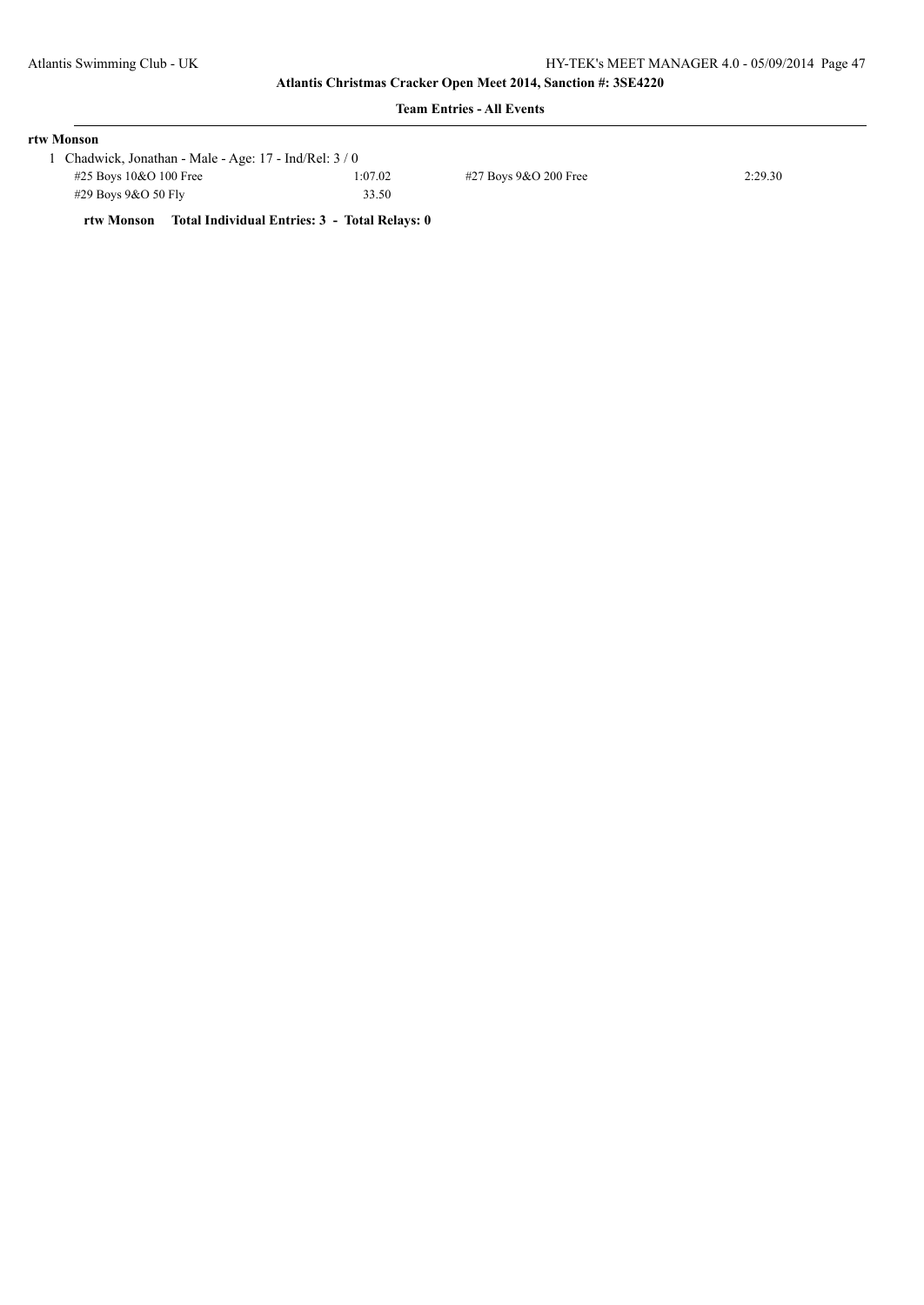| <b>SouthwarkAquatics Swimming Clu</b>                       |         |                           |         |
|-------------------------------------------------------------|---------|---------------------------|---------|
| 1 Bendjelloul, Sofia - Female - Age: 16 - Ind/Rel: 4 / 0    |         |                           |         |
| #22 Girls 10&O 100 Back                                     | 1:25.81 | #26 Girls 9&O 50 Breast   | 43.84   |
| #28 Girls 9&O 100 IM                                        | 1:24.51 | #32 Girls 9&O 50 Free     | 32.80   |
| 2 Demetriou-Fox, Freya - Female - Age: 9 - Ind/Rel: 7 / 0   |         |                           |         |
| #7 Girls 9&O 50 Back                                        | 47.04   | #11 Girls 9&O 200 Free    | 3:22.78 |
| #13 Girls 9&O 50 Fly                                        | 53.41   | #19 Girls 9&O 200 Breast  | 4:16.20 |
| #26 Girls 9&O 50 Breast                                     | 52.31   | #28 Girls 9&O 100 IM      | 1:47.41 |
| #32 Girls 9&O 50 Free                                       | 46.27   |                           |         |
| 3 Droghieri, Marco - Male - Age: 10 - Ind/Rel: 2 / 0        |         |                           |         |
| #6 Boys 10&O 100 Back                                       | 1:42.68 | #16 Boys 9&O 50 Free      | 39.82   |
| 4 Easter, Molly - Female - Age: 12 - Ind/Rel: 7 / 0         |         |                           |         |
| #7 Girls 9&O 50 Back                                        | 47.14   | #9 Girls 10&O 100 Free    | 1:22.78 |
| #13 Girls 9&O 50 Fly                                        | 40.71   | #22 Girls 10&O 100 Back   | 1:32.91 |
| #26 Girls 9&O 50 Breast                                     | 46.97   | #28 Girls 9&O 100 IM      | 1:36.50 |
| #32 Girls 9&O 50 Free                                       | 36.51   |                           |         |
| 5 Evans, Tony - Male - Age: 26 - Ind/Rel: 2 / 0             |         |                           |         |
| #14 Boys 10&O 100 Fly                                       | 1:01.00 | #16 Boys 9&O 50 Free      | 24.90   |
| 6 Ferguson-Smith, Megan - Female - Age: 10 - Ind/Rel: 5 / 0 |         |                           |         |
| #9 Girls 10&O 100 Free                                      | 1:29.97 | #15 Girls 10&O 100 Breast | 2:05.50 |
| #26 Girls 9&O 50 Breast                                     | 57.01   | #28 Girls 9&O 100 IM      | 1:45.71 |
| #32 Girls 9&O 50 Free                                       | 42.88   |                           |         |
| 7 Godden, Jake - Male - Age: 16 - Ind/Rel: 4 / 0            |         |                           |         |
| #12 Boys 9&O 100 IM                                         | 1:08.88 | #16 Boys 9&O 50 Free      | 26.98   |
| #25 Boys 10&O 100 Free                                      | 59.03   | #29 Boys 9&O 50 Fly       | 30.49   |
|                                                             |         |                           |         |
| 8 John, Amelia - Female - Age: 12 - Ind/Rel: 11 / 0         |         |                           |         |
| #4 Girls 9&O 200 Back                                       | 2:39.92 | #7 Girls 9&O 50 Back      | 35.38   |
| #9 Girls 10&O 100 Free                                      | 1:07.46 | #11 Girls 9&O 200 Free    | 2:26.54 |
| #13 Girls 9&O 50 Fly                                        | 37.55   | #22 Girls 10&O 100 Back   | 1:15.02 |
| #24 Girls 9&O 200 IM                                        | 2:43.29 | #26 Girls 9&O 50 Breast   | 44.73   |
| #28 Girls 9&O 100 IM                                        | 1:17.33 | #30 Girls 10&O 100 Fly    | 1:19.75 |
| #32 Girls 9&O 50 Free                                       | 32.38   |                           |         |
| 9 Kullman, Jessie - Female - Age: 11 - Ind/Rel: 2 / 0       |         |                           |         |
| #9 Girls 10&O 100 Free                                      | 1:22.53 | #15 Girls 10&O 100 Breast | 1:40.97 |
| 10 Morgan, Natasha - Female - Age: 32 - Ind/Rel: 6 / 0      |         |                           |         |
| #9 Girls 10&O 100 Free                                      | 1:05.71 | #11 Girls 9&O 200 Free    | 2:22.17 |
| #15 Girls 10&O 100 Breast                                   | 1:23.23 | #19 Girls 9&O 200 Breast  | 3:00.17 |
| #24 Girls 9&O 200 IM                                        | 2:40.21 | #28 Girls 9&O 100 IM      | 1:16.36 |
| 11 Murphy, Dylan - Male - Age: $16$ - Ind/Rel: $9/0$        |         |                           |         |
| #6 Boys 10&O 100 Back                                       | 1:08.05 | #8 Boys 9&O 200 IM        | 2:28.92 |
| #10 Boys 9&O 50 Breast                                      | 34.94   | #14 Boys 10&O 100 Fly     | 1:06.40 |
| #16 Boys 9&O 50 Free                                        | 26.11   | #23 Boys 9&O 50 Back      | 30.68   |
| #25 Boys 10&O 100 Free                                      | 59.27   | #29 Boys 9&O 50 Fly       | 29.64   |
| #31 Boys 10&O 100 Breast                                    | 1:16.94 |                           |         |
| 12 Okochu, Darius - Male - Age: 13 - Ind/Rel: 4 / 0         |         |                           |         |
| #10 Boys 9&O 50 Breast                                      | 44.12   | #16 Boys 9&O 50 Free      | 33.05   |
| #25 Boys 10&O 100 Free                                      | 1:13.11 | #29 Boys 9&O 50 Fly       | 36.65   |
|                                                             |         |                           |         |
| 13 Okochu, Noah - Male - Age: 15 - Ind/Rel: 4/0             | 42.90   | #16 Boys 9&O 50 Free      | 31.87   |
| #10 Boys 9&O 50 Breast                                      |         |                           |         |
| #25 Boys 10&O 100 Free                                      | 1:09.41 | #29 Boys 9&O 50 Fly       | 35.72   |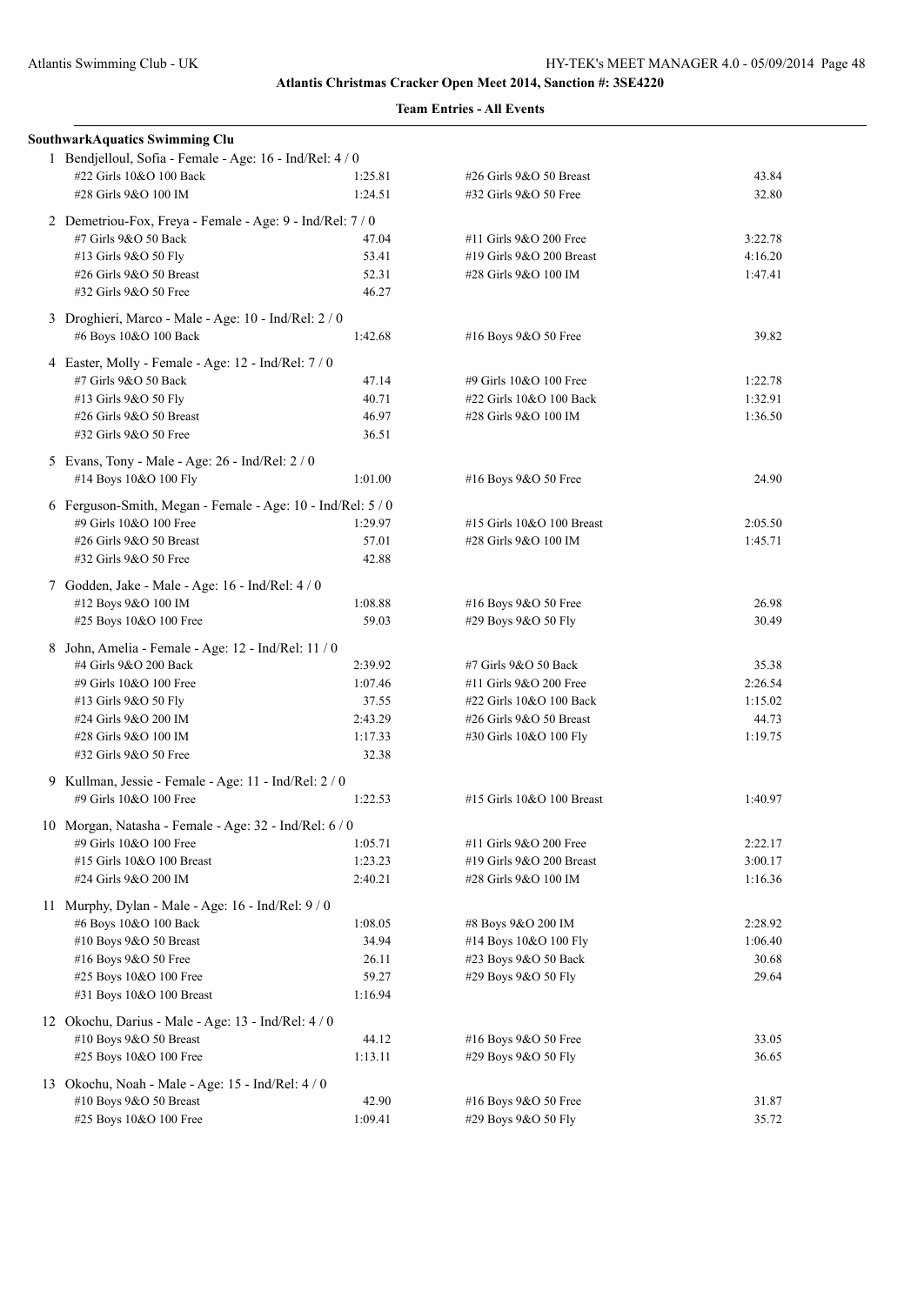| SouthwarkAquatics Swimming Clu                         |         |                          |         |  |  |
|--------------------------------------------------------|---------|--------------------------|---------|--|--|
| 14 Rogers, Sonny - Male - Age: 10 - Ind/Rel: 11 / 0    |         |                          |         |  |  |
| #6 Boys 10&O 100 Back                                  | 1:34.18 | #8 Boys 9&O 200 IM       | 3:22.89 |  |  |
| #10 Boys 9&O 50 Breast                                 | 48.87   | #12 Boys 9&O 100 IM      | 1:37.51 |  |  |
| #14 Boys 10&O 100 Fly                                  | 1:39.77 | #16 Boys 9&O 50 Free     | 38.87   |  |  |
| #23 Boys 9&O 50 Back                                   | 43.90   | #25 Boys 10&O 100 Free   | 1:28.95 |  |  |
| #27 Boys 9&O 200 Free                                  | 3:19.06 | #29 Boys 9&O 50 Fly      | 45.06   |  |  |
| #31 Boys 10&O 100 Breast                               | 1:46.73 |                          |         |  |  |
| 15 Salla, Owen - Male - Age: 9 - Ind/Rel: 2 / 0        |         |                          |         |  |  |
| #27 Boys 9&O 200 Free                                  | 3:41.17 | #29 Boys 9&O 50 Fly      | 48.17   |  |  |
| 16 Tran, Ryan - Male - Age: 15 - Ind/Rel: 10 / 0       |         |                          |         |  |  |
| #3 Boys 9&O 200 Breast                                 | 2:47.10 | #8 Boys 9&O 200 IM       | 2:42.77 |  |  |
| #10 Boys 9&O 50 Breast                                 | 34.40   | #12 Boys 9&O 100 IM      | 1:09.43 |  |  |
| #14 Boys 10&O 100 Fly                                  | 1:14.38 | #16 Boys 9&O 50 Free     | 27.20   |  |  |
| #25 Boys 10&O 100 Free                                 | 59.71   | #27 Boys 9&O 200 Free    | 2:18.26 |  |  |
| #29 Boys 9&O 50 Fly                                    | 30.27   | #31 Boys 10&O 100 Breast | 1:15.62 |  |  |
| 17 Ung, Alex - Male - Age: 9 - Ind/Rel: 8/0            |         |                          |         |  |  |
| #8 Boys 9&O 200 IM                                     | 3:29.92 | #10 Boys 9&O 50 Breast   | 50.90   |  |  |
| #12 Boys 9&O 100 IM                                    | 1:42.00 | #16 Boys 9&O 50 Free     | 40.10   |  |  |
| #21 Boys 9&O 200 Fly                                   | 3:58.71 | #23 Boys 9&O 50 Back     | 45.74   |  |  |
| #27 Boys 9&O 200 Free                                  | 3:32.39 | #29 Boys 9&O 50 Fly      | 43.39   |  |  |
| 18 Wild, Jack - Male - Age: 14 - Ind/Rel: 7/0          |         |                          |         |  |  |
| #10 Boys 9&O 50 Breast                                 | 36.00   | #12 Boys 9&O 100 IM      | 1:17.73 |  |  |
| #16 Boys 9&O 50 Free                                   | 29.89   | #23 Boys 9&O 50 Back     | 35.80   |  |  |
| #25 Boys 10&O 100 Free                                 | 1:02.50 | #29 Boys 9&O 50 Fly      | 32.42   |  |  |
| #31 Boys 10&O 100 Breast                               | 1:17.83 |                          |         |  |  |
| 19 Woodham, Charlie - Male - Age: 11 - Ind/Rel: 10 / 0 |         |                          |         |  |  |
| #1 Boys 9&O 400 Free                                   | 6:25.01 | #6 Boys 10&O 100 Back    | 1:28.52 |  |  |
| #8 Boys 9&O 200 IM                                     | 3:15.40 | #10 Boys 9&O 50 Breast   | 48.73   |  |  |
| #14 Boys 10&O 100 Fly                                  | 1:33.83 | #16 Boys 9&O 50 Free     | 36.35   |  |  |
| #18 Boys 9&O 400 IM                                    | 7:05.21 | #23 Boys 9&O 50 Back     | 43.00   |  |  |
| #25 Boys 10&O 100 Free                                 | 1:22.05 | #29 Boys 9&O 50 Fly      | 41.10   |  |  |

**Team Entries - All Events**

**SouthwarkAquatics Swimming Clu Total Individual Entries: 115 - Total Relays: 0**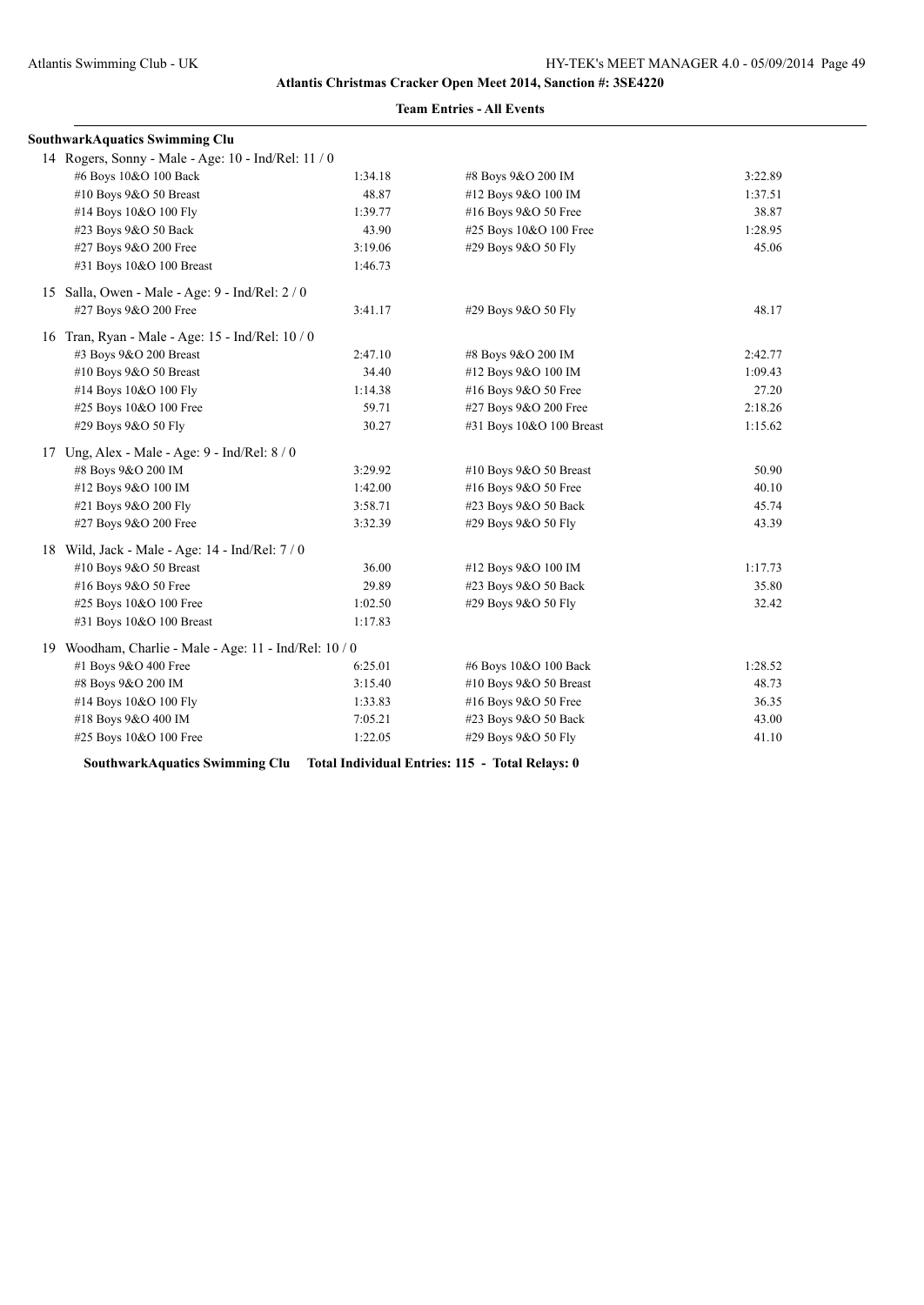|   | <b>Sutton &amp; Cheam</b>                                                   |                  |                           |         |
|---|-----------------------------------------------------------------------------|------------------|---------------------------|---------|
|   | 1 Adjei, Nubia - Female - Age: 11 - Ind/Rel: 5 / 0                          |                  |                           |         |
|   | #7 Girls 9&O 50 Back                                                        | 38.24            | #11 Girls 9&O 200 Free    | 3:05.16 |
|   | #13 Girls 9&O 50 Fly<br>#32 Girls 9&O 50 Free                               | 38.40<br>32.70   | #28 Girls 9&O 100 IM      | 1:32.61 |
|   |                                                                             |                  |                           |         |
|   | 2 Andrew, Erin - Female - Age: 12 - Ind/Rel: 11 / 0<br>#5 Girls 9&O 200 Fly | 3:16.84          | #7 Girls 9&O 50 Back      | 39.19   |
|   | #9 Girls 10&O 100 Free                                                      | 1:09.85          | #11 Girls 9&O 200 Free    | 2:28.10 |
|   | #13 Girls 9&O 50 Fly                                                        | 36.07            | #17 Girls 9&O 400 Free    | 5:16.00 |
|   | #24 Girls 9&O 200 IM                                                        | 3:01.20          | #26 Girls 9&O 50 Breast   | 49.01   |
|   | #28 Girls 9&O 100 IM                                                        | 1:22.54          | #30 Girls 10&O 100 Fly    | 1:20.01 |
|   | #32 Girls 9&O 50 Free                                                       | 32.60            |                           |         |
|   | 3 Andrew, Natalie - Female - Age: 15 - Ind/Rel: 8 / 0                       |                  |                           |         |
|   | #9 Girls 10&O 100 Free                                                      | 1:06.20          | #11 Girls 9&O 200 Free    | 2:18.72 |
|   | #13 Girls 9&O 50 Fly                                                        | 35.00            | #15 Girls 10&O 100 Breast | 1:28.25 |
|   | #17 Girls 9&O 400 Free                                                      | 4:47.90          | #24 Girls 9&O 200 IM      | 2:39.54 |
|   | #28 Girls 9&O 100 IM                                                        | 1:17.74          | #32 Girls 9&O 50 Free     | 31.40   |
|   | 4 Bartley, Joseph - Male - Age: 10 - Ind/Rel: 2 / 0                         |                  |                           |         |
|   | #8 Boys 9&O 200 IM                                                          | 3:13.76          | #10 Boys 9&O 50 Breast    | 48.21   |
|   | 5 Bayliss, Freya - Female - Age: 10 - Ind/Rel: 4/0                          |                  |                           |         |
|   | #4 Girls 9&O 200 Back                                                       | 3:20.29          | #7 Girls 9&O 50 Back      | 42.91   |
|   | #9 Girls 10&O 100 Free                                                      | 1:29.88          | #11 Girls 9&O 200 Free    | 3:06.17 |
|   | 6 Bayliss, Oliver - Male - Age: 12 - Ind/Rel: 3 / 0                         |                  |                           |         |
|   | #1 Boys 9&O 400 Free                                                        | 6:19.32          | #6 Boys 10&O 100 Back     | 1:32.29 |
|   | #8 Boys 9&O 200 IM                                                          | 3:26.33          |                           |         |
|   | 7 Beer, Toby - Male - Age: 11 - Ind/Rel: 7 / 0                              |                  |                           |         |
|   | #3 Boys 9&O 200 Breast                                                      | 3:36.46          | #8 Boys 9&O 200 IM        | 3:22.09 |
|   | #10 Boys 9&O 50 Breast                                                      | 48.20            | #12 Boys 9&O 100 IM       | 1:31.66 |
|   | #16 Boys 9&O 50 Free<br>#31 Boys 10&O 100 Breast                            | 36.70<br>1:41.29 | #27 Boys 9&O 200 Free     | 2:51.68 |
|   |                                                                             |                  |                           |         |
|   | 8 Bone, Kelly - Female - Age: 12 - Ind/Rel: 8 / 0<br>#7 Girls 9&O 50 Back   | 37.50            | #9 Girls 10&O 100 Free    | 1:08.50 |
|   | #11 Girls 9&O 200 Free                                                      | 2:31.60          | #13 Girls 9&O 50 Fly      | 37.90   |
|   | #22 Girls 10&O 100 Back                                                     | 1:17.15          | #26 Girls 9&O 50 Breast   | 45.70   |
|   | #28 Girls 9&O 100 IM                                                        | 1:22.95          | #32 Girls 9&O 50 Free     | 31.80   |
| 9 | Brown, George - Male - Age: 14 - Ind/Rel: 10 / 0                            |                  |                           |         |
|   | #6 Boys 10&O 100 Back                                                       | 1:09.19          | #8 Boys 9&O 200 IM        | 2:36.71 |
|   | #10 Boys 9&O 50 Breast                                                      | 42.92            | #14 Boys 10&O 100 Fly     | 1:14.80 |
|   | #16 Boys 9&O 50 Free                                                        | 29.50            | #23 Boys 9&O 50 Back      | 34.13   |
|   | #25 Boys 10&O 100 Free                                                      | 1:02.40          | #27 Boys 9&O 200 Free     | 2:11.10 |
|   | #29 Boys 9&O 50 Fly                                                         | 34.20            | #31 Boys 10&O 100 Breast  | 1:30.43 |
|   | 10 Conroy, Jack - Male - Age: 11 - Ind/Rel: $3/0$                           |                  |                           |         |
|   | #16 Boys 9&O 50 Free                                                        | 35.20            | #25 Boys 10&O 100 Free    | 1:19.16 |
|   | #27 Boys 9&O 200 Free                                                       | 2:48.95          |                           |         |
|   | 11 Croome, George - Male - Age: 10 - Ind/Rel: 4 / 0                         |                  |                           |         |
|   | #12 Boys 9&O 100 IM                                                         | 1:43.73          | #16 Boys 9&O 50 Free      | 37.10   |
|   | #23 Boys 9&O 50 Back                                                        | 42.70            | #27 Boys 9&O 200 Free     | 3:06.36 |
|   | 12 Drzaic, Andrej - Male - Age: 12 - Ind/Rel: 7 / 0                         |                  |                           |         |
|   | #10 Boys 9&O 50 Breast                                                      | 42.56            | #12 Boys 9&O 100 IM       | 1:26.08 |
|   | #16 Boys 9&O 50 Free                                                        | 30.90            | #23 Boys 9&O 50 Back      | 41.35   |
|   | #25 Boys 10&O 100 Free                                                      | 1:10.10          | #27 Boys 9&O 200 Free     | 2:36.11 |
|   | #31 Boys 10&O 100 Breast                                                    | 1:34.60          |                           |         |
|   | 13 Gilbride, Greg - Male - Age: 11 - Ind/Rel: 5 / 0                         |                  |                           |         |
|   | #8 Boys 9&O 200 IM                                                          | 3:05.00          | #14 Boys 10&O 100 Fly     | 1:30.00 |
|   | #16 Boys 9&O 50 Free                                                        | 32.10            | #27 Boys 9&O 200 Free     | 2:39.90 |
|   | #29 Boys 9&O 50 Fly                                                         | 37.90            |                           |         |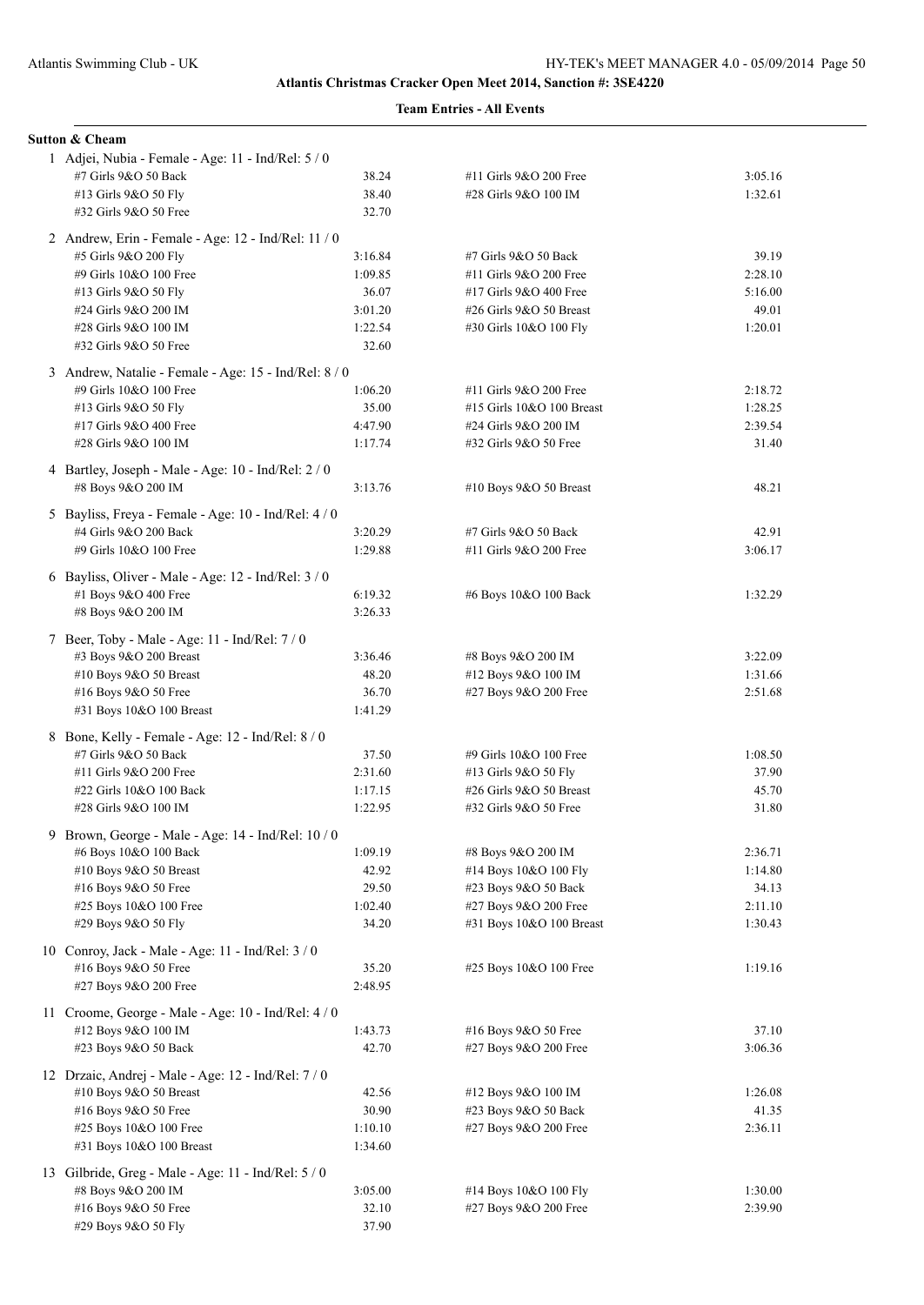|  |  | <b>Team Entries - All Events</b> |
|--|--|----------------------------------|
|--|--|----------------------------------|

| Sutton & Cheam                                                                |                    |                           |                  |            |
|-------------------------------------------------------------------------------|--------------------|---------------------------|------------------|------------|
| 14 Graham, Sasha - Female - Age: 12 - Ind/Rel: 1 / 0<br>#32 Girls 9&O 50 Free | 37.44              |                           |                  |            |
| 15 Hedges, April - Female - Age: 13 - Ind/Rel: 5 / 0                          |                    |                           |                  |            |
| #17 Girls 9&O 400 Free                                                        | 5:07.77            | #22 Girls 10&O 100 Back   | 1:11.50          |            |
| #24 Girls 9&O 200 IM                                                          | 2:42.58            | #26 Girls 9&O 50 Breast   | 38.88            |            |
| #28 Girls 9&O 100 IM                                                          | 1:14.95            |                           |                  |            |
| 16 Humphries, Olivia - Female - Age: 9 - Ind/Rel: 5 / 0                       |                    |                           |                  |            |
| #7 Girls 9&O 50 Back                                                          | 45.20              | #11 Girls 9&O 200 Free    | 3:13.65          |            |
| #13 Girls 9&O 50 Fly<br>#28 Girls 9&O 100 IM                                  | 51.30              | #26 Girls 9&O 50 Breast   | 51.53            |            |
|                                                                               | 1:41.80            |                           |                  |            |
| 17 James, Rachel - Female - Age: 14 - Ind/Rel: 5 / 0                          |                    |                           |                  |            |
| #7 Girls 9&O 50 Back                                                          | 36.23              | #9 Girls 10&O 100 Free    | 1:11.39          |            |
| #11 Girls 9&O 200 Free                                                        | 2:33.94            | #22 Girls 10&O 100 Back   | 1:20.25          |            |
| #32 Girls 9&O 50 Free                                                         | 32.03              |                           |                  |            |
| 18 James, Richard - Male - Age: 17 - Ind/Rel: 2 / 0                           |                    |                           |                  |            |
| #25 Boys 10&O 100 Free                                                        | 57.65              | #27 Boys 9&O 200 Free     | 2:11.13          |            |
| 19 Jimenez, Gabrielle - Female - Age: 11 - Ind/Rel: 9/0                       |                    |                           |                  |            |
| #4 Girls 9&O 200 Back                                                         | 3:31.51            | #7 Girls 9&O 50 Back      | 41.95            |            |
| #9 Girls 10&O 100 Free                                                        | 1:28.48            | #15 Girls 10&O 100 Breast | 1:51.60          |            |
| #19 Girls 9&O 200 Breast                                                      | 3:54.60            | #22 Girls 10&O 100 Back   | 1:34.40          |            |
| #26 Girls 9&O 50 Breast                                                       | 46.99              | #28 Girls 9&O 100 IM      | 1:35.60          |            |
| #32 Girls 9&O 50 Free                                                         | 36.60              |                           |                  |            |
| 20 Lee, Nicole - Female - Age: $10$ - Ind/Rel: $5/0$                          |                    |                           |                  |            |
| #7 Girls 9&O 50 Back                                                          | 43.84              | #11 Girls 9&O 200 Free    | 2:57.13          |            |
| #13 Girls 9&O 50 Fly                                                          | 46.90              | #28 Girls 9&O 100 IM      | 1:35.66          |            |
| #32 Girls 9&O 50 Free                                                         | 37.70              |                           |                  |            |
| 21 Lenihan, Joseph - Male - Age: 12 - Ind/Rel: 3 / 0                          |                    |                           |                  |            |
| #16 Boys 9&O 50 Free                                                          | 29.10              | #18 Boys 9&O 400 IM       | 5:50.50          |            |
| #29 Boys 9&O 50 Fly                                                           | 32.60              |                           |                  |            |
|                                                                               |                    |                           |                  |            |
| 22 Lenihan, Lily - Female - Age: 10 - Ind/Rel: 7/0<br>#7 Girls 9&O 50 Back    | 44.46              | #11 Girls 9&O 200 Free    | 2:53.91          |            |
| #13 Girls 9&O 50 Fly                                                          | 48.39              | #19 Girls 9&O 200 Breast  | 3:47.51          |            |
| #26 Girls $9&O 50$ Breast                                                     | 50.90              | #28 Girls 9&O 100 IM      | 1:35.92          |            |
| #32 Girls 9&O 50 Free                                                         | 37.20              |                           |                  |            |
|                                                                               |                    |                           |                  |            |
| 23 Martin, Lois - Female - Age: 14 - Ind/Rel: 6 / 0                           |                    | #7 Girls 9&O 50 Back      |                  |            |
| #5 Girls 9&O 200 Fly<br>#22 Girls 10&O 100 Back                               | 2:42.27<br>1:12.42 | #24 Girls 9&O 200 IM      | 34.27<br>2:40.71 |            |
| #28 Girls 9&O 100 IM                                                          | 1:17.46            | #32 Girls 9&O 50 Free     | 30.40            |            |
|                                                                               |                    |                           |                  |            |
| 24 Maxwell, Jake - Male - Age: 13 - Ind/Rel: 4 / 0                            |                    |                           |                  |            |
| #23 Boys 9&O 50 Back                                                          | 35.03              | #27 Boys 9&O 200 Free     | 2:18.40          |            |
| #29 Boys 9&O 50 Fly                                                           | 32.01              | #31 Boys 10&O 100 Breast  | 1:22.47          |            |
| 25 Meffan, Daisy - Female - Age: 14 - Ind/Rel: 8 / 0                          |                    |                           |                  |            |
| #2 Girls 9&O 400 IM                                                           | 5:45.00            | #7 Girls 9&O 50 Back      | 35.80            |            |
| #9 Girls 10&O 100 Free                                                        | 1:04.30            | #11 Girls 9&O 200 Free    | 2:21.65          |            |
| #15 Girls 10&O 100 Breast                                                     | 1:25.98            | #19 Girls 9&O 200 Breast  | 2:22.70          | <b>SCR</b> |
| #24 Girls 9&O 200 IM                                                          | 2:42.63            | #26 Girls 9&O 50 Breast   | 39.50            |            |
| 26 Morris, Izzy - Female - Age: 11 - Ind/Rel: 7/0                             |                    |                           |                  |            |
| #7 Girls 9&O 50 Back                                                          | 44.49              | #9 Girls 10&O 100 Free    | 1:21.85          |            |
| #11 Girls 9&O 200 Free                                                        | 2:51.21            | #19 Girls 9&O 200 Breast  | 3:24.75          |            |
| #26 Girls 9&O 50 Breast                                                       | 45.60              | #28 Girls 9&O 100 IM      | 1:28.03          |            |
| #32 Girls 9&O 50 Free                                                         | 35.05              |                           |                  |            |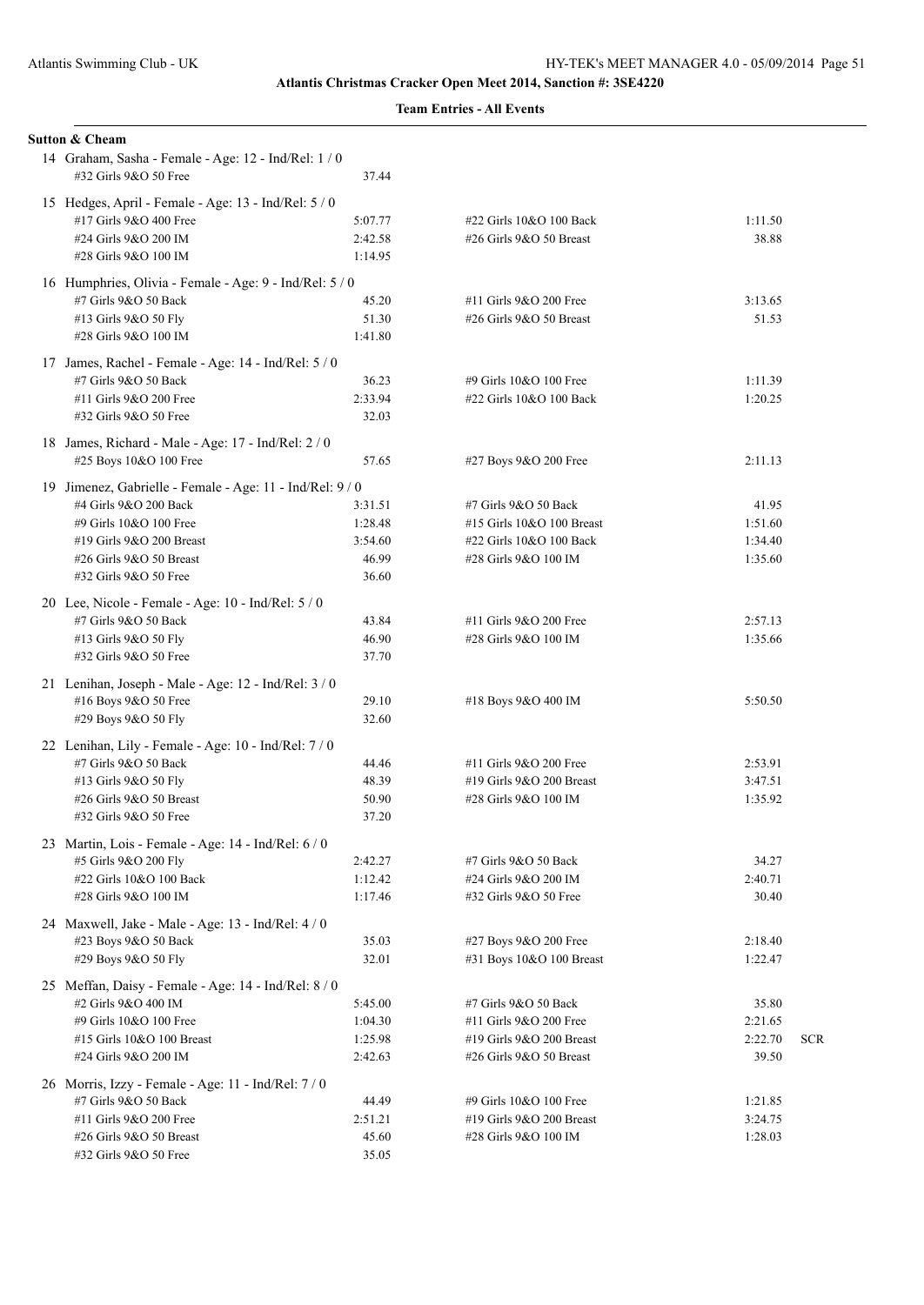## **Team Entries - All Events**

| <b>Sutton &amp; Cheam</b>                              |         |                           |         |
|--------------------------------------------------------|---------|---------------------------|---------|
| 27 Nicot, Alice - Female - Age: 13 - Ind/Rel: 8 / 0    |         |                           |         |
| #4 Girls 9&O 200 Back                                  | 2:44.71 | #7 Girls 9&O 50 Back      | 36.02   |
| #9 Girls 10&O 100 Free                                 | 1:09.60 | #11 Girls 9&O 200 Free    | 2:32.10 |
| #15 Girls 10&O 100 Breast                              | 1:34.53 | #22 Girls 10&O 100 Back   | 1:15.80 |
| #24 Girls 9&O 200 IM                                   | 3:00.25 | #26 Girls $9&O 50$ Breast | 43.60   |
| 28 Pearson, Lucy - Female - Age: 14 - Ind/Rel: 8 / 0   |         |                           |         |
| #4 Girls 9&O 200 Back                                  | 2:40.37 | #7 Girls 9&O 50 Back      | 34.15   |
| #9 Girls 10&O 100 Free                                 | 1:09.30 | #13 Girls 9&O 50 Fly      | 35.07   |
| #22 Girls 10&O 100 Back                                | 1:13.48 | #26 Girls 9&O 50 Breast   | 44.73   |
| #28 Girls 9&O 100 IM                                   | 1:19.14 | #32 Girls 9&O 50 Free     | 31.30   |
| 29 Phillips, Poppy - Female - Age: 10 - Ind/Rel: 6 / 0 |         |                           |         |
| #9 Girls 10&O 100 Free                                 | 1:24.93 | #11 Girls 9&O 200 Free    | 2:59.97 |
| #22 Girls 10&O 100 Back                                | 1:32.58 | #26 Girls $9&O 50$ Breast | 50.67   |
| #28 Girls 9&O 100 IM                                   | 1:40.15 | #32 Girls 9&O 50 Free     | 37.34   |
| 30 Rees, Hannah - Female - Age: 10 - Ind/Rel: 9/0      |         |                           |         |
| #4 Girls 9&O 200 Back                                  | 3:10.77 | #9 Girls 10&O 100 Free    | 1:19.20 |
| #11 Girls 9&O 200 Free                                 | 2:57.26 | #13 Girls 9&O 50 Fly      | 46.70   |
| #17 Girls 9&O 400 Free                                 | 6:37.21 | #22 Girls 10&O 100 Back   | 1:29.32 |
| #26 Girls 9&O 50 Breast                                | 51.80   | #28 Girls 9&O 100 IM      | 1:34.26 |
| #32 Girls 9&O 50 Free                                  | 35.13   |                           |         |
| 31 Rutter, Kieran - Male - Age: 13 - Ind/Rel: 5 / 0    |         |                           |         |
| #23 Boys 9&O 50 Back                                   | 32.70   | #25 Boys 10&O 100 Free    | 1:02.20 |
| #27 Boys 9&O 200 Free                                  | 2:14.20 | #29 Boys 9&O 50 Fly       | 32.80   |
| #31 Boys 10&O 100 Breast                               | 1:39.28 |                           |         |
| 32 Smith, Imogen - Female - Age: 12 - Ind/Rel: 6 / 0   |         |                           |         |
| #19 Girls 9&O 200 Breast                               | 3:24.46 | #22 Girls 10&O 100 Back   | 1:24.77 |
| #24 Girls 9&O 200 IM                                   | 2:56.67 | #26 Girls 9&O 50 Breast   | 44.30   |
| #28 Girls 9&O 100 IM                                   | 1:23.79 | #30 Girls 10&O 100 Fly    | 1:28.30 |
| 33 Suggitt, Joseph - Male - Age: 9 - Ind/Rel: 5 / 0    |         |                           |         |
| #1 Boys 9&O 400 Free                                   | 6:30.76 | #3 Boys 9&O 200 Breast    | 4:03.37 |
| #10 Boys 9&O 50 Breast                                 | 56.62   | #23 Boys 9&O 50 Back      | 45.10   |
| #29 Boys 9&O 50 Fly                                    | 46.58   |                           |         |
| 34 Vandrau, Emily - Female - Age: 13 - Ind/Rel: 2 / 0  |         |                           |         |
| #28 Girls 9&O 100 IM                                   | 1:27.87 | #32 Girls 9&O 50 Free     | 33.10   |
| 35 Wild, Jack - Male - Age: 12 - Ind/Rel: 9 / 0        |         |                           |         |
| #6 Boys 10&O 100 Back                                  | 1:22.98 | #8 Boys 9&O 200 IM        | 3:22.97 |
| #12 Boys 9&O 100 IM                                    | 1:27.96 | #16 Boys 9&O 50 Free      | 33.57   |
| #20 Boys 9&O 200 Back                                  | 2:56.18 | #23 Boys 9&O 50 Back      | 38.55   |
| #25 Boys 10&O 100 Free                                 | 1:15.20 | #27 Boys 9&O 200 Free     | 2:36.20 |
| #29 Boys 9&O 50 Fly                                    | 39.47   |                           |         |
| 36 Wimbush, Alex - Male - Age: 16 - Ind/Rel: 7/0       |         |                           |         |
| #6 Boys 10&O 100 Back                                  | 1:16.22 | #14 Boys 10&O 100 Fly     | 1:06.00 |
| #16 Boys 9&O 50 Free                                   | 27.60   | #23 Boys 9&O 50 Back      | 31.90   |
| #25 Boys 10&O 100 Free                                 | 59.50   | #27 Boys 9&O 200 Free     | 2:11.08 |
| #29 Boys 9&O 50 Fly                                    | 30.41   |                           |         |

**Sutton & Cheam Total Individual Entries: 209 - Total Relays: 0**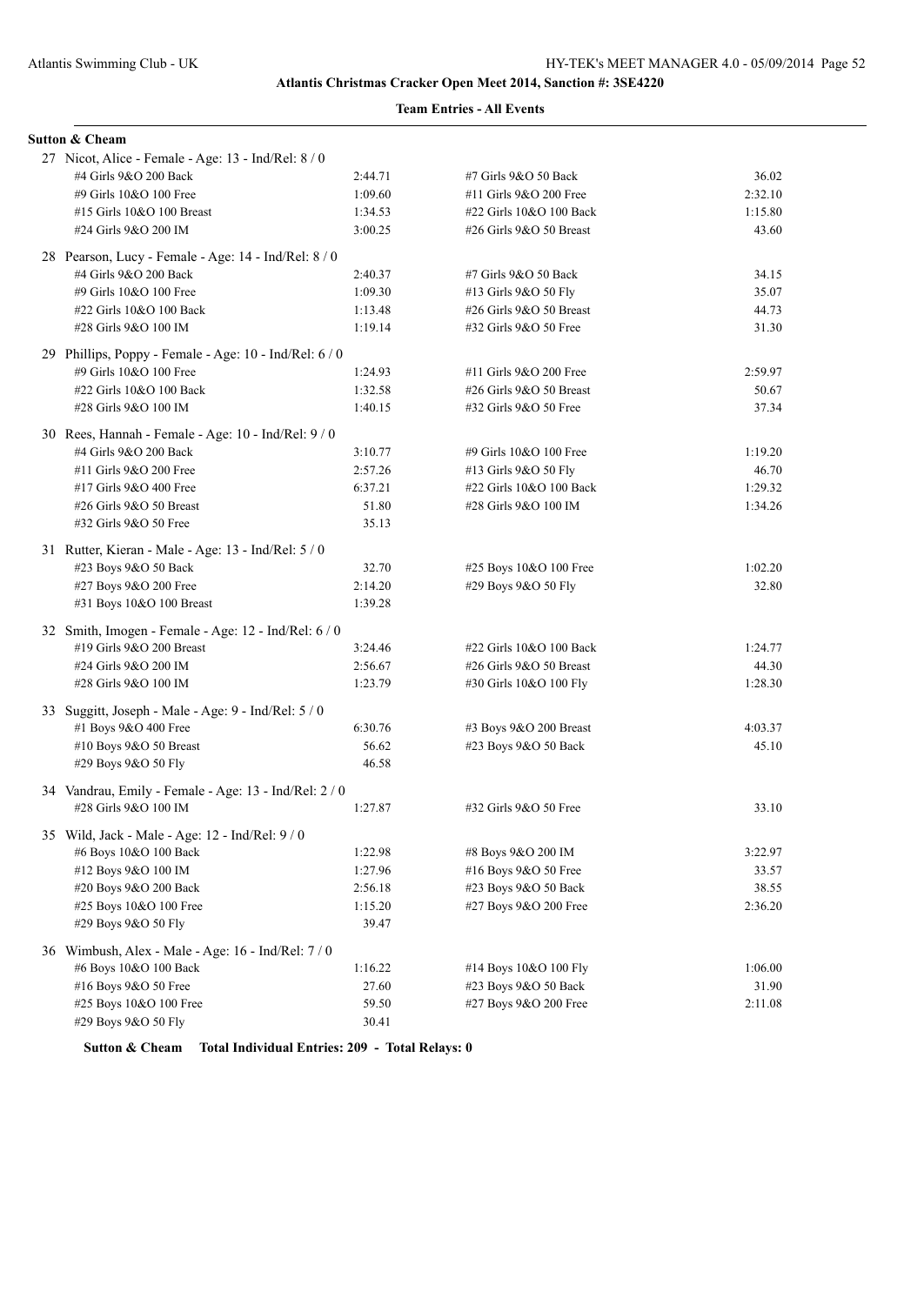| <b>Swimexcell Esher</b>                                 |         |                        |         |  |  |
|---------------------------------------------------------|---------|------------------------|---------|--|--|
| 1 Clark, Frances - Female - Age: 12 - Ind/Rel: 3 / 0    |         |                        |         |  |  |
| #9 Girls 10&O 100 Free                                  | 1:17.20 | #11 Girls 9&O 200 Free | 2:43.47 |  |  |
| #13 Girls 9&O 50 Fly                                    | 39.35   |                        |         |  |  |
| 2 Fairhurst, Olivia - Female - Age: 10 - Ind/Rel: 1 / 0 |         |                        |         |  |  |
| #7 Girls 9&O 50 Back                                    | 44.27   |                        |         |  |  |
| 3 Lupoli, Emma - Female - Age: 13 - Ind/Rel: 1/0        |         |                        |         |  |  |
| #26 Girls 9&O 50 Breast                                 | 46.15   |                        |         |  |  |
| 4 Lupoli, Thomas - Male - Age: 10 - Ind/Rel: 4 / 0      |         |                        |         |  |  |
| #10 Boys 9&O 50 Breast                                  | 50.31   | #16 Boys 9&O 50 Free   | 39.97   |  |  |
| #23 Boys 9&O 50 Back                                    | 47.44   | #27 Boys 9&O 200 Free  | 3:25.36 |  |  |
| 5 Manhire, Georgia - Female - Age: 12 - Ind/Rel: 3 / 0  |         |                        |         |  |  |
| #26 Girls 9&O 50 Breast                                 | 49.50   | #28 Girls 9&O 100 IM   | 1:33.20 |  |  |
| #32 Girls 9&O 50 Free                                   | 36.58   |                        |         |  |  |
| 6 Marriott, Daniel - Male - Age: 12 - Ind/Rel: 6 / 0    |         |                        |         |  |  |
| #6 Boys 10&O 100 Back                                   | 1:25.89 | #12 Boys 9&O 100 IM    | 1:26.88 |  |  |
| #16 Boys 9&O 50 Free                                    | 31.97   | #20 Boys 9&O 200 Back  | 2:56.45 |  |  |
| #23 Boys 9&O 50 Back                                    | 36.62   | #25 Boys 10&O 100 Free | 1:19.58 |  |  |
| 7 Popovich, Sofia - Female - Age: 12 - Ind/Rel: 1 / 0   |         |                        |         |  |  |
| #7 Girls 9&O 50 Back                                    | 41.16   |                        |         |  |  |
| 8 Portbury, Tom - Male - Age: 13 - Ind/Rel: 4 / 0       |         |                        |         |  |  |
| #8 Boys 9&O 200 IM                                      | 2:43.88 | #23 Boys 9&O 50 Back   | 35.47   |  |  |
| #25 Boys 10&O 100 Free                                  | 1:06.72 | #29 Boys 9&O 50 Fly    | 31.39   |  |  |
| 9 Toussaint, Clement - Male - Age: 12 - Ind/Rel: 5 / 0  |         |                        |         |  |  |
| #1 Boys 9&O 400 Free                                    | 5:40.07 | #6 Boys 10&O 100 Back  | 1:23.26 |  |  |
| #8 Boys 9&O 200 IM                                      | 2:58.86 | #12 Boys 9&O 100 IM    | 1:25.83 |  |  |
| #31 Boys 10&O 100 Breast                                | 1:32.76 |                        |         |  |  |
| 10 Toussaint, Jeremy - Male - Age: 12 - Ind/Rel: 5 / 0  |         |                        |         |  |  |
| #1 Boys 9&O 400 Free                                    | 5:41.14 | #8 Boys 9&O 200 IM     | 2:54.48 |  |  |
| #10 Boys 9&O 50 Breast                                  | 39.62   | #14 Boys 10&O 100 Fly  | 1:30.28 |  |  |
| #31 Boys 10&O 100 Breast                                | 1:30.20 |                        |         |  |  |

**Team Entries - All Events**

**Swimexcell Esher Total Individual Entries: 33 - Total Relays: 0**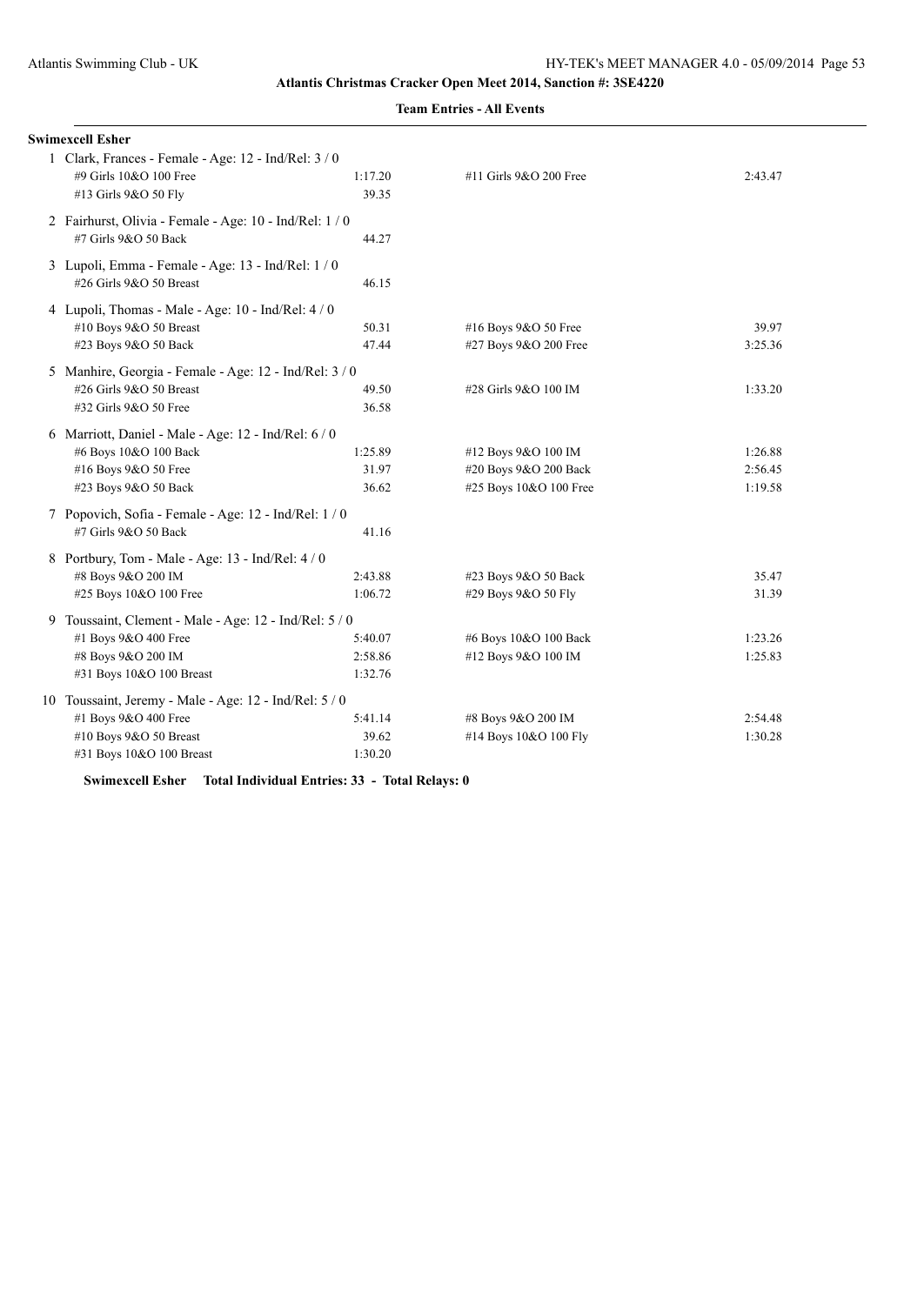| Tandridge Aquarius Swimming Sq |                                                            |                      |         |  |  |
|--------------------------------|------------------------------------------------------------|----------------------|---------|--|--|
|                                | Barclay, Jamie - Male - Age: 16 - Ind/Rel: 1/0             |                      |         |  |  |
| #16 Boys 9&O 50 Free           | 30.12                                                      |                      |         |  |  |
|                                | 2 Carpenter, Caris - Female - Age: 11 - Ind/Rel: 1/0       |                      |         |  |  |
| #26 Girls $9&O$ 50 Breast      | 50.30                                                      |                      |         |  |  |
|                                | 3 Frackiewicz, Alexandra - Female - Age: 11 - Ind/Rel: 3/0 |                      |         |  |  |
| #26 Girls $9&O$ 50 Breast      | 50.10                                                      | #28 Girls 9&O 100 IM | 1:40.00 |  |  |
| $\#32$ Girls $9&O$ 50 Free     | 39.00                                                      |                      |         |  |  |
|                                | 4 Pettifor, Samuel - Male - Age: $10$ - Ind/Rel: $5/0$     |                      |         |  |  |
| #10 Boys $9&O 50$ Breast       | 50.75                                                      | #12 Boys 9&O 100 IM  | 1:45.67 |  |  |
| #16 Boys 9&O 50 Free           | 40.74                                                      | #23 Boys 9&O 50 Back | 48.12   |  |  |
| #27 Boys 9&O 200 Free          | 3:13.60                                                    |                      |         |  |  |
| 5.                             | Thomas, Mya - Female - Age: $13$ - Ind/Rel: $1/0$          |                      |         |  |  |
| $#7$ Girls $9&O$ 50 Back       | 38.55                                                      |                      |         |  |  |

**Tandridge Aquarius Swimming Sq Total Individual Entries: 11 - Total Relays: 0**